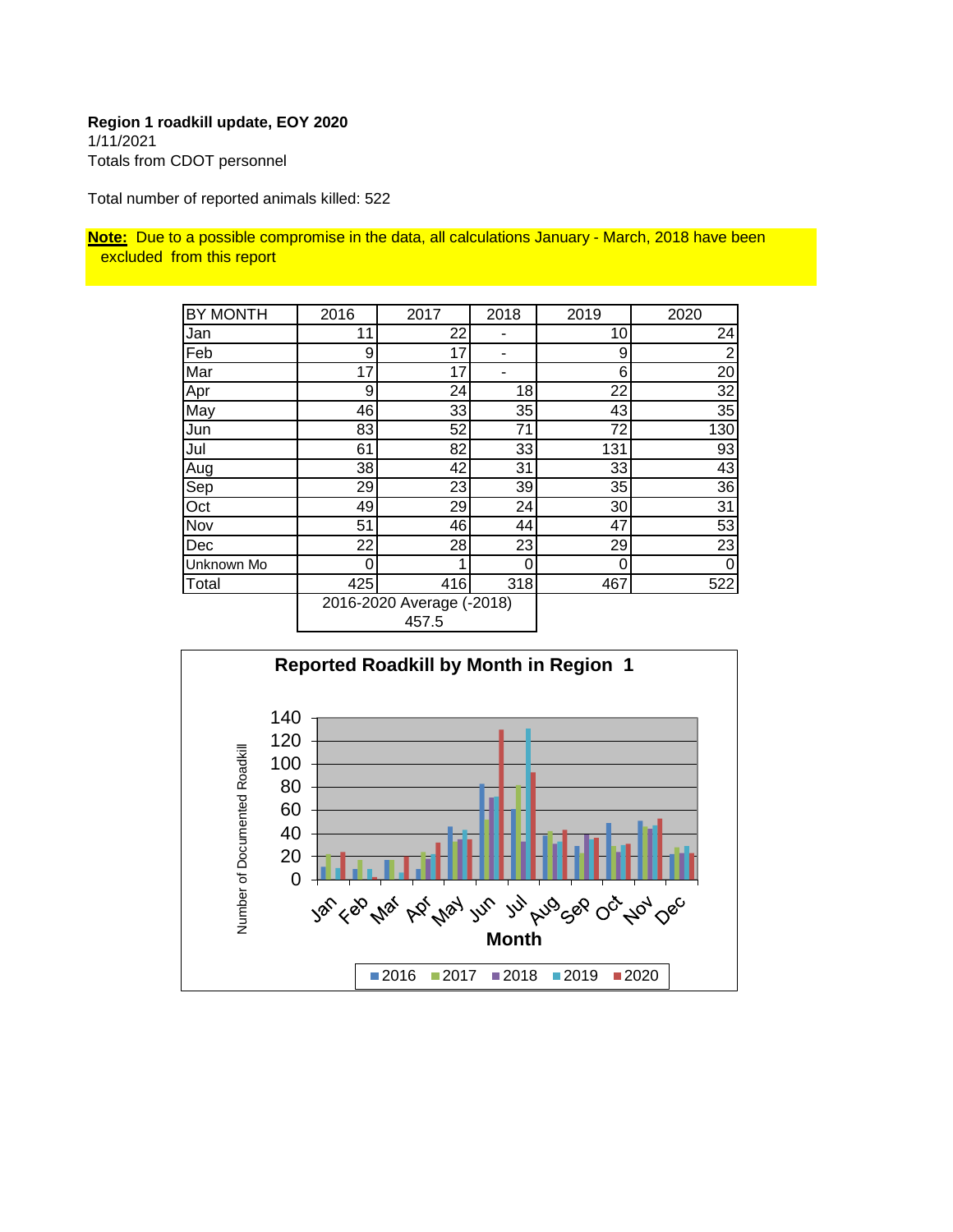|               | 2020 BY SPECIES |              |     |                   |               |  |
|---------------|-----------------|--------------|-----|-------------------|---------------|--|
| <b>BADGER</b> |                 | DEER         | 374 | <b>IMOOSE</b>     | $\mathcal{D}$ |  |
| <b>BEAR</b>   | 14              | ELK          | 44  | <b>IPORCUPINE</b> |               |  |
| <b>BEAVER</b> |                 | <b>GOOSE</b> |     | <b>IPRONGHORN</b> |               |  |
| <b>BOBCAT</b> |                 | <b>HAWK</b>  | 6   | <b>IRACCOON</b>   | 51            |  |
| <b>COYOTE</b> |                 | LION.        |     | <b>UNK</b>        | 661           |  |

|                 |                 | <b>SPECIES BY MONTH</b> |                  |                |                  |
|-----------------|-----------------|-------------------------|------------------|----------------|------------------|
| <b>JAN</b>      |                 | <b>JUNE</b>             |                  | <b>OCT</b>     |                  |
| <b>DEER</b>     | $\overline{13}$ | <b>BADGER</b>           | 1                | <b>BEAR</b>    | 1                |
| <b>ELK</b>      | 1               | <b>BEAR</b>             | $\overline{2}$   | <b>COYOTE</b>  | $\mathbf{1}$     |
| <b>HAWK</b>     |                 | <b>DEER</b>             | 105              | <b>DEER</b>    | 19               |
| <b>PRONGHOI</b> |                 | <b>ELK</b>              | 7                | <b>ELK</b>     | $\mathbf{1}$     |
| <b>UNK</b>      | 8               | <b>UNK</b>              | 15               | <b>RACCOON</b> | $\frac{2}{7}$    |
| <b>FEB</b>      |                 | <b>JULY</b>             |                  | <b>UNK</b>     |                  |
| <b>DEER</b>     | $\overline{2}$  | <b>BEAR</b>             | 9                | <b>NOV</b>     |                  |
| <b>MARCH</b>    |                 | <b>BOBCAT</b>           | 1                | <b>DEER</b>    | 34               |
| <b>DEER</b>     | $\overline{9}$  | <b>DEER</b>             | 70               | <b>ELK</b>     | $\sqrt{2}$       |
| <b>ELK</b>      | 4               | <b>ELK</b>              | 5                | <b>UNK</b>     | 17               |
| <b>UNK</b>      | 7               | <b>ELK</b>              | 2                | <b>DEC</b>     |                  |
| <b>APRIL</b>    |                 | <b>HAWK</b>             |                  | <b>DEER</b>    | 15               |
| <b>DEER</b>     | 24              | <b>RACCOON</b>          | $\overline{2}$   | <b>ELK</b>     | 3                |
| <b>ELK</b>      | 5               | <b>UNK</b>              | 3                | <b>HAWK</b>    | 3                |
| <b>GOOSE</b>    | 1               | <b>AUG</b>              |                  | <b>UNK</b>     | $\boldsymbol{2}$ |
| <b>UNK</b>      | 2               | <b>BEAR</b>             | 1                |                |                  |
| <b>MAY</b>      |                 | <b>BEAVER</b>           | 1                |                |                  |
| <b>BEAR</b>     | 1               | <b>DEER</b>             | 30               |                |                  |
| <b>BOBCAT</b>   | 1               | <b>ELK</b>              | 8                |                |                  |
| COYOTE          | 1               | <b>HAWK</b>             |                  |                |                  |
| <b>DEER</b>     | 24              | <b>LION</b>             |                  |                |                  |
| <b>ELK</b>      | 4               | <b>PORCUPIN</b>         | 1                |                |                  |
| <b>MOOSE</b>    |                 | <b>SEPT</b>             |                  |                |                  |
| <b>RACCOON</b>  |                 | <b>BOBCAT</b>           | 1                |                |                  |
| <b>UNK</b>      | 2               | <b>DEER</b>             | 29               |                |                  |
|                 |                 | <b>ELK</b>              | $\boldsymbol{2}$ |                |                  |
|                 |                 | <b>MOOSE</b>            | 1                |                |                  |
|                 |                 | <b>UNK</b>              | 3                |                |                  |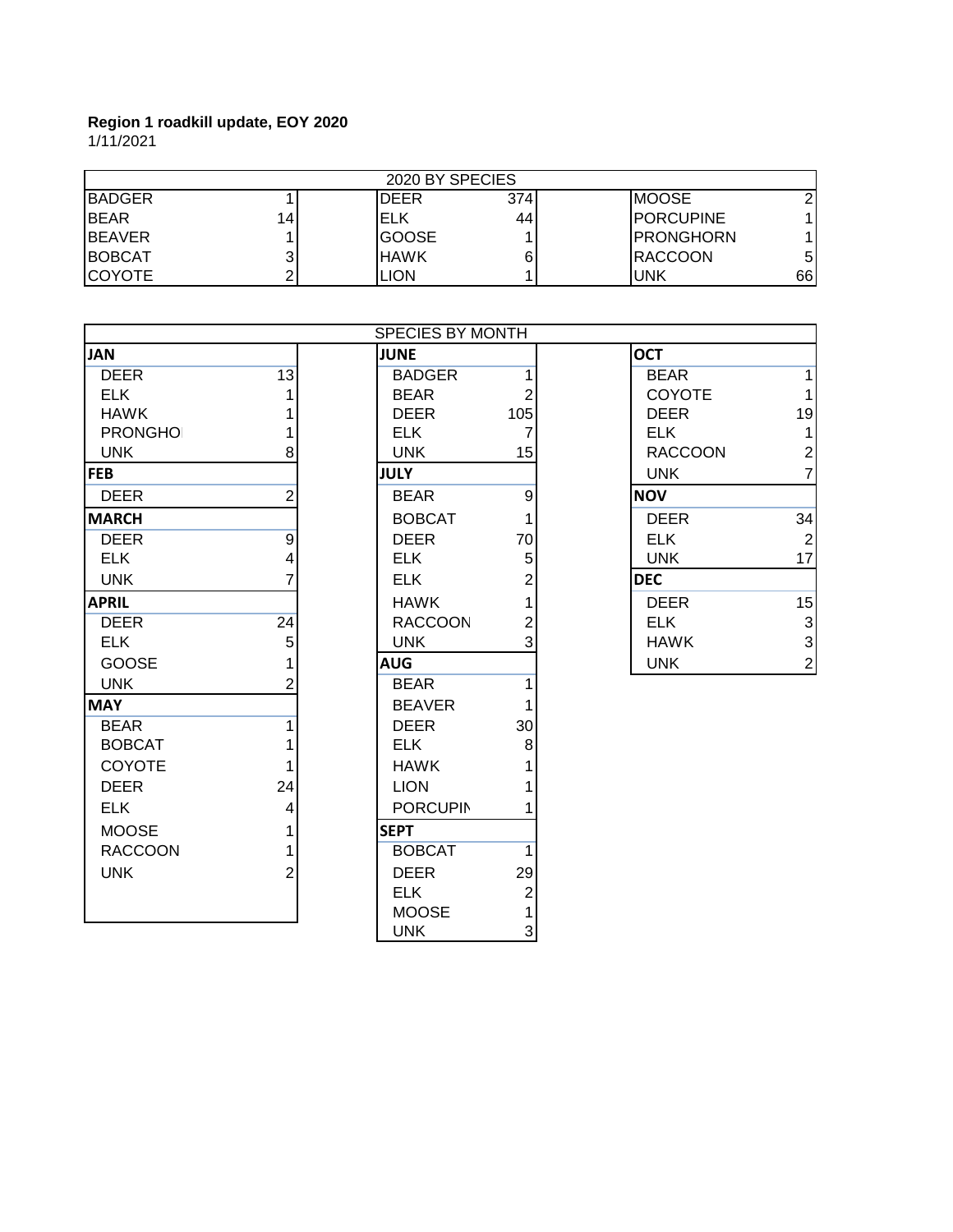| <b>Hwy</b>         |                 | <b>Hwy</b>         |                | <b>Hwy</b> |                |
|--------------------|-----------------|--------------------|----------------|------------|----------------|
| MP range           | $\#$            | MP range           | #              | MP range   | #              |
| 006G               |                 | 079B               |                | 391A       |                |
| 270-280            | 4               | $0 - 10$           | 1              | $0 - 10$   | 2              |
| 280-290            | 1               | 083A               |                | 470A       |                |
| 007D               |                 | 30-40              | $\bf{8}$       | $0 - 10$   | 2              |
| 70-80              | 1               | 40-50              | 5              | $10 - 20$  | 2              |
| 025A               |                 | 50-60              | 17             | 20-30      | $\overline{1}$ |
| 160-170            | 11              | 60-70              | 38             | 30-40      | 5              |
| 170-180            | 26              | 70-80              |                |            |                |
| 180-190            | 40              | 085B               |                |            |                |
| 190-200            | 14              | 190-200            | 4              |            |                |
| 040A               |                 | 200-210            | 5              |            |                |
| 240-250            | 1               | 086A               |                |            |                |
| 250-260            | $\overline{c}$  | $0 - 10$           | $\overline{2}$ |            |                |
| 260-270            | 4               | $10 - 20$          | 31             |            |                |
| 040B               |                 | 20-30              | 2              |            |                |
| 270-280            | 3               | 086B               |                |            |                |
| 040C               |                 | 100-110            | $\overline{c}$ |            |                |
| 280-290            | 1               | 088B               |                |            |                |
| 310-320            |                 | 20-30              | 1              |            |                |
| 058A               |                 | 119A               |                |            |                |
| $0 - 10$           | 1               | $0 - 10$           | 1              |            |                |
| 070A               |                 | $10 - 20$          | 3              |            |                |
| 210-220            | 1               | 121B               |                |            |                |
| 220-230            | 12              | $0 - 10$           | 3              |            |                |
| 230-240            | 13              | 128A               |                |            |                |
| 240-250            | 5               | $0 - 10$           | 1              |            |                |
| 250-260            | 41              | 225A               |                |            |                |
| 260-270            | 26              | 10-20              | 1              |            |                |
| 270-280            | $\overline{2}$  | 270A               |                |            |                |
| 290-300            | $\overline{2}$  | $0 - 10$           | 1              |            |                |
| 072A               |                 | 285D               |                |            |                |
| $10 - 20$          | 1               | 230-240            | 45             |            |                |
| 20-30<br>$30 - 40$ | $\frac{2}{2}$   | 240-250<br>250-260 | 52<br>15       |            |                |
| 074A               |                 | 287C               |                |            |                |
| $0 - 10$           | $\overline{26}$ | 360-370            | $\overline{2}$ |            |                |
| $10 - 20$          | 19              | 370-380            | 3              |            |                |
| 20-30              |                 | 380-390            | 1              |            |                |
| 076A               |                 | 80-90              | 1              |            |                |
| $10 - 20$          | 1               |                    |                |            |                |
| 20-30              | 1               |                    |                |            |                |

| MP range<br>#<br>079B<br>$0 - 10$<br>1<br>083A<br>8<br>30-40<br>5<br>40-50<br>17<br>50-60<br>38<br>60-70<br>1<br>70-80<br>085B<br>4<br>190-200<br>5<br>200-210<br>086A<br>$0 - 10$<br>$\overline{c}$<br>31<br>10-20<br>$\overline{2}$<br>20-30<br>086B<br>100-110<br>2<br>088B<br>20-30<br>1<br>119A<br>$0 - 10$<br>1<br>3<br>$10 - 20$<br>121B<br>3<br>$0 - 10$<br>128A<br>$0 - 10$<br>1<br>225A<br>1<br>10-20<br>270A<br>$0 - 10$<br>1<br>285D<br>45<br>230-240<br>$\overline{52}$<br>240-250<br>15<br>250-260<br><b>287C</b><br>360-370<br>$\begin{array}{c} 2 \\ 3 \\ 1 \end{array}$<br>370-380<br>380-390 | <b>Hwy</b> |                         |
|----------------------------------------------------------------------------------------------------------------------------------------------------------------------------------------------------------------------------------------------------------------------------------------------------------------------------------------------------------------------------------------------------------------------------------------------------------------------------------------------------------------------------------------------------------------------------------------------------------------|------------|-------------------------|
|                                                                                                                                                                                                                                                                                                                                                                                                                                                                                                                                                                                                                |            |                         |
|                                                                                                                                                                                                                                                                                                                                                                                                                                                                                                                                                                                                                |            |                         |
|                                                                                                                                                                                                                                                                                                                                                                                                                                                                                                                                                                                                                |            |                         |
|                                                                                                                                                                                                                                                                                                                                                                                                                                                                                                                                                                                                                |            |                         |
|                                                                                                                                                                                                                                                                                                                                                                                                                                                                                                                                                                                                                |            |                         |
|                                                                                                                                                                                                                                                                                                                                                                                                                                                                                                                                                                                                                |            |                         |
|                                                                                                                                                                                                                                                                                                                                                                                                                                                                                                                                                                                                                |            |                         |
|                                                                                                                                                                                                                                                                                                                                                                                                                                                                                                                                                                                                                |            |                         |
|                                                                                                                                                                                                                                                                                                                                                                                                                                                                                                                                                                                                                |            |                         |
|                                                                                                                                                                                                                                                                                                                                                                                                                                                                                                                                                                                                                |            |                         |
|                                                                                                                                                                                                                                                                                                                                                                                                                                                                                                                                                                                                                |            |                         |
|                                                                                                                                                                                                                                                                                                                                                                                                                                                                                                                                                                                                                |            |                         |
|                                                                                                                                                                                                                                                                                                                                                                                                                                                                                                                                                                                                                |            |                         |
|                                                                                                                                                                                                                                                                                                                                                                                                                                                                                                                                                                                                                |            |                         |
|                                                                                                                                                                                                                                                                                                                                                                                                                                                                                                                                                                                                                |            |                         |
|                                                                                                                                                                                                                                                                                                                                                                                                                                                                                                                                                                                                                |            |                         |
|                                                                                                                                                                                                                                                                                                                                                                                                                                                                                                                                                                                                                |            |                         |
|                                                                                                                                                                                                                                                                                                                                                                                                                                                                                                                                                                                                                |            |                         |
|                                                                                                                                                                                                                                                                                                                                                                                                                                                                                                                                                                                                                |            |                         |
|                                                                                                                                                                                                                                                                                                                                                                                                                                                                                                                                                                                                                |            |                         |
|                                                                                                                                                                                                                                                                                                                                                                                                                                                                                                                                                                                                                |            |                         |
|                                                                                                                                                                                                                                                                                                                                                                                                                                                                                                                                                                                                                |            |                         |
|                                                                                                                                                                                                                                                                                                                                                                                                                                                                                                                                                                                                                |            |                         |
|                                                                                                                                                                                                                                                                                                                                                                                                                                                                                                                                                                                                                |            |                         |
|                                                                                                                                                                                                                                                                                                                                                                                                                                                                                                                                                                                                                |            |                         |
|                                                                                                                                                                                                                                                                                                                                                                                                                                                                                                                                                                                                                |            |                         |
|                                                                                                                                                                                                                                                                                                                                                                                                                                                                                                                                                                                                                |            |                         |
|                                                                                                                                                                                                                                                                                                                                                                                                                                                                                                                                                                                                                |            |                         |
|                                                                                                                                                                                                                                                                                                                                                                                                                                                                                                                                                                                                                |            |                         |
|                                                                                                                                                                                                                                                                                                                                                                                                                                                                                                                                                                                                                |            |                         |
|                                                                                                                                                                                                                                                                                                                                                                                                                                                                                                                                                                                                                |            |                         |
|                                                                                                                                                                                                                                                                                                                                                                                                                                                                                                                                                                                                                |            |                         |
|                                                                                                                                                                                                                                                                                                                                                                                                                                                                                                                                                                                                                |            |                         |
|                                                                                                                                                                                                                                                                                                                                                                                                                                                                                                                                                                                                                |            |                         |
|                                                                                                                                                                                                                                                                                                                                                                                                                                                                                                                                                                                                                |            |                         |
|                                                                                                                                                                                                                                                                                                                                                                                                                                                                                                                                                                                                                |            |                         |
|                                                                                                                                                                                                                                                                                                                                                                                                                                                                                                                                                                                                                |            |                         |
|                                                                                                                                                                                                                                                                                                                                                                                                                                                                                                                                                                                                                |            |                         |
|                                                                                                                                                                                                                                                                                                                                                                                                                                                                                                                                                                                                                | 80-90      | $\overline{\mathbf{1}}$ |

| <b>Hwy</b> |                |
|------------|----------------|
| MP range   | #              |
| 391A       |                |
| $0 - 10$   | $\overline{2}$ |
| 470A       |                |
| $0 - 10$   | $\overline{a}$ |
| 10-20      | $\overline{c}$ |
| 20-30      | 1              |
| $30 - 40$  | 5              |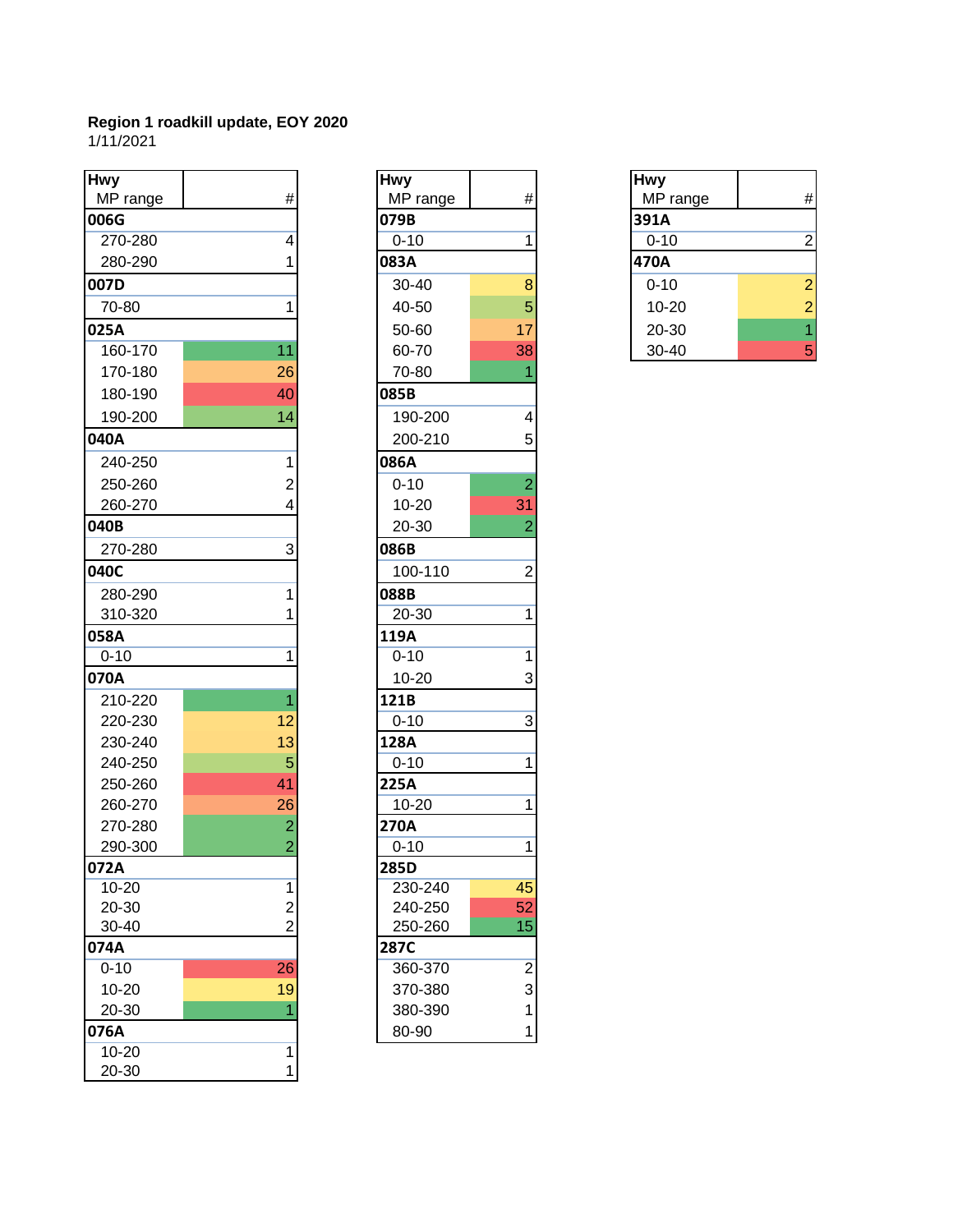#### **Region 1 roadkill update, EOY 2020** 1/11/2021

| hwy<br>hwy<br>hwy<br>$\#$<br>$\#$<br>ħ<br>mp<br>mp<br>mp<br><b>DEER</b><br><b>DEER</b><br>025A<br>040A<br>121B<br>3<br>$0 - 10$<br>170-180<br>240-250<br>1<br>260-270<br>128A<br>1<br>025A<br>040B<br>$0 - 10$<br>170-180<br>270-280<br>3<br>225A<br>180-190<br>3<br>040C<br>$10 - 20$<br>1<br>270A<br>190-200<br>280-290<br>1<br>070A<br>070A<br>$0 - 10$<br>1<br>220-230<br>3<br>220-230<br>285D<br>$\overline{2}$<br>43<br>230-240<br>230-240<br>12<br>230-240<br>47<br>074A<br>240-250<br>240-250<br>$\overline{4}$<br>$0 - 10$<br>250-260<br>31<br>250-260<br>14<br>22<br>$10 - 20$<br>260-270<br>287C<br>2<br>285D<br>290-300<br>360-370<br>2<br>1<br>3<br>240-250<br>072A<br>370-380<br>2<br><b>BEAVER</b><br>20-30<br>380-390<br>2<br>1<br>025A<br>074A<br>80-90<br>1<br>180-190<br>$0 - 10$<br>15<br>391A<br>2<br><b>BOBCAT</b><br>$10 - 20$<br>11<br>$0 - 10$<br>025A<br>20-30<br>470A<br>2<br>170-180<br>2<br>076A<br>$0 - 10$<br>2<br>$10 - 20$<br>285D<br>$10 - 20$<br>1<br>20-30<br>20-30<br>230-240<br><b>COYOTE</b><br>083A<br>30-40<br>5<br><b>ELK</b><br>025A<br>30-40<br>8<br>180-190<br>40-50<br>025A<br>5<br>083A<br>50-60<br>15<br>170-180<br>4<br>24<br>180-190<br>60-70<br>60-70<br>-4<br><b>DEER</b><br>70-80<br>190-200<br>5<br>1<br>006G<br>085B<br>040A<br>270-280<br>3<br>3<br>190-200<br>260-270<br>1<br>3<br>070A<br>280-290<br>200-210<br>2<br>007D<br>086A<br>220-230<br>70-80<br>20<br>S<br>$10 - 20$<br>250-260<br>$\overline{2}$<br>260-270<br>025A<br>20-30<br>4<br>072A<br>160-170<br>9<br>119A<br>12<br>170-180<br>$0 - 10$<br>$10 - 20$<br>1<br>1<br>$\overline{2}$<br>23<br>180-190<br>10-20<br>30-40<br>1 | <b>Species</b> |   | <b>Species</b> | <b>Species</b> |  |
|-----------------------------------------------------------------------------------------------------------------------------------------------------------------------------------------------------------------------------------------------------------------------------------------------------------------------------------------------------------------------------------------------------------------------------------------------------------------------------------------------------------------------------------------------------------------------------------------------------------------------------------------------------------------------------------------------------------------------------------------------------------------------------------------------------------------------------------------------------------------------------------------------------------------------------------------------------------------------------------------------------------------------------------------------------------------------------------------------------------------------------------------------------------------------------------------------------------------------------------------------------------------------------------------------------------------------------------------------------------------------------------------------------------------------------------------------------------------------------------------------------------------------------------------------------------------------------------------------------------------------------------------------------|----------------|---|----------------|----------------|--|
|                                                                                                                                                                                                                                                                                                                                                                                                                                                                                                                                                                                                                                                                                                                                                                                                                                                                                                                                                                                                                                                                                                                                                                                                                                                                                                                                                                                                                                                                                                                                                                                                                                                     |                |   |                |                |  |
|                                                                                                                                                                                                                                                                                                                                                                                                                                                                                                                                                                                                                                                                                                                                                                                                                                                                                                                                                                                                                                                                                                                                                                                                                                                                                                                                                                                                                                                                                                                                                                                                                                                     |                |   |                |                |  |
|                                                                                                                                                                                                                                                                                                                                                                                                                                                                                                                                                                                                                                                                                                                                                                                                                                                                                                                                                                                                                                                                                                                                                                                                                                                                                                                                                                                                                                                                                                                                                                                                                                                     | <b>BADGER</b>  |   |                |                |  |
|                                                                                                                                                                                                                                                                                                                                                                                                                                                                                                                                                                                                                                                                                                                                                                                                                                                                                                                                                                                                                                                                                                                                                                                                                                                                                                                                                                                                                                                                                                                                                                                                                                                     |                |   |                |                |  |
|                                                                                                                                                                                                                                                                                                                                                                                                                                                                                                                                                                                                                                                                                                                                                                                                                                                                                                                                                                                                                                                                                                                                                                                                                                                                                                                                                                                                                                                                                                                                                                                                                                                     |                |   |                |                |  |
|                                                                                                                                                                                                                                                                                                                                                                                                                                                                                                                                                                                                                                                                                                                                                                                                                                                                                                                                                                                                                                                                                                                                                                                                                                                                                                                                                                                                                                                                                                                                                                                                                                                     | <b>BEAR</b>    |   |                |                |  |
|                                                                                                                                                                                                                                                                                                                                                                                                                                                                                                                                                                                                                                                                                                                                                                                                                                                                                                                                                                                                                                                                                                                                                                                                                                                                                                                                                                                                                                                                                                                                                                                                                                                     |                |   |                |                |  |
|                                                                                                                                                                                                                                                                                                                                                                                                                                                                                                                                                                                                                                                                                                                                                                                                                                                                                                                                                                                                                                                                                                                                                                                                                                                                                                                                                                                                                                                                                                                                                                                                                                                     |                |   |                |                |  |
|                                                                                                                                                                                                                                                                                                                                                                                                                                                                                                                                                                                                                                                                                                                                                                                                                                                                                                                                                                                                                                                                                                                                                                                                                                                                                                                                                                                                                                                                                                                                                                                                                                                     |                |   |                |                |  |
|                                                                                                                                                                                                                                                                                                                                                                                                                                                                                                                                                                                                                                                                                                                                                                                                                                                                                                                                                                                                                                                                                                                                                                                                                                                                                                                                                                                                                                                                                                                                                                                                                                                     |                |   |                |                |  |
|                                                                                                                                                                                                                                                                                                                                                                                                                                                                                                                                                                                                                                                                                                                                                                                                                                                                                                                                                                                                                                                                                                                                                                                                                                                                                                                                                                                                                                                                                                                                                                                                                                                     |                |   |                |                |  |
|                                                                                                                                                                                                                                                                                                                                                                                                                                                                                                                                                                                                                                                                                                                                                                                                                                                                                                                                                                                                                                                                                                                                                                                                                                                                                                                                                                                                                                                                                                                                                                                                                                                     |                |   |                |                |  |
|                                                                                                                                                                                                                                                                                                                                                                                                                                                                                                                                                                                                                                                                                                                                                                                                                                                                                                                                                                                                                                                                                                                                                                                                                                                                                                                                                                                                                                                                                                                                                                                                                                                     |                |   |                |                |  |
|                                                                                                                                                                                                                                                                                                                                                                                                                                                                                                                                                                                                                                                                                                                                                                                                                                                                                                                                                                                                                                                                                                                                                                                                                                                                                                                                                                                                                                                                                                                                                                                                                                                     |                |   |                |                |  |
|                                                                                                                                                                                                                                                                                                                                                                                                                                                                                                                                                                                                                                                                                                                                                                                                                                                                                                                                                                                                                                                                                                                                                                                                                                                                                                                                                                                                                                                                                                                                                                                                                                                     |                |   |                |                |  |
|                                                                                                                                                                                                                                                                                                                                                                                                                                                                                                                                                                                                                                                                                                                                                                                                                                                                                                                                                                                                                                                                                                                                                                                                                                                                                                                                                                                                                                                                                                                                                                                                                                                     |                |   |                |                |  |
|                                                                                                                                                                                                                                                                                                                                                                                                                                                                                                                                                                                                                                                                                                                                                                                                                                                                                                                                                                                                                                                                                                                                                                                                                                                                                                                                                                                                                                                                                                                                                                                                                                                     |                |   |                |                |  |
|                                                                                                                                                                                                                                                                                                                                                                                                                                                                                                                                                                                                                                                                                                                                                                                                                                                                                                                                                                                                                                                                                                                                                                                                                                                                                                                                                                                                                                                                                                                                                                                                                                                     |                |   |                |                |  |
|                                                                                                                                                                                                                                                                                                                                                                                                                                                                                                                                                                                                                                                                                                                                                                                                                                                                                                                                                                                                                                                                                                                                                                                                                                                                                                                                                                                                                                                                                                                                                                                                                                                     |                |   |                |                |  |
|                                                                                                                                                                                                                                                                                                                                                                                                                                                                                                                                                                                                                                                                                                                                                                                                                                                                                                                                                                                                                                                                                                                                                                                                                                                                                                                                                                                                                                                                                                                                                                                                                                                     |                |   |                |                |  |
|                                                                                                                                                                                                                                                                                                                                                                                                                                                                                                                                                                                                                                                                                                                                                                                                                                                                                                                                                                                                                                                                                                                                                                                                                                                                                                                                                                                                                                                                                                                                                                                                                                                     |                |   |                |                |  |
|                                                                                                                                                                                                                                                                                                                                                                                                                                                                                                                                                                                                                                                                                                                                                                                                                                                                                                                                                                                                                                                                                                                                                                                                                                                                                                                                                                                                                                                                                                                                                                                                                                                     |                |   |                |                |  |
|                                                                                                                                                                                                                                                                                                                                                                                                                                                                                                                                                                                                                                                                                                                                                                                                                                                                                                                                                                                                                                                                                                                                                                                                                                                                                                                                                                                                                                                                                                                                                                                                                                                     |                |   |                |                |  |
|                                                                                                                                                                                                                                                                                                                                                                                                                                                                                                                                                                                                                                                                                                                                                                                                                                                                                                                                                                                                                                                                                                                                                                                                                                                                                                                                                                                                                                                                                                                                                                                                                                                     |                |   |                |                |  |
|                                                                                                                                                                                                                                                                                                                                                                                                                                                                                                                                                                                                                                                                                                                                                                                                                                                                                                                                                                                                                                                                                                                                                                                                                                                                                                                                                                                                                                                                                                                                                                                                                                                     |                |   |                |                |  |
|                                                                                                                                                                                                                                                                                                                                                                                                                                                                                                                                                                                                                                                                                                                                                                                                                                                                                                                                                                                                                                                                                                                                                                                                                                                                                                                                                                                                                                                                                                                                                                                                                                                     |                |   |                |                |  |
|                                                                                                                                                                                                                                                                                                                                                                                                                                                                                                                                                                                                                                                                                                                                                                                                                                                                                                                                                                                                                                                                                                                                                                                                                                                                                                                                                                                                                                                                                                                                                                                                                                                     |                |   |                |                |  |
|                                                                                                                                                                                                                                                                                                                                                                                                                                                                                                                                                                                                                                                                                                                                                                                                                                                                                                                                                                                                                                                                                                                                                                                                                                                                                                                                                                                                                                                                                                                                                                                                                                                     |                |   |                |                |  |
|                                                                                                                                                                                                                                                                                                                                                                                                                                                                                                                                                                                                                                                                                                                                                                                                                                                                                                                                                                                                                                                                                                                                                                                                                                                                                                                                                                                                                                                                                                                                                                                                                                                     |                |   |                |                |  |
|                                                                                                                                                                                                                                                                                                                                                                                                                                                                                                                                                                                                                                                                                                                                                                                                                                                                                                                                                                                                                                                                                                                                                                                                                                                                                                                                                                                                                                                                                                                                                                                                                                                     |                |   |                |                |  |
|                                                                                                                                                                                                                                                                                                                                                                                                                                                                                                                                                                                                                                                                                                                                                                                                                                                                                                                                                                                                                                                                                                                                                                                                                                                                                                                                                                                                                                                                                                                                                                                                                                                     |                |   |                |                |  |
|                                                                                                                                                                                                                                                                                                                                                                                                                                                                                                                                                                                                                                                                                                                                                                                                                                                                                                                                                                                                                                                                                                                                                                                                                                                                                                                                                                                                                                                                                                                                                                                                                                                     |                |   |                |                |  |
|                                                                                                                                                                                                                                                                                                                                                                                                                                                                                                                                                                                                                                                                                                                                                                                                                                                                                                                                                                                                                                                                                                                                                                                                                                                                                                                                                                                                                                                                                                                                                                                                                                                     |                |   |                |                |  |
|                                                                                                                                                                                                                                                                                                                                                                                                                                                                                                                                                                                                                                                                                                                                                                                                                                                                                                                                                                                                                                                                                                                                                                                                                                                                                                                                                                                                                                                                                                                                                                                                                                                     |                |   |                |                |  |
|                                                                                                                                                                                                                                                                                                                                                                                                                                                                                                                                                                                                                                                                                                                                                                                                                                                                                                                                                                                                                                                                                                                                                                                                                                                                                                                                                                                                                                                                                                                                                                                                                                                     |                |   |                |                |  |
|                                                                                                                                                                                                                                                                                                                                                                                                                                                                                                                                                                                                                                                                                                                                                                                                                                                                                                                                                                                                                                                                                                                                                                                                                                                                                                                                                                                                                                                                                                                                                                                                                                                     |                |   |                |                |  |
|                                                                                                                                                                                                                                                                                                                                                                                                                                                                                                                                                                                                                                                                                                                                                                                                                                                                                                                                                                                                                                                                                                                                                                                                                                                                                                                                                                                                                                                                                                                                                                                                                                                     |                |   |                |                |  |
|                                                                                                                                                                                                                                                                                                                                                                                                                                                                                                                                                                                                                                                                                                                                                                                                                                                                                                                                                                                                                                                                                                                                                                                                                                                                                                                                                                                                                                                                                                                                                                                                                                                     |                |   |                |                |  |
|                                                                                                                                                                                                                                                                                                                                                                                                                                                                                                                                                                                                                                                                                                                                                                                                                                                                                                                                                                                                                                                                                                                                                                                                                                                                                                                                                                                                                                                                                                                                                                                                                                                     |                |   |                |                |  |
|                                                                                                                                                                                                                                                                                                                                                                                                                                                                                                                                                                                                                                                                                                                                                                                                                                                                                                                                                                                                                                                                                                                                                                                                                                                                                                                                                                                                                                                                                                                                                                                                                                                     |                |   |                |                |  |
|                                                                                                                                                                                                                                                                                                                                                                                                                                                                                                                                                                                                                                                                                                                                                                                                                                                                                                                                                                                                                                                                                                                                                                                                                                                                                                                                                                                                                                                                                                                                                                                                                                                     |                |   |                |                |  |
|                                                                                                                                                                                                                                                                                                                                                                                                                                                                                                                                                                                                                                                                                                                                                                                                                                                                                                                                                                                                                                                                                                                                                                                                                                                                                                                                                                                                                                                                                                                                                                                                                                                     | 190-200        | 4 |                |                |  |

| <b>Species</b> |                                             |
|----------------|---------------------------------------------|
| hwy            |                                             |
| mp             | #                                           |
| <b>DEER</b>    |                                             |
| 040A           |                                             |
| 240-250        | 1                                           |
| 260-270        | $\overline{1}$                              |
| 040B           |                                             |
| 270-280        | 3                                           |
| 040C           |                                             |
| 280-290        | 1                                           |
| 070A           |                                             |
| 220-230        | $\overline{\mathbf{c}}$                     |
| 230-240        | 12                                          |
| 240-250        | 4                                           |
| 250-260        | 31                                          |
| 260-270        | 22                                          |
| 290-300        | 1                                           |
| 072A           |                                             |
| 20-30          | $\overline{2}$                              |
| 074A           |                                             |
| $0 - 10$       | 15                                          |
| 10-20          | 11                                          |
| 20-30          | 1                                           |
| 076A           |                                             |
| 10-20          | 1                                           |
| 20-30          | $\overline{1}$                              |
| 083A           |                                             |
| 30-40          |                                             |
| 40-50          |                                             |
| 50-60          | $\begin{array}{c} 8 \\ 5 \\ 15 \end{array}$ |
| 60-70          | 24                                          |
| 70-80          | 1                                           |
| 085B           |                                             |
| 190-200        |                                             |
| 200-210        | 3<br>3                                      |
| 086A           |                                             |
| 10-20          | 20                                          |
| 20-30          | $\overline{c}$                              |
| 119A           |                                             |
| $0 - 10$       |                                             |
| 10-20          |                                             |

| ies        |    | <b>Species</b> |                | <b>Species</b> |                           |
|------------|----|----------------|----------------|----------------|---------------------------|
| <b>nwy</b> |    | hwy            |                | hwy            |                           |
| mp         | #  | mp             | $\#$           | mp             | $\#$                      |
| GER        |    | <b>DEER</b>    |                | <b>DEER</b>    |                           |
| iΑ         |    | 040A           |                | 121B           |                           |
| 70-180     | 1  | 240-250        | 1              | $0 - 10$       | 3                         |
|            |    | 260-270        | 1              | 128A           |                           |
| iΑ         |    | 040B           |                | $0 - 10$       | 1                         |
| 70-180     |    | 270-280        | 3              | 225A           |                           |
| 80-190     | 3  | 040C           |                | $10 - 20$      | $\mathbf{1}$              |
| 90-200     |    | 280-290        | 1              | <b>270A</b>    |                           |
| )A         |    | 070A           |                | $0 - 10$       | $\mathbf{1}$              |
| 20-230     | 3  | 220-230        | $\overline{2}$ | 285D           |                           |
| 30-240     |    | 230-240        | 12             | 230-240        | 43                        |
| ΙA         |    | 240-250        | 4              | 240-250        | 47                        |
| -10        |    | 250-260        | 31             | 250-260        | 14                        |
| 0-20       | 2  | 260-270        | 22             | <b>287C</b>    |                           |
| Di         |    | 290-300        | 1              | 360-370        | $\overline{2}$            |
| 40-250     | 2  | 072A           |                | 370-380        | $\ensuremath{\mathsf{3}}$ |
| 'ER        |    | 20-30          | $\overline{2}$ | 380-390        | $\mathbf{1}$              |
| iА         |    | 074A           |                | 80-90          | 1                         |
| 80-190     |    | $0 - 10$       | 15             | 391A           |                           |
| AT         |    | $10 - 20$      | 11             | $0 - 10$       | $\mathbf 2$               |
| iΑ         |    | 20-30          | 1              | 470A           |                           |
| 70-180     | 2  | 076A           |                | $0 - 10$       | $\overline{2}$            |
| Di         |    | $10 - 20$      | 1              | $10 - 20$      | $\mathbf 2$               |
| 30-240     |    | 20-30          | 1              | 20-30          | 1                         |
| <b>DTE</b> |    | 083A           |                | 30-40          | 5                         |
| iΑ         |    | 30-40          | 8              | <b>ELK</b>     |                           |
| 80-190     |    | 40-50          | 5              | 025A           |                           |
| ìА         |    | 50-60          | 15             | 170-180        | 4                         |
| $0 - 70$   | 1  | 60-70          | 24             | 180-190        | 1                         |
|            |    | 70-80          | 1              | 190-200        | 5                         |
| iG         |    | 085B           |                | 040A           |                           |
| 70-280     | 3  | 190-200        | 3              | 260-270        | 1                         |
| 80-290     |    | 200-210        | 3              | 070A           |                           |
| 'D         |    | 086A           |                | 220-230        | $\overline{2}$            |
| $0 - 80$   |    | $10 - 20$      | 20             | 250-260        | 9                         |
| iΑ         |    | 20-30          | 2              | 260-270        | 4                         |
| 60-170     | 9  | 119A           |                | 072A           |                           |
| 70-180     | 12 | $0 - 10$       | 1              | $10 - 20$      | 1                         |
| 80-190     | 23 | $10 - 20$      | $\overline{2}$ | 30-40          | 1                         |
|            |    |                |                |                |                           |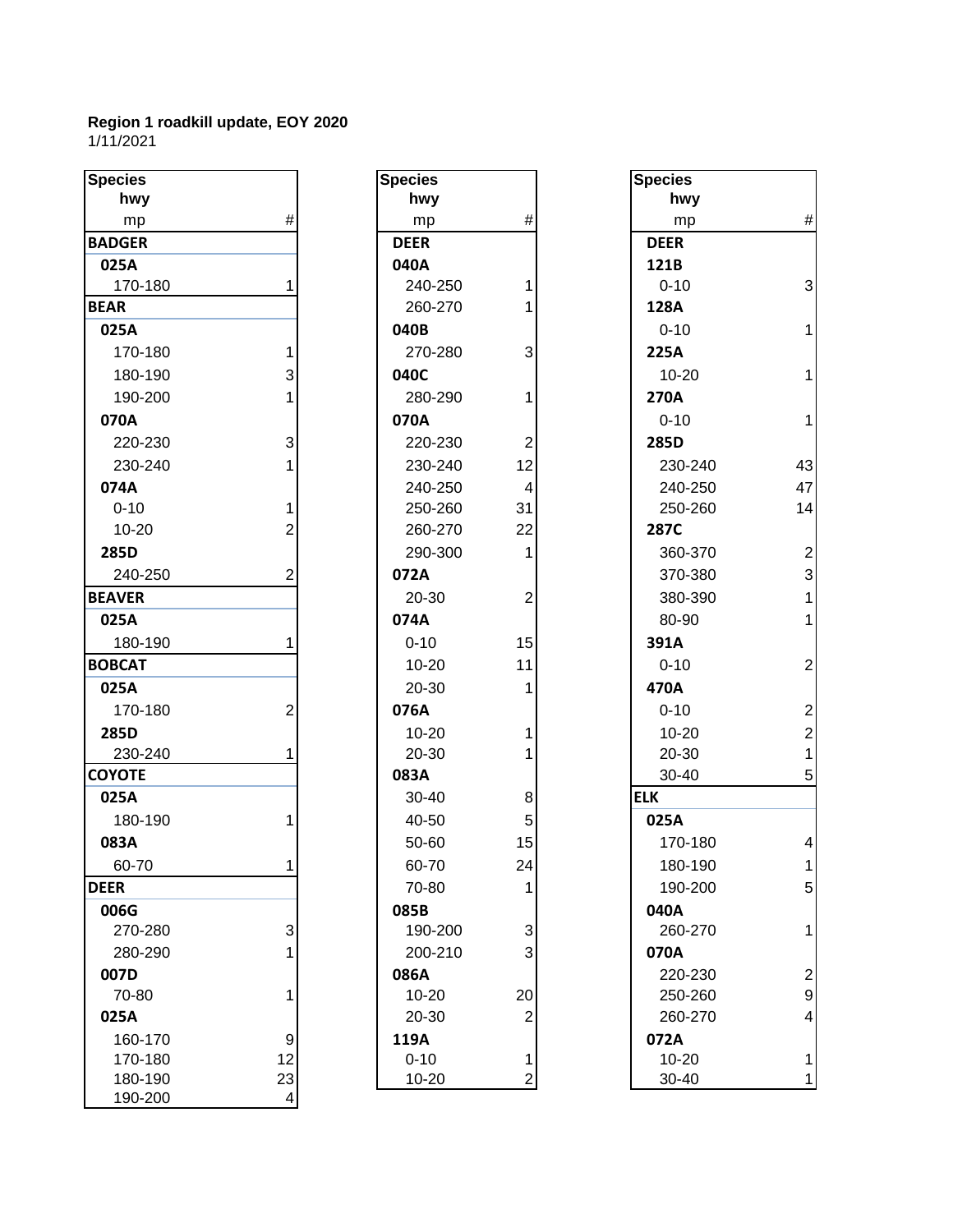| <b>Species</b>   |      | <b>Species</b> |                         | <b>Species</b> |             |
|------------------|------|----------------|-------------------------|----------------|-------------|
| hwy              |      | hwy            |                         | hwy            |             |
| mp               | $\#$ | mp             | $\#$                    | mp             | #           |
| <b>ELK</b>       |      | <b>RACCOON</b> |                         | <b>UNK</b>     |             |
| 074A             |      | 025A           |                         | 086A           |             |
| $0 - 10$         | 8    | 170-180        | 3                       | $0 - 10$       | 2           |
| $10 - 20$        | 4    | 086A           |                         | $10 - 20$      | ç           |
| 085B             |      | $10 - 20$      | $\overline{2}$          | 086B           |             |
| 190-200          | 1    | <b>UNK</b>     |                         | 100-110        | 2           |
| 200-210          |      | 006G           |                         | 088B           |             |
| 285D             |      | 270-280        | 1                       | 20-30          | 1           |
| 230-240          | 1    | 025A           |                         | 119A           |             |
| 240-250          |      | 180-190        | 8                       | $10 - 20$      | 1           |
| <b>GOOSE</b>     |      | 190-200        | 4                       | 285D           |             |
| 025A             |      | 040A           |                         | 240-250        | $\tilde{z}$ |
| 180-190          |      | 250-260        | 1                       | 250-260        | 1           |
| <b>HAWK</b>      |      | 260-270        | $\overline{2}$          |                |             |
| 025A             |      | 040C           |                         |                |             |
| 160-170          | 1    | 310-320        | 1                       |                |             |
| 170-180          | 3    | 058A           |                         |                |             |
| 180-190          | 1    | $0 - 10$       | 1                       |                |             |
| 074A             |      | 070A           |                         |                |             |
| $0 - 10$         | 1    | 210-220        | 1                       |                |             |
| <b>LION</b>      |      | 220-230        | $\overline{\mathbf{4}}$ |                |             |
| 070A             |      | 240-250        | 1                       |                |             |
| 220-230          | 1    | 250-260        | 1                       |                |             |
| <b>MOOSE</b>     |      | 270-280        | $\overline{2}$          |                |             |
| 025A             |      | 290-300        | 1                       |                |             |
| 160-170          | 1    | 072A           |                         |                |             |
| 040A             |      | 30-40          | 1                       |                |             |
| 250-260          |      | 074A           |                         |                |             |
| <b>PORCUPINE</b> |      | $0 - 10$       | 1                       |                |             |
| 025A             |      | $10 - 20$      | $\overline{2}$          |                |             |
| 180-190          | 1    | 079B           |                         |                |             |
| <b>PRONGHORN</b> |      | $0 - 10$       | 1                       |                |             |
| 083A             |      | 083A           |                         |                |             |
| 50-60            | 1    | 50-60          | 1                       |                |             |
|                  |      | 00.70          | $\sim$                  |                |             |

| Species         |                                       |
|-----------------|---------------------------------------|
| hwy             |                                       |
| mp              | #                                     |
| <b>RACCOON</b>  |                                       |
| 025A            |                                       |
| 170-180         | 3                                     |
| 086A            |                                       |
| $10 - 20$       | 2                                     |
| UNK             |                                       |
| 006G            |                                       |
| 270-280         | 1                                     |
| 025A            |                                       |
| 180-190         | 8                                     |
| 190-200         | 4                                     |
| 040A            |                                       |
| 250-260         | 1                                     |
| 260-270         | $\overline{c}$                        |
| 040C            |                                       |
| 310-320         | $\overline{\mathbf{1}}$               |
| 058A            |                                       |
| $0 - 10$        | 1                                     |
| 070A            |                                       |
| 210-220         | 1                                     |
| 220-230         | 4                                     |
| 240-250         | $\begin{array}{c} 1 \\ 1 \end{array}$ |
| 250-260         |                                       |
| 270-280         | $\overline{c}$                        |
| 290-300         | $\overline{1}$                        |
| 072A            |                                       |
| 30-40           | 1                                     |
| 074A            |                                       |
| $0 - 10$        | 1                                     |
| 10-20           |                                       |
| 079B            |                                       |
| $0 - 10$        |                                       |
| 083A            |                                       |
| 50-60<br>60-70  | 13                                    |
|                 |                                       |
| 085B<br>200-210 |                                       |
|                 |                                       |

| ies        |   | <b>Species</b> |   | <b>Species</b> |                |
|------------|---|----------------|---|----------------|----------------|
| <b>nwy</b> |   | hwy            |   | hwy            |                |
| mp         | # | mp             | # | mp             | $\#$           |
|            |   | <b>RACCOON</b> |   | <b>UNK</b>     |                |
| ŀА         |   | 025A           |   | 086A           |                |
| -10        | 8 | 170-180        | 3 | $0 - 10$       | $\overline{c}$ |
| $0 - 20$   | 4 | 086A           |   | $10 - 20$      | $\overline{9}$ |
| ìВ         |   | $10 - 20$      | 2 | 086B           |                |
| 90-200     |   | <b>UNK</b>     |   | 100-110        | $\overline{2}$ |
| 00-210     |   | 006G           |   | 088B           |                |
| Di         |   | 270-280        |   | 20-30          | 1              |
| 30-240     |   | 025A           |   | 119A           |                |
| 40-250     |   | 180-190        | 8 | $10 - 20$      | 1              |
| SE.        |   | 190-200        | 4 | 285D           |                |
| ìА         |   | 040A           |   | 240-250        | $\overline{2}$ |
| 80-190     |   | 250-260        |   | 250-260        | $\mathbf{1}$   |
|            |   |                |   |                |                |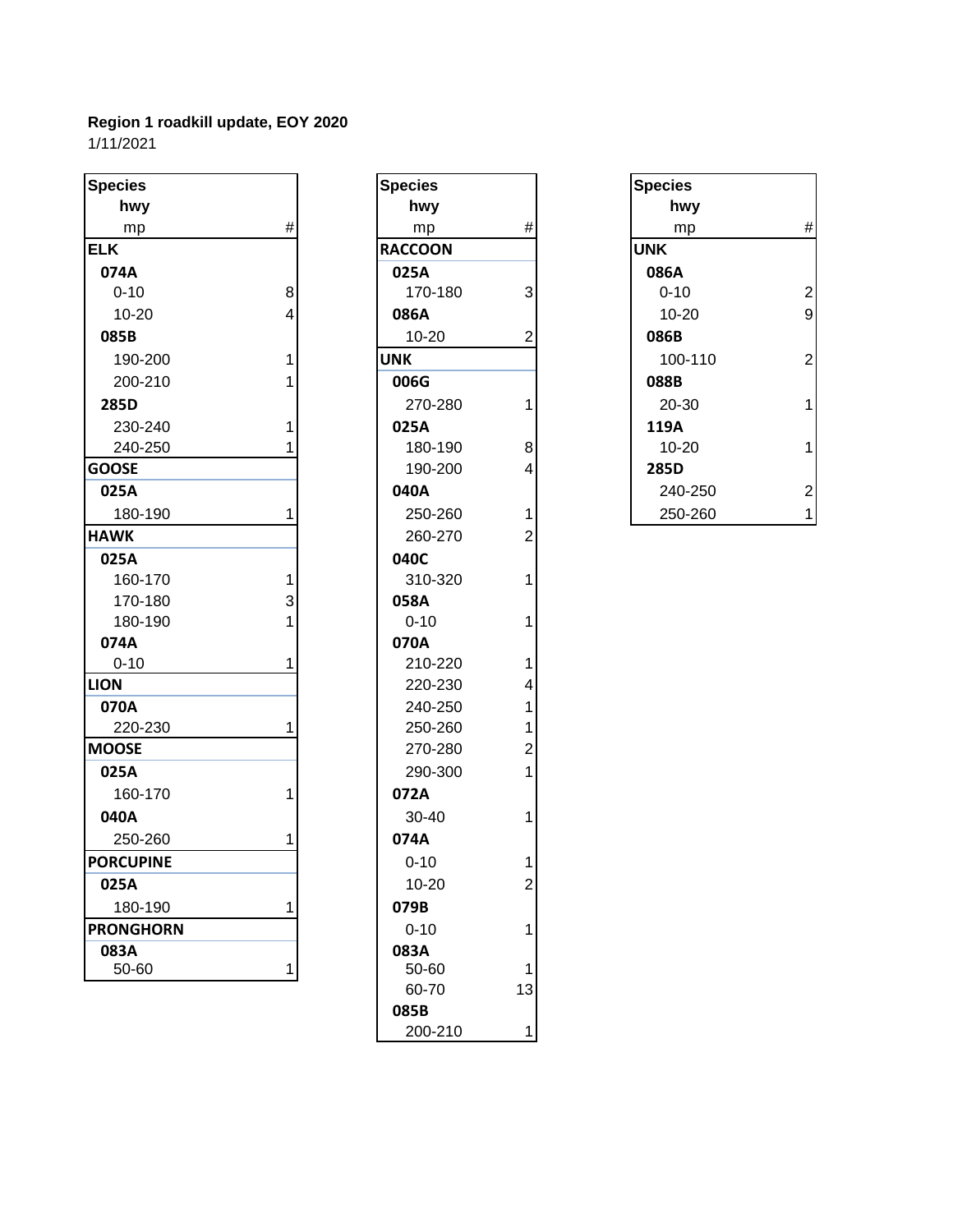#### **Region 2 roadkill update, EOY 2020** 1/12/2021

Totals from CDOT personnel

Total number of reported animals reported: 754

**Note:** Due to a possible compromise in the data, all calculations January - March, 2018, have been excluded from this report

| BY MONTH | 2016 | 2017                             | 2018 | 2019 | 2020 |
|----------|------|----------------------------------|------|------|------|
| Jan      | 34   | 35                               |      | 23   | 39   |
| Feb      | 45   | 43                               |      | 39   | 8    |
| Mar      | 74   | 81                               | ۰    | 45   | 47   |
| Apr      | 89   | 54                               | 31   | 72   | 53   |
| May      | 77   | 65                               | 98   | 97   | 54   |
| Jun      | 86   | 97                               | 61   | 75   | 96   |
| Jul      | 69   | 88                               | 99   | 81   | 83   |
| Aug      | 73   | 53                               | 57   | 48   | 77   |
| Sep      | 87   | 48                               | 69   | 67   | 86   |
| Oct      | 127  | 88                               | 92   | 36   | 73   |
| Nov      | 108  | 96                               | 90   | 35   | 93   |
| Dec      | 57   | 77                               | 54   | 38   | 45   |
| Total    | 926  | 825                              | 651  | 656  | 754  |
|          |      | 2016-2020 Average (-2018)<br>790 |      |      |      |

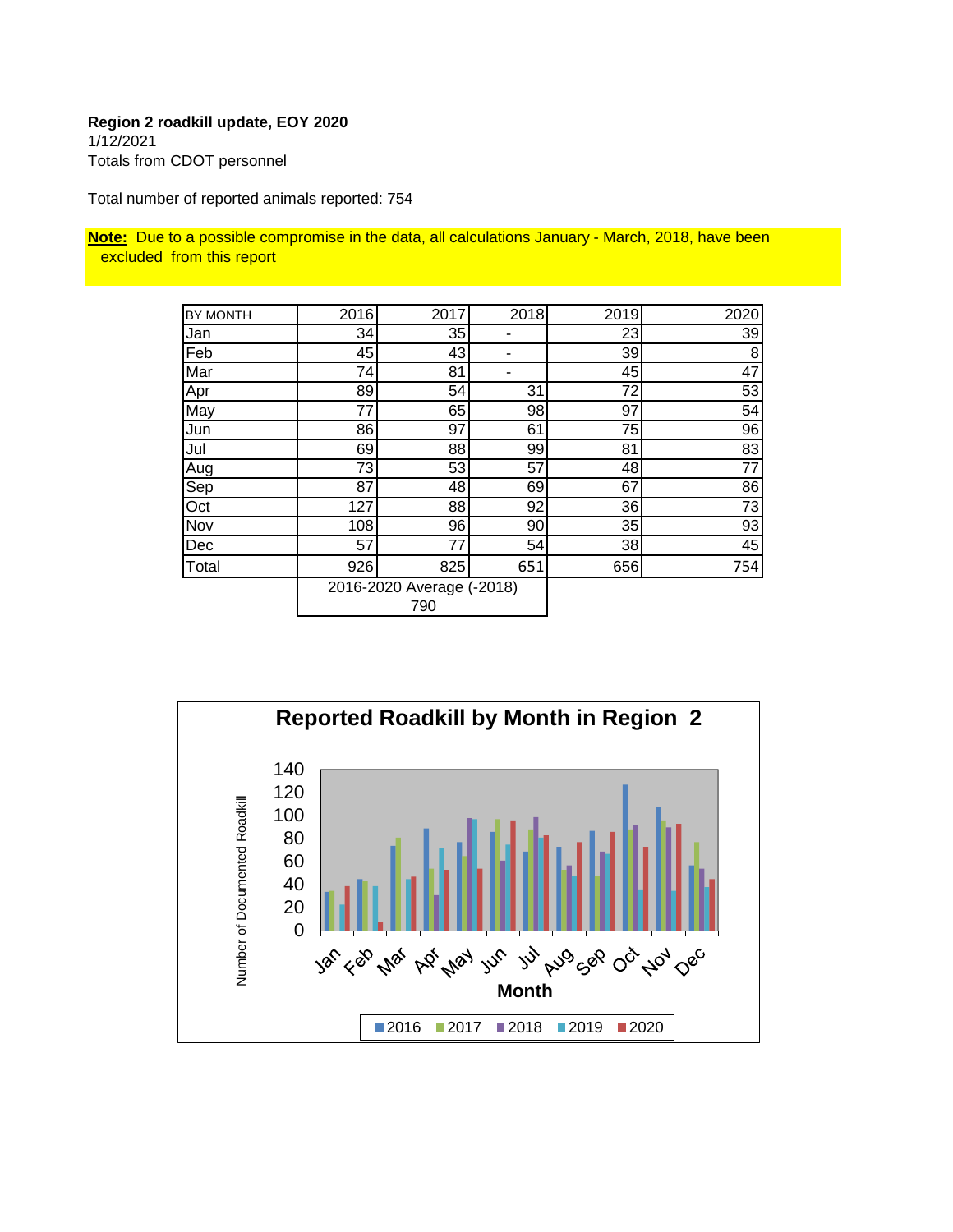1/12/2021

| 2020 BY SPECIES              |                           | SPECIES BY MONTH             |                 | <b>SPECIES BY MONTH</b> |                         |
|------------------------------|---------------------------|------------------------------|-----------------|-------------------------|-------------------------|
| <b>BADGER</b>                |                           | <b>JUNE</b>                  |                 | <b>NOV</b>              |                         |
|                              | 1                         |                              |                 |                         |                         |
| <b>BEAR</b>                  | 1                         | <b>DEER</b>                  | 66              | <b>COYOTE</b>           | 1                       |
| <b>BEAVER</b>                | 2                         | <b>ELK</b>                   | 10              | <b>DEER</b>             | 71                      |
| <b>BOBCAT</b>                | 1                         | <b>FOX</b>                   | 1               | <b>ELK</b>              | 1                       |
| COYOTE                       | 5                         | <b>PRONGHORN</b>             | $\overline{2}$  | <b>FOX</b>              | 1                       |
| <b>DEER</b>                  | 508                       | <b>UNK</b>                   | 17              | <b>OWL</b>              | 1                       |
| <b>DOG</b>                   | $\overline{2}$            | <b>JULY</b>                  |                 | <b>RACCOON</b>          | 3                       |
| <b>ELK</b>                   | 51                        | <b>DEER</b>                  | 67              | <b>SKUNK</b>            | $\overline{2}$          |
| <b>FOX</b>                   | $6\phantom{1}6$           | <b>ELK</b>                   | 4               | <b>UNK</b>              | 13                      |
| <b>MOOSE</b>                 | 1                         | <b>UNK</b>                   | 12              | <b>DEC</b>              |                         |
| <b>OWL</b>                   | $\overline{c}$            | <b>AUG</b>                   |                 | <b>DEER</b>             | 30                      |
| <b>PORCUPINE</b>             | $\overline{2}$            | <b>BEAVER</b>                | 1               | <b>ELK</b>              | 10                      |
| PRONGHORN                    | 12                        | <b>BOBCAT</b>                |                 | <b>FOX</b>              | 1                       |
| <b>RABBIT</b>                | 1                         | COYOTE                       | 1               | <b>OWL</b>              | 1                       |
| <b>RACCOON</b>               | 14                        | <b>DEER</b>                  | 48              | <b>RACCOON</b>          | $\overline{\mathbf{c}}$ |
| <b>SKUNK</b>                 | 5                         | <b>ELK</b>                   | 3               | <b>UNK</b>              | 1                       |
| <b>UNK</b>                   | 140                       | <b>FOX</b>                   | 3               |                         |                         |
|                              |                           | <b>MOOSE</b>                 | 1               |                         |                         |
| <b>SPECIES BY MONTH</b>      |                           | <b>PRONGHORN</b>             | 2               |                         |                         |
| <b>JAN</b>                   |                           | <b>RACCOON</b>               | $\overline{2}$  |                         |                         |
| <b>DEER</b>                  | 30                        | <b>UNK</b>                   | 15              |                         |                         |
| <b>ELK</b>                   | $\ensuremath{\mathsf{3}}$ | <b>SEPT</b>                  |                 |                         |                         |
| <b>UNK</b>                   | 6                         | <b>BEAR</b>                  | 1               |                         |                         |
| <b>FEB</b>                   |                           | <b>COYOTE</b>                | $\overline{2}$  |                         |                         |
| <b>DEER</b>                  | 6                         | <b>DEER</b>                  | 31              |                         |                         |
| <b>ELK</b>                   | 1                         | <b>ELK</b>                   | 5               |                         |                         |
| <b>UNK</b>                   | 1                         | <b>PORCUPINE</b>             | 2               |                         |                         |
| <b>MARCH</b>                 |                           | <b>RACCOON</b>               | 4               |                         |                         |
| <b>DEER</b>                  | 30                        | <b>SKUNK</b>                 | 3               |                         |                         |
| <b>DOG</b>                   | 1                         | <b>UNK</b>                   | 38              |                         |                         |
| <b>ELK</b>                   | 3                         | <b>OCT</b>                   |                 |                         |                         |
| <b>RABBIT</b>                | 1                         | <b>BADGER</b>                | 1               |                         |                         |
| <b>UNK</b>                   | 12                        | <b>DEER</b>                  | 50              |                         |                         |
|                              |                           | <b>ELK</b>                   |                 |                         |                         |
| <b>APRIL</b>                 |                           |                              | 3               |                         |                         |
| <b>BEAVER</b><br><b>DEER</b> | 1<br>36                   | PRONGHORN                    | 5<br>$\sqrt{3}$ |                         |                         |
| <b>DOG</b>                   |                           | <b>RACCOON</b><br><b>UNK</b> | 11              |                         |                         |
|                              | 1                         |                              |                 |                         |                         |
| <b>ELK</b>                   | 6                         |                              |                 |                         |                         |
| <b>UNK</b>                   | $\boldsymbol{9}$          |                              |                 |                         |                         |
| <b>MAY</b>                   |                           |                              |                 |                         |                         |
| COYOTE                       | 1                         |                              |                 |                         |                         |
| <b>DEER</b>                  | 43                        |                              |                 |                         |                         |
| <b>ELK</b>                   | $\frac{2}{3}$             |                              |                 |                         |                         |
| <b>PRONGHORN</b>             |                           |                              |                 |                         |                         |
| <b>UNK</b>                   | 5                         |                              |                 |                         |                         |

| <b>SPECIES BY MONTH</b> |                                                      |
|-------------------------|------------------------------------------------------|
| <b>JUNE</b>             |                                                      |
| <b>DEER</b>             | 66                                                   |
| <b>ELK</b>              | 10                                                   |
| <b>FOX</b>              | 1                                                    |
| <b>PRONGHORN</b>        | $\overline{c}$                                       |
| <b>UNK</b>              | 17                                                   |
| <b>JULY</b>             |                                                      |
| <b>DEER</b>             | 67                                                   |
| <b>ELK</b>              | 4                                                    |
| <b>UNK</b>              | 12                                                   |
| <b>AUG</b>              |                                                      |
| <b>BEAVER</b>           | 1                                                    |
| <b>BOBCAT</b>           | 1                                                    |
| COYOTE                  | 1                                                    |
| <b>DEER</b>             | 48                                                   |
| <b>ELK</b>              |                                                      |
| <b>FOX</b>              |                                                      |
| <b>MOOSE</b>            | $\begin{array}{c} 3 \\ 3 \\ 1 \\ 2 \\ 2 \end{array}$ |
| <b>PRONGHORN</b>        |                                                      |
| <b>RACCOON</b>          |                                                      |
| <b>UNK</b>              | 15                                                   |
| <b>SEPT</b>             |                                                      |
| <b>BEAR</b>             | $\overline{1}$                                       |
| COYOTE                  | $\overline{c}$                                       |
| <b>DEER</b>             |                                                      |
| <b>ELK</b>              |                                                      |
| <b>PORCUPINE</b>        | $\begin{array}{c} 31 \\ 5 \\ 2 \\ 4 \end{array}$     |
| <b>RACCOON</b>          |                                                      |
| <b>SKUNK</b>            | 3                                                    |
| <b>UNK</b>              | 38                                                   |
| $\overline{OCT}$        |                                                      |
| <b>BADGER</b>           | $\overline{1}$                                       |
| <b>DEER</b>             | 50                                                   |
| <b>ELK</b>              | $\begin{array}{c} 3 \\ 5 \\ 3 \\ 11 \end{array}$     |
| PRONGHORN               |                                                      |
| <b>RACCOON</b>          |                                                      |
| UNK                     |                                                      |

| <b>SPECIES BY MONTH</b> |                         |
|-------------------------|-------------------------|
| <b>NOV</b>              |                         |
| COYOTE                  | 1                       |
| DEER                    | 71                      |
| ELK                     | 1                       |
| FOX                     | 1                       |
| OWL                     | 1                       |
| RACCOON                 | $\frac{3}{2}$           |
| SKUNK                   |                         |
| UNK                     | 13                      |
| <b>DEC</b>              |                         |
| DEER                    | 30                      |
| ELK                     | 10                      |
| FOX                     | 1                       |
| OWL                     | 1                       |
| RACCOON                 | $\overline{\mathbf{c}}$ |
| UNK                     |                         |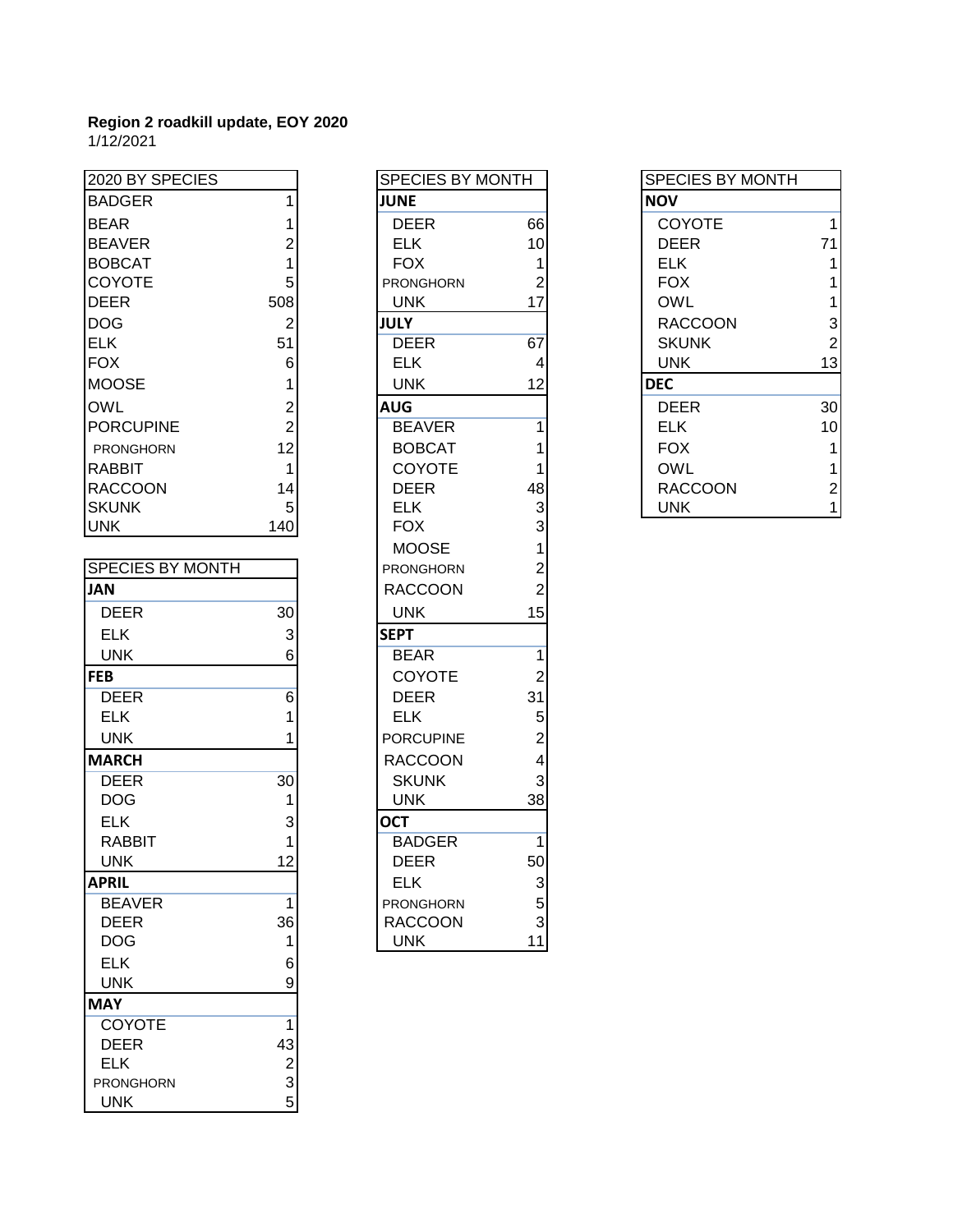#### **Region 2 roadkill update, EOY 2020** 1/12/2021

| hwy            |                | hwy       |                | hwy       |
|----------------|----------------|-----------|----------------|-----------|
| mp             | #              | mp        | #              | mp        |
| ١              |                | 025A      |                | 067A      |
| $\overline{0}$ | $\overline{3}$ | 60-70     | $\overline{7}$ | $0 - 10$  |
| $-20$          | 13             | 70-80     | 10             | 10-20     |
| -30            | $\overline{2}$ | 80-90     | 1              | 067B      |
| -40            | 5              | 100-110   | $\overline{2}$ | 10-20     |
| -50            | $\overline{2}$ | 110-120   | $\overline{c}$ | 067D      |
| -60            |                | 120-130   | $\overline{2}$ | 100-110   |
|                |                | 140-150   | 3              | 80-90     |
| $-60$          | $\overline{7}$ | 150-160   | 19             | 069A      |
| -70            | 10             | 160-170   | 1              | $0 - 10$  |
|                |                | 045A      |                | $10 - 20$ |
| $-80$          | $\overline{2}$ | $0 - 10$  | $\overline{2}$ | 20-30     |
| -90            | 3              | $10 - 20$ | 1              | 30-40     |
| V              |                | 047A      |                | 70-80     |
| $-20$          | 5              | $0 - 10$  | $\overline{2}$ | 078A      |
| -30            | 1              | 050A      |                | $10 - 20$ |
| Í.             |                | 240-250   | $\overline{1}$ | 20-30     |
| $\overline{0}$ | $\overline{2}$ | 250-260   | 3              | 089A      |
|                |                | 270-280   | 11             | $0 - 10$  |
| $0 - 150$      | 1              | 280-290   | 34             | 20-30     |
| 0-160          | 1              | 290-300   | 11             | 094A      |
| L              |                | 300-310   | $\overline{c}$ | $0 - 10$  |
| $0 - 250$      | 1              | 310-320   | $\overline{2}$ | $10 - 20$ |
| 0-260          | 2              | 050B      |                | 30-40     |
| 0-270          | 10             | 240-250   | 4              | 096A      |
| 0-280          | 10             | 320-330   | 1              | $0 - 10$  |
| 0-290          | 30             | 340-350   | 19             | $10 - 20$ |
| 0-300          | 57             | 350-360   | 21             | 20-30     |
| 0-310          | 50             | 360-370   | 1              | 30-40     |
| j              |                | 370-380   |                | 40-50     |
| $0 - 320$      | $\overline{3}$ | 400-410   | 1              | 50-60     |
| 0-330          | 6              | 410-420   | 1              | 096B      |
| 0-350          | 5              | 430-440   | $\overline{2}$ | 70-80     |
| 0-360          | 1              | 440-450   | 25             | 80-90     |
| ł.             |                | 450-460   | 11             | 096C      |
| 0-320          | 4              | 460-470   | 1              | 140-150   |
|                |                | 470-480   | 4              | 170-180   |
| $\overline{0}$ |                | 050C      |                | 096D      |
| -20            | 8              | $0 - 10$  | 5              | 170-180   |
| -30            | 1              | $10 - 20$ | $\overline{2}$ | 180-190   |

| hwy       |                | hwy       |                | hwy       |                         |
|-----------|----------------|-----------|----------------|-----------|-------------------------|
| mp        | #              | mp        | $\#$           | mp        | $\#$                    |
| )9A       |                | 025A      |                | 067A      |                         |
| $0 - 10$  | 3              | 60-70     | 7              | $0 - 10$  | 5                       |
| 10-20     | 13             | 70-80     | 10             | $10 - 20$ | 3                       |
| 20-30     | $\overline{2}$ | 80-90     | 1              | 067B      |                         |
| 30-40     | 5              | 100-110   | $\overline{c}$ | $10 - 20$ | $\mathbf{1}$            |
| 40-50     | 2              | 110-120   | $\overline{c}$ | 067D      |                         |
| 50-60     |                | 120-130   | $\overline{c}$ | 100-110   | $\mathbf{1}$            |
| )9B       |                | 140-150   | 3              | 80-90     | 1                       |
| 50-60     | 7              | 150-160   | 19             | 069A      |                         |
| 60-70     | 10             | 160-170   | 1              | $0 - 10$  | $\mathbf{1}$            |
| )9C       |                | 045A      |                | $10 - 20$ | $\mathbf{1}$            |
| $70 - 80$ | $\overline{2}$ | $0 - 10$  | $\overline{2}$ | 20-30     | $\mathbf{1}$            |
| 80-90     | 3              | $10 - 20$ | 1              | 30-40     | $\overline{c}$          |
| LOA       |                | 047A      |                | 70-80     | $\overline{\mathbf{4}}$ |
| $10 - 20$ | 5              | $0 - 10$  | $\overline{2}$ | 078A      |                         |
| 20-30     |                | 050A      |                | $10 - 20$ | $\boldsymbol{2}$        |
| L6A       |                | 240-250   | 1              | 20-30     | $\mathbf{1}$            |
| $0 - 10$  | 2              | 250-260   | 3              | 089A      |                         |
| 21B       |                | 270-280   | 11             | $0 - 10$  | $\mathbf{1}$            |
| 140-150   |                | 280-290   | 34             | 20-30     | $\overline{\mathbf{4}}$ |
| 150-160   |                | 290-300   | 11             | 094A      |                         |
| 24A       |                | 300-310   | $\overline{c}$ | $0 - 10$  | $\overline{\mathbf{c}}$ |
| 240-250   | 1              | 310-320   | 2              | $10 - 20$ | 5                       |
| 250-260   | 2              | 050B      |                | $30 - 40$ | $\overline{\mathbf{c}}$ |
| 260-270   | 10             | 240-250   | 4              | 096A      |                         |
| 270-280   | 10             | 320-330   | 1              | $0 - 10$  | $\mathbf{1}$            |
| 280-290   | 30             | 340-350   | 19             | $10 - 20$ | $\mathbf{1}$            |
| 290-300   | 57             | 350-360   | 21             | 20-30     | $\boldsymbol{9}$        |
| 300-310   | 50             | 360-370   |                | 30-40     | $\overline{c}$          |
| 24G       |                | 370-380   |                | 40-50     | $\overline{5}$          |
| 310-320   | 3              | 400-410   | 1              | 50-60     | $\boldsymbol{6}$        |
| 320-330   | 6              | 410-420   | 1              | 096B      |                         |
| 340-350   | 5              | 430-440   | $\overline{2}$ | 70-80     | 1                       |
| 350-360   |                | 440-450   | 25             | 80-90     | $\overline{\mathbf{c}}$ |
| 24H       |                | 450-460   | 11             | 096C      |                         |
| 310-320   | 4              | 460-470   | 1              | 140-150   | 3                       |
| 25A       |                | 470-480   | 4              | 170-180   | 1                       |
| $0 - 10$  |                | 050C      |                | 096D      |                         |
| 10-20     | 8              | $0 - 10$  | $\,$ 5 $\,$    | 170-180   | $\mathbf{1}$            |
| 20-30     | 1              | 10-20     | $\overline{c}$ | 180-190   | 5                       |
| 50-60     |                |           |                | 200-210   | $\overline{\mathbf{c}}$ |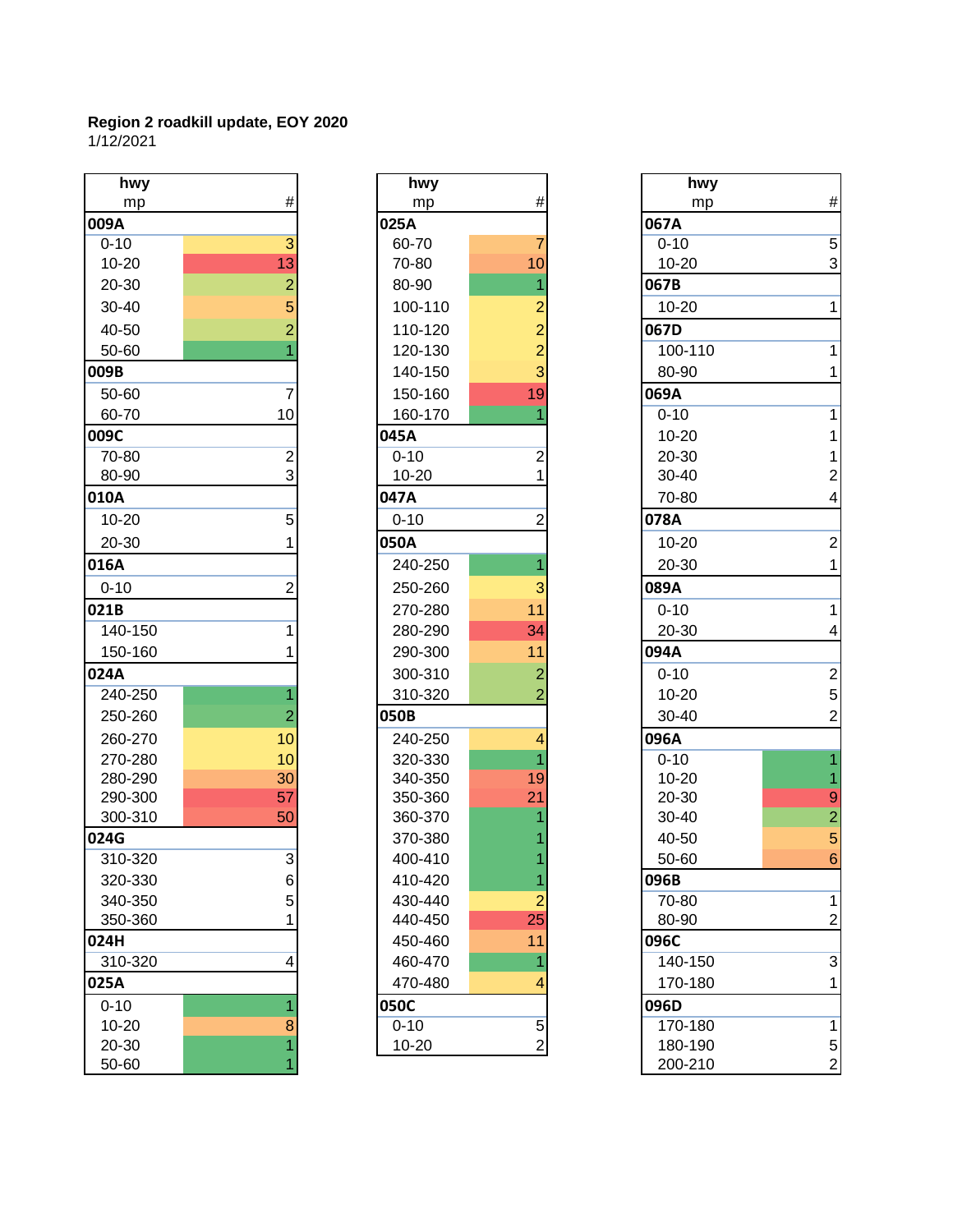1/12/2021

| 17 14/4041  |                         |                |                         |                |                         |
|-------------|-------------------------|----------------|-------------------------|----------------|-------------------------|
| hwy         |                         |                |                         |                |                         |
| mp          | $\#$                    | <b>Species</b> |                         | <b>Species</b> |                         |
| 109A        |                         | hwy            |                         | hwy            |                         |
| 20-30       | $\overline{2}$          | mp             | #                       | mp             | #                       |
| 115A        |                         | <b>BADGER</b>  |                         | <b>DEER</b>    |                         |
| $0 - 10$    | 28                      | 115A           |                         | 021B           |                         |
| 10-20       | 28                      | 40-50          |                         | 140-150        | 1                       |
| 20-30       | $\overline{7}$          | <b>BEAR</b>    |                         | 150-160        | 1                       |
| $30 - 40$   | 15                      | 025A           |                         | 024A           |                         |
| 40-50       | 18                      | 20-30          | 1                       | 250-260        | $\overline{a}$          |
| 50-60       | 4                       | <b>BEAVER</b>  |                         | 260-270        | $\mathbf{g}$            |
| 120A        |                         | 050A           |                         | 270-280        | 8                       |
| $0 - 10$    | 1                       | 290-300        | 1                       | 280-290        | 27                      |
| <b>160A</b> |                         | 285D           |                         | 290-300        | 55                      |
| 280-290     |                         | 200-210        | 1                       | 300-310        | 46                      |
| 290-300     | 5                       | <b>BOBCAT</b>  |                         | 024G           |                         |
| 300-310     | 8                       | 285D           |                         | 310-320        | 3                       |
| <b>160C</b> |                         | 170-180        | 1                       | 320-330        | $\epsilon$              |
| 370-380     | 1                       | <b>COYOTE</b>  |                         | 340-350        | 5                       |
| 165A        |                         | 024A           |                         | 350-360        | 1                       |
| 20-30       | 1                       | 300-310        | $\overline{2}$          | 024H           |                         |
| 30-40       | 12                      | 096D           |                         | 310-320        | 4                       |
| <b>285D</b> |                         | 200-210        | 1                       | 025A           |                         |
| 160-170     | 1                       | 115A           |                         | 100-110        | $\overline{a}$          |
| 170-180     | 5                       | 30-40          | 2                       | $10 - 20$      | 3                       |
| 180-190     |                         | <b>DEER</b>    |                         | 110-120        | $\overline{\mathbf{c}}$ |
| 190-200     | 7                       | 009A           |                         | 120-130        |                         |
| 200-210     | $6\phantom{1}6$         | $0 - 10$       | $\overline{c}$          | 140-150        | $\frac{2}{3}$           |
| 210-220     | 6                       | $10 - 20$      | 13                      | 150-160        | 19                      |
| 220-230     | 18                      | 20-30          | $\overline{c}$          | 160-170        | 1                       |
| 230-240     | 13                      | 30-40          | 1                       | 60-70          | 5                       |
| 260-270     | 1                       | 009B           |                         | 70-80          | 1                       |
| 287A        |                         | 50-60          |                         | 045A           |                         |
| 10-20       | 3                       | 60-70          | 3                       | $0 - 10$       | 2                       |
| 20-30       | 3                       | 009C           |                         | $10 - 20$      | 1                       |
| 30-40       |                         | 70-80          | 1                       | 047A           |                         |
| 40-50       | 3                       | 80-90          | $\overline{2}$          | $0 - 10$       | 2                       |
| 287B        |                         | 010A           |                         | 050A           |                         |
| 110-120     | $\overline{\mathbf{c}}$ | 10-20          | 3                       | 240-250        | 1                       |
| 120-130     |                         | 20-30          |                         | 250-260        | 3                       |
| 90-100      |                         | 016A           |                         | 270-280        | 10                      |
| 350A        |                         | $0 - 10$       | $\overline{\mathbf{c}}$ | 280-290        | 30                      |
| $10 - 20$   | $\overline{c}$          |                |                         | 290-300        | 5                       |
| 385A        |                         |                |                         | 310-320        | 2                       |
| 110-120     | 10                      |                |                         |                |                         |
|             |                         |                |                         |                |                         |

| iwy              |                 |                |                |                |
|------------------|-----------------|----------------|----------------|----------------|
| mp               | $\#$            | <b>Species</b> |                | <b>Species</b> |
|                  |                 | hwy            |                | hy             |
| 30               | $\overline{2}$  | mp             | #              | m              |
|                  |                 | <b>BADGER</b>  |                | <b>DEER</b>    |
| 0                | 28              | 115A           |                | 021B           |
| 20               | 28              | 40-50          | 1              | 140-           |
| 30               | $\overline{7}$  | <b>BEAR</b>    |                | $150 -$        |
| 40               | 15              | 025A           |                | 024A           |
| 50               | 18              | 20-30          | 1              | $250 -$        |
| 60               | 4               | <b>BEAVER</b>  |                | $260 -$        |
|                  |                 | 050A           |                | $270 -$        |
| 0                | 1               | 290-300        | 1              | 280-           |
|                  |                 | 285D           |                | 290-           |
| $\overline{290}$ | $\overline{1}$  | 200-210        | 1              | 300-           |
| $-300$           | 5               | <b>BOBCAT</b>  |                | 024G           |
| -310             | 8               | 285D           |                | $310 -$        |
|                  |                 | 170-180        | 1              | 320-           |
| -380             | 1               | <b>COYOTE</b>  |                | 340-           |
|                  |                 | 024A           |                | 350-           |
| 30               | $\mathbf{1}$    | 300-310        | 2              | 024H           |
| 40               | 12              | 096D           |                | $310 -$        |
|                  |                 | 200-210        | 1              | 025A           |
| $-170$           | 1               | 115A           |                | $100 -$        |
| $-180$           | 5               | 30-40          | 2              | $10 - 2$       |
| $-190$           | $\overline{1}$  | <b>DEER</b>    |                | $110 -$        |
| $-200$           | $\overline{7}$  | 009A           |                | $120 -$        |
| $-210$           | $\,6$           | $0 - 10$       | $\overline{2}$ | 140-           |
| $-220$           | $6\phantom{1}6$ | $10 - 20$      | 13             | $150 -$        |
| -230             | 18              | 20-30          | $\overline{c}$ | 160-           |
| $-240$           | 13              | 30-40          | 1              | 60-7           |
| $-270$           | 1               | 009B           |                | $70 - 8$       |
|                  |                 | 50-60          | 1              | 045A           |
| 20               | 3               | 60-70          | 3              | $0 - 10$       |
| 30               | 3               | 009C           |                | $10 - 2$       |
| 40               | 1               | 70-80          | 1              | 047A           |
| 50               | 3               | 80-90          | 2              | $0 - 10$       |
|                  |                 | 010A           |                | 050A           |
| $-120$           | $\overline{2}$  | 10-20          | 3              | $240 -$        |
| $-130$           | 1               | 20-30          | 1              | $250 -$        |
| 100              | 1               | 016A           |                | $270 -$        |
|                  |                 | $0 - 10$       | 2              | 280-           |
|                  |                 |                |                |                |

| <b>Species</b> |                                      |
|----------------|--------------------------------------|
| hwy            |                                      |
| mp             | #                                    |
| <b>DEER</b>    |                                      |
| 021B           |                                      |
| 140-150        | $\overline{\mathbf{1}}$              |
| 150-160        | 1                                    |
| 024A           |                                      |
| 250-260        | $\overline{\mathbf{c}}$              |
| 260-270        | 9                                    |
| 270-280        | 8                                    |
| 280-290        | 27                                   |
| 290-300        | 55                                   |
| 300-310        | 46                                   |
| 024G           |                                      |
| 310-320        | 3                                    |
| 320-330        | 6                                    |
| 340-350        | 5                                    |
| 350-360        | $\overline{1}$                       |
| 024H           |                                      |
| 310-320        | 4                                    |
| 025A           |                                      |
| 100-110        |                                      |
| 10-20          |                                      |
| 110-120        | 2<br>3<br>2<br>2<br>3<br>3<br>4<br>5 |
| 120-130        |                                      |
| 140-150        |                                      |
| 150-160        |                                      |
| 160-170        |                                      |
| 60-70          |                                      |
| 70-80          | 1                                    |
| 045A           |                                      |
| $0 - 10$       | $\overline{c}$                       |
| 10-20          | 1                                    |
| 047A           |                                      |
| $0 - 10$       | $\overline{c}$                       |
| 050A           |                                      |
| 240-250        | 1                                    |
| 250-260        | 3                                    |
| 270-280        | 10                                   |
| 280-290        | 30                                   |
| 290-300        | 5                                    |
| 310-320        |                                      |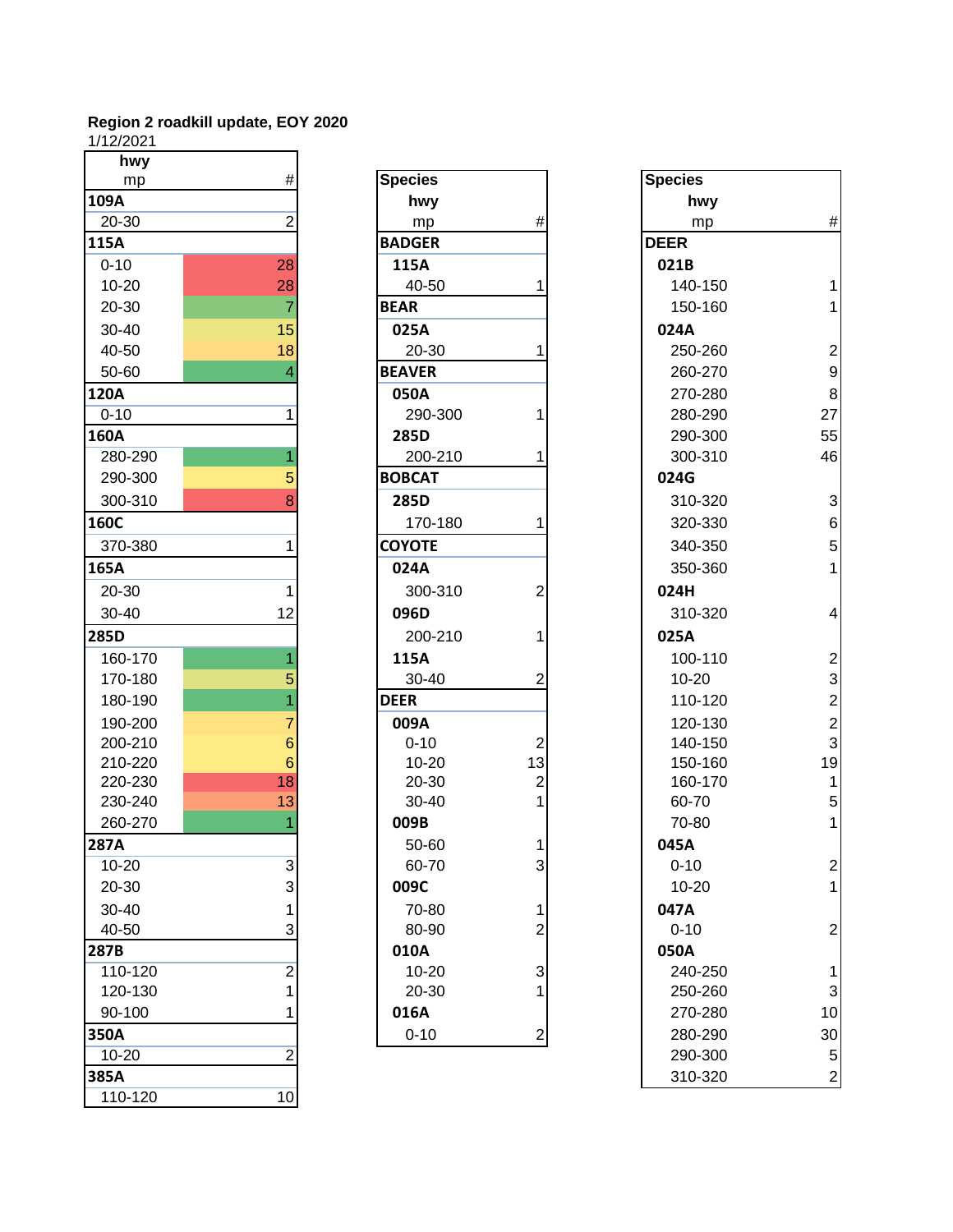| <b>Species</b> |                                       | <b>Species</b> |                           | <b>Species</b> |                |
|----------------|---------------------------------------|----------------|---------------------------|----------------|----------------|
| hwy            |                                       | hwy            |                           | hwy            |                |
| mp             | #                                     | mp             | $\#$                      | mp             | #              |
| <b>DEER</b>    |                                       | <b>DEER</b>    |                           | <b>DOG</b>     |                |
| 050B           |                                       | 096C           |                           | 094A           |                |
| 320-330        | 1                                     | 140-150        | 3                         | 30-40          |                |
| 340-350        | 6                                     | 170-180        | 1                         | 160A           |                |
| 400-410        | 1                                     | 096D           |                           | 300-310        |                |
| 410-420        | 1                                     | 170-180        | 1                         | <b>ELK</b>     |                |
| 430-440        |                                       | 115A           |                           | 009A           |                |
| 440-450        | $\begin{array}{c} 2 \\ 8 \end{array}$ | $0 - 10$       | 14                        | $0 - 10$       |                |
| 450-460        | $\overline{7}$                        | $10 - 20$      | 13                        | 30-40          |                |
| 460-470        | $\mathbf{1}$                          | 20-30          | $\overline{\mathbf{4}}$   | 40-50          |                |
| 470-480        | $\overline{c}$                        | 30-40          | 9                         | 50-60          | 1              |
| 050C           |                                       | 40-50          | 16                        | 009B           |                |
| $10 - 20$      | $\overline{c}$                        | 50-60          | 3                         | 50-60          | 4              |
| 067A           |                                       | 120A           |                           | 60-70          | 6              |
| $0 - 10$       | 5                                     | $0 - 10$       | 1                         | 009C           |                |
| $10 - 20$      | 1                                     | 160A           |                           | 70-80          | 1              |
| 067D           |                                       | 280-290        | 1                         | 024A           |                |
| 100-110        | 1                                     | 290-300        | $\overline{c}$            | 260-270        | 1              |
| 80-90          |                                       | 300-310        | 6                         | 270-280        | 1              |
| 069A           |                                       | 160C           |                           | 280-290        | $\overline{c}$ |
| $0 - 10$       | 1                                     | 370-380        | 1                         | 025A           |                |
| 20-30          | 1                                     | 165A           |                           | $0 - 10$       | 1              |
| 30-40          | $\frac{2}{3}$                         | 20-30          | 1                         | $10 - 20$      | 4              |
| 70-80          |                                       | 30-40          | 12                        | 50-60          | 1              |
| 089A           |                                       | 285D           |                           | 60-70          | $\overline{c}$ |
| $0 - 10$       | 1                                     | 190-200        | $\overline{\mathbf{c}}$   | 70-80          | $\overline{c}$ |
| 094A           |                                       | 200-210        | 1                         | 050A           |                |
| $0 - 10$       | $\overline{\mathbf{c}}$               | 210-220        | 4                         | 300-310        | $\overline{c}$ |
| $10 - 20$      | $\overline{3}$                        | 220-230        | 18                        | 069A           |                |
| 096A           |                                       | 230-240        | 11                        | $10 - 20$      | 1              |
| $0 - 10$       | $\mathbf{1}$                          | 287A           |                           | 70-80          | 1              |
| $10 - 20$      | $\mathbf{1}$                          | 10-20          | $\ensuremath{\mathsf{3}}$ | 078A           |                |
| 20-30          | 9                                     | 20-30          | $\overline{c}$            | $10 - 20$      | 2              |
| 30-40          | $\overline{c}$                        | 30-40          | 1                         | 20-30          | 1              |
| 40-50          | 5                                     | 40-50          | $\overline{2}$            | 115A           |                |
| 50-60          | $\overline{\mathbf{4}}$               | 287B           |                           | 20-30          | 2              |
| 096B           |                                       | 110-120        | $\overline{2}$            | 30-40          | 3              |
| 70-80          | $\mathbf{1}$                          | 120-130        | 1                         | 160A           |                |
| 80-90          | $\overline{2}$                        | 90-100         | 1                         | 290-300        | 1              |
|                |                                       | 350A           |                           |                |                |

| cies     |                  | <b>Species</b> |                         | <b>Species</b> |
|----------|------------------|----------------|-------------------------|----------------|
| hwy      |                  | hwy            |                         | hwy            |
| mp       | $\#$             | mp             | #                       | mp             |
| ₹        |                  | <b>DEER</b>    |                         | <b>DOG</b>     |
| OВ       |                  | 096C           |                         | 094A           |
| 20-330   | 1                | 140-150        | 3                       | $30 - 40$      |
| 40-350   | 6                | 170-180        | 1                       | 160A           |
| 00-410   | $\mathbf{1}$     | 096D           |                         | 300-31         |
| 10-420   | $\mathbf{1}$     | 170-180        | 1                       | <b>ELK</b>     |
| 30-440   | $\overline{2}$   | 115A           |                         | 009A           |
| 40-450   | 8                | $0 - 10$       | 14                      | $0 - 10$       |
| 50-460   | $\overline{7}$   | $10 - 20$      | 13                      | $30 - 40$      |
| 60-470   | $\mathbf{1}$     | 20-30          | 4                       | 40-50          |
| 70-480   | $\overline{2}$   | 30-40          | 9                       | 50-60          |
| 0C       |                  | 40-50          | 16                      | 009B           |
| $0 - 20$ | $\overline{2}$   | 50-60          | 3                       | 50-60          |
| 7Α       |                  | 120A           |                         | 60-70          |
| $-10$    | 5                | $0 - 10$       | 1                       | 009C           |
| $0 - 20$ | 1                | 160A           |                         | 70-80          |
| 7D       |                  | 280-290        | 1                       | 024A           |
| 00-110   | 1                | 290-300        | $\overline{c}$          | 260-27         |
| $0-90$   | 1                | 300-310        | 6                       | 270-28         |
| 9Α       |                  | 160C           |                         | 280-29         |
| $-10$    | 1                | 370-380        | 1                       | 025A           |
| $20-30$  | 1                | 165A           |                         | $0 - 10$       |
| $0 - 40$ | $\overline{c}$   | 20-30          | 1                       | $10 - 20$      |
| $0 - 80$ | 3                | 30-40          | 12                      | 50-60          |
| 9A       |                  | 285D           |                         | 60-70          |
| $-10$    | 1                | 190-200        | $\overline{2}$          | 70-80          |
| 4А       |                  | 200-210        | 1                       | 050A           |
| $-10$    | $\boldsymbol{2}$ | 210-220        | 4                       | 300-31         |
| $0 - 20$ | 3                | 220-230        | 18                      | 069A           |
| 6A       |                  | 230-240        | 11                      | $10 - 20$      |
| $-10$    | 1                | 287A           |                         | 70-80          |
| $0 - 20$ | 1                | $10 - 20$      | 3                       | 078A           |
| $20-30$  | 9                | 20-30          | $\overline{2}$          | 10-20          |
| $0 - 40$ | $\overline{c}$   | 30-40          | 1                       | 20-30          |
| $0 - 50$ | 5                | 40-50          | $\overline{2}$          | 115A           |
| $0 - 60$ | 4                | 287B           |                         | 20-30          |
| 6В       |                  | 110-120        | $\overline{\mathbf{c}}$ | 30-40          |
| $0 - 80$ | 1                | 120-130        | 1                       | 160A           |
| $0-90$   | $\overline{2}$   | 90-100         | 1                       | 290-30         |
|          |                  | 350A           |                         |                |
|          |                  | $10 - 20$      | $\overline{2}$          |                |
|          |                  |                |                         |                |

| hwy<br>hwy<br>#<br>$\#$<br>mp<br>mp<br><b>DEER</b><br><b>DOG</b><br>096C<br>140-150<br>3<br>1<br>170-180<br>1<br>6<br>096D<br><b>ELK</b><br>410-420<br>170-180<br>1<br>430-440<br>$\overline{\mathbf{c}}$<br>115A<br>8<br>440-450<br>$0 - 10$<br>14<br>7<br>13<br>450-460<br>$10 - 20$<br>20-30<br>460-470<br>1<br>4<br>2<br>470-480<br>30-40<br>9<br>50C<br>40-50<br>16<br>3<br>2<br>50-60<br>57A<br><b>120A</b><br>5<br>$0 - 10$<br>$0 - 10$<br>1<br>$10 - 20$<br>160A<br>1<br>57D<br>280-290<br>1<br>100-110<br>290-300<br>2<br>80-90<br>6<br>300-310<br>59A<br>160C<br>$0 - 10$<br>370-380<br>1<br>1<br>20-30<br>165A<br>30-40<br>$\frac{2}{3}$<br>20-30<br>1<br>70-80<br>30-40<br>12<br>39A<br>285D<br>$0 - 10$<br>1<br>190-200<br>$\overline{2}$<br>94A<br>200-210<br>1<br>$0 - 10$<br>$\overline{\mathbf{c}}$<br>210-220<br>4<br>3<br>$10 - 20$<br>220-230<br>18<br>96A<br>230-240<br>11<br>$0 - 10$<br>287A<br>1<br>$10 - 20$<br>$10 - 20$<br>3<br>1<br>$\overline{\mathbf{c}}$<br>20-30<br>20-30<br>9<br>$\overline{\mathbf{c}}$<br>$\mathbf{1}$<br>30-40<br>30-40<br>5<br>$\overline{c}$<br>40-50<br>40-50<br>50-60<br>287B<br>4<br>110-120<br>96B<br>$\overline{\mathbf{c}}$<br>120-130<br>70-80<br>1<br>1<br>80-90<br>1 | cies      |   | <b>Species</b> | <b>Species</b> |
|-------------------------------------------------------------------------------------------------------------------------------------------------------------------------------------------------------------------------------------------------------------------------------------------------------------------------------------------------------------------------------------------------------------------------------------------------------------------------------------------------------------------------------------------------------------------------------------------------------------------------------------------------------------------------------------------------------------------------------------------------------------------------------------------------------------------------------------------------------------------------------------------------------------------------------------------------------------------------------------------------------------------------------------------------------------------------------------------------------------------------------------------------------------------------------------------------------------------------------------|-----------|---|----------------|----------------|
| 094A<br>160A<br>009A<br>009B<br>009C<br>024A<br>025A<br>050A<br>069A<br>078A<br>115A<br>160A                                                                                                                                                                                                                                                                                                                                                                                                                                                                                                                                                                                                                                                                                                                                                                                                                                                                                                                                                                                                                                                                                                                                        |           |   |                | hwy            |
|                                                                                                                                                                                                                                                                                                                                                                                                                                                                                                                                                                                                                                                                                                                                                                                                                                                                                                                                                                                                                                                                                                                                                                                                                                     |           |   |                | mp             |
| 30-40                                                                                                                                                                                                                                                                                                                                                                                                                                                                                                                                                                                                                                                                                                                                                                                                                                                                                                                                                                                                                                                                                                                                                                                                                               | :R        |   |                |                |
|                                                                                                                                                                                                                                                                                                                                                                                                                                                                                                                                                                                                                                                                                                                                                                                                                                                                                                                                                                                                                                                                                                                                                                                                                                     | 50B       |   |                |                |
|                                                                                                                                                                                                                                                                                                                                                                                                                                                                                                                                                                                                                                                                                                                                                                                                                                                                                                                                                                                                                                                                                                                                                                                                                                     | 320-330   |   |                |                |
|                                                                                                                                                                                                                                                                                                                                                                                                                                                                                                                                                                                                                                                                                                                                                                                                                                                                                                                                                                                                                                                                                                                                                                                                                                     | 340-350   |   |                |                |
|                                                                                                                                                                                                                                                                                                                                                                                                                                                                                                                                                                                                                                                                                                                                                                                                                                                                                                                                                                                                                                                                                                                                                                                                                                     | 400-410   |   |                | 300-310        |
| $0 - 10$                                                                                                                                                                                                                                                                                                                                                                                                                                                                                                                                                                                                                                                                                                                                                                                                                                                                                                                                                                                                                                                                                                                                                                                                                            |           |   |                |                |
|                                                                                                                                                                                                                                                                                                                                                                                                                                                                                                                                                                                                                                                                                                                                                                                                                                                                                                                                                                                                                                                                                                                                                                                                                                     |           |   |                |                |
|                                                                                                                                                                                                                                                                                                                                                                                                                                                                                                                                                                                                                                                                                                                                                                                                                                                                                                                                                                                                                                                                                                                                                                                                                                     |           |   |                |                |
| $0 - 10$                                                                                                                                                                                                                                                                                                                                                                                                                                                                                                                                                                                                                                                                                                                                                                                                                                                                                                                                                                                                                                                                                                                                                                                                                            |           |   |                | 30-40          |
|                                                                                                                                                                                                                                                                                                                                                                                                                                                                                                                                                                                                                                                                                                                                                                                                                                                                                                                                                                                                                                                                                                                                                                                                                                     |           |   |                | 40-50          |
| 50-60<br>60-70<br>70-80<br>260-270<br>270-280<br>280-290<br>$10 - 20$<br>50-60<br>60-70<br>70-80<br>300-310                                                                                                                                                                                                                                                                                                                                                                                                                                                                                                                                                                                                                                                                                                                                                                                                                                                                                                                                                                                                                                                                                                                         |           |   |                | 50-60          |
|                                                                                                                                                                                                                                                                                                                                                                                                                                                                                                                                                                                                                                                                                                                                                                                                                                                                                                                                                                                                                                                                                                                                                                                                                                     |           |   |                |                |
|                                                                                                                                                                                                                                                                                                                                                                                                                                                                                                                                                                                                                                                                                                                                                                                                                                                                                                                                                                                                                                                                                                                                                                                                                                     | $10 - 20$ |   |                |                |
|                                                                                                                                                                                                                                                                                                                                                                                                                                                                                                                                                                                                                                                                                                                                                                                                                                                                                                                                                                                                                                                                                                                                                                                                                                     |           |   |                |                |
|                                                                                                                                                                                                                                                                                                                                                                                                                                                                                                                                                                                                                                                                                                                                                                                                                                                                                                                                                                                                                                                                                                                                                                                                                                     |           |   |                |                |
|                                                                                                                                                                                                                                                                                                                                                                                                                                                                                                                                                                                                                                                                                                                                                                                                                                                                                                                                                                                                                                                                                                                                                                                                                                     |           |   |                |                |
|                                                                                                                                                                                                                                                                                                                                                                                                                                                                                                                                                                                                                                                                                                                                                                                                                                                                                                                                                                                                                                                                                                                                                                                                                                     |           |   |                |                |
|                                                                                                                                                                                                                                                                                                                                                                                                                                                                                                                                                                                                                                                                                                                                                                                                                                                                                                                                                                                                                                                                                                                                                                                                                                     |           |   |                |                |
|                                                                                                                                                                                                                                                                                                                                                                                                                                                                                                                                                                                                                                                                                                                                                                                                                                                                                                                                                                                                                                                                                                                                                                                                                                     |           |   |                |                |
|                                                                                                                                                                                                                                                                                                                                                                                                                                                                                                                                                                                                                                                                                                                                                                                                                                                                                                                                                                                                                                                                                                                                                                                                                                     |           |   |                |                |
|                                                                                                                                                                                                                                                                                                                                                                                                                                                                                                                                                                                                                                                                                                                                                                                                                                                                                                                                                                                                                                                                                                                                                                                                                                     |           |   |                |                |
|                                                                                                                                                                                                                                                                                                                                                                                                                                                                                                                                                                                                                                                                                                                                                                                                                                                                                                                                                                                                                                                                                                                                                                                                                                     |           |   |                |                |
|                                                                                                                                                                                                                                                                                                                                                                                                                                                                                                                                                                                                                                                                                                                                                                                                                                                                                                                                                                                                                                                                                                                                                                                                                                     |           |   |                |                |
|                                                                                                                                                                                                                                                                                                                                                                                                                                                                                                                                                                                                                                                                                                                                                                                                                                                                                                                                                                                                                                                                                                                                                                                                                                     |           |   |                |                |
|                                                                                                                                                                                                                                                                                                                                                                                                                                                                                                                                                                                                                                                                                                                                                                                                                                                                                                                                                                                                                                                                                                                                                                                                                                     |           |   |                |                |
|                                                                                                                                                                                                                                                                                                                                                                                                                                                                                                                                                                                                                                                                                                                                                                                                                                                                                                                                                                                                                                                                                                                                                                                                                                     |           |   |                |                |
|                                                                                                                                                                                                                                                                                                                                                                                                                                                                                                                                                                                                                                                                                                                                                                                                                                                                                                                                                                                                                                                                                                                                                                                                                                     |           |   |                |                |
|                                                                                                                                                                                                                                                                                                                                                                                                                                                                                                                                                                                                                                                                                                                                                                                                                                                                                                                                                                                                                                                                                                                                                                                                                                     |           |   |                |                |
|                                                                                                                                                                                                                                                                                                                                                                                                                                                                                                                                                                                                                                                                                                                                                                                                                                                                                                                                                                                                                                                                                                                                                                                                                                     |           |   |                |                |
| 70-80<br>$10 - 20$<br>20-30                                                                                                                                                                                                                                                                                                                                                                                                                                                                                                                                                                                                                                                                                                                                                                                                                                                                                                                                                                                                                                                                                                                                                                                                         |           |   |                | $10 - 20$      |
|                                                                                                                                                                                                                                                                                                                                                                                                                                                                                                                                                                                                                                                                                                                                                                                                                                                                                                                                                                                                                                                                                                                                                                                                                                     |           |   |                |                |
|                                                                                                                                                                                                                                                                                                                                                                                                                                                                                                                                                                                                                                                                                                                                                                                                                                                                                                                                                                                                                                                                                                                                                                                                                                     |           |   |                |                |
|                                                                                                                                                                                                                                                                                                                                                                                                                                                                                                                                                                                                                                                                                                                                                                                                                                                                                                                                                                                                                                                                                                                                                                                                                                     |           |   |                |                |
|                                                                                                                                                                                                                                                                                                                                                                                                                                                                                                                                                                                                                                                                                                                                                                                                                                                                                                                                                                                                                                                                                                                                                                                                                                     |           |   |                |                |
|                                                                                                                                                                                                                                                                                                                                                                                                                                                                                                                                                                                                                                                                                                                                                                                                                                                                                                                                                                                                                                                                                                                                                                                                                                     |           |   |                |                |
|                                                                                                                                                                                                                                                                                                                                                                                                                                                                                                                                                                                                                                                                                                                                                                                                                                                                                                                                                                                                                                                                                                                                                                                                                                     |           |   |                | 20-30          |
| 290-300                                                                                                                                                                                                                                                                                                                                                                                                                                                                                                                                                                                                                                                                                                                                                                                                                                                                                                                                                                                                                                                                                                                                                                                                                             |           |   |                | 30-40          |
|                                                                                                                                                                                                                                                                                                                                                                                                                                                                                                                                                                                                                                                                                                                                                                                                                                                                                                                                                                                                                                                                                                                                                                                                                                     |           |   |                |                |
|                                                                                                                                                                                                                                                                                                                                                                                                                                                                                                                                                                                                                                                                                                                                                                                                                                                                                                                                                                                                                                                                                                                                                                                                                                     |           | 2 | 90-100         |                |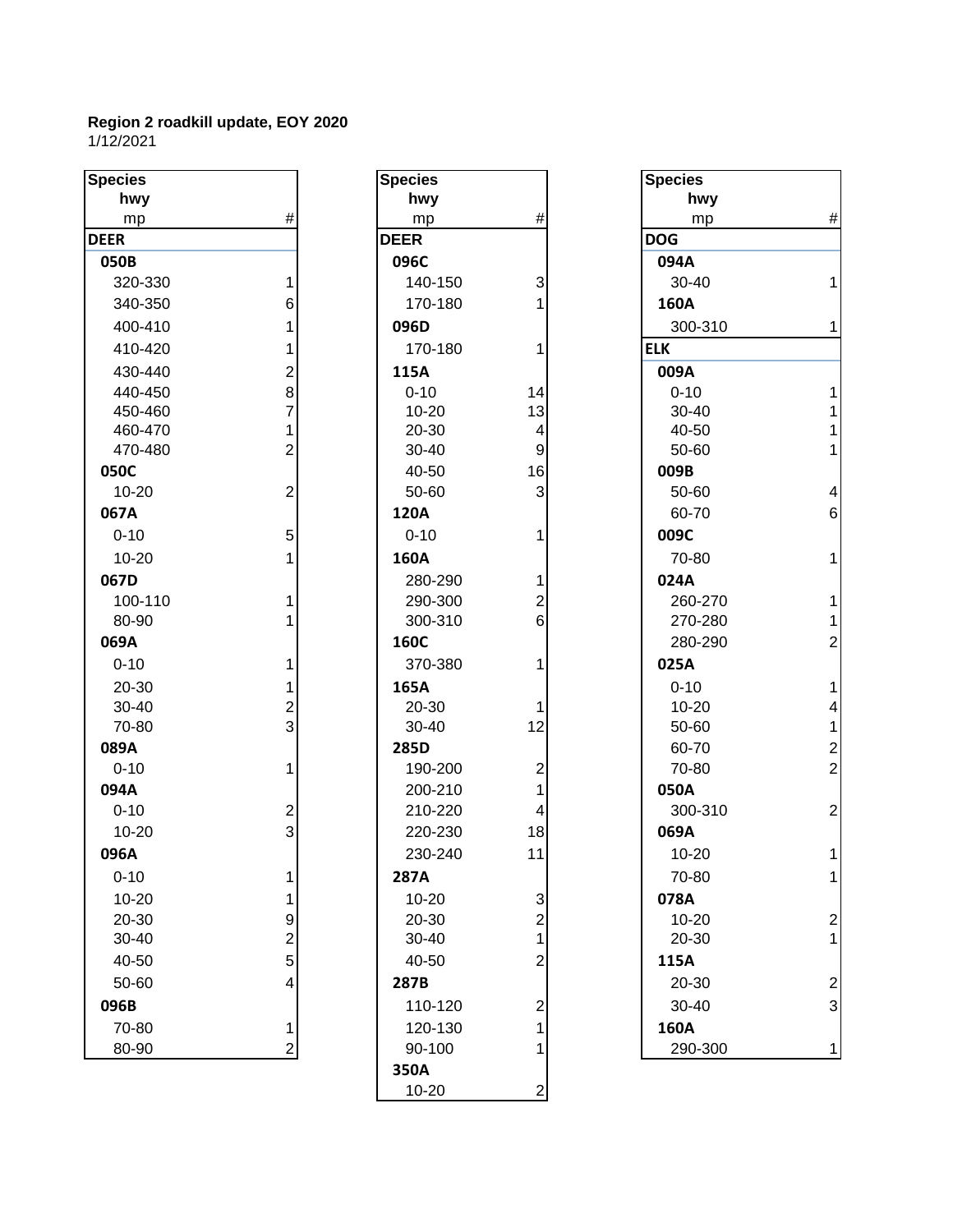| hwy<br>hwy<br>hwy<br>#<br>$\#$<br>mp<br>mp<br>mp<br><b>ELK</b><br><b>UNK</b><br><b>PRONGHORN</b><br>025A<br>285D<br>160A<br>$\overline{2}$<br>180-190<br>290-300<br>$10 - 20$<br>1<br>3<br>190-200<br>285D<br>70-80<br>3<br>170-180<br>80-90<br>200-210<br>1<br>230-240<br>385A<br>050A<br>260-270<br>110-120<br>2<br>280-290<br><b>FOX</b><br><b>RABBIT</b><br>290-300<br>009C<br>094A<br>050B<br>80-90<br>1<br>30-40<br>240-250<br>1<br>050A<br><b>RACCOON</b><br>340-350<br>270-280<br>350-360<br>024A<br>$\overline{2}$<br>290-300<br>290-300<br>360-370 | #<br>1<br>7<br>1<br>4<br>4<br>4<br>13<br>21 |
|--------------------------------------------------------------------------------------------------------------------------------------------------------------------------------------------------------------------------------------------------------------------------------------------------------------------------------------------------------------------------------------------------------------------------------------------------------------------------------------------------------------------------------------------------------------|---------------------------------------------|
|                                                                                                                                                                                                                                                                                                                                                                                                                                                                                                                                                              |                                             |
|                                                                                                                                                                                                                                                                                                                                                                                                                                                                                                                                                              |                                             |
|                                                                                                                                                                                                                                                                                                                                                                                                                                                                                                                                                              |                                             |
|                                                                                                                                                                                                                                                                                                                                                                                                                                                                                                                                                              |                                             |
|                                                                                                                                                                                                                                                                                                                                                                                                                                                                                                                                                              |                                             |
|                                                                                                                                                                                                                                                                                                                                                                                                                                                                                                                                                              |                                             |
|                                                                                                                                                                                                                                                                                                                                                                                                                                                                                                                                                              |                                             |
|                                                                                                                                                                                                                                                                                                                                                                                                                                                                                                                                                              |                                             |
|                                                                                                                                                                                                                                                                                                                                                                                                                                                                                                                                                              |                                             |
|                                                                                                                                                                                                                                                                                                                                                                                                                                                                                                                                                              |                                             |
|                                                                                                                                                                                                                                                                                                                                                                                                                                                                                                                                                              |                                             |
|                                                                                                                                                                                                                                                                                                                                                                                                                                                                                                                                                              |                                             |
|                                                                                                                                                                                                                                                                                                                                                                                                                                                                                                                                                              |                                             |
|                                                                                                                                                                                                                                                                                                                                                                                                                                                                                                                                                              |                                             |
|                                                                                                                                                                                                                                                                                                                                                                                                                                                                                                                                                              | 1                                           |
| 370-380<br>096D<br>050B                                                                                                                                                                                                                                                                                                                                                                                                                                                                                                                                      | $\overline{1}$                              |
| $\overline{2}$<br>200-210<br>470-480<br>440-450                                                                                                                                                                                                                                                                                                                                                                                                                                                                                                              | 17                                          |
| 285D<br>096A<br>450-460                                                                                                                                                                                                                                                                                                                                                                                                                                                                                                                                      | 1                                           |
| $\overline{2}$<br>210-220<br>50-60<br>050C<br>2                                                                                                                                                                                                                                                                                                                                                                                                                                                                                                              |                                             |
| 115A<br>$0 - 10$<br><b>MOOSE</b>                                                                                                                                                                                                                                                                                                                                                                                                                                                                                                                             | 5                                           |
| 3<br>285D<br>$0 - 10$<br>067B                                                                                                                                                                                                                                                                                                                                                                                                                                                                                                                                |                                             |
| 3<br>200-210<br>$10 - 20$<br>$10 - 20$                                                                                                                                                                                                                                                                                                                                                                                                                                                                                                                       | 1                                           |
| <b>OWL</b><br>40-50<br>089A                                                                                                                                                                                                                                                                                                                                                                                                                                                                                                                                  |                                             |
| 160A<br>285D<br>20-30                                                                                                                                                                                                                                                                                                                                                                                                                                                                                                                                        | 4                                           |
| 300-310<br>230-240<br>094A<br>1                                                                                                                                                                                                                                                                                                                                                                                                                                                                                                                              |                                             |
| 285D<br><b>SKUNK</b><br>$10 - 20$                                                                                                                                                                                                                                                                                                                                                                                                                                                                                                                            | 1                                           |
| 190-200<br>050B<br>096D                                                                                                                                                                                                                                                                                                                                                                                                                                                                                                                                      |                                             |
| 3<br><b>PORCUPINE</b><br>450-460<br>180-190                                                                                                                                                                                                                                                                                                                                                                                                                                                                                                                  | 5                                           |
| 024A<br>115A<br>109A                                                                                                                                                                                                                                                                                                                                                                                                                                                                                                                                         |                                             |
| 300-310<br>2<br>$0 - 10$<br>$\overline{2}$<br>20-30                                                                                                                                                                                                                                                                                                                                                                                                                                                                                                          | $\overline{c}$                              |
| <b>PRONGHORN</b><br><b>UNK</b><br>115A                                                                                                                                                                                                                                                                                                                                                                                                                                                                                                                       |                                             |
| 009A<br>009A<br>$0 - 10$                                                                                                                                                                                                                                                                                                                                                                                                                                                                                                                                     | $\mathbf{C}$                                |
| 1<br>$\overline{c}$<br>30-40<br>30-40<br>$10 - 20$                                                                                                                                                                                                                                                                                                                                                                                                                                                                                                           | 12                                          |
| 40-50<br>010A<br>20-30                                                                                                                                                                                                                                                                                                                                                                                                                                                                                                                                       |                                             |
| 10-20<br>$\mathbf{2}$<br>009B<br>30-40                                                                                                                                                                                                                                                                                                                                                                                                                                                                                                                       |                                             |
| 024A<br>50-60<br>$\overline{c}$<br>50-60                                                                                                                                                                                                                                                                                                                                                                                                                                                                                                                     |                                             |
| 240-250<br>60-70<br>285D<br>1                                                                                                                                                                                                                                                                                                                                                                                                                                                                                                                                |                                             |
| 067A<br>024A<br>160-170                                                                                                                                                                                                                                                                                                                                                                                                                                                                                                                                      |                                             |
| $\overline{2}$<br>10-20<br>270-280<br>1<br>170-180                                                                                                                                                                                                                                                                                                                                                                                                                                                                                                           | 3                                           |
| 094A<br>280-290<br>190-200<br>1                                                                                                                                                                                                                                                                                                                                                                                                                                                                                                                              | 1                                           |
| 10-20                                                                                                                                                                                                                                                                                                                                                                                                                                                                                                                                                        |                                             |

| <b>Species</b>   |                |
|------------------|----------------|
| hwy              |                |
| mp               | #              |
| <b>PRONGHORN</b> |                |
| 160A             |                |
| 290-300          | 2              |
| 285D             |                |
| 170-180          | 1              |
| 385A             |                |
| 110-120          | 2              |
| <b>RABBIT</b>    |                |
| 094A             |                |
| 30-40            | 1              |
| <b>RACCOON</b>   |                |
| 024A             |                |
| 290-300          | $\overline{c}$ |
| 050B             |                |
| 470-480          | $\overline{c}$ |
| 096A             |                |
| 50-60            | $\overline{c}$ |
| 115A             |                |
| $0 - 10$         | 3              |
| 10-20            | 3              |
| 40-50            | $\mathbf{1}$   |
| 285D             |                |
| 230-240          | 1              |
| <b>SKUNK</b>     |                |
| 050B             |                |
| 450-460          | 3              |
| 115A             |                |
| $0 - 10$         |                |
| <b>UNK</b>       |                |
| 009A             |                |
| 30-40            | 2              |
| 40-50            | 1              |
| 009B             |                |
| 50-60            | $\overline{c}$ |
| 60-70            | 1              |
| 024A             |                |
| 270-280          | 1              |
| 280-290          | 1              |

| cies           |   | <b>Species</b>   |                         | <b>Species</b> |                          |
|----------------|---|------------------|-------------------------|----------------|--------------------------|
| hwy            |   | hwy              |                         | hwy            |                          |
| mp             | # | mp               | #                       | mp             | $\#$                     |
|                |   | <b>PRONGHORN</b> |                         | <b>UNK</b>     |                          |
| 35D            |   | 160A             |                         | 025A           |                          |
| 180-190        |   | 290-300          | $\overline{2}$          | 10-20          | 1                        |
| 190-200        | 3 | 285D             |                         | 70-80          | $\overline{7}$           |
| 200-210        | 3 | 170-180          |                         | 80-90          | $\mathbf 1$              |
| 230-240        |   | 385A             |                         | 050A           |                          |
| 260-270        |   | 110-120          | 2                       | 280-290        | $\overline{\mathbf{4}}$  |
|                |   | <b>RABBIT</b>    |                         | 290-300        | $\overline{4}$           |
| )9C            |   | 094A             |                         | 050B           |                          |
| 80-90          |   | 30-40            |                         | 240-250        | $\overline{\mathbf{4}}$  |
| 50A            |   | <b>RACCOON</b>   |                         | 340-350        | 13                       |
| 270-280        |   | 024A             |                         | 350-360        | 21                       |
| 290-300        |   | 290-300          | $\overline{2}$          | 360-370        | 1                        |
| 96D            |   | 050B             |                         | 370-380        | $\mathbf{1}$             |
| 200-210        |   | 470-480          | 2                       | 440-450        | 17                       |
| 35D            |   | 096A             |                         | 450-460        | 1                        |
| 210-220        | 2 | 50-60            | $\overline{2}$          | 050C           |                          |
| <b>OSE</b>     |   | 115A             |                         | $0 - 10$       | 5                        |
| 35D            |   | $0 - 10$         | 3                       | 067B           |                          |
| 200-210        |   | $10 - 20$        | 3                       | $10 - 20$      | 1                        |
| ΊL.            |   | 40-50            |                         | 089A           |                          |
| 50A            |   | 285D             |                         | 20-30          | $\overline{\mathcal{A}}$ |
| 300-310        |   | 230-240          |                         | 094A           |                          |
| 35D            |   | <b>SKUNK</b>     |                         | $10 - 20$      | 1                        |
| 190-200        |   | 050B             |                         | 096D           |                          |
| <b>RCUPINE</b> |   | 450-460          | 3                       | 180-190        | $\overline{5}$           |
| 24A            |   | 115A             |                         | 109A           |                          |
| 300-310        | 2 | $0 - 10$         | 2                       | 20-30          | $\overline{2}$           |
| <b>DNGHORN</b> |   | <b>UNK</b>       |                         | 115A           |                          |
| )9A            |   | 009A             |                         | $0 - 10$       | 9                        |
| 30-40          |   | 30-40            | $\overline{\mathbf{c}}$ | $10 - 20$      | 12                       |
| LOA            |   | 40-50            |                         | 20-30          |                          |
| 10-20          | 2 | 009B             |                         | 30-40          |                          |
| 24A            |   | 50-60            | $\overline{c}$          | 50-60          | 1                        |
| 240-250        |   | 60-70            |                         | 285D           |                          |
| 57A            |   | 024A             |                         | 160-170        | 1                        |
| 10-20          | 2 | 270-280          |                         | 170-180        | 3                        |
| )4A            |   | 280-290          | 1                       | 190-200        | 1                        |
|                |   |                  |                         |                |                          |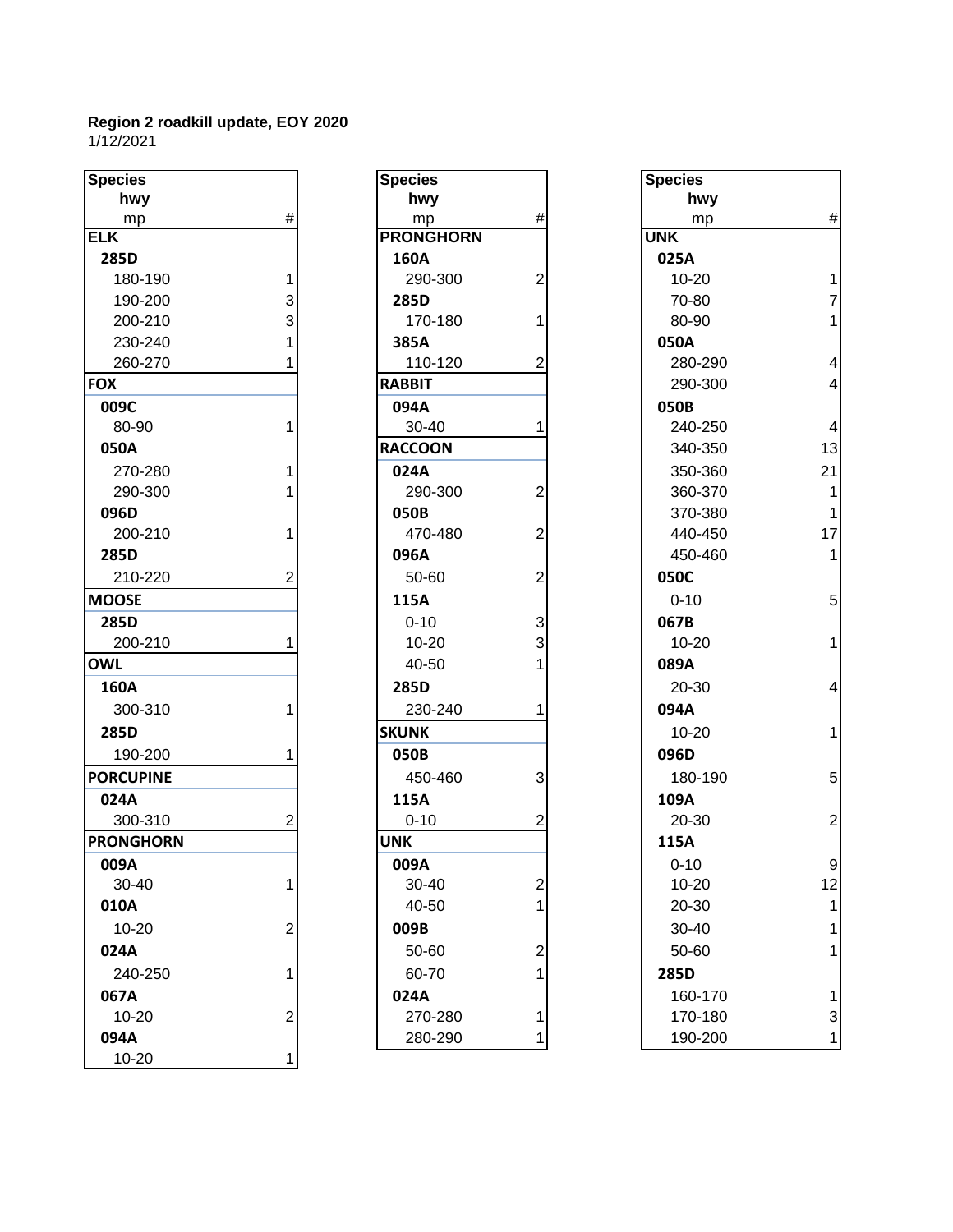#### **Region 2 roadkill update, EOY 2020** 1/12/2021

| <b>Species</b> |   | <b>PATROLS RE</b> |
|----------------|---|-------------------|
| hwy            |   | 2401              |
| mp             | # | 2403              |
| <b>UNK</b>     |   | 2404              |
| 287A           |   | 2405              |
| 20-30          |   | 2406              |
| 40-50          |   | 2407              |
| 385A           |   | 2408              |
| 110-120        | 8 | 2409              |

| <b>PATROLS REPORTING</b> |
|--------------------------|
| 2401                     |
| 2403                     |
| 2404                     |
| 2405                     |
| 2406                     |
| 2407                     |
| 2408                     |
| 2409                     |
| 2410                     |
| 2411                     |
| 2414                     |
| 2415                     |
| 2416                     |
| 2417                     |
| 2418                     |
| 2419                     |
| 2420                     |
| 2422                     |
| 2423                     |
| 2424                     |
| 2425                     |
| 2426                     |
| 2427                     |
| 2428                     |
| 2429                     |
| 2430                     |
| 2431                     |
| 2432                     |
| 2433                     |
| 2434                     |
| 2437                     |
| 2438                     |
| 2439                     |
| 2441                     |
| 2452                     |
| 2453                     |
| 2458                     |
|                          |
| 2459<br>2460             |
|                          |
| 2465<br>2467             |
|                          |
| 2468                     |
| 2469                     |
| 2472                     |
| 2475                     |
| 2476                     |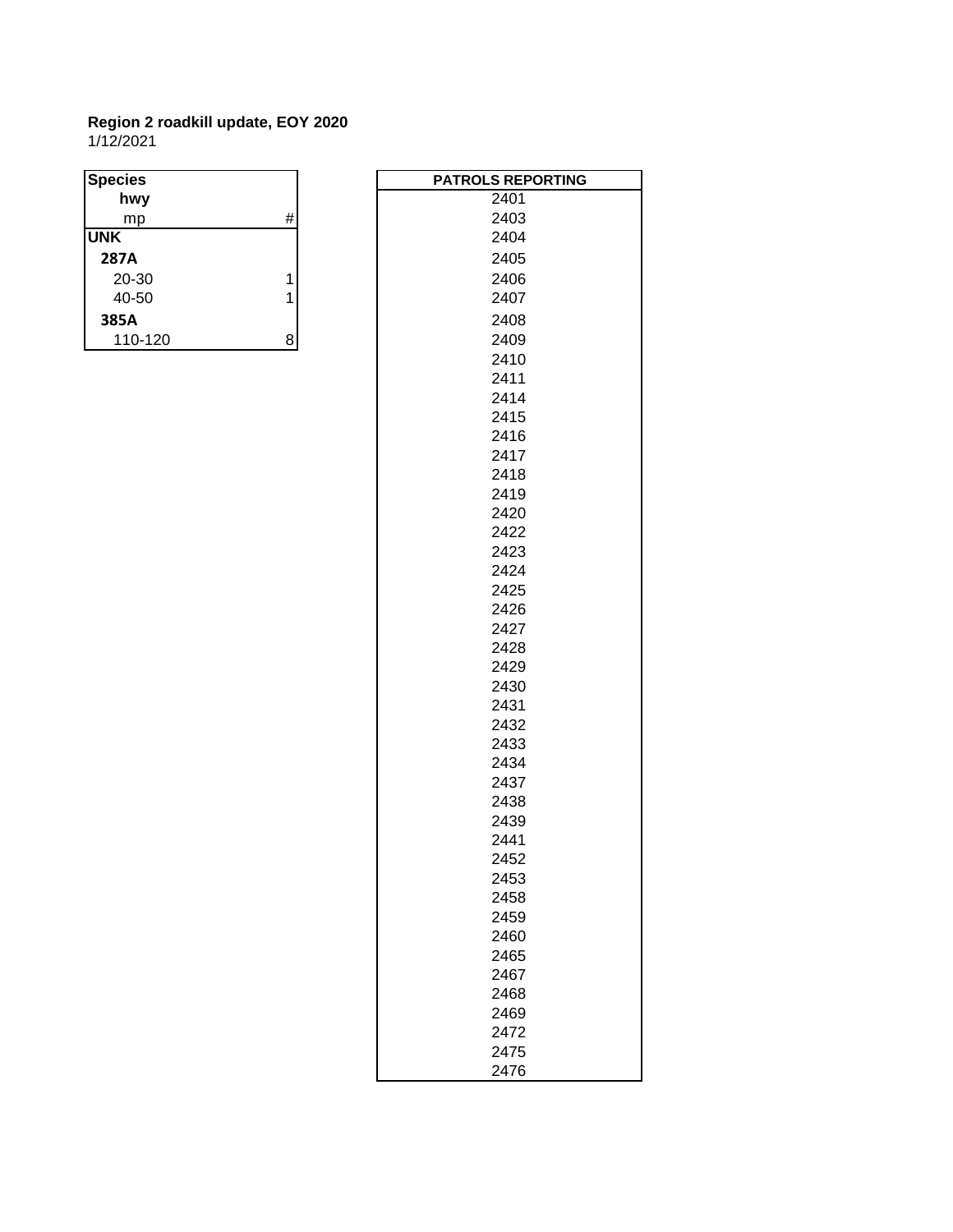#### **Region 3 roadkill update, EOY 2020** 1/11/2021 Totals from CDOT personnel

Total number of reported animals killed: 1599

**Note:** Due to a possible compromise in the data, all calculations January - March, 2018, have been excluded from this report

| BY MONTH | 2016 | 2017                      | 2018 | 2019 | 2020 |
|----------|------|---------------------------|------|------|------|
| Jan      | 166  | 108                       |      | 62   | 129  |
| Feb      | 253  | 210                       | ۰    | 155  | 98   |
| Mar      | 368  | 298                       |      | 414  | 159  |
| Apr      | 247  | 96                        | 83   | 312  | 193  |
| May      | 89   | 81                        | 88   | 81   | 63   |
| Jun      | 89   | 90                        | 70   | 63   | 105  |
| Jul      | 77   | 86                        | 86   | 92   | 114  |
| Aug      | 82   | 78                        | 92   | 65   | 118  |
| Sep      | 117  | 123                       | 103  | 154  | 112  |
| Oct      | 187  | 139                       | 217  | 90   | 127  |
| Nov      | 250  | 246                       | 196  | 144  | 252  |
| Dec      | 161  | 221                       | 120  | 142  | 129  |
| Total    | 2086 | 1776                      | 1055 | 1774 | 1599 |
|          |      | 2016-2020 Average (-2018) |      |      |      |
|          | 1799 |                           |      |      |      |

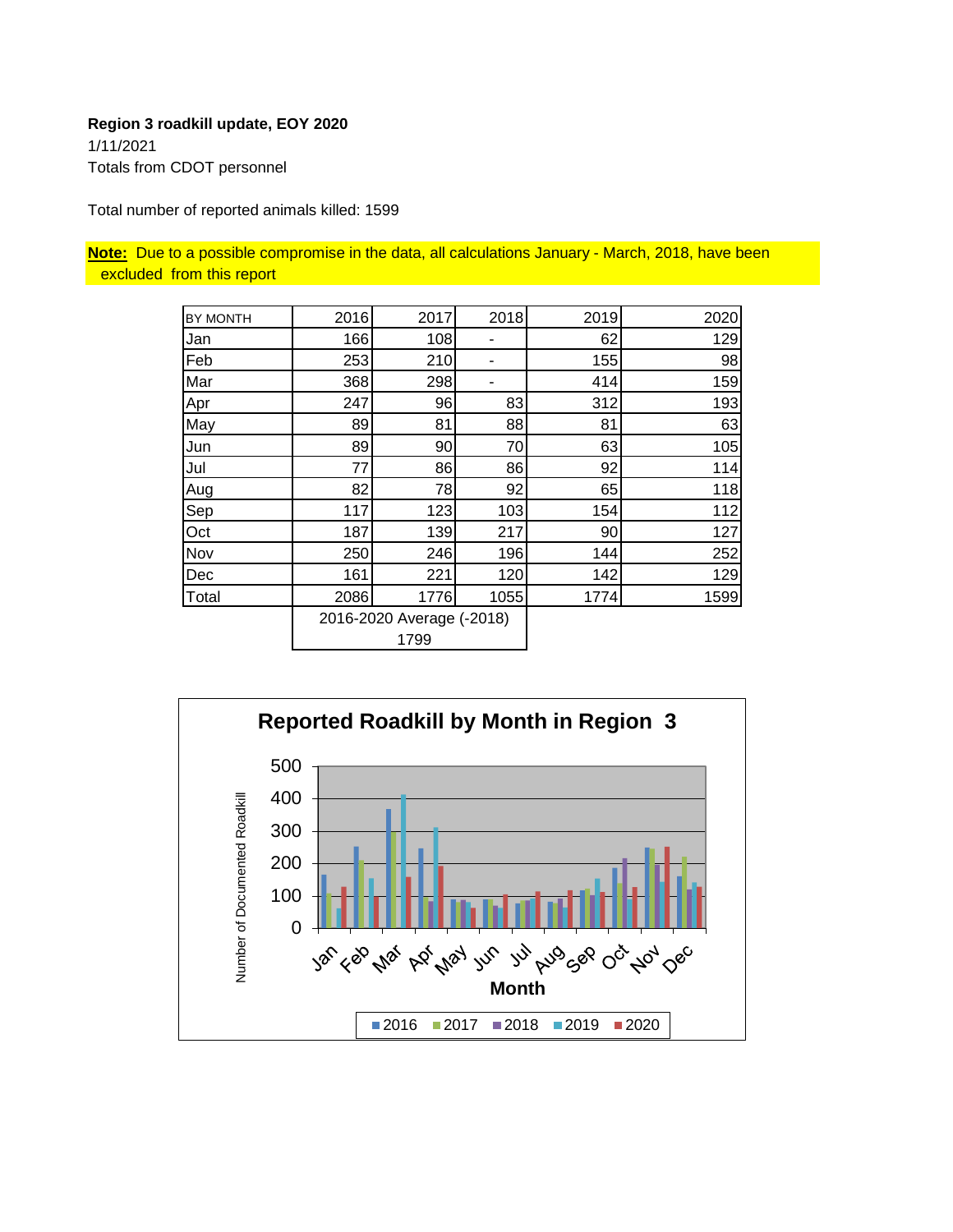| 2020 BY SPECIES  |                | SPECIES BY MONTH |     | <b>SPECIES BY MONTH</b> |                |
|------------------|----------------|------------------|-----|-------------------------|----------------|
| <b>BADGER</b>    |                | <b>JAN</b>       |     | <b>MAY</b>              |                |
| <b>BEAR</b>      | 6              | <b>DEER</b>      | 99  | <b>CAT</b>              | 2              |
| <b>BEAVER</b>    |                | <b>ELK</b>       | 13  | <b>DEER</b>             | 35             |
| <b>BIGHORN</b>   |                | <b>FOX</b>       |     | <b>DOG</b>              |                |
| <b>BOBCAT</b>    |                | <b>HAWK</b>      |     | <b>ELK</b>              | $\overline{2}$ |
| <b>CAT</b>       | 6              | <b>PORCUPINE</b> |     | <b>PRONGHORN</b>        | 2              |
| <b>COW</b>       |                | <b>RACCOON</b>   | 3   | <b>RACCOON</b>          | 1              |
| <b>COYOTE</b>    | 11             | <b>UNK</b>       | 10  | <b>UNK</b>              | 20             |
| <b>DEER</b>      | 1122           | <b>FEB</b>       |     | <b>JUNE</b>             |                |
| <b>DOG</b>       | 6              | <b>COW</b>       |     | <b>BADGER</b>           |                |
| <b>ELK</b>       | 146            | COYOTE           |     | <b>BEAVER</b>           |                |
| <b>ESC</b>       |                | <b>DEER</b>      | 51  | <b>COYOTE</b>           |                |
| <b>FOX</b>       | 12             | <b>DOG</b>       |     | <b>DEER</b>             | 61             |
| <b>HAWK</b>      | $\overline{c}$ | <b>ELK</b>       | 31  | <b>ELK</b>              | 14             |
| <b>HORSE</b>     |                | <b>OWL</b>       | 2   | <b>FOX</b>              | 6              |
| <b>LION</b>      | 2              | <b>RACCOO</b>    | 2   | <b>PRONGHORN</b>        | 7              |
| <b>MOOSE</b>     | 5              | <b>SKUNK</b>     | 4   | <b>RABBIT</b>           |                |
| <b>OTTER</b>     |                | <b>UNK</b>       | 5   | <b>UNK</b>              | 13             |
| <b>OWL</b>       | 3              | <b>MAR</b>       |     | <b>JULY</b>             |                |
| PORCUPINE        | 2              | <b>BIGHORN</b>   |     | <b>CAT</b>              | 1              |
| <b>PRONGHORI</b> | 26             | <b>CAT</b>       |     | <b>DEER</b>             | 75             |
| <b>RABBIT</b>    | 4              | <b>COYOTE</b>    |     | <b>DOG</b>              | 2              |
| <b>RACCOON</b>   | 9              | <b>DEER</b>      | 100 | <b>ELK</b>              | 11             |
| <b>SHEEP</b>     | 2              | <b>ELK</b>       | 5   | <b>PORCUPINE</b>        |                |
| <b>SKINK</b>     | $\overline{2}$ | <b>RACCOON</b>   |     | <b>PRONGHORN</b>        | 4              |
| <b>SKUNK</b>     | 9              | <b>SKUNK</b>     | 2   | <b>UNK</b>              | 20             |
| <b>TURKEY</b>    | 3              | <b>TURKEY</b>    | 3   | <b>AUG</b>              |                |
| <b>UNK</b>       | 211            | <b>UNK</b>       | 45  | <b>BEAR</b>             | 1              |

| SPECIES BY MONTH |                         |  |
|------------------|-------------------------|--|
| JAN              |                         |  |
| <b>DEER</b>      | 99                      |  |
| ELK              | 13                      |  |
| <b>FOX</b>       | 1                       |  |
| <b>HAWK</b>      | $\overline{c}$          |  |
| <b>PORCUPINE</b> | 1                       |  |
| <b>RACCOON</b>   | 3                       |  |
| <b>UNK</b>       | 10                      |  |
| <b>FEB</b>       |                         |  |
| COW              | 1                       |  |
| <b>COYOTE</b>    | 1                       |  |
| <b>DEER</b>      | 51                      |  |
| DOG              | 1                       |  |
| <b>ELK</b>       | 31                      |  |
| <b>OWL</b>       | $\overline{c}$          |  |
| <b>RACCOO</b>    | $\overline{\mathbf{c}}$ |  |
| <b>SKUNK</b>     | 4                       |  |
| <b>UNK</b>       | 5                       |  |
| <b>MAR</b>       |                         |  |
| <b>BIGHORN</b>   | 1                       |  |
| <b>CAT</b>       | 1                       |  |
| <b>COYOTE</b>    | 1                       |  |
| <b>DEER</b>      | 100                     |  |
| <b>ELK</b>       | 5                       |  |
| <b>RACCOON</b>   |                         |  |
| SKUNK            | $\frac{1}{2}$           |  |
| <b>TURKEY</b>    | 3                       |  |
| UNK              | 45                      |  |
| <b>APRIL</b>     |                         |  |
| <b>BEAR</b>      | 1                       |  |
| BEAVER           | 1                       |  |
| COYOTE           | 1                       |  |
| DEER             | 139                     |  |
| ELK              | 19                      |  |
| FOX              | 1                       |  |
| <b>OTTER</b>     | 1                       |  |
| PRONGHORN        | 10                      |  |
| UNK              | 20                      |  |

| 2020 BY SPECIES  |                | SPECIES BY MONTH |                 | <b>SPECIES BY MONTH</b> |                         |
|------------------|----------------|------------------|-----------------|-------------------------|-------------------------|
| <b>BADGER</b>    |                | <b>JAN</b>       |                 | <b>MAY</b>              |                         |
| <b>BEAR</b>      | 6              | <b>DEER</b>      | 99              | <b>CAT</b>              | $\overline{2}$          |
| <b>BEAVER</b>    | $\overline{2}$ | <b>ELK</b>       | 13              | <b>DEER</b>             | 35                      |
| <b>BIGHORN</b>   |                | <b>FOX</b>       |                 | <b>DOG</b>              | $\mathbf{1}$            |
| <b>BOBCAT</b>    |                | <b>HAWK</b>      | 2               | <b>ELK</b>              | $\mathbf 2$             |
| CAT              | 6              | <b>PORCUPINE</b> |                 | <b>PRONGHORN</b>        | $\overline{c}$          |
| COW              | $\overline{2}$ | <b>RACCOON</b>   | 3               | <b>RACCOON</b>          | $\mathbf{1}$            |
| <b>COYOTE</b>    | 11             | <b>UNK</b>       | 10              | <b>UNK</b>              | 20                      |
| <b>DEER</b>      | 1122           | <b>FEB</b>       |                 | <b>JUNE</b>             |                         |
| <b>DOG</b>       | 6              | COW              |                 | <b>BADGER</b>           | 1                       |
| ELK              | 146            | <b>COYOTE</b>    |                 | <b>BEAVER</b>           | $\mathbf{1}$            |
| ESC              | 1              | <b>DEER</b>      | 51              | <b>COYOTE</b>           | $\mathbf{1}$            |
| <b>FOX</b>       | 12             | <b>DOG</b>       | 1               | <b>DEER</b>             | 61                      |
| <b>HAWK</b>      | $\overline{2}$ | <b>ELK</b>       | 31              | <b>ELK</b>              | 14                      |
| <b>HORSE</b>     | 1              | <b>OWL</b>       | $\overline{c}$  | <b>FOX</b>              | $\,6$                   |
| <b>LION</b>      | $\overline{c}$ | <b>RACCOO</b>    | 2               | <b>PRONGHORN</b>        | $\overline{7}$          |
| <b>MOOSE</b>     | 5              | <b>SKUNK</b>     | 4               | <b>RABBIT</b>           | $\mathbf{1}$            |
| <b>OTTER</b>     | 1              | <b>UNK</b>       | 5               | <b>UNK</b>              | 13                      |
| OWL              | 3              | <b>MAR</b>       |                 | <b>JULY</b>             |                         |
| <b>PORCUPINE</b> | $\overline{c}$ | <b>BIGHORN</b>   |                 | <b>CAT</b>              | $\mathbf{1}$            |
| <b>PRONGHORI</b> | 26             | <b>CAT</b>       |                 | <b>DEER</b>             | 75                      |
| RABBIT           | 4              | <b>COYOTE</b>    |                 | <b>DOG</b>              | $\sqrt{2}$              |
| <b>RACCOON</b>   | 9              | <b>DEER</b>      | 100             | <b>ELK</b>              | 11                      |
| <b>SHEEP</b>     | $\overline{2}$ | <b>ELK</b>       | 5               | <b>PORCUPINE</b>        | $\mathbf{1}$            |
| <b>SKINK</b>     | $\overline{2}$ | <b>RACCOON</b>   |                 | <b>PRONGHORN</b>        | $\overline{\mathbf{4}}$ |
| <b>SKUNK</b>     | 9              | <b>SKUNK</b>     | 2               | <b>UNK</b>              | 20                      |
| <b>TURKEY</b>    | 3              | <b>TURKEY</b>    | 3               | <b>AUG</b>              |                         |
| <b>UNK</b>       | 211            | <b>UNK</b>       | 45              | <b>BEAR</b>             | $\mathbf{1}$            |
|                  |                | <b>APRIL</b>     |                 | <b>CAT</b>              | $\overline{c}$          |
|                  |                | <b>BEAR</b>      |                 | COYOTE                  | $\mathbf{1}$            |
|                  |                | <b>BEAVER</b>    | 1               | <b>DEER</b>             | 80                      |
|                  |                | COYOTE           | 1               | <b>ELK</b>              | 10                      |
|                  |                | <b>DEER</b>      | 139             | <b>FOX</b>              | $\mathbf{1}$            |
|                  |                | <b>ELK</b>       | 19              | <b>MOOSE</b>            | 4                       |
|                  |                | <b>FOX</b>       |                 | <b>PRONGHORN</b>        | 1                       |
|                  |                | <b>OTTER</b>     |                 | <b>RACCOON</b>          | $\mathbf{1}$            |
|                  |                | PRONGHORN        | 10              | <b>SHEEP</b>            | $\boldsymbol{2}$        |
|                  |                | <b>UNK</b>       | 20 <sup>1</sup> | <b>UNK</b>              | 15                      |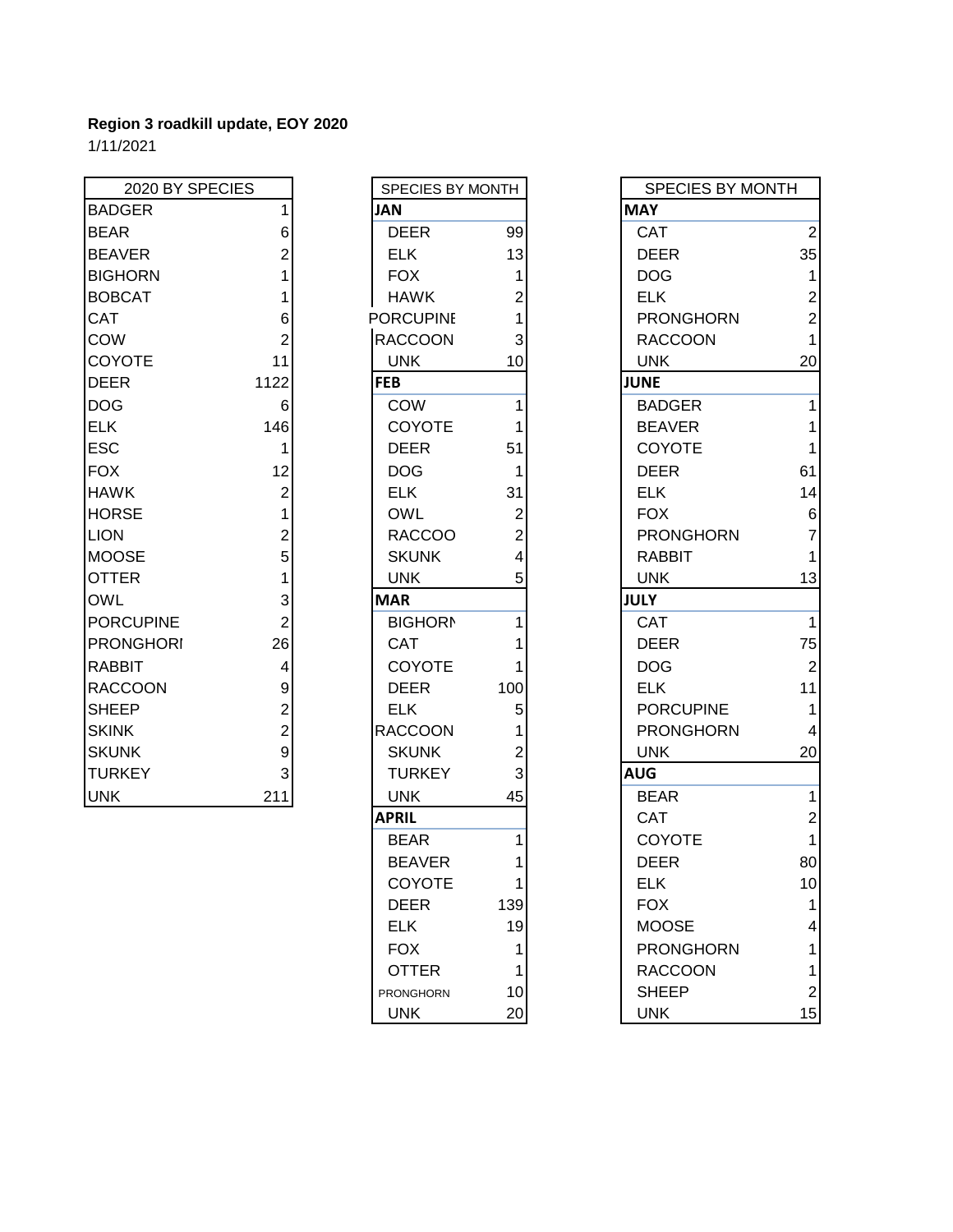| SPECIES BY MONTH |                | hwy       |                | hwy       |                |
|------------------|----------------|-----------|----------------|-----------|----------------|
| <b>SEPT</b>      |                | mp        | #              | mp        | #              |
| <b>BEAR</b>      | 4              | 006A      |                | 013B      |                |
| COW              | 1              | 20-30     | 5              | 100-110   | 8              |
| COYOTE           | 3              | 006C      |                | 110-120   | 3              |
| <b>DEER</b>      | 76             | 40-50     | 1              | 130-140   | $\overline{7}$ |
| <b>DOG</b>       | 1              | 006D      |                | 90-100    | 21             |
| <b>ELK</b>       | $\overline{c}$ | 100-110   | 10             | 014A      |                |
| <b>MOOSE</b>     | 1              | 110-120   | 1              | $0 - 10$  |                |
| <b>RABBIT</b>    | 2              | 90-100    | 1              | $10 - 20$ | $\overline{c}$ |
| <b>SKUNK</b>     | $\overline{2}$ | 006E      |                | 30-40     | 4              |
| <b>UNK</b>       | 20             | 150-160   | 5              | 024A      |                |
| <b>OCT</b>       |                | 160-170   | 3              | 140-150   | 1              |
| <b>COYOTE</b>    | $\mathbf 2$    | 170-180   | 11             | 150-160   | 2              |
| <b>DEER</b>      | 91             | 006F      |                | 170-180   | $\overline{1}$ |
| <b>DOG</b>       | 1              | 210-220   | $\overline{2}$ | 180-190   | $\epsilon$     |
| <b>ELK</b>       | 12             | 220-230   |                | 190-200   | 3              |
| <b>ESC</b>       | 1              | 230-240   | $\overline{c}$ | 034A      |                |
| <b>FOX</b>       | 3              | 009C      |                | $0 - 10$  | 3              |
| <b>LION</b>      |                | 60-70     | 3              | $10 - 20$ | 4              |
| <b>OWL</b>       |                | 80-90     | 2              | 040A      |                |
| <b>UNK</b>       | 15             | 90-100    | 4              | $0 - 10$  | 5              |
| <b>NOV</b>       |                | 009D      |                | $10 - 20$ | $\epsilon$     |
| <b>BOBCAT</b>    | 1              | 100-110   | 3              | 20-30     | 3              |
| <b>DEER</b>      | 218            | 110-120   | 15             | 30-40     | $\overline{7}$ |
| <b>ELK</b>       | 8              | 120-130   | 22             | 40-50     | 8              |
| <b>LION</b>      |                | 130-140   | 13             | 50-60     | 21             |
| <b>PRONGHORN</b> |                | 140-150   | 1              | 60-70     | 54             |
| <b>RACCOON</b>   |                | 013A      |                | 70-80     | 39             |
| <b>SKINK</b>     | 3              | $0 - 10$  | 24             | 80-90     | $\overline{7}$ |
| <b>UNK</b>       | 19             | $10 - 20$ | 13             | 90-100    | 1 <sub>C</sub> |
| <b>DEC</b>       |                | 20-30     | 15             | 100-110   | 34             |
| <b>COYOTE</b>    | 1              | 30-40     | 10             | 100-1110  | 8              |
| <b>DEER</b>      | 97             | 40-50     | 6              | 110-120   | 10             |
| <b>ELK</b>       | 19             | 50-60     | 3              | 120-130   | 16             |
| <b>HORSE</b>     | 1              | 60-70     | 20             | 130-140   | 1 <sub>C</sub> |
| <b>PRONGHORN</b> | 1              | 70-80     | $\overline{c}$ | 140-150   | 3              |
| <b>RABBIT</b>    | 1              | 80-90     | $\overline{2}$ | 150-160   | 5              |
| <b>UNK</b>       | 9              | 90-100    | 5              | 160-170   | 7              |

| hwy        |                         | hwy       |
|------------|-------------------------|-----------|
| mp         | #                       | mp        |
| 006A       |                         | 013B      |
| 20-30      | 5                       | 100-110   |
| 006C       |                         | 110-120   |
| 40-50      | 1                       | 130-140   |
| 006D       |                         | 90-100    |
| 100-110    | 10                      | 014A      |
| 110-120    | 1                       | $0 - 10$  |
| 90-100     | 1                       | $10 - 20$ |
| 006E       |                         | 30-40     |
| 150-160    | 5                       | 024A      |
| 160-170    | 3                       | 140-150   |
| 170-180    | 11                      | 150-160   |
| 006F       |                         | 170-180   |
| 210-220    | 2                       | 180-190   |
| 220-230    | 1                       | 190-200   |
| 230-240    | $\overline{2}$          | 034A      |
| 009C       |                         | $0 - 10$  |
| 60-70      | 3                       | 10-20     |
| 80-90      | $\overline{2}$          | 040A      |
| 90-100     | 4                       | $0 - 10$  |
| 009D       |                         | 10-20     |
| 100-110    | 3                       | 20-30     |
| 110-120    | 15                      | 30-40     |
| 120-130    | 22                      | 40-50     |
| 130-140    | 13                      | 50-60     |
| 140-150    | 1                       | 60-70     |
| 013A       |                         | 70-80     |
| $0 - 10$   | 24                      | 80-90     |
| $10 - 20$  | 13                      | 90-100    |
| 20-30      | 15                      | 100-110   |
| 30-40      | 10                      | 100-111   |
| 40-50      | 6                       | 110-120   |
| 50-60      | 3                       | 120-130   |
| 60-70      | 20                      | 130-140   |
| 70-80      | $\overline{\mathbf{c}}$ | 140-150   |
| 80-90      | $\overline{a}$          | 150-160   |
| $90 - 100$ | $\overline{5}$          | 160-170   |

| hwy       |                         |
|-----------|-------------------------|
| mp        | #                       |
| 013B      |                         |
| 100-110   | 8                       |
| 110-120   | 3                       |
| 130-140   | $\overline{7}$          |
| 90-100    | $\overline{21}$         |
| 014A      |                         |
| $0 - 10$  | 1                       |
| 10-20     | $\overline{\mathbf{c}}$ |
| 30-40     | 4                       |
| 024A      |                         |
| 140-150   | $\overline{1}$          |
| 150-160   | $\overline{c}$          |
| 170-180   | 1                       |
| 180-190   | 6                       |
| 190-200   | 3                       |
| 034A      |                         |
| $0 - 10$  | 3                       |
| $10 - 20$ | 4                       |
| 040A      |                         |
| $0 - 10$  | 5                       |
| 10-20     | 6                       |
| 20-30     | 3                       |
| 30-40     | $\overline{7}$          |
| 40-50     | 8                       |
| 50-60     | 21                      |
| 60-70     | 54                      |
| 70-80     | 39                      |
| 80-90     | 7                       |
| 90-100    | 10                      |
| 100-110   | 34                      |
| 100-1110  | 8                       |
| 110-120   | 10                      |
| 120-130   | 16                      |
| 130-140   | 10                      |
| 140-150   | 3                       |
| 150-160   | 5                       |
| 160-170   | $\overline{7}$          |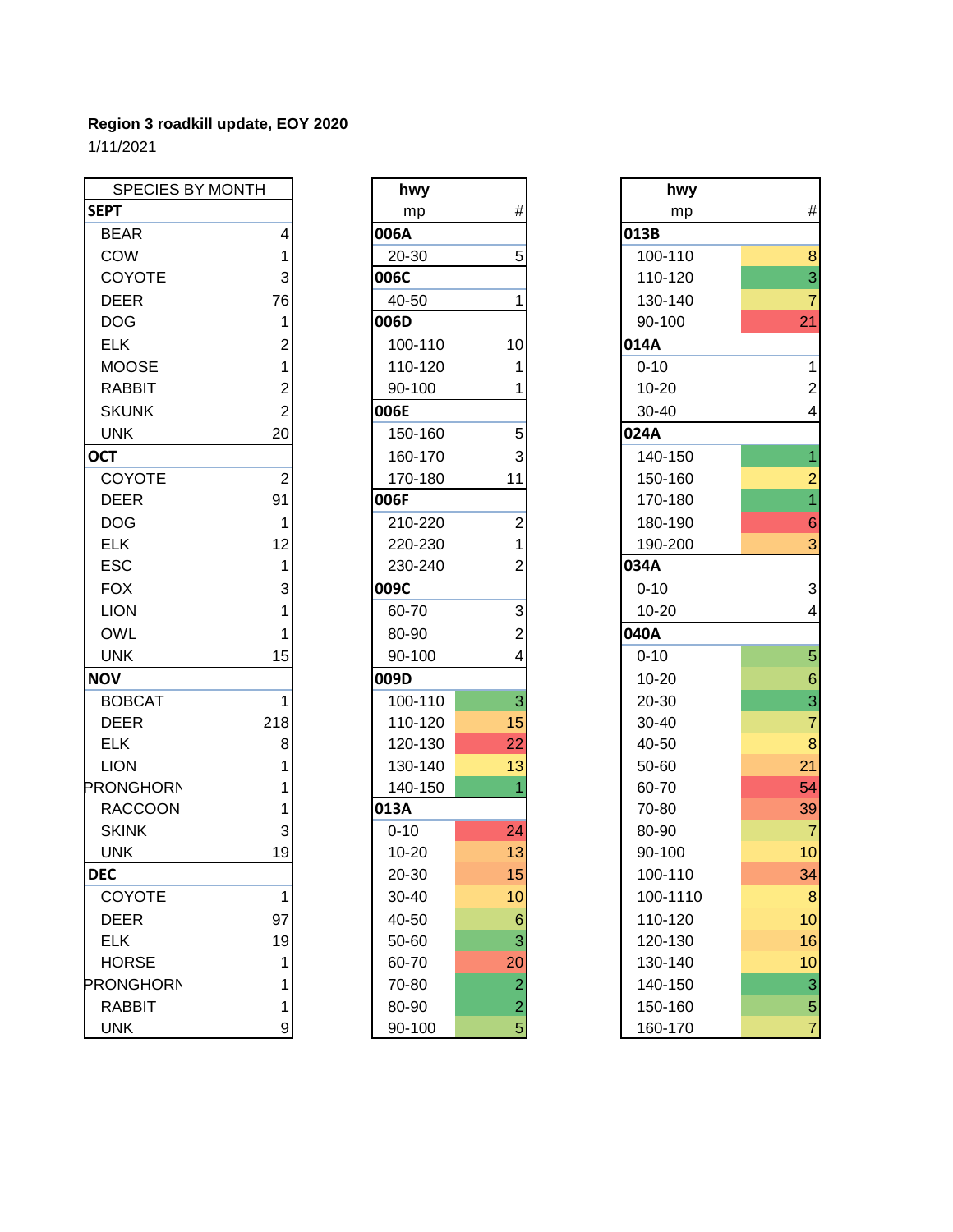| hwy       |                          | hwy       |                         | hwy       |                         |
|-----------|--------------------------|-----------|-------------------------|-----------|-------------------------|
| mp        | $\#$                     | mp        | $\#$                    | mp        | #                       |
| 040A      |                          | 070A      |                         | 091A      |                         |
| 170-180   | 3                        | $0 - 10$  | 11                      | $0 - 10$  | 10                      |
| 180-190   | 13                       | 100-110   | $\overline{\mathbf{4}}$ | $10 - 20$ | 13                      |
| 190-200   | 20                       | $10 - 20$ | $\overline{2}$          | 20-30     | 13                      |
| 200-210   | 43                       | 110-120   | 18                      | 092A      |                         |
| 210-220   | $\overline{2}$           | 120-130   | 17                      | $10 - 20$ | g                       |
| 220-230   | $\overline{\mathcal{A}}$ | 130-140   | $\overline{1}$          | 20-30     | 29                      |
| 050A      |                          | 140-150   | $\overline{4}$          | 30-40     | 11                      |
| 100-110   | 28                       | 150-160   | 50                      | 40-50     | 5                       |
| $10 - 20$ | 1                        | 160-170   | 11                      | 114A      |                         |
| 110-120   | 16                       | 170-180   | 31                      | $0 - 10$  | 1                       |
| 120-130   | 13                       | 180-190   | 20                      | 125A      |                         |
| 130-140   | 11                       | 190-200   | 13                      | $30 - 40$ | $\overline{\mathbf{1}}$ |
| 140-150   | 25                       | 200-210   | 17                      | 40-50     | $\overline{c}$          |
| 150-160   | 15                       | 20-30     | $\bf8$                  | 50-60     | 3                       |
| 160-170   | 22                       | 210-220   | $\overline{7}$          | 60-70     | 4                       |
| 170-180   | $6\phantom{1}6$          | 30-40     | $\boldsymbol{9}$        | 70-80     | $\overline{7}$          |
| 30-40     | 1                        | 40-50     | $\,$ 6 $\,$             | 127A      |                         |
| 40-50     | $\overline{4}$           | 50-60     | 15                      | $0 - 10$  | 5                       |
| 50-60     | 3                        | 60-70     | 16                      | $10 - 20$ | 1                       |
| 60-70     |                          | 70-80     | $\overline{a}$          | 131B      |                         |
| 70-80     | 3                        | 80-90     | $\sqrt{5}$              | 20-30     | 7                       |
| 80-90     | 10                       | 90-100    | $\overline{7}$          | 30-40     | $\overline{\mathbf{c}}$ |
| 90-100    | 21                       | 070B      |                         | 40-50     |                         |
| 064A      |                          | $10 - 20$ | $\overline{2}$          | 60-70     | $\frac{2}{2}$           |
| 20-30     | 10                       | 070F      |                         | 70-80     | $\overline{a}$          |
| 40-50     | $\boldsymbol{8}$         | $0 - 10$  | 1                       | 133A      |                         |
| 50-60     | 5                        | 082A      |                         | $0 - 10$  | 18                      |
| 60-70     | 1                        | $0 - 10$  | 10                      | $10 - 20$ | 14                      |
| 70-80     | $\overline{7}$           | $10 - 20$ | 30 <sup>°</sup>         | 20-30     | $\overline{5}$          |
| 065A      |                          | 20-30     | 29                      | 40-50     | 1                       |
| $0 - 10$  | 3                        | 30-40     | 26                      | 60-70     | 4                       |
| 10-20     | 15                       | 40-50     | 10                      | 70-80     | 2                       |
| 50-60     | $\mathbf{3}$             | 60-70     | $\overline{c}$          | 134A      |                         |
| 60-70     | $\overline{2}$           | 70-80     | 1                       | $10 - 20$ | 3                       |

| hwy      |                         |         |
|----------|-------------------------|---------|
| mp       | #                       |         |
| 070A     |                         | 091A    |
| $0 - 10$ | 11                      | $0 - 1$ |
| 100-110  | 4                       | $10-$   |
| 10-20    | $\overline{2}$          | $20 -$  |
| 110-120  | 18                      | 092A    |
| 120-130  | 17                      | $10-$   |
| 130-140  | $\overline{1}$          | $20 -$  |
| 140-150  | 4                       | 30-     |
| 150-160  | 50                      | 40-     |
| 160-170  | 11                      | 114A    |
| 170-180  | 31                      | $0 - 1$ |
| 180-190  | 20                      | 125A    |
| 190-200  | 13                      | 30-     |
| 200-210  | 17                      | 40-     |
| 20-30    | 8                       | $50-$   |
| 210-220  | $\overline{7}$          | 60-     |
| 30-40    | 9                       | $70-$   |
| 40-50    | 6                       | 127A    |
| 50-60    | 15                      | $0 - 1$ |
| 60-70    | 16                      | $10-$   |
| 70-80    | $\overline{\mathbf{c}}$ | 131B    |
| 80-90    | 5                       | $20 -$  |
| 90-100   | $\overline{7}$          | 30-     |
| 070B     |                         | 40-     |
| 10-20    | $\overline{2}$          | 60-     |
| 070F     |                         | $70-$   |
| $0 - 10$ | 1                       | 133A    |
| 082A     |                         | $0 - 1$ |
| $0 - 10$ | 10                      | $10-$   |
| 10-20    | 30                      | $20 -$  |
| 20-30    | 29                      | 40-     |
| 30-40    | 26                      | 60-     |
| 40-50    | 10                      | $70-$   |
| 60-70    | $\overline{\mathbf{c}}$ | 134A    |
| 70-80    | $\overline{1}$          | $10-$   |
| 090B     |                         | 135A    |
| 80-90    | 6                       | $0 - 1$ |
| 90-100   | 3                       | $10-$   |

| hwy       |                | hwy       |                         | hwy       |                          |
|-----------|----------------|-----------|-------------------------|-----------|--------------------------|
| mp        | #              | mp        | $\#$                    | mp        | $\#$                     |
| 040A      |                | 070A      |                         | 091A      |                          |
| 170-180   | 3              | $0 - 10$  | 11                      | $0 - 10$  | 10                       |
| 180-190   | 13             | 100-110   | $\overline{\mathbf{4}}$ | $10 - 20$ | 13                       |
| 190-200   | 20             | $10 - 20$ | $\overline{2}$          | 20-30     | 13                       |
| 200-210   | 43             | 110-120   | 18                      | 092A      |                          |
| 210-220   | $\overline{c}$ | 120-130   | 17                      | 10-20     | $\boldsymbol{9}$         |
| 220-230   | 4              | 130-140   | $\overline{1}$          | 20-30     | 29                       |
| 50A       |                | 140-150   | 4                       | 30-40     | 11                       |
| 100-110   | 28             | 150-160   | 50                      | 40-50     | $\overline{5}$           |
| $10 - 20$ | 1              | 160-170   | 11                      | 114A      |                          |
| 110-120   | 16             | 170-180   | 31                      | $0 - 10$  | $\mathbf{1}$             |
| 120-130   | 13             | 180-190   | 20                      | 125A      |                          |
| 130-140   | 11             | 190-200   | 13                      | 30-40     | $\overline{1}$           |
| 140-150   | 25             | 200-210   | 17                      | 40-50     | $\overline{c}$           |
| 150-160   | 15             | 20-30     | 8                       | 50-60     | 3                        |
| 160-170   | 22             | 210-220   | $\overline{7}$          | 60-70     | $\overline{\mathbf{4}}$  |
| 170-180   | 6              | 30-40     | $\boldsymbol{9}$        | 70-80     | $\overline{7}$           |
| 30-40     |                | 40-50     | $6\phantom{1}6$         | 127A      |                          |
| 40-50     |                | 50-60     | 15                      | $0 - 10$  | $\sqrt{5}$               |
| 50-60     | 3              | 60-70     | 16                      | 10-20     | $\mathbf{1}$             |
| 60-70     |                | 70-80     | $\overline{2}$          | 131B      |                          |
| 70-80     | 3              | 80-90     | $\sqrt{5}$              | 20-30     | $\overline{7}$           |
| 80-90     | 10             | 90-100    |                         | 30-40     | $\overline{c}$           |
| 90-100    | 21             | 070B      |                         | 40-50     | $\overline{c}$           |
| 54A       |                | $10 - 20$ | $\overline{c}$          | 60-70     | $\overline{2}$           |
| 20-30     | 10             | 070F      |                         | 70-80     | $\overline{c}$           |
| 40-50     | 8              | $0 - 10$  |                         | 133A      |                          |
| 50-60     | 5              | 082A      |                         | $0 - 10$  | 18                       |
| 60-70     | 1              | $0 - 10$  | 10                      | 10-20     | 14                       |
| 70-80     | $\overline{ }$ | $10 - 20$ | 30 <sup>°</sup>         | 20-30     | $\overline{5}$           |
| 55A       |                | 20-30     | 29                      | 40-50     | $\overline{1}$           |
| $0 - 10$  | 3              | 30-40     | 26                      | 60-70     | $\overline{\mathcal{A}}$ |
| 10-20     | 15             | 40-50     | 10                      | 70-80     | $\overline{c}$           |
| 50-60     | 3              | 60-70     | $\overline{c}$          | 134A      |                          |
| 60-70     | $\overline{2}$ | 70-80     |                         | $10 - 20$ | 3                        |
|           |                | 090B      |                         | 135A      |                          |
|           |                | 80-90     | 6                       | $0 - 10$  | $\,$ 6 $\,$              |
|           |                | 90-100    | 3                       | 10-20     | 18                       |
|           |                |           |                         | 20-30     | 10                       |
|           |                |           |                         | 30-40     | $\mathbf{1}$             |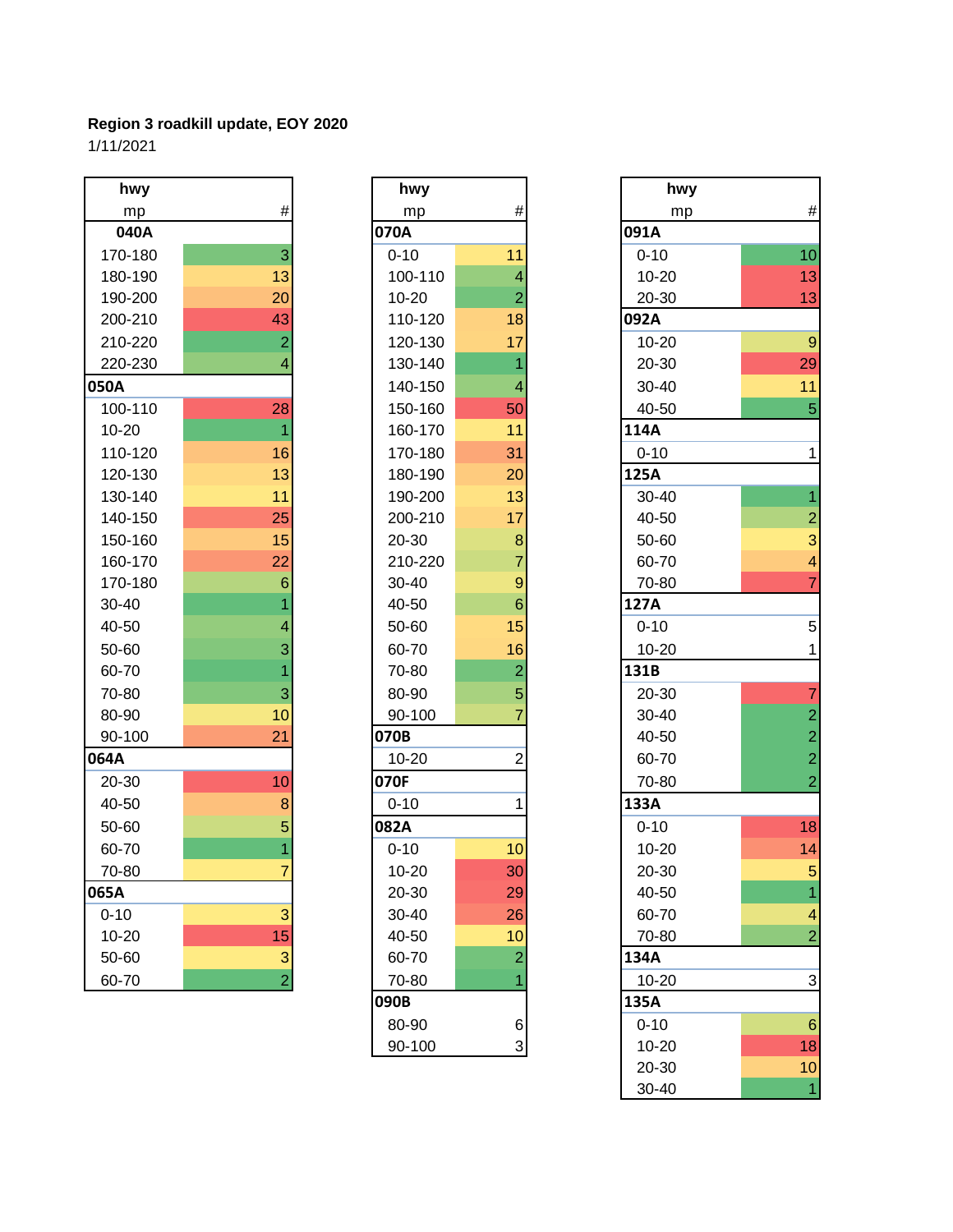| hwy       |                | <b>Species</b> |                | <b>Species</b> |                         |
|-----------|----------------|----------------|----------------|----------------|-------------------------|
| mp        | $\#$           | hwy            |                | hwy            |                         |
| 141A      |                | mp             | $\#$           | mp             | #                       |
| 110-120   | 1              | <b>BADGER</b>  |                | <b>COYOTE</b>  |                         |
| 130-140   | 1              | 070A           |                | 009C           |                         |
| 140-150   | 2              | $0 - 10$       | 1              | 80-90          | 1                       |
| 150-160   |                | <b>BEAR</b>    |                | 009D           |                         |
| 141B      |                | 070A           |                | 120-130        | 1                       |
| 160-170   | 8              | 120-130        | 1              | 034A           |                         |
| 149A      |                | 150-160        | 1              | $0 - 10$       | 1                       |
| 100-110   | 1              | 210-220        |                | 040A           |                         |
| 110-120   | $\overline{c}$ | 70-80          | 1              | $0 - 10$       | 1                       |
| 50-60     | 4              | 149A           |                | 070A           |                         |
| 60-70     |                | 50-60          | $\overline{2}$ | 140-150        | 1                       |
| 80-90     |                | <b>BEAVER</b>  |                | 150-160        | 3                       |
| 318A      |                | 050A           |                | 082A           |                         |
| 40-50     | 1              | 90-100         | 1              | 40-50          | 1                       |
| 50-60     | 5              | 070A           |                | 149A           |                         |
| 60-70     | 11             | 200-210        | 1              | 50-60          | $\overline{c}$          |
| 325A      |                | <b>BIGHORN</b> |                | <b>DEER</b>    |                         |
| $0 - 10$  | $\overline{2}$ | 070A           |                | 006A           |                         |
| 330A      |                | 180-190        | 1              | 20-30          | $\overline{c}$          |
| $0 - 10$  | $\overline{7}$ | <b>BOBCAT</b>  |                | 006C           |                         |
| $10 - 20$ | 4              | 013A           |                | 40-50          | 1                       |
| 340A      |                | 20-30          | 1              | 006D           |                         |
| $0 - 10$  | 1              | <b>CAT</b>     |                | 100-110        | g                       |
| $10 - 20$ | 5              | 013A           |                | 110-120        | $\overline{\mathbf{1}}$ |
| 347A      |                | $0 - 10$       | 1              | 90-100         | 1                       |
| $0 - 10$  | 1              | 040A           |                | 006E           |                         |
| 348A      |                | 120-130        | 1              | 150-160        | 5                       |
| $0 - 10$  | 4              | 180-190        | 1              | 160-170        | 3                       |
| 394A      |                | 141A           |                | 170-180        | $\mathbf{g}$            |
| $0 - 10$  | 1              | 140-150        | 1              | 009C           |                         |
| 550B      |                | 141B           |                | 60-70          | $\overline{\mathbf{c}}$ |
| 120-130   | 76             | 160-170        | $\overline{2}$ | 80-90          | 1                       |
| 130-140   | 11             | cow            |                | 90-100         | 1                       |
|           |                |                |                |                |                         |

| <b>Species</b> |                | <b>Specie</b>   |
|----------------|----------------|-----------------|
| hwy            |                | ŀ               |
| mp             | #              |                 |
| <b>BADGER</b>  |                | <b>COYOT</b>    |
| 070A           |                | 009C            |
| $0 - 10$       | 1              | 80-             |
| <b>BEAR</b>    |                | 009D            |
| 070A           |                | 120             |
| 120-130        | 1              | 034A            |
| 150-160        | 1              | $0 - 1$         |
| 210-220        | 1              | 040A            |
| 70-80          | 1              | $0 - 1$         |
| 149A           |                | 070A            |
| 50-60          | $\overline{c}$ | 140             |
| <b>BEAVER</b>  |                | 150             |
| 050A           |                | 082A            |
| 90-100         | 1              | 40-             |
| 070A           |                | 149A            |
| 200-210        | 1              | 50-             |
| <b>BIGHORN</b> |                | <b>DEER</b>     |
| 070A           |                | 006A            |
| 180-190        | 1              | $20 -$          |
| <b>BOBCAT</b>  |                | 006C            |
| 013A           |                | 40-             |
| 20-30          | 1              | 006D            |
| <b>CAT</b>     |                | 10 <sub>C</sub> |
| 013A           |                | 110             |
| $0 - 10$       | 1              | $90-$           |
| 040A           |                | 006E            |
| 120-130        | 1              | 15 <sub>C</sub> |
| 180-190        | 1              | 160             |
| 141A           |                | 170             |
| 140-150        | 1              | 009C            |
| 141B           |                | 60-             |
| 160-170        | $\overline{2}$ | 80-             |
| <b>COW</b>     |                | 90-             |
| 013A           |                | 009D            |
| 80-90          | 1              | 10 <sub>C</sub> |
| 050A           |                | 110             |
| 70-80          | 1              | 120             |

| pecies       |                | <b>Species</b> |                         |
|--------------|----------------|----------------|-------------------------|
| hwy          |                | hwy            |                         |
| mp           | #              | mp             | $\#$                    |
| <b>ADGER</b> |                | <b>COYOTE</b>  |                         |
| 070A         |                | 009C           |                         |
| $0 - 10$     | 1              | 80-90          | 1                       |
| EAR          |                | 009D           |                         |
| 070A         |                | 120-130        | 1                       |
| 120-130      | 1              | 034A           |                         |
| 150-160      | 1              | $0 - 10$       | 1                       |
| 210-220      | 1              | 040A           |                         |
| 70-80        | 1              | $0 - 10$       | 1                       |
| 149A         |                | 070A           |                         |
| 50-60        | $\overline{2}$ | 140-150        | 1                       |
| <b>EAVER</b> |                | 150-160        | 3                       |
| 050A         |                | 082A           |                         |
| 90-100       | 1              | 40-50          | 1                       |
| 070A         |                | 149A           |                         |
| 200-210      | 1              | 50-60          | $\overline{c}$          |
| <b>GHORN</b> |                | <b>DEER</b>    |                         |
| 070A         |                | 006A           |                         |
| 180-190      | 1              | 20-30          | $\overline{\mathbf{c}}$ |
| <b>OBCAT</b> |                | 006C           |                         |
| 013A         |                | 40-50          | 1                       |
| 20-30        | 1              | 006D           |                         |
| ۹Т           |                | 100-110        | 9                       |
| 013A         |                | 110-120        | 1                       |
| $0 - 10$     | 1              | 90-100         | 1                       |
| 040A         |                | 006E           |                         |
| 120-130      | 1              | 150-160        | 5                       |
| 180-190      | 1              | 160-170        | 3                       |
| 141A         |                | 170-180        | 9                       |
| 140-150      | 1              | 009C           |                         |
| 141B         |                | 60-70          | 2                       |
| 160-170      | $\overline{2}$ | 80-90          | 1                       |
| WC           |                | 90-100         | 1                       |
| 013A         |                | 009D           |                         |
| 80-90        | 1              | 100-110        | 2                       |
| 050A         |                | 110-120        | 13                      |
| 70-80        | 1              | 120-130        | 13                      |
|              |                | 130-140        | 8                       |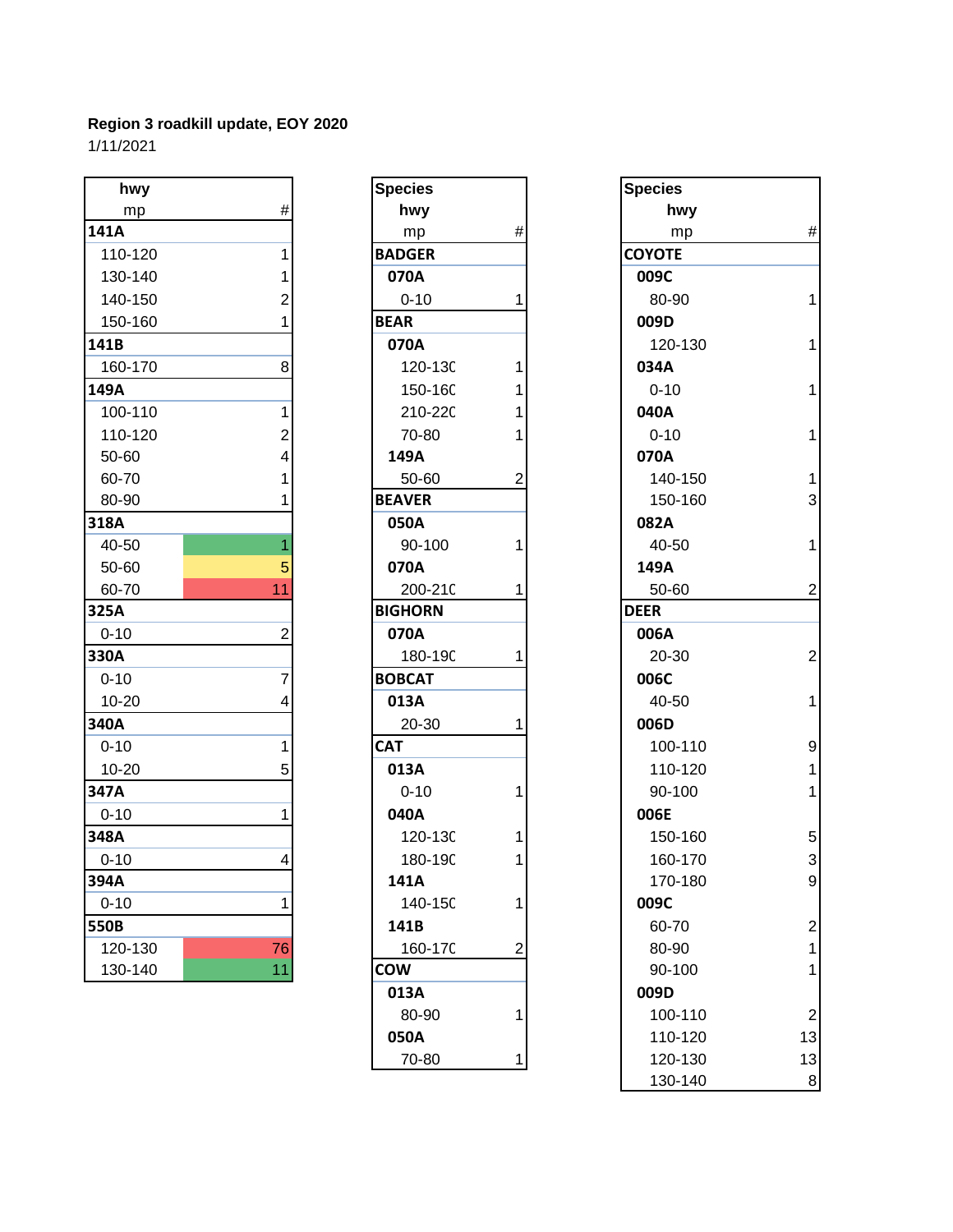| <b>Species</b> |                         | <b>Species</b> |                | <b>Species</b> |                           |
|----------------|-------------------------|----------------|----------------|----------------|---------------------------|
| hwy            |                         | hwy            |                | hwy            |                           |
| mp             | $\#$                    | mp             | #              | mp             | $\#$                      |
| <b>DEER</b>    |                         | <b>DEER</b>    |                | <b>DEER</b>    |                           |
| 013A           |                         | 040A           |                | 065A           |                           |
| $0 - 10$       | 15                      | 190-200        | 16             | $0 - 10$       | $\ensuremath{\mathsf{3}}$ |
| $10 - 20$      | $\,6$                   | 200-210        | 43             | $10 - 20$      | 15                        |
| 20-30          | 14                      | 20-30          | 1              | 50-60          | $\mathbf{3}$              |
| $30 - 40$      | $\overline{7}$          | 210-220        | 2              | 60-70          |                           |
| 40-50          | $\sqrt{5}$              | 220-230        | $\overline{2}$ | 070A           |                           |
| 60-70          | 12                      | 30-40          | 4              | $0 - 10$       | 6                         |
| 70-80          | 1                       | 40-50          | $\overline{c}$ | 100-110        | $\sqrt{3}$                |
| 90-100         | $\overline{c}$          | 50-60          | 5              | 110-120        | 16                        |
| 013B           |                         | 60-70          | 41             | 120-130        | $\boldsymbol{9}$          |
| 100-110        | 8                       | 70-80          | 25             | 140-150        | $\boldsymbol{2}$          |
| 110-120        | $\overline{\mathbf{c}}$ | 80-90          | 4              | 150-160        | 43                        |
| 130-140        | $\overline{7}$          | 90-100         | 8              | 160-170        | $\boldsymbol{9}$          |
| 90-100         | 20                      | 050A           |                | 170-180        | 28                        |
| 014A           |                         | 100-110        | 26             | 180-190        | 16                        |
| $10 - 20$      | $\overline{c}$          | $10 - 20$      | 1              | 190-200        | 8                         |
| 30-40          | $\mathbf{1}$            | 110-120        | 13             | 200-210        | 12                        |
| 024A           |                         | 120-130        | 6              | 20-30          | $\,6$                     |
| 140-150        | 1                       | 130-140        | 3              | 210-220        | $\ensuremath{\mathsf{3}}$ |
| 150-160        | 1                       | 140-150        | 13             | 30-40          | $\overline{7}$            |
| 170-180        | 1                       | 150-160        | 8              | 40-50          | $\sqrt{3}$                |
| 180-190        | 1                       | 160-170        | 16             | 50-60          | 10                        |
| 190-200        | 3                       | 170-180        | 4              | 60-70          | 12                        |
| 034A           |                         | 30-40          |                | 80-90          | 4                         |
| $0 - 10$       | $\overline{c}$          | 40-50          | 2              | 90-100         | 7                         |
| $10 - 20$      | $\mathbf{1}$            | 50-60          | $\overline{c}$ | 070B           |                           |
| 040A           |                         | 60-70          |                | $10 - 20$      | $\boldsymbol{2}$          |
| $0 - 10$       | $\overline{3}$          | 70-80          | $\overline{c}$ | 070F           |                           |
| 100-110        | 19                      | 80-90          | 8              | $0 - 10$       | 1                         |
| $10 - 20$      | $\mathsf 3$             | 90-100         | 13             | 082A           |                           |
| 110-120        | $\vert 4 \vert$         | 064A           |                | $0 - 10$       | $\,8\,$                   |
| 120-130        | 8                       | 20-30          | $\overline{7}$ | 10-20          | 27                        |
| 130-140        | $\overline{\mathbf{r}}$ | 40-50          | 5              | 20-30          | 28                        |
| 140-150        | $\mathbf{1}$            | 50-60          | 5              | 30-40          | 23                        |
| 150-160        | $\overline{2}$          | 60-70          | 1              | 40-50          | 8                         |
| 160-170        | $\mathbf{1}$            | 70-80          | 7              | 60-70          | $\overline{\mathbf{c}}$   |
| 180-190        | $\mathbf{3}$            |                |                | 70-80          | $\overline{1}$            |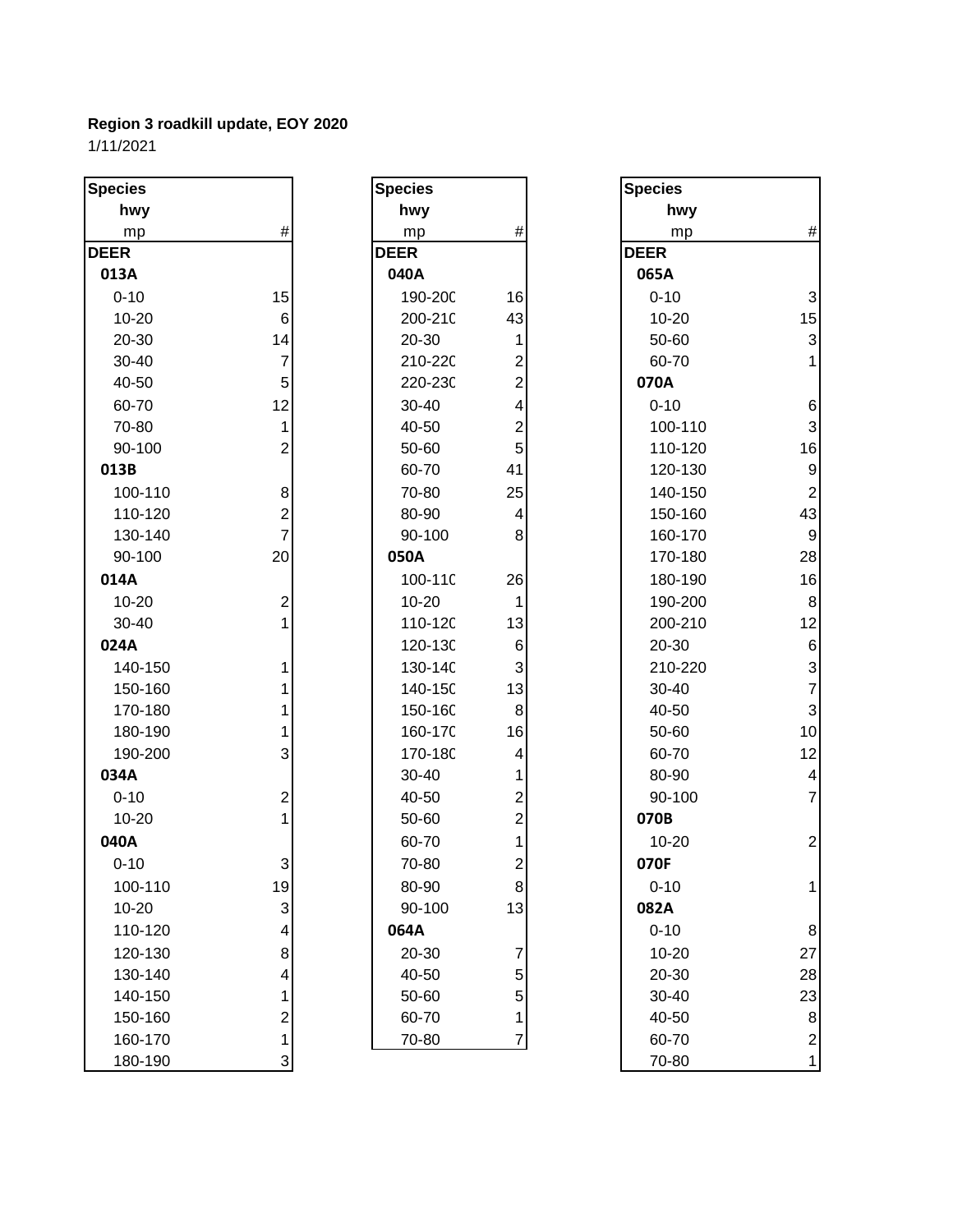| <b>Species</b> |                         | <b>Species</b> |                | <b>Species</b> |
|----------------|-------------------------|----------------|----------------|----------------|
| hwy            |                         | hwy            |                | hwy            |
| mp             | $\#$                    | mp             | $\#$           | mp             |
| <b>DEER</b>    |                         | <b>DEER</b>    |                | <b>ELK</b>     |
| 090B           |                         | 141B           |                | 013A           |
| 80-90          | 3                       | 160-170        | 4              | 30-40          |
| 90-100         | $\overline{c}$          | 149A           |                | 40-50          |
| 091A           |                         | 100-110        | 1              | 50-60          |
| $0 - 10$       | 5                       | 110-120        | $\overline{c}$ | 60-70          |
| $10 - 20$      | $\overline{7}$          | 80-90          | $\mathbf{1}$   | 014A           |
| 20-30          | 12                      | 318A           |                | $0 - 10$       |
| 092A           |                         | 50-60          | 5              | 024A           |
| 10-20          | $\boldsymbol{9}$        | 60-70          | 11             | 180-19         |
| 20-30          | 26                      | 330A           |                | 034A           |
| 30-40          | $\overline{\mathbf{4}}$ | $0 - 10$       | $\overline{7}$ | $10 - 20$      |
| 40-50          | 4                       | $10 - 20$      | 4              | 040A           |
| 125A           |                         | 340A           |                | $0 - 10$       |
| 40-50          | 1                       | $0 - 10$       | 1              | 100-11         |
| 70-80          | 3                       | $10 - 20$      | 5              | $10 - 20$      |
| 131B           |                         | 550B           |                | 120-13         |
| 20-30          | $\sqrt{3}$              | 120-130        | 64             | 140-15         |
| 30-40          | $\overline{2}$          | 130-140        | 10             | 180-19         |
| 40-50          | $\overline{2}$          | <b>DOG</b>     |                | 20-30          |
| 133A           |                         | 050A           |                | 220-23         |
| $0 - 10$       | 16                      | 90-100         | $\mathbf 2$    | 30-40          |
| 10-20          | 11                      | 070A           |                | 40-50          |
| 20-30          | 1                       | 30-40          | 1              | 50-60          |
| 40-50          | 1                       | 60-70          | 1              | 60-70          |
| 60-70          | 4                       | 125A           |                | 70-80          |
| 70-80          | $\overline{2}$          | 50-60          | 1              | 90-100         |
| 134A           |                         | 550B           |                | 050A           |
| 10-20          | 1                       | 120-130        | 1              | 120-13         |
| 135A           |                         | <b>ELK</b>     |                | 130-14         |
| $0 - 10$       | $\,6$                   | 006D           |                | 140-15         |
| 10-20          | 14                      | 100-110        | 1              | 150-16         |
| 20-30          | $\boldsymbol{9}$        | 009D           |                | 160-17         |
| 30-40          | 1                       | 110-120        | 1.             | 170-18         |
| 141A           |                         | 120-130        | 3              |                |
| 110-120        | 1                       | 130-140        | $\mathbf{1}$   |                |
| 130-140        | 1                       |                |                |                |
| 140-150        | 1                       |                |                |                |
| 150-160        | 1                       |                |                |                |

| <b>Species</b> |                                            |
|----------------|--------------------------------------------|
| hwy            |                                            |
| mp             | #                                          |
| <b>DEER</b>    |                                            |
| 141B           |                                            |
| 160-170        | 4                                          |
| 149A           |                                            |
| 100-110        | $\begin{array}{c} 1 \\ 2 \\ 1 \end{array}$ |
| 110-120        |                                            |
| 80-90          |                                            |
| 318A           |                                            |
| 50-60          | $\frac{5}{11}$                             |
| 60-70          |                                            |
| 330A           |                                            |
| $0 - 10$       |                                            |
| $10 - 20$      | 7<br>4                                     |
| 340A           |                                            |
| $0 - 10$       |                                            |
| 10-20          | $\frac{1}{5}$                              |
| 550B           |                                            |
| 120-130        | 64                                         |
| 130-140        | 10                                         |
| DOG            |                                            |
| 050A           |                                            |
| 90-100         | $\overline{c}$                             |
| 070A           |                                            |
| 30-40          | 1                                          |
| 60-70          | $\overline{\mathbf{1}}$                    |
| 125A           |                                            |
| 50-60          | 1                                          |
| 550B           |                                            |
| 120-130        | 1                                          |
| <b>ELK</b>     |                                            |
| 006D           |                                            |
| 100-110        | 1                                          |
| 009D           |                                            |
| 110-120        |                                            |
| 120-130        | $\frac{1}{3}$                              |
| 130-140        |                                            |

| pecies    |                         | <b>Species</b> |                | <b>Species</b> |                         |
|-----------|-------------------------|----------------|----------------|----------------|-------------------------|
| hwy       |                         | hwy            |                | hwy            |                         |
| mp        | $\#$                    | mp             | $\#$           | mp             | $\#$                    |
| EER       |                         | <b>DEER</b>    |                | <b>ELK</b>     |                         |
| 090B      |                         | 141B           |                | 013A           |                         |
| 80-90     | 3                       | 160-170        | 4              | 30-40          | 3                       |
| 90-100    | $\overline{c}$          | 149A           |                | 40-50          | $\mathbf{1}$            |
| 091A      |                         | 100-110        | 1              | 50-60          | $\mathbf{1}$            |
| $0 - 10$  | 5                       | 110-120        | 2              | 60-70          | 5                       |
| $10 - 20$ | $\overline{7}$          | 80-90          |                | 014A           |                         |
| 20-30     | 12                      | 318A           |                | $0 - 10$       | $\mathbf{1}$            |
| 092A      |                         | 50-60          | 5              | 024A           |                         |
| 10-20     | 9                       | 60-70          | 11             | 180-190        | 5                       |
| 20-30     | 26                      | 330A           |                | 034A           |                         |
| $30 - 40$ | 4                       | $0 - 10$       | $\overline{7}$ | 10-20          | $\sqrt{3}$              |
| 40-50     | 4                       | $10 - 20$      | 4              | 040A           |                         |
| 125A      |                         | 340A           |                | $0 - 10$       | $\overline{1}$          |
| 40-50     | 1                       | $0 - 10$       | 1              | 100-110        | $\overline{7}$          |
| 70-80     | 3                       | $10 - 20$      | 5              | $10 - 20$      | $\boldsymbol{2}$        |
| 131B      |                         | 550B           |                | 120-130        | 3                       |
| 20-30     | 3                       | 120-130        | 64             | 140-150        | $\overline{c}$          |
| 30-40     | $\overline{\mathbf{c}}$ | 130-140        | 10             | 180-190        | $\mathbf{1}$            |
| 40-50     | $\overline{2}$          | <b>DOG</b>     |                | 20-30          | $\overline{\mathbf{c}}$ |
| 133A      |                         | 050A           |                | 220-230        | $\overline{c}$          |
| $0 - 10$  | 16                      | 90-100         | $\overline{2}$ | 30-40          | 3                       |
| 10-20     | 11                      | 070A           |                | 40-50          | 5                       |
| 20-30     |                         | 30-40          | 1              | 50-60          | 11                      |
| 40-50     |                         | 60-70          |                | 60-70          | $\,6$                   |
| 60-70     | 4                       | 125A           |                | 70-80          | 5                       |
| 70-80     | 2                       | 50-60          | 1              | 90-100         | $\mathbf{1}$            |
| 134A      |                         | 550B           |                | 050A           |                         |
| 10-20     | 1                       | 120-130        | 1              | 120-130        | 6                       |
| 135A      |                         | <b>ELK</b>     |                | 130-140        | 8                       |
| $0 - 10$  | 6                       | 006D           |                | 140-150        | 10                      |
| 10-20     | 14                      | 100-110        | 1              | 150-160        | 4                       |
| 20-30     | 9                       | 009D           |                | 160-170        | 5                       |
| 30-40     | 1                       | 110-120        | 1              | 170-180        | $\boldsymbol{2}$        |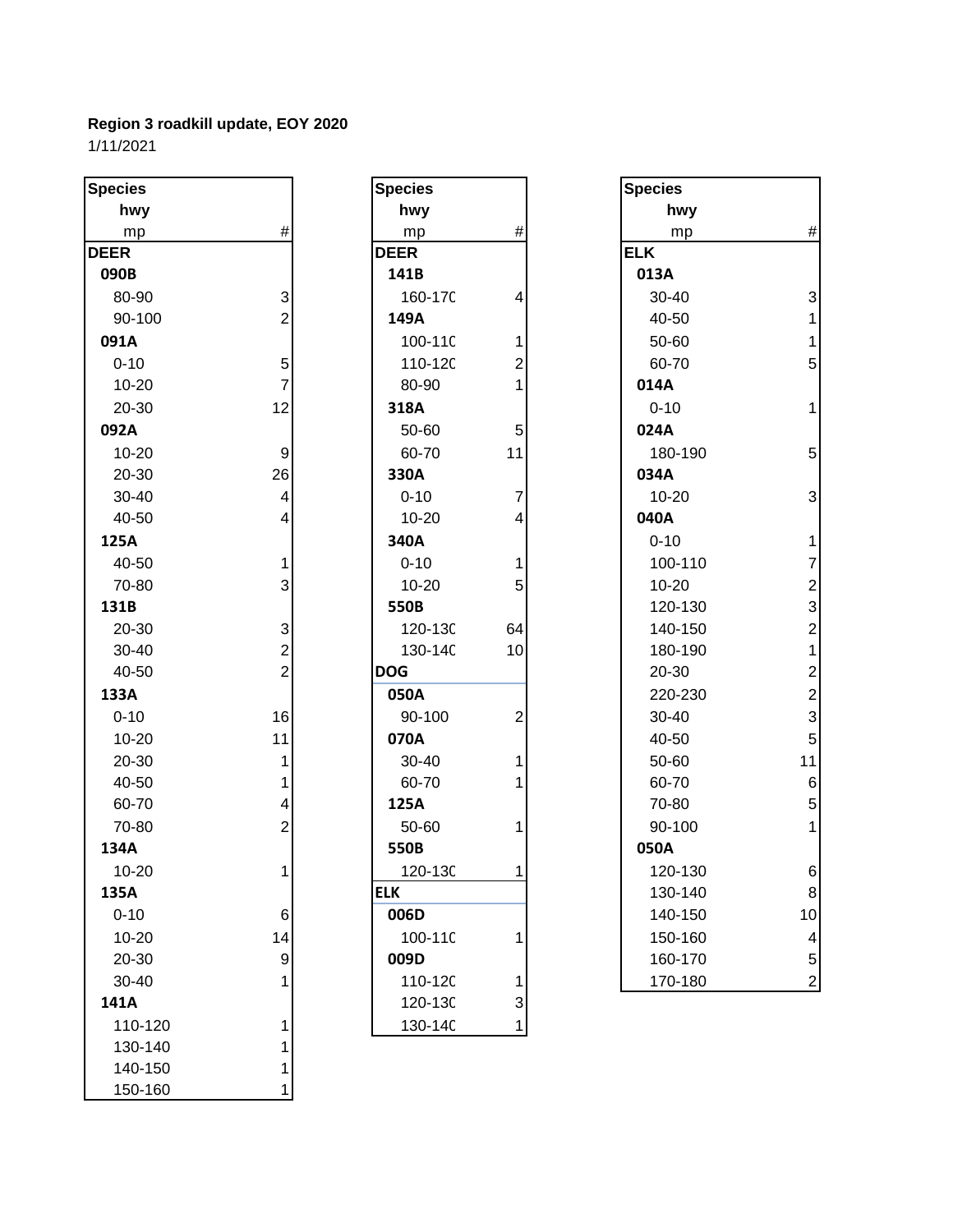| <b>Species</b> |                         | <b>Species</b> |                | <b>Species</b>   |
|----------------|-------------------------|----------------|----------------|------------------|
| hwy            |                         | hwy            |                | hwy              |
| mp             | $\#$                    | mp             | #              | mp               |
| <b>ELK</b>     |                         | <b>FOX</b>     |                | <b>OWL</b>       |
| 070A           |                         | 009C           |                | 065A             |
| $10 - 20$      | 1                       | 90-100         | 1              | 60-70            |
| 30-40          | 1                       | 009D           |                | 070A             |
| 180-190        | 1                       | 110-120        | 1              | 110-120          |
| 190-200        | 3                       | 024A           |                | 140-150          |
| 60-70          | 3                       | 150-160        | 1              | <b>PORCUPINE</b> |
| 70-80          | 1                       | 040A           |                | 040A             |
| 082A           |                         | 70-80          | 6              | 70-80            |
| $0 - 10$       | $\overline{\mathbf{c}}$ | 070A           |                | 091A             |
| 30-40          | 1                       | 150-160        | 1              | $10 - 20$        |
| 40-50          | 1                       | 170-180        | 1              | <b>PRONGHORN</b> |
| 091A           |                         | 125A           |                | 013B             |
| $0 - 10$       | 4                       | 30-40          | 1              | 90-100           |
| $10 - 20$      | 5                       | <b>HAWK</b>    |                | 040A             |
| 20-30          | 1                       | 082A           |                | 100-110          |
| 125A           |                         | $10 - 20$      | $\overline{c}$ | $10 - 20$        |
| 40-50          | 1                       | <b>HORSE</b>   |                | 50-60            |
| 70-80          | 1                       | 050A           |                | 60-70            |
| 127A           |                         | 80-90          | 1              | 80-90            |
| $0 - 10$       | 1                       | <b>LION</b>    |                | 050A             |
| 131B           |                         | 013A           |                | 50-60            |
| 60-70          | 1                       | 60-70          | 1              | 070A             |
| 133A           |                         | 070A           |                | $0 - 10$         |
| 20-30          | $\overline{2}$          | 100-110        | 1              | 125A             |
| 135A           |                         | <b>MOOSE</b>   |                | 50-60            |
| $10 - 20$      | 3                       | 040A           |                | 60-70            |
| 20-30          | 1                       | 150-160        | $\overline{2}$ | 70-80            |
| 149A           |                         | 070A           |                | 127A             |
| 60-70          | 1                       | 160-170        | 1              | $0 - 10$         |
| 394A           |                         | 190-200        | 1              | <b>RABBIT</b>    |
| $0 - 10$       | $\mathbf 1$             | 200-210        | 1              | 006F             |
|                |                         |                |                |                  |

| <b>Species</b> |                | <b>Specie</b>   |
|----------------|----------------|-----------------|
| hwy            |                | ŀ               |
| mp             | #              |                 |
| <b>FOX</b>     |                | <b>OWL</b>      |
| 009C           |                | 065A            |
| 90-100         | 1              | 60-             |
| 009D           |                | 070A            |
| 110-120        | 1              | 110             |
| 024A           |                | 140             |
| 150-160        | 1              | <b>PORCU</b>    |
| 040A           |                | 040A            |
| 70-80          | 6              | $70-$           |
| 070A           |                | 091A            |
| 150-160        | 1              | $10-$           |
| 170-180        | 1              | <b>PRONG</b>    |
| 125A           |                | 013B            |
| 30-40          | 1              | $90-$           |
| <b>HAWK</b>    |                | 040A            |
| 082A           |                | 10 <sub>C</sub> |
| 10-20          | $\overline{c}$ | $10-$           |
| <b>HORSE</b>   |                | 50-             |
| 050A           |                | 60-             |
| 80-90          | 1              | 80-             |
| <b>LION</b>    |                | 050A            |
| 013A           |                | 50-             |
| 60-70          | 1              | 070A            |
| 070A           |                | 0-1             |
| 100-110        | 1              | 125A            |
| <b>MOOSE</b>   |                | 50-             |
| 040A           |                | 60-             |
| 150-160        | $\overline{c}$ | $70-$           |
| 070A           |                | 127A            |
| 160-170        | 1              | $0 - 1$         |
| 190-200        | 1              | <b>RABBI1</b>   |
| 200-210        | 1              | 006F            |
| <b>OTTER</b>   |                | 220             |
| 070A           |                | 040A            |
| 150-160        |                | 180             |

| pecies    |                | <b>Species</b> |                | <b>Species</b>   |                  |
|-----------|----------------|----------------|----------------|------------------|------------------|
| hwy       |                | hwy            |                | hwy              |                  |
| mp        | $\#$           | mp             | $\#$           | mp               | $\#$             |
| LK.       |                | <b>FOX</b>     |                | <b>OWL</b>       |                  |
| 070A      |                | 009C           |                | 065A             |                  |
| $10 - 20$ | 1              | 90-100         | 1              | 60-70            | $\mathbf{1}$     |
| $-40$     | 1              | 009D           |                | 070A             |                  |
| 180-190   | 1              | 110-120        |                | 110-120          | $\mathbf{1}$     |
| 190-200   | 3              | 024A           |                | 140-150          | $\mathbf 1$      |
| 60-70     | 3              | 150-160        | 1              | <b>PORCUPINE</b> |                  |
| 70-80     |                | 040A           |                | 040A             |                  |
| 082A      |                | 70-80          | 6              | 70-80            | $\mathbf{1}$     |
| $0 - 10$  | $\overline{c}$ | 070A           |                | 091A             |                  |
| 30-40     | 1              | 150-160        | 1              | $10 - 20$        | $\mathbf{1}$     |
| 40-50     |                | 170-180        |                | <b>PRONGHORN</b> |                  |
| 091A      |                | 125A           |                | 013B             |                  |
| $0 - 10$  | 4              | 30-40          | 1              | 90-100           | $\mathbf{1}$     |
| 10-20     | 5              | <b>HAWK</b>    |                | 040A             |                  |
| 20-30     |                | 082A           |                | 100-110          | $\mathbf{1}$     |
| 125A      |                | $10 - 20$      | $\overline{2}$ | $10 - 20$        | $\mathbf{1}$     |
| 40-50     | 1              | <b>HORSE</b>   |                | 50-60            | $\mathbf 5$      |
| 70-80     | 1              | 050A           |                | 60-70            | $\,6$            |
| 127A      |                | 80-90          | 1              | 80-90            | $\mathbf{1}$     |
| $0 - 10$  | 1              | <b>LION</b>    |                | 050A             |                  |
| 131B      |                | 013A           |                | 50-60            | $\mathbf{1}$     |
| 60-70     | 1              | 60-70          |                | 070A             |                  |
| 133A      |                | 070A           |                | $0 - 10$         | $\boldsymbol{2}$ |
| 20-30     | $\overline{c}$ | 100-110        | 1              | 125A             |                  |
| 135A      |                | <b>MOOSE</b>   |                | 50-60            | $\mathbf{1}$     |
| $10 - 20$ | 3              | 040A           |                | 60-70            | $\mathsf 3$      |
| 20-30     | 1              | 150-160        | $\mathbf{2}$   | 70-80            | $\mathbf 2$      |
| 149A      |                | 070A           |                | 127A             |                  |
| 60-70     | 1              | 160-170        | 1              | $0 - 10$         | $\sqrt{2}$       |
| 394A      |                | 190-200        |                | <b>RABBIT</b>    |                  |
| $0 - 10$  | 1              | 200-210        |                | 006F             |                  |
|           |                | <b>OTTER</b>   |                | 220-230          | 1                |
|           |                | 070A           |                | 040A             |                  |
|           |                | 150-160        | 1              | 180-190          | $\overline{2}$   |
|           |                |                |                | 90-100           | $\mathbf 1$      |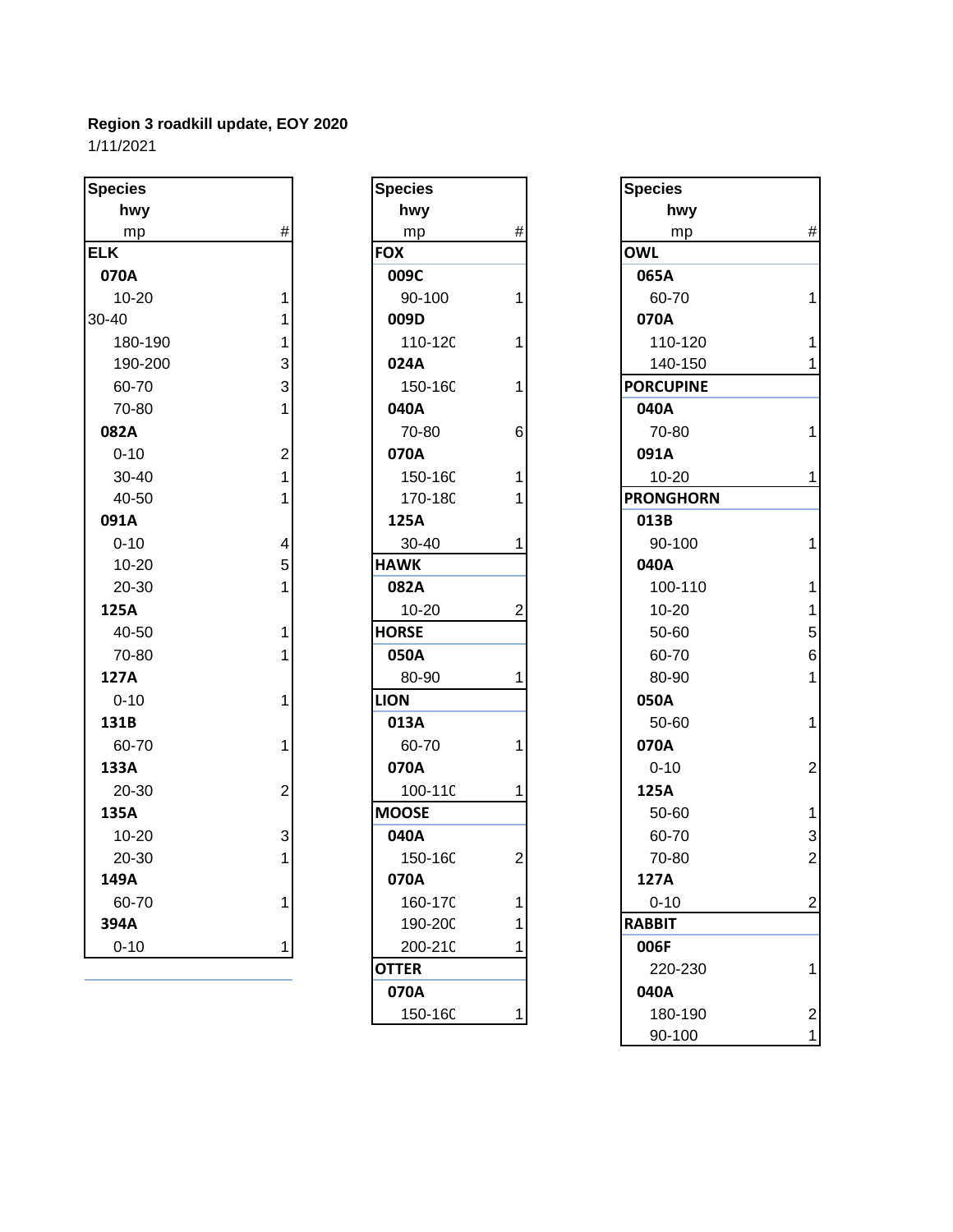| <b>Species</b> |                           | <b>Species</b> |                           | <b>Species</b> |                         |
|----------------|---------------------------|----------------|---------------------------|----------------|-------------------------|
| hwy            |                           | hwy            |                           | hwy            |                         |
| mp             | #                         | mp             | $\#$                      | mp             | Ħ                       |
| <b>RACCOON</b> |                           | <b>UNK</b>     |                           | <b>UNK</b>     |                         |
| 006E           |                           | 006A           |                           | 040A           |                         |
| 170-180        |                           | 20-30          | 3                         | 180-190        | 4                       |
| 006F           |                           | 006E           |                           | 190-200        | 4                       |
| 210-220        |                           | 170-180        |                           | 60-70          | 1                       |
| 009D           |                           | 006F           |                           | 70-80          | $\overline{\mathbf{c}}$ |
| 120-130        |                           | 210-220        |                           | 80-90          | $\overline{a}$          |
| 013A           |                           | 230-240        | 2                         | 050A           |                         |
| 10-20          |                           | 009C           |                           | 100-110        | $\overline{\mathbf{c}}$ |
| 050A           |                           | 60-70          |                           | 110-120        | 3                       |
| 40-50          | $\overline{c}$            | 90-100         | 2                         | 120-130        | 1                       |
| 070A           |                           | 009D           |                           | 140-150        | $\overline{a}$          |
| $0 - 10$       |                           | 100-110        |                           | 150-160        | 3                       |
| 120-130        | 2                         | 120-130        | 4                         | 160-170        | 1                       |
| <b>SHEEP</b>   |                           | 130-140        | 4                         | 80-90          | 1                       |
| 040A           |                           | 140-150        |                           | 90-100         | 4                       |
| 40-50          |                           | 013A           |                           | 064A           |                         |
| 135A           |                           | $0 - 10$       | 6                         | 20-30          | 3                       |
| 10-20          |                           | $10 - 20$      | 5                         | 40-50          | 3                       |
| <b>SKINK</b>   |                           | 50-60          | 2                         | 070A           |                         |
| 070A           |                           | 60-70          | 2                         | 10-20          | 1                       |
| 120-130        | $\overline{c}$            | 70-80          |                           | 110-120        | 1                       |
| <b>SKUNK</b>   |                           | 80-90          |                           | 120-130        | 3                       |
| 040A           |                           | 90-100         | 3                         | 130-140        | 1                       |
| 180-190        | 2                         | 013B           |                           | 150-160        | 1                       |
| 050A           |                           | 110-120        | 1                         | 160-170        |                         |
| 90-100         |                           | 014A           |                           | 170-180        | 2                       |
| 070A           |                           | 30-40          | 3                         | 180-190        | $\overline{c}$          |
| $0 - 10$       |                           | 040A           |                           | 190-200        |                         |
| 092A           |                           | 100-110        | $\boldsymbol{7}$          | 200-210        | 3                       |
| 30-40          | $\ensuremath{\mathsf{3}}$ | 100-111        | 8                         | 20-30          | 2                       |
| 141B           |                           | 110-120        | 6                         | 210-220        | 3                       |
| 160-170        | $\overline{2}$            | 120-130        | 4                         | 40-50          | 3                       |
| <b>TURKEY</b>  |                           | 130-140        | 6                         | 50-60          | 5                       |
| 013A           |                           | 150-160        | 1                         | 80-90          | 1                       |
| $0 - 10$       | $\overline{\mathbf{c}}$   | 160-170        | 6                         | 082A           |                         |
| 10-20          | 1                         | 170-180        | $\ensuremath{\mathsf{3}}$ | $10 - 20$      | 1                       |

| Species    |                                            |
|------------|--------------------------------------------|
| hwy        |                                            |
| mp         | #                                          |
| <b>JNK</b> |                                            |
| 006A       |                                            |
| 20-30      | 3                                          |
| 006E       |                                            |
| 170-180    | 1                                          |
| 006F       |                                            |
| 210-220    | 1                                          |
| 230-240    | $\overline{c}$                             |
| 009C       |                                            |
| 60-70      | $\mathbf 1$                                |
| 90-100     | $\overline{c}$                             |
| 009D       |                                            |
| 100-110    | $\begin{array}{c} 1 \\ 4 \\ 4 \end{array}$ |
| 120-130    |                                            |
| 130-140    |                                            |
| 140-150    | $\overline{1}$                             |
| 013A       |                                            |
| 0-10       | 6                                          |
| 10-20      | $522$<br>$11$                              |
| 50-60      |                                            |
| 60-70      |                                            |
| 70-80      |                                            |
| 80-90      |                                            |
| 90-100     | 3                                          |
| 013B       |                                            |
| 110-120    | 1                                          |
| 014A       |                                            |
| 30-40      | 3                                          |
| ∩4∩∆       |                                            |
| 100-110    | 7                                          |
| 100-111    | 8                                          |
| 110-120    | 6                                          |
| 120-130    | 4                                          |
| 130-140    | 6                                          |
| 150-160    | 1                                          |
| 160-170    | 6                                          |
| 170-180    |                                            |

| cies        |   | <b>Species</b> |                           | <b>Species</b> |  |
|-------------|---|----------------|---------------------------|----------------|--|
| hwy         |   | hwy            |                           | hwy            |  |
| mp          | # | mp             | #                         | mp             |  |
| COON:       |   | <b>UNK</b>     |                           | <b>UNK</b>     |  |
| 06E         |   | 006A           |                           | 040A           |  |
| 170-180     |   | 20-30          | 3                         | 180-190        |  |
| )6F         |   | 006E           |                           | 190-200        |  |
| 210-220     |   | 170-180        |                           | 60-70          |  |
| )9D         |   | 006F           |                           | 70-80          |  |
| 120-130     |   | 210-220        |                           | 80-90          |  |
| L3A         |   | 230-240        | 2                         | 050A           |  |
| 10-20       |   | 009C           |                           | 100-110        |  |
| 50A         |   | 60-70          |                           | 110-120        |  |
| 40-50       | 2 | 90-100         | $\overline{2}$            | 120-130        |  |
| 70A         |   | 009D           |                           | 140-150        |  |
| $0 - 10$    |   | 100-110        |                           | 150-160        |  |
| 120-130     |   | 120-130        | 4                         | 160-170        |  |
| EP          |   | 130-140        | 4                         | 80-90          |  |
| 10A         |   | 140-150        |                           | 90-100         |  |
| 40-50       |   | 013A           |                           | 064A           |  |
| 35A         |   | $0 - 10$       | 6                         | 20-30          |  |
| 10-20       |   | $10 - 20$      | 5                         | 40-50          |  |
| ΝК          |   | 50-60          | 2                         | 070A           |  |
| 70A         |   | 60-70          | $\overline{2}$            | $10 - 20$      |  |
| 120-130     | 2 | 70-80          | 1                         | 110-120        |  |
| <b>INK</b>  |   | 80-90          |                           | 120-130        |  |
| 10A         |   | 90-100         | 3                         | 130-140        |  |
| 180-190     | 2 | 013B           |                           | 150-160        |  |
| 50A         |   | 110-120        |                           | 160-170        |  |
| 90-100      |   | 014A           |                           | 170-180        |  |
| 70A         |   | 30-40          | 3                         | 180-190        |  |
| 0-10        |   | 040A           |                           | 190-200        |  |
| 92A         |   | 100-110        | $\overline{7}$            | 200-210        |  |
| 30-40       | 3 | 100-111        | 8                         | 20-30          |  |
| 11 B        |   | 110-120        | 6                         | 210-220        |  |
| 160-170     | 2 | 120-130        | 4                         | 40-50          |  |
| <b>RKEY</b> |   | 130-140        | 6                         | 50-60          |  |
| L3A         |   | 150-160        | 1                         | 80-90          |  |
| $0 - 10$    | 2 | 160-170        | 6                         | 082A           |  |
| 10-20       | 1 | 170-180        | $\ensuremath{\mathsf{3}}$ | $10 - 20$      |  |
|             |   |                |                           | 20-30          |  |
|             |   |                |                           | 30-40          |  |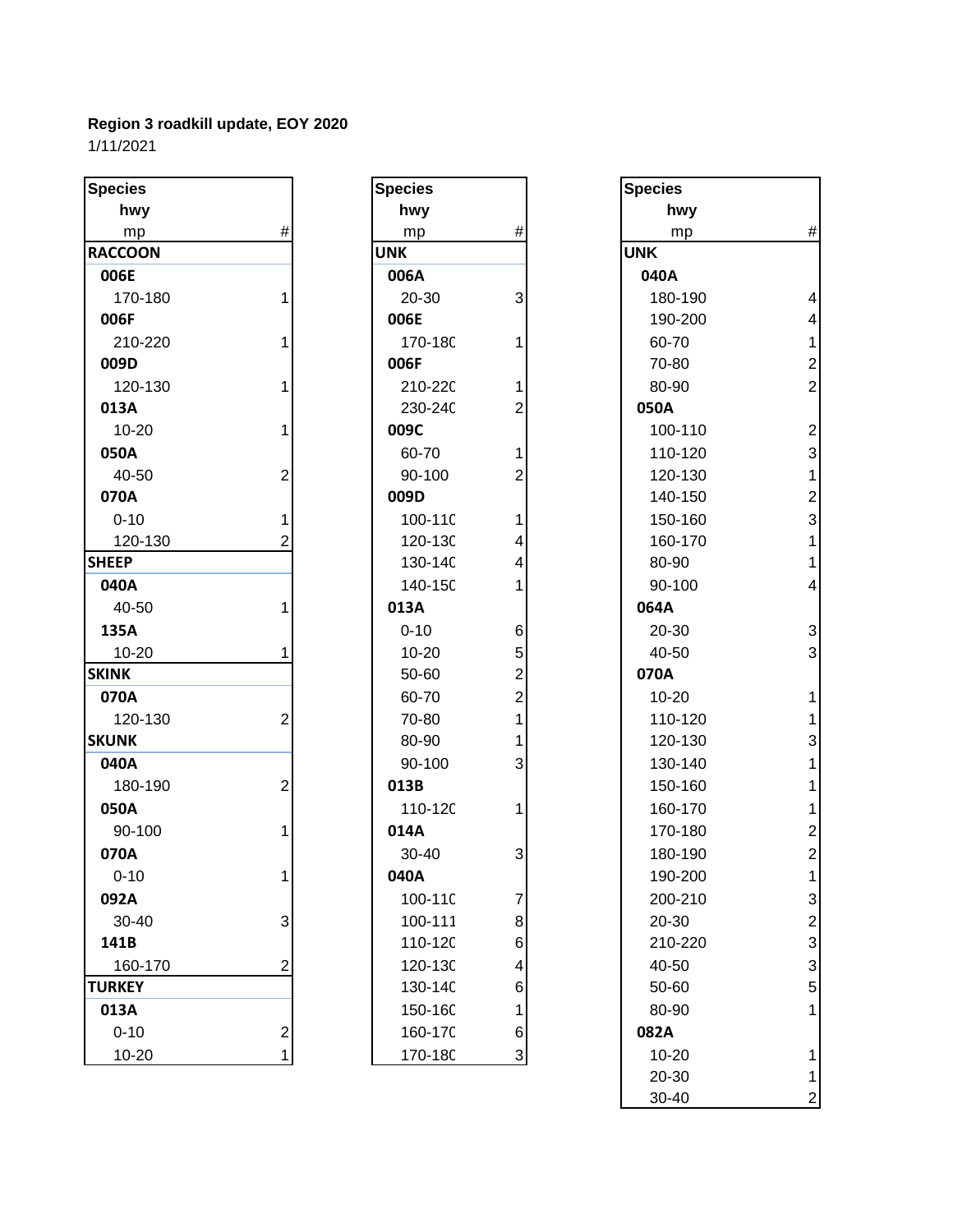120-130 11 130-140 1

| <b>Species</b> |                         |      | <b>PATROLS REPORTING</b> |
|----------------|-------------------------|------|--------------------------|
| hwy            |                         | 3201 | 3240                     |
| mp             | #                       | 3202 | 3241                     |
| <b>UNK</b>     |                         | 3203 | 3242                     |
| 090B           |                         | 3204 | 3243                     |
| 80-90          | 3                       | 3205 | 3244                     |
| 90-100         | 1                       | 3207 | 3245                     |
| 091A           |                         | 3208 | 3246                     |
| $0 - 10$       | 1                       | 3209 | 3247                     |
| 092A           |                         | 3210 | 3251                     |
| 20-30          | 3                       | 3211 | 3253                     |
| 30-40          | 4                       | 3212 | 3254                     |
| 40-50          | 1                       | 3214 | 3283                     |
| 114A           |                         | 3215 | 3603                     |
| $0 - 10$       | 1                       | 3216 | 3604                     |
| 125A           |                         | 3217 | 3605                     |
| 50-60          | 1                       | 3218 | 3608                     |
| 60-70          | 1                       | 3219 | 3612                     |
| 70-80          | 1                       | 3220 | 3613                     |
| 127A           |                         | 3221 | 3614                     |
| $0 - 10$       | $\overline{\mathbf{c}}$ | 3222 | 3619                     |
| 10-20          | $\mathbf 1$             | 3223 | 3621                     |
| 131B           |                         | 3225 | 3623                     |
| 20-30          | 4                       | 3226 | 3627                     |
| 60-70          | 1                       | 3227 | 3633                     |
| 70-80          | $\overline{\mathbf{c}}$ | 3228 | 3636                     |
| 133A           |                         | 3229 | 3637                     |
| $0 - 10$       | $\overline{\mathbf{c}}$ | 3230 | 3694                     |
| 10-20          | 3                       | 3232 | 3697                     |
| 20-30          | $\overline{\mathbf{c}}$ | 3233 | 36PL                     |
| 134A           |                         |      |                          |
| 10-20          | 2                       |      |                          |
| 318A           |                         |      |                          |
| 40-50          | 1                       |      |                          |
| 325A           |                         |      |                          |
| $0 - 10$       | $\overline{2}$          |      |                          |
| 347A           |                         |      |                          |
| $0 - 10$       | 1                       |      |                          |
| 348A           |                         |      |                          |
| $0 - 10$       | 4                       |      |                          |
| 550B           |                         |      |                          |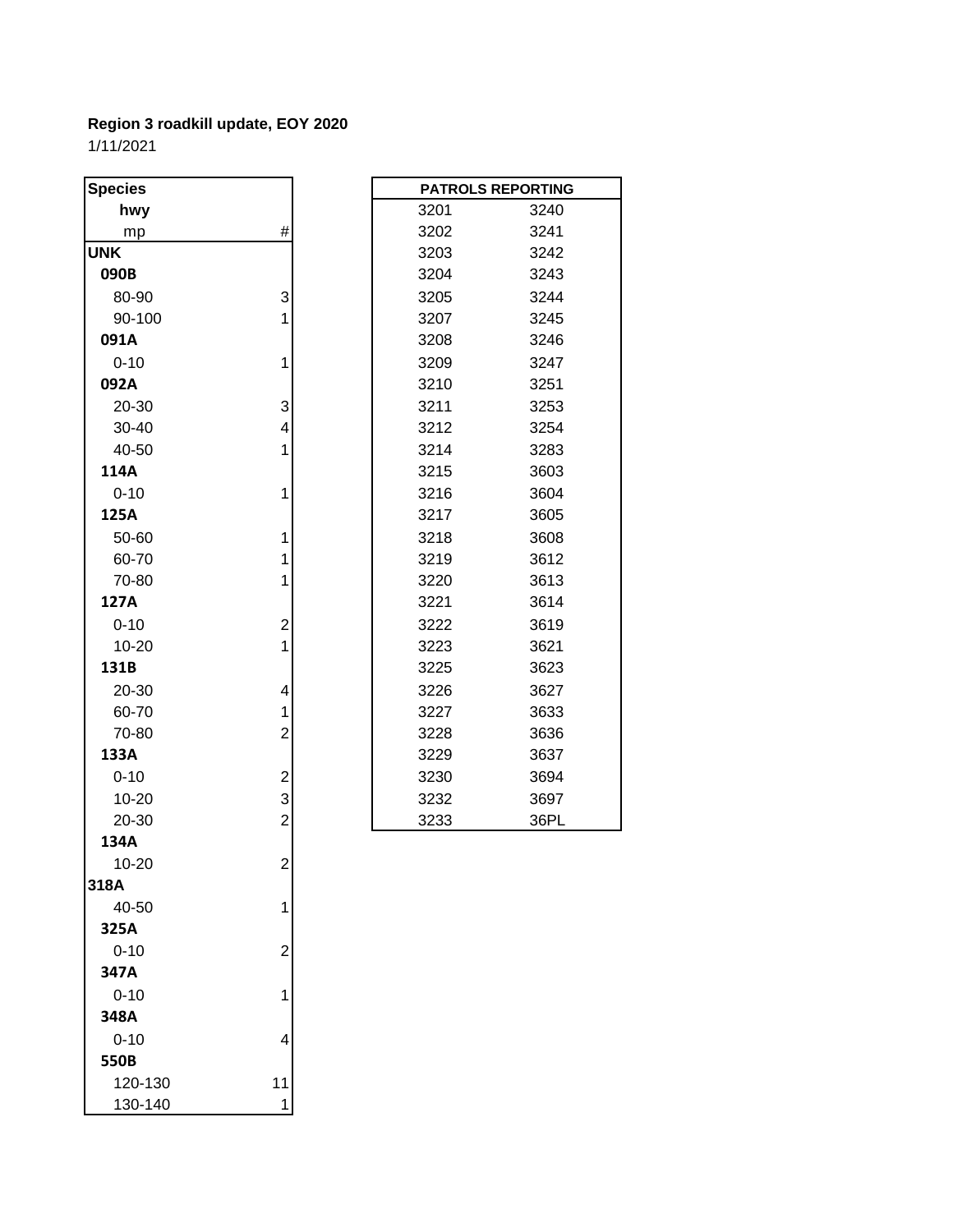1/12/2021 Totals from CDOT personnel

Total number of reported animals killed: 1007

**Note:** Due to a possible compromise in the data, all calculations January - March, 2018, have been excluded from this report

| BY MONTH | 2016                              | 2017 | 2018           | 2019 | 2020            |
|----------|-----------------------------------|------|----------------|------|-----------------|
| Jan      | 94                                | 68   | ٠              | 50   | 55              |
| Feb      | 69                                | 53   | $\blacksquare$ | 56   | 35              |
| Mar      | 71                                | 71   |                | 51   | $\overline{84}$ |
| Apr      | 86                                | 89   | 82             | 79   | 94              |
| May      | 90                                | 112  | 77             | 91   | 69              |
| Jun      | 85                                | 205  | 95             | 145  | 130             |
| Jul      | 99                                | 136  | 100            | 110  | 67              |
| Aug      | 175                               | 93   | 118            | 80   | 136             |
| Sep      | 154                               | 77   | 94             | 79   | 66              |
| Oct      | 174                               | 78   | 73             | 59   | 77              |
| Nov      | 186                               | 176  | 97             | 109  | 105             |
| Dec      | 73                                | 84   | 78             | 84   | 89              |
| Total    | 1356                              | 1242 | 814            | 993  | 1007            |
|          | 2016-2020 Average (-2018)<br>1150 |      |                |      |                 |

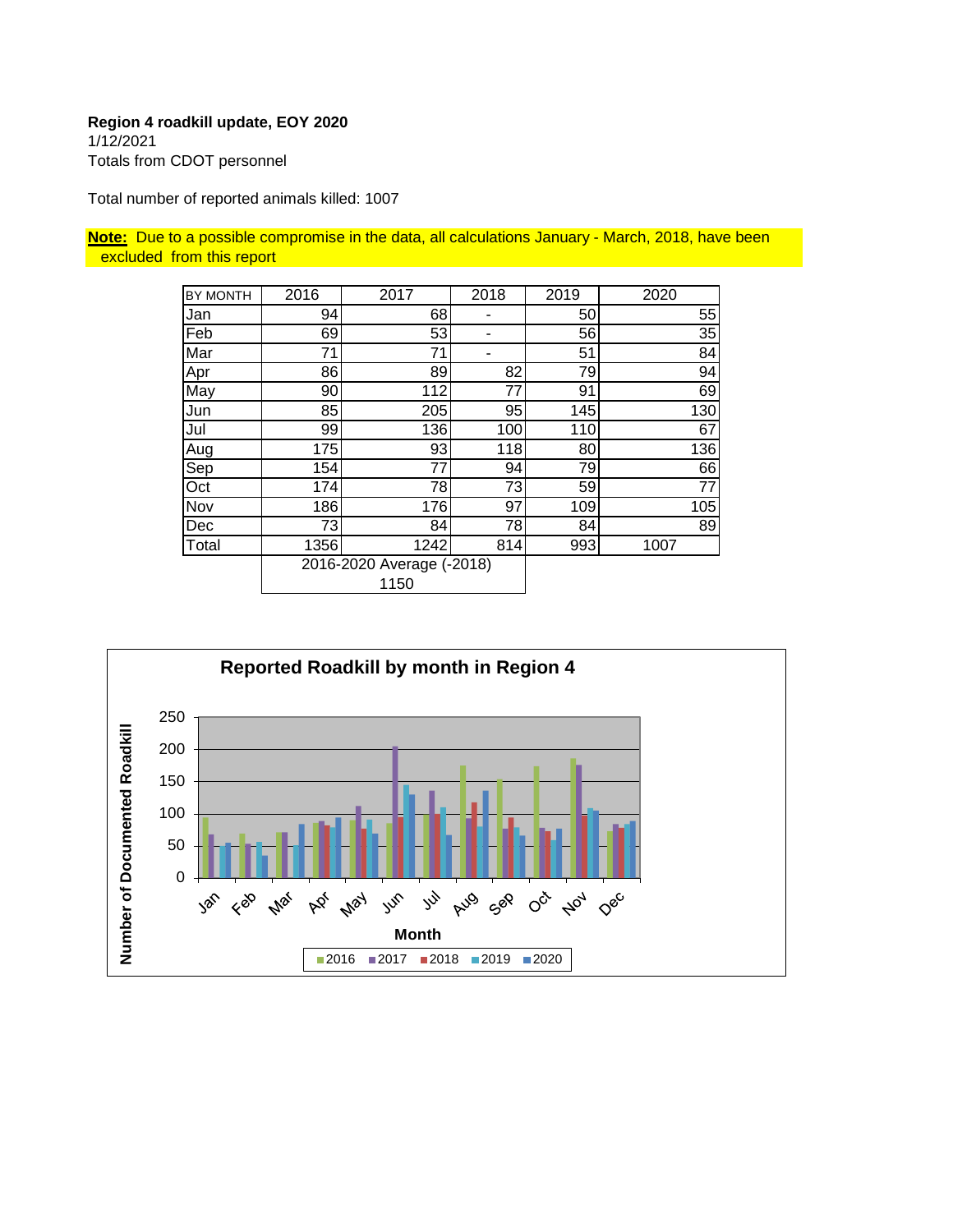| 2020 BY SPECIES                |                                                       |  |  |
|--------------------------------|-------------------------------------------------------|--|--|
| <b>BADGER</b>                  | 7                                                     |  |  |
| <b>BIRD</b>                    |                                                       |  |  |
| CAT                            | $\begin{array}{c} 1 \\ 14 \end{array}$                |  |  |
| COW                            | 1                                                     |  |  |
| <b>COYOTE</b>                  | 17                                                    |  |  |
| <b>DEER</b>                    | 411                                                   |  |  |
| <b>DOG</b>                     | 1                                                     |  |  |
| ELK                            | $\begin{array}{c} 22 \\ 5 \\ 1 \\ 1 \end{array}$      |  |  |
| <b>FOX</b>                     |                                                       |  |  |
| <b>MOOSE</b>                   |                                                       |  |  |
| OWL                            |                                                       |  |  |
| PHEASANT                       | 19                                                    |  |  |
| PRAIRIE DO(                    | 8                                                     |  |  |
| <b>PRONGHORI</b>               | 19                                                    |  |  |
| <b>RABBIT</b>                  | 31                                                    |  |  |
| <b>RACCOON</b>                 | 32                                                    |  |  |
| <b>SKUNK</b>                   |                                                       |  |  |
| <b>SNAKE</b>                   |                                                       |  |  |
| SQUIRREL                       | $\begin{array}{c} 19 \\ 2 \\ 2 \\ 1 \\ 1 \end{array}$ |  |  |
| <b>TURKEY</b>                  |                                                       |  |  |
| <b>TURTLE</b>                  |                                                       |  |  |
| <b>UNK</b>                     | 392                                                   |  |  |
| Species by Month               |                                                       |  |  |
| <b>JAN</b>                     |                                                       |  |  |
|                                |                                                       |  |  |
| CAT                            | 1                                                     |  |  |
| <b>DEER</b>                    | 26                                                    |  |  |
| <b>ELK</b>                     | $\overline{c}$                                        |  |  |
| <b>UNK</b>                     | 26                                                    |  |  |
| <b>FEB</b><br>$\overline{CAT}$ |                                                       |  |  |
|                                | $\mathbf 1$                                           |  |  |
| COYOTE                         | $\begin{array}{c} 2 \\ 16 \end{array}$                |  |  |
| <b>DEER</b>                    |                                                       |  |  |
| <b>ELK</b>                     | 1                                                     |  |  |
| PHEASANT                       | 1                                                     |  |  |
| UNK                            |                                                       |  |  |
| MAR                            |                                                       |  |  |
| <b>DEER</b>                    | $\frac{24}{2}$                                        |  |  |
| <b>ELK</b>                     |                                                       |  |  |
| RACCOON                        |                                                       |  |  |
| UNK                            |                                                       |  |  |

| 2020 BY SPECIES  |                         | Species by Month |                | <b>SEPT</b> |
|------------------|-------------------------|------------------|----------------|-------------|
| <b>BADGER</b>    | 7                       | <b>APRIL</b>     |                | ΒA          |
| <b>BIRD</b>      | 1                       | <b>BIRD</b>      | $\mathbf{1}$   | CC          |
| <b>CAT</b>       | 14                      | <b>COYOTE</b>    | $\overline{2}$ | DE          |
| COW              | 1                       | <b>DEER</b>      | 36             | EL          |
| COYOTE           | 17                      | <b>ELK</b>       | 1              | PH          |
| <b>DEER</b>      | 411                     | <b>FOX</b>       | 1              | PR          |
| <b>DOG</b>       | 1                       | <b>RABBIT</b>    | 1              | RA          |
| ELK              | 22                      | <b>RACCOON</b>   | 2              | RA          |
| FOX              | 5                       | <b>UNK</b>       | 50             | UN          |
| MOOSE            | 1                       | <b>MAY</b>       |                | <b>OCT</b>  |
| OWL              | 1                       | <b>DEER</b>      | 32             | BA          |
| PHEASANT         | 19                      | <b>ELK</b>       | 4              | CA          |
| PRAIRIE DOC      | 8                       | <b>UNK</b>       | 33             | CC          |
| <b>PRONGHORI</b> | 19                      | <b>JUNE</b>      |                | CC          |
| RABBIT           | 31                      | <b>DEER</b>      | 37             | DE          |
| <b>RACCOON</b>   | 32                      | <b>ELK</b>       | 1              | EL          |
| <b>SKUNK</b>     | 19                      | <b>MOOSE</b>     | 1              | <b>FO</b>   |
| <b>SNAKE</b>     | 2                       | PHEASANT         | 2              | PH          |
| <b>SQUIRREL</b>  | $\overline{2}$          | PRAIRIE DOG      | 8              | PR          |
| <b>TURKEY</b>    | 1                       | <b>RABBIT</b>    | 9              | <b>RA</b>   |
| <b>TURTLE</b>    | 1                       | <b>RACCOON</b>   | 6              | RA          |
| <b>UNK</b>       | 392                     | <b>SKUNK</b>     | 2              | SK          |
|                  |                         | <b>SNAKE</b>     | $\overline{2}$ | TU          |
| Species by Month |                         | <b>TURTLE</b>    | 1              | UN          |
| JAN              |                         | <b>UNK</b>       | 61             | <b>NOV</b>  |
| CAT              | 1                       | <b>JULY</b>      |                | CA          |
| <b>DEER</b>      | 26                      | <b>DEER</b>      | 29             | CC          |
| <b>ELK</b>       | $\overline{2}$          | <b>ELK</b>       | 1              | DE          |
| <b>UNK</b>       | 26                      | <b>PRONGHORN</b> | 1              | EL          |
| <b>FEB</b>       |                         | <b>RACCOON</b>   | 1              | РH          |
| <b>CAT</b>       | $\mathbf{1}$            | <b>UNK</b>       | 35             | PR          |
| COYOTE           | $\overline{2}$          | <b>AUG</b>       |                | <b>RA</b>   |
| <b>DEER</b>      | 16                      | <b>BADGER</b>    | 3              | RA          |
| <b>ELK</b>       | $\mathbf{1}$            | <b>DEER</b>      | 48             | <b>SK</b>   |
| PHEASANT         | 1                       | <b>DOG</b>       | 1              | UN          |
| <b>UNK</b>       | 14                      | <b>ELK</b>       | 3              | <b>DEC</b>  |
| <b>MAR</b>       |                         | PHEASANT         | 5              | CC          |
| <b>DEER</b>      | 24                      | <b>RABBIT</b>    | $\overline{7}$ | DE          |
| <b>ELK</b>       | $\overline{\mathbf{c}}$ | <b>RACCOON</b>   | 10             | OV          |
| <b>RACCOON</b>   | 1                       | <b>UNK</b>       | 59             | PH          |

| 17 14/404 1      |                |                  |                |                  |                                            |
|------------------|----------------|------------------|----------------|------------------|--------------------------------------------|
|                  |                |                  |                | Species by Month |                                            |
| 2020 BY SPECIES  |                | Species by Month |                | <b>SEPT</b>      |                                            |
| <b>BADGER</b>    | 7              | <b>APRIL</b>     |                | <b>BADGER</b>    | 3                                          |
| <b>BIRD</b>      | 1              | <b>BIRD</b>      | 1              | COYOTE           | $\mathbf{1}$                               |
| CAT              | 14             | <b>COYOTE</b>    | $\overline{c}$ | <b>DEER</b>      | 14                                         |
| COW              | 1              | <b>DEER</b>      | 36             | <b>ELK</b>       | 5                                          |
| COYOTE           | 17             | <b>ELK</b>       |                | PHEASANT         | $\boldsymbol{2}$                           |
| <b>DEER</b>      | 411            | <b>FOX</b>       |                | <b>PRONGHORN</b> | 3                                          |
| <b>DOG</b>       | 1              | <b>RABBIT</b>    |                | <b>RABBIT</b>    | 3                                          |
| <b>ELK</b>       | 22             | <b>RACCOON</b>   |                | <b>RACCOON</b>   | 3                                          |
| <b>FOX</b>       | 5              | <b>UNK</b>       | 50             | <b>UNK</b>       | 32                                         |
| <b>MOOSE</b>     | 1              | <b>MAY</b>       |                | <b>OCT</b>       |                                            |
| <b>OWL</b>       | 1              | <b>DEER</b>      | 32             | <b>BADGER</b>    | $\mathbf{1}$                               |
| PHEASANT         | 19             | <b>ELK</b>       | 4              | <b>CAT</b>       | 8                                          |
| PRAIRIE DOC      | 8              | <b>UNK</b>       | 33             | COW              | $\mathbf{1}$                               |
| <b>PRONGHORI</b> | 19             | <b>JUNE</b>      |                | COYOTE           | $\,6$                                      |
| RABBIT           | 31             | <b>DEER</b>      | 37             | <b>DEER</b>      | 29                                         |
| <b>RACCOON</b>   | 32             | <b>ELK</b>       |                | <b>ELK</b>       | $\mathbf{1}$                               |
| <b>SKUNK</b>     | 19             | <b>MOOSE</b>     |                | <b>FOX</b>       | $\overline{\mathbf{4}}$                    |
| <b>SNAKE</b>     | $\overline{2}$ | PHEASANT         | 2              | PHEASANT         |                                            |
| <b>SQUIRREL</b>  | $\overline{2}$ | PRAIRIE DOG      | 8              | <b>PRONGHORN</b> | $\frac{3}{5}$                              |
| <b>TURKEY</b>    | 1              | <b>RABBIT</b>    | 9              | <b>RABBIT</b>    |                                            |
| <b>TURTLE</b>    |                | <b>RACCOON</b>   | 6              | <b>RACCOON</b>   | $\begin{array}{c} 2 \\ 5 \\ 5 \end{array}$ |
| <b>UNK</b>       | 392            | <b>SKUNK</b>     | $\overline{2}$ | <b>SKUNK</b>     |                                            |
|                  |                | <b>SNAKE</b>     | $\overline{2}$ | <b>TURKEY</b>    | $\mathbf{1}$                               |
| Species by Month |                | <b>TURTLE</b>    |                | <b>UNK</b>       | 6                                          |
| JAN              |                | <b>UNK</b>       | 61             | <b>NOV</b>       |                                            |
| <b>CAT</b>       | 1              | <b>JULY</b>      |                | <b>CAT</b>       | 4                                          |
| <b>DEER</b>      | 26             | <b>DEER</b>      | 29             | COYOTE           | 3                                          |
| <b>ELK</b>       | $\overline{2}$ | <b>ELK</b>       |                | <b>DEER</b>      | 71                                         |
| <b>UNK</b>       | 26             | <b>PRONGHORN</b> |                | <b>ELK</b>       | $\mathbf{1}$                               |
| <b>FEB</b>       |                | <b>RACCOON</b>   |                | PHEASANT         | 1                                          |
| <b>CAT</b>       | 1              | <b>UNK</b>       | 35             | <b>PRONGHORN</b> | $\mathbf{1}$                               |
| COYOTE           | $\overline{c}$ | <b>AUG</b>       |                | <b>RABBIT</b>    | $\boldsymbol{2}$                           |
| <b>DEER</b>      | 16             | <b>BADGER</b>    | $\overline{3}$ | <b>RACCOON</b>   | 3                                          |
| <b>ELK</b>       | 1              | <b>DEER</b>      | 48             | <b>SKUNK</b>     | $\overline{7}$                             |
| PHEASANT         | 1              | <b>DOG</b>       |                | <b>UNK</b>       | 12                                         |
| <b>UNK</b>       | 14             | <b>ELK</b>       | 3              | <b>DEC</b>       |                                            |
| <b>MAR</b>       |                | <b>PHEASANT</b>  | 5              | COYOTE           | 3                                          |
| <b>DEER</b>      | 24             | <b>RABBIT</b>    | $\overline{7}$ | <b>DEER</b>      | 49                                         |
| <b>ELK</b>       | $\mathbf 2$    | <b>RACCOON</b>   | 10             | <b>OWL</b>       | $\mathbf 1$                                |
| <b>RACCOON</b>   | $\mathbf{1}$   | <b>UNK</b>       | 59             | PHEASANT         | $\mathbf 5$                                |
| <b>UNK</b>       | 57             |                  |                | <b>PRONGHORN</b> | $\boldsymbol{9}$                           |
|                  |                |                  |                | <b>RABBIT</b>    | $\overline{7}$                             |
|                  |                |                  |                | <b>RACCOON</b>   | $\mathbf{1}$                               |
|                  |                |                  |                | <b>SKUNK</b>     | $\mathbf 5$                                |
|                  |                |                  |                | <b>SQUIRREL</b>  | $\overline{c}$                             |
|                  |                |                  |                | <b>UNK</b>       | $\overline{7}$                             |
|                  |                |                  |                |                  |                                            |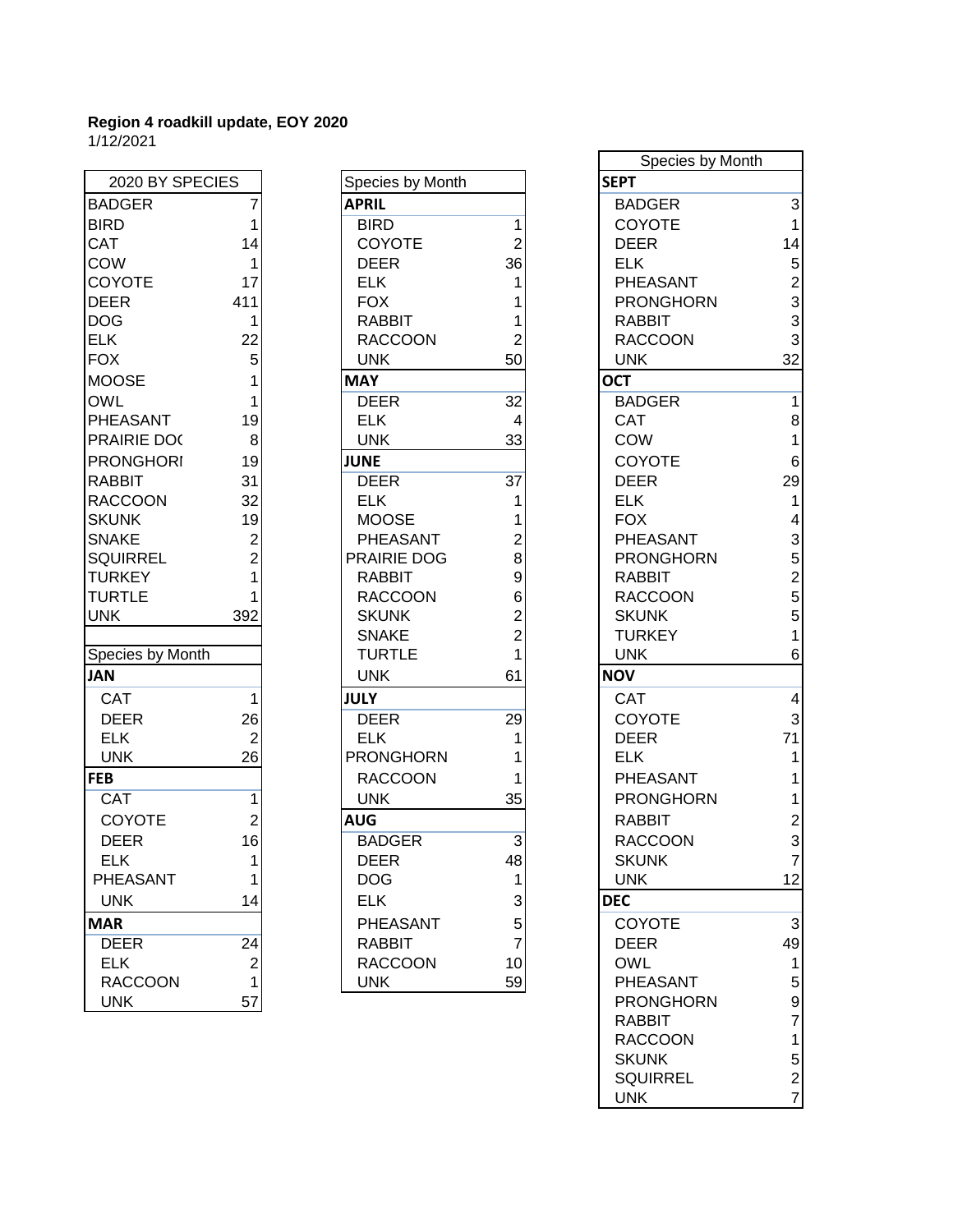| hwy     |                         |
|---------|-------------------------|
| mp      | #                       |
| 001A    |                         |
| 20-30   | 1                       |
| 40-50   | 1                       |
| 006J    |                         |
| 370-380 | $\overline{c}$          |
| 380-390 | 4                       |
| 390-400 | 17                      |
| 400-410 | 5                       |
| 410-420 | 1                       |
| 420-430 | 8                       |
| 430-440 | 8                       |
| 440-450 | $\frac{5}{2}$           |
| 450-460 |                         |
| 480-490 | 1                       |
| 007A    |                         |
| 20-30   | 1                       |
| 30-40   | 1                       |
| 014B    |                         |
| 100-110 | $\overline{2}$          |
| 110-120 | 1                       |
| 120-130 | 3                       |
| 60-70   | $\overline{\mathbf{1}}$ |
| 70-80   | 1                       |
| 014C    |                         |
| 140-150 | $\overline{3}$          |
| 180-190 | 6                       |
| 190-200 | $\overline{\mathbf{1}}$ |
| 200-210 | $\frac{1}{2}$           |
| 210-220 |                         |
| 220-230 | $\frac{5}{3}$           |
| 230-240 |                         |
| 240-250 | 2                       |
| 023A    |                         |
| 10-20   | 1                       |
| 024G    |                         |
| 350-360 |                         |
| 360-370 |                         |
| 380-390 |                         |

| hwy       |                | hwy       |                | hwy       |
|-----------|----------------|-----------|----------------|-----------|
| mp        | #              | mp        | $\#$           | mp        |
| 001A      |                | 025A      |                | 036D      |
| 20-30     | 1              | 230-240   | 4              | 140-150   |
| 40-50     | 1              | 240-250   | 13             | 150-160   |
| 006J      |                | 250-260   | 4              | 160-170   |
| 370-380   | $\overline{2}$ | 260-270   | 4              | 170-180   |
| 380-390   | 4              | 270-280   | 10             | 180-190   |
| 390-400   | 17             | 280-290   | 3              | 190-200   |
| 400-410   | 5              | 300-310   | 7              | 200-210   |
| 410-420   | $\overline{1}$ | 034A      |                | 210-220   |
| 420-430   | 8              | 80-90     | $\overline{9}$ | 220-230   |
| 430-440   | 8              | 90-100    | 14             | 039A      |
| 440-450   | 5              | 110-120   | 1              | $0 - 10$  |
| 450-460   | $\overline{2}$ | 120-130   | 5              | 10-20     |
| 480-490   | $\overline{1}$ | 140-150   | 3              | 040H      |
| 007A      |                | 150-160   |                | 400-410   |
| 20-30     | 1              | 034B      |                | 430-440   |
| 30-40     | 1              | 150-160   | 1              | 440-450   |
| 014B      |                | 160-170   | 3              | 450-460   |
| 100-110   | $\overline{2}$ | 170-180   | 4              | 460-470   |
| 110-120   | $\overline{1}$ | 180-190   | $\overline{2}$ | 480-490   |
| 120-130   | 3              | 190-200   | 6              | 052A      |
| 60-70     | 1              | 210-220   | 22             | $0 - 10$  |
| 70-80     | 1              | 220-230   | 8              | 052B      |
| 014C      |                | 230-240   | $\overline{2}$ | 100-110   |
| 140-150   | $\overline{3}$ | 240-250   | 12             | 110-120   |
| 180-190   | $\overline{6}$ | 250-260   | 15             | 90-100    |
| 190-200   | 1              | 260-270   | 9              | 059A      |
| 200-210   | 1              | 30-40     |                | $0 - 10$  |
| 210-220   | 5              | 034E      |                | $10 - 20$ |
| 220-230   | 8              | $0 - 10$  | $\overline{2}$ | 30-40     |
| 230-240   | 3              | 036A      |                | 60-70     |
| 240-250   | $\overline{2}$ | $10 - 20$ | 1              | 70-80     |
| 023A      |                | 036B      |                | 059B      |
| $10 - 20$ | 1              | $0 - 10$  | 1              | 100-110   |
| 024G      |                | $10 - 20$ | 4              | 110-120   |
| 350-360   | $\overline{2}$ | 20-30     | 15             | 120-130   |
| 360-370   | $\overline{A}$ | 30-40     | 12             | 130-140   |

| hwy     |                 | hwy       |                | hwy       |                         |
|---------|-----------------|-----------|----------------|-----------|-------------------------|
| mp      | $\#$            | mp        | #              | mp        | $\#$                    |
| 001A    |                 | 025A      |                | 036D      |                         |
| 20-30   | 1               | 230-240   | 4              | 140-150   | 10                      |
| 40-50   | 1               | 240-250   | 13             | 150-160   | $\bf 8$                 |
| 006J    |                 | 250-260   | 4              | 160-170   | $\overline{3}$          |
| 370-380 | $\overline{2}$  | 260-270   |                | 170-180   | $\overline{c}$          |
| 380-390 | 4               | 270-280   | 10             | 180-190   | 27                      |
| 390-400 | 17              | 280-290   | 3              | 190-200   | $\overline{7}$          |
| 400-410 | $\overline{5}$  | 300-310   |                | 200-210   | $\overline{5}$          |
| 410-420 | 1               | 034A      |                | 210-220   | $\overline{2}$          |
| 420-430 | 8               | 80-90     | 9              | 220-230   | 17                      |
| 430-440 | 8               | 90-100    | 14             | 039A      |                         |
| 440-450 | 5               | 110-120   |                | $0 - 10$  | $\overline{2}$          |
| 450-460 | $\overline{2}$  | 120-130   | 5              | $10 - 20$ | $\mathbf{1}$            |
| 480-490 |                 | 140-150   | 3              | 040H      |                         |
| 007A    |                 | 150-160   |                | 400-410   | $\overline{1}$          |
| 20-30   | 1               | 034B      |                | 430-440   | 19                      |
| 30-40   | 1               | 150-160   |                | 440-450   | 3                       |
| 014B    |                 | 160-170   | 3              | 450-460   | $\overline{7}$          |
| 100-110 | $\overline{2}$  | 170-180   | 4              | 460-470   | $\overline{\mathbf{4}}$ |
| 110-120 | $\mathbf{1}$    | 180-190   | $\overline{2}$ | 480-490   | $\overline{2}$          |
| 120-130 | 3               | 190-200   | 6              | 052A      |                         |
| 60-70   | 1               | 210-220   | 22             | $0 - 10$  | 15                      |
| 70-80   | 1               | 220-230   | 8              | 052B      |                         |
| 014C    |                 | 230-240   | $\overline{2}$ | 100-110   | 3                       |
| 140-150 | $\overline{3}$  | 240-250   | 12             | 110-120   | 5                       |
| 180-190 | $6\phantom{1}6$ | 250-260   | 15             | 90-100    | $\mathbf{1}$            |
| 190-200 |                 | 260-270   | 9              | 059A      |                         |
| 200-210 |                 | 30-40     |                | $0 - 10$  | $\overline{\mathbf{4}}$ |
| 210-220 | 5               | 034E      |                | $10 - 20$ | $\overline{2}$          |
| 220-230 | 8               | $0 - 10$  | $\overline{2}$ | 30-40     | $\overline{1}$          |
| 230-240 | 3               | 036A      |                | 60-70     | $6\phantom{1}$          |
| 240-250 | $\overline{2}$  | $10 - 20$ | 1              | 70-80     | 3                       |
| 023A    |                 | 036B      |                | 059B      |                         |
| 10-20   | 1               | $0 - 10$  |                | 100-110   | 5                       |
| 024G    |                 | $10 - 20$ | 4              | 110-120   | 3                       |
| 350-360 | $\mathbf 2$     | 20-30     | 15             | 120-130   | $\overline{2}$          |
| 360-370 | 3               | 30-40     | 12             | 130-140   | 27                      |
| 380-390 | $\overline{2}$  |           |                | 140-150   | $\bf 8$                 |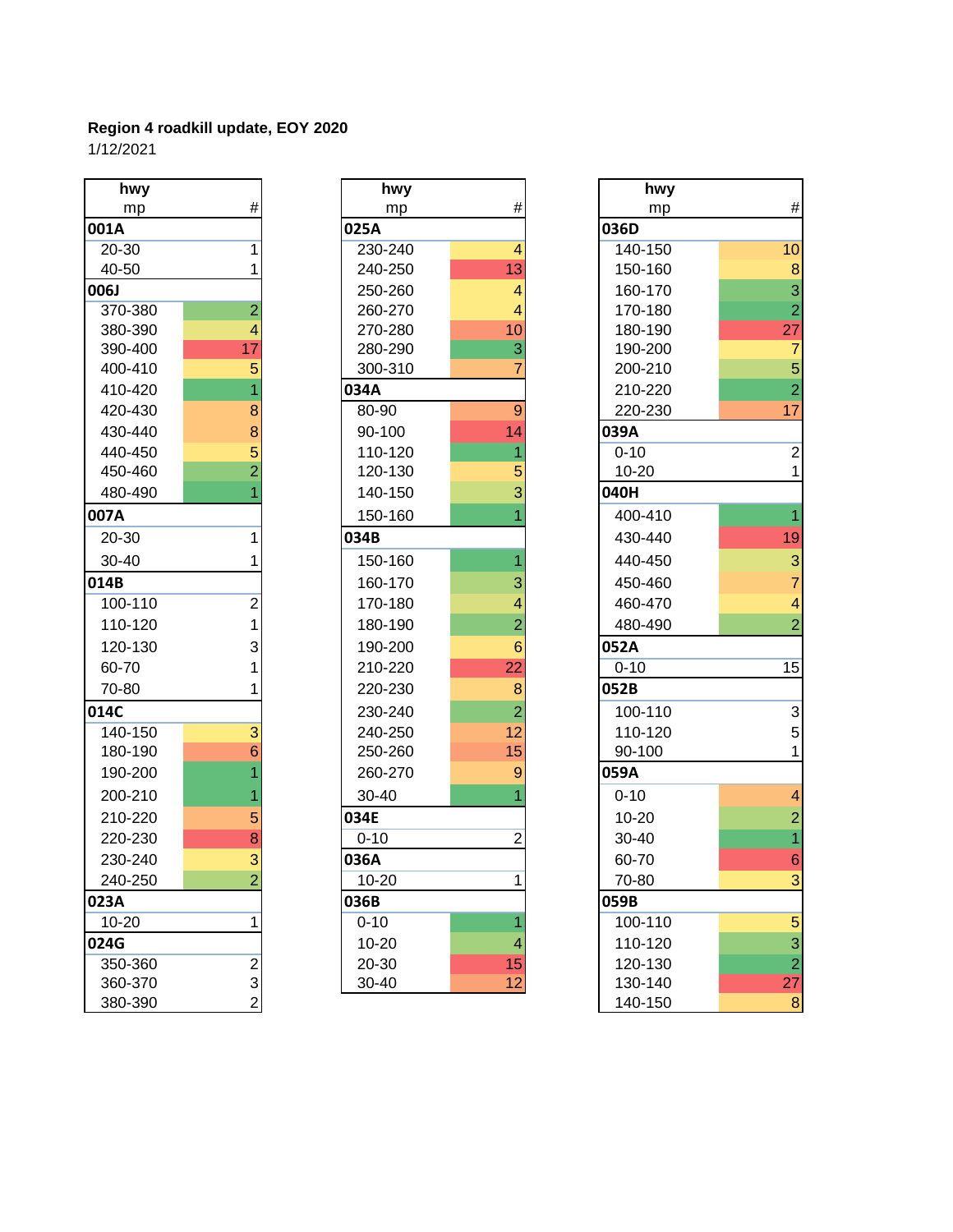| hwy       |                         |                 |
|-----------|-------------------------|-----------------|
| mp        | #                       |                 |
| 059B      |                         | 071E            |
| 60-70     | 1                       | 180             |
| 70-80     | 29                      | 190             |
| 80-90     | 4                       | 071F            |
| 90-100    | 11                      | 210             |
| 100-110   | 8                       | 230             |
| 150-160   | 6                       | 076A            |
| 160-170   | $\overline{\mathbf{4}}$ | $30 -$          |
| 170-180   | $\overline{2}$          | 50-             |
| 060B      |                         | 60-             |
| 10-20     | 1                       | $70-$           |
| 061A      |                         | 80-             |
| $0 - 10$  | 1                       | 90-             |
| $10 - 20$ | 1                       | 10 <sub>C</sub> |
| 20-30     | 1                       | 11C             |
| 30-40     | 5                       | 120             |
| 063A      |                         | 13C             |
| $0 - 10$  | $\overline{c}$          | 15 <sub>C</sub> |
| $10 - 20$ | $\overline{1}$          | 170             |
| 20-30     | 5                       | 180             |
| 60-70     | 1                       | 085C            |
| 066B      |                         | 240             |
| 20-30     | 6                       | 250             |
| 30-40     | 11                      | 260             |
| 40-50     | 10                      | 360             |
| 50-60     | $\overline{1}$          | 085L            |
| 070A      |                         | 280             |
| 340-350   | $\overline{4}$          | 290             |
| 350-360   | $\overline{c}$          | 086A            |
| 360-370   | $\overline{1}$          | $20 -$          |
| 400-410   | $\overline{1}$          | $30 -$          |
| 410-420   | 1                       | 40-             |
| 420-430   | $\frac{2}{3}$           | 50-             |
| 440-450   |                         | 60-             |
| 071C      |                         | 113A            |
| 90-100    | $\overline{1}$          | $10-$           |
| 071D      |                         | $20 -$          |
| 80-90     | 1                       | 119A            |
| 140-150   | $\frac{3}{3}$           | $20 -$          |
| 150-160   |                         | $30 -$          |
| 170-180   | $\overline{2}$          | 40-             |

| hwy       |                          | hwy       |                | hwy       |
|-----------|--------------------------|-----------|----------------|-----------|
| mp        | #                        | mp        | $\#$           | mp        |
| 059B      |                          | 071E      |                | 138A      |
| 60-70     | 1                        | 180-190   | $\overline{2}$ | $0 - 10$  |
| 70-80     | 29                       | 190-200   | 1              | 10-20     |
| 80-90     | $\overline{\mathcal{A}}$ | 071F      |                | 20-30     |
| 90-100    | 11                       | 210-220   | 4              | 50-60     |
| 100-110   | 8                        | 230-240   | 1              | 144A      |
| 150-160   | 6                        | 076A      |                | $10 - 20$ |
| 160-170   | $\overline{4}$           | 30-40     |                | 20-30     |
| 170-180   | $\overline{2}$           | 50-60     | 1              | 170A      |
| 060B      |                          | 60-70     | 3              | $0 - 10$  |
| 10-20     | 1                        | 70-80     | 17             | 287C      |
| 061A      |                          | 80-90     | 8              | 260-270   |
| $0 - 10$  | 1                        | 90-100    | 18             | 310-320   |
| $10 - 20$ | 1                        | 100-110   | 11             | 320-330   |
| 20-30     | 1                        | 110-120   | 14             | 330-340   |
| 30-40     | 5                        | 120-130   | 4              | 350-360   |
| 063A      |                          | 130-140   | 1              | 360-370   |
| $0 - 10$  | $\overline{2}$           | 150-160   | 6              | 370-380   |
| $10 - 20$ | $\overline{1}$           | 170-180   | 4              | 380-390   |
| 20-30     | 5                        | 180-190   | 3              | 390-400   |
| 60-70     | 1                        | 085C      |                | 385B      |
| 066B      |                          | 240-250   | $\overline{2}$ | 140-150   |
| 20-30     | $6\phantom{1}6$          | 250-260   | 3              | 150-160   |
| 30-40     | 11                       | 260-270   | 1              | 385C      |
| 40-50     | 10                       | 360-370   |                | 150-160   |
| 50-60     | 1                        | 085L      |                | 160-170   |
| 070A      |                          | 280-290   | 1              | 170-180   |
| 340-350   | $\overline{4}$           | 290-300   |                | 200-210   |
| 350-360   | $\overline{2}$           | 086A      |                | 210-220   |
| 360-370   | $\overline{1}$           | 20-30     | 15             | 220-230   |
| 400-410   | 1                        | 30-40     | $\overline{2}$ | 385D      |
| 410-420   | 1                        | 40-50     | 3              | 220-230   |
| 420-430   | $\overline{c}$           | 50-60     | 1              | 230-240   |
| 440-450   | $\overline{3}$           | 60-70     | 5              | 240-250   |
| 071C      |                          | 113A      |                | 250-260   |
| 90-100    | 1                        | $10 - 20$ | 5              | 260-270   |
| 071D      |                          | 20-30     |                | 270-280   |
| 80-90     | 1                        | 119A      |                |           |
| 140-150   | 3                        | 20-30     | 1              |           |
| 150-160   | 3                        | 30-40     | 1              |           |
| 170-180   | $\overline{2}$           | 40-50     | 3              |           |
|           |                          | 119C      |                |           |
|           |                          | 60-70     | $\overline{2}$ |           |

| hwy       |                 | hwy       |                         | hwy         |                                                 |
|-----------|-----------------|-----------|-------------------------|-------------|-------------------------------------------------|
| mp        | $\#$            | mp        | $\#$                    | mp          | $\#$                                            |
| 059B      |                 | 071E      |                         | 138A        |                                                 |
| 60-70     |                 | 180-190   | 2                       | $0 - 10$    | $\overline{2}$                                  |
| 70-80     | 29              | 190-200   |                         | $10 - 20$   | 1                                               |
| 80-90     | $\overline{4}$  | 071F      |                         | 20-30       | 3                                               |
| 90-100    | 11              | 210-220   | 4                       | 50-60       | $\overline{c}$                                  |
| 100-110   | 8               | 230-240   |                         | 144A        |                                                 |
| 150-160   | 6               | 076A      |                         | $10 - 20$   | $\overline{7}$                                  |
| 160-170   | 4               | 30-40     |                         | 20-30       | 1                                               |
| 170-180   | $\overline{2}$  | 50-60     |                         | 170A        |                                                 |
| 060B      |                 | 60-70     | 3                       | $0 - 10$    | $\overline{2}$                                  |
| $10 - 20$ | 1               | 70-80     | 17                      | <b>287C</b> |                                                 |
| 061A      |                 | 80-90     | 8                       | 260-270     |                                                 |
| $0 - 10$  | 1               | 90-100    | 18                      | 310-320     | $\begin{array}{c} 2 \\ 2 \\ 2 \\ 3 \end{array}$ |
| $10 - 20$ |                 | 100-110   | 11                      | 320-330     |                                                 |
| 20-30     |                 | 110-120   | 14                      | 330-340     |                                                 |
| 30-40     | 5               | 120-130   |                         | 350-360     | $6\phantom{1}6$                                 |
| 063A      |                 | 130-140   |                         | 360-370     | 37                                              |
| $0 - 10$  | $\overline{c}$  | 150-160   | 6                       | 370-380     | 32                                              |
| $10 - 20$ | $\mathbf 1$     | 170-180   |                         | 380-390     | 30                                              |
| 20-30     | 5               | 180-190   | 3                       | 390-400     | $\overline{2}$                                  |
| 60-70     |                 | 085C      |                         | 385B        |                                                 |
| 066B      |                 | 240-250   | $\overline{c}$          | 140-150     | $\overline{c}$                                  |
| 20-30     | $6\phantom{1}6$ | 250-260   | 3                       | 150-160     | 1                                               |
| 30-40     | 11              | 260-270   |                         | 385C        |                                                 |
| 40-50     | 10              | 360-370   |                         | 150-160     | $\overline{5}$                                  |
| 50-60     |                 | 085L      |                         | 160-170     | 3                                               |
| 070A      |                 | 280-290   |                         | 170-180     | 7                                               |
| 340-350   | 4               | 290-300   |                         | 200-210     | $\overline{1}$                                  |
| 350-360   | $\overline{2}$  | 086A      |                         | 210-220     | 22                                              |
| 360-370   |                 | 20-30     | 15                      | 220-230     | $6\phantom{1}6$                                 |
| 400-410   |                 | 30-40     | $\overline{\mathbf{c}}$ | 385D        |                                                 |
| 410-420   | 1               | 40-50     | 3                       | 220-230     | 5                                               |
| 420-430   | $\overline{2}$  | 50-60     |                         | 230-240     | $\boldsymbol{9}$                                |
| 440-450   | 3               | 60-70     | 5                       | 240-250     | 12                                              |
| 071C      |                 | 113A      |                         | 250-260     | $6\phantom{1}6$                                 |
| 90-100    |                 | $10 - 20$ | 5                       | 260-270     | 5                                               |
| 071D      |                 | 20-30     |                         | 270-280     | $\overline{\mathcal{A}}$                        |
|           |                 |           |                         |             |                                                 |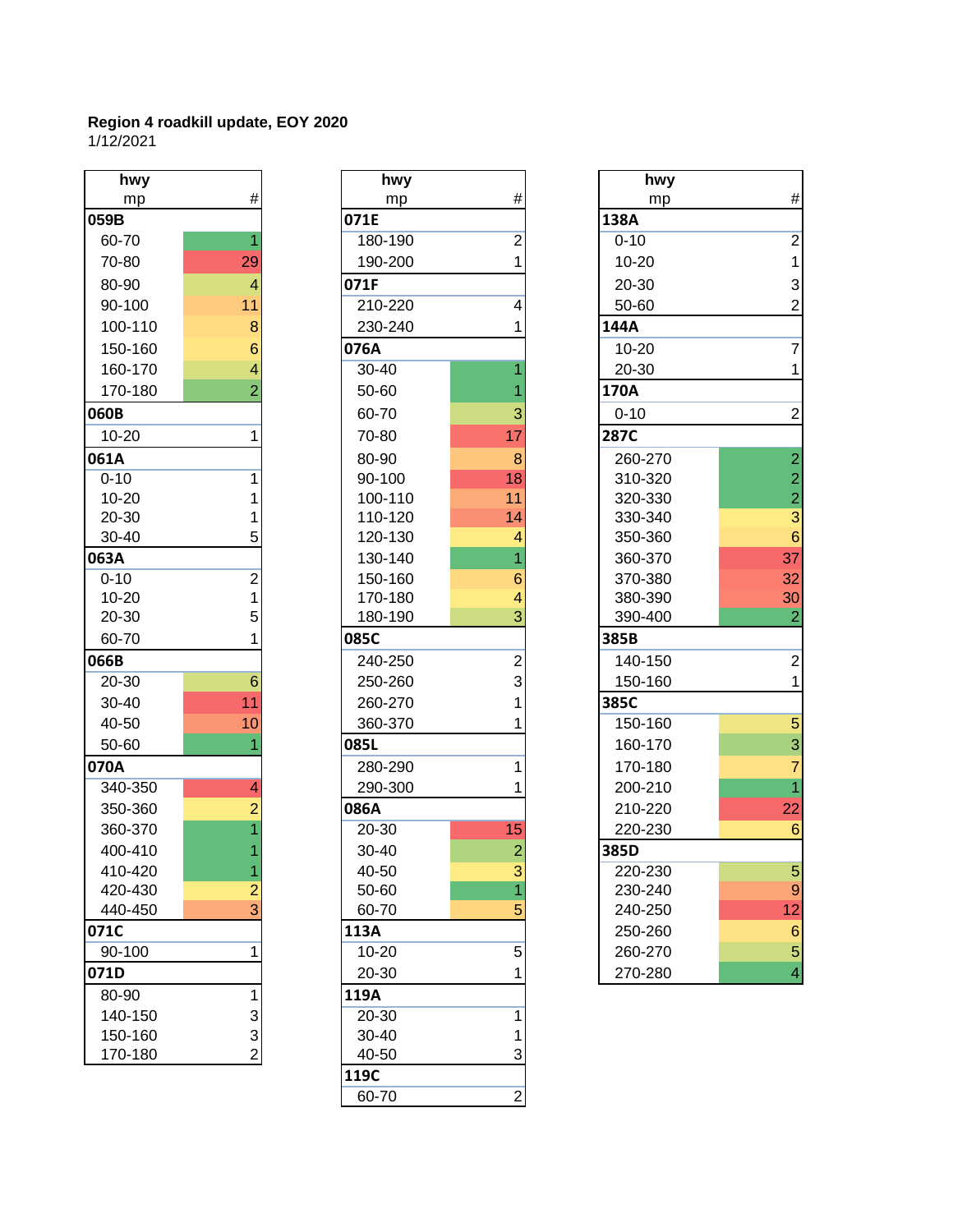| <b>Species</b> |                                            |
|----------------|--------------------------------------------|
| hwy            |                                            |
| mp             | #                                          |
| <b>BADGER</b>  |                                            |
| <b>006J</b>    |                                            |
| 420-430        | 2<br>3                                     |
| 430-440        |                                            |
| 059B           |                                            |
| 150-160        | 1                                          |
| 063A           |                                            |
| 20-30          | 1                                          |
| <b>BIRD</b>    |                                            |
| 287C           |                                            |
| 380-390        | 1                                          |
| <b>CAT</b>     |                                            |
| 006J           |                                            |
| 390-400        | 1                                          |
| 420-430        | 1                                          |
| 036D           |                                            |
| 210-220        | 1                                          |
| 052B           |                                            |
| 110-120        | 1                                          |
| 059B           |                                            |
| 150-160        |                                            |
| 076A           | $\begin{array}{c} 2 \\ 3 \\ 1 \end{array}$ |
| 110-120        |                                            |
| 80-90          |                                            |
| 144A           |                                            |
| 10-20          | 4                                          |
| <b>COW</b>     |                                            |
| 040H           |                                            |
| 480-490        | 1                                          |
| <b>COYOTE</b>  |                                            |
| 001A           |                                            |
| 40-50          | 1                                          |
| <b>006J</b>    |                                            |
| 440-450        | 1                                          |
| 025A           |                                            |
| 270-280        | 1                                          |
| 040H           |                                            |
| 430-440        |                                            |
| 440-450        |                                            |

| <b>Species</b>      |                                           | <b>Species</b>      |                                         | <b>Species</b> |
|---------------------|-------------------------------------------|---------------------|-----------------------------------------|----------------|
| hwy                 |                                           | hwy                 |                                         | hwy            |
|                     | #                                         |                     | #                                       | mp             |
| mp<br><b>BADGER</b> |                                           | mp<br><b>COYOTE</b> |                                         | <b>DEER</b>    |
|                     |                                           |                     |                                         |                |
| 006J                |                                           | 059B                |                                         | 024G<br>350-36 |
| 420-430<br>430-440  | $\overline{\mathbf{c}}$<br>$\overline{3}$ | 130-140<br>80-90    | $\overline{\mathbf{c}}$<br>$\mathbf{1}$ | 360-37         |
| 059B                |                                           | 063A                |                                         | 380-39         |
|                     |                                           |                     |                                         |                |
| 150-160             | 1                                         | $10 - 20$           | 1                                       | 025A           |
| 063A                |                                           | 071F                |                                         | 230-24         |
| 20-30               | 1                                         | 230-240             | 1                                       | 240-25         |
| <b>BIRD</b>         |                                           | 076A                |                                         | 250-26         |
| 287C                |                                           | 100-110             | 5                                       | 260-27         |
| 380-390             | 1                                         | 70-80               |                                         | 270-28         |
| <b>CAT</b>          |                                           | 287C                |                                         | 280-29         |
| 006J                |                                           | 380-390             | 1                                       | 300-31         |
| 390-400             | 1                                         | <b>DEER</b>         |                                         | 034A           |
| 420-430             | 1                                         | 001A                |                                         | 110-12         |
| 036D                |                                           | 20-30               | 1                                       | 120-13         |
| 210-220             | 1                                         | 006J                |                                         | 140-15         |
| 052B                |                                           | 370-380             | 1                                       | 80-90          |
| 110-120             | 1                                         | 380-390             | 1                                       | 90-100         |
| 059B                |                                           | 390-400             | 4                                       | 034B           |
| 150-160             | $\overline{2}$                            | 400-410             | 3                                       | 150-16         |
| 076A                |                                           | 410-420             | 1                                       | 170-18         |
| 110-120             | 3                                         | 420-430             | 1                                       | 230-24         |
| 80-90               | 1                                         | 430-440             | $\overline{2}$                          | 240-25         |
| 144A                |                                           | 007A                |                                         | 250-26         |
| 10-20               | 4                                         | 20-30               | 1                                       | 260-27         |
| <b>COW</b>          |                                           | 30-40               | 1                                       | 036A           |
| 040H                |                                           | 014B                |                                         | $10 - 20$      |
| 480-490             | 1                                         | 100-110             | 2                                       | 036B           |
| <b>COYOTE</b>       |                                           | 110-120             | $\overline{1}$                          | $0 - 10$       |
| 001A                |                                           | 120-130             | 3                                       | 10-20          |
| 40-50               | 1                                         | 60-70               | 1                                       | 20-30          |
| 006J                |                                           | 70-80               |                                         | 30-40          |
| 440-450             | 1                                         | 014C                |                                         | 036D           |
| 025A                |                                           | 180-190             | 1                                       | 150-16         |
| 270-280             | 1                                         | 210-220             | 4                                       | 180-19         |
| 040H                |                                           | 220-230             | 1                                       | 190-20         |
| 430-440             | 1                                         | 230-240             | 2                                       | 210-22         |
|                     |                                           |                     |                                         |                |

| <b>Species</b> |                | <b>Species</b> |                | <b>Species</b> |                                       |
|----------------|----------------|----------------|----------------|----------------|---------------------------------------|
| hwy            |                | hwy            |                | hwy            |                                       |
| mp             | $\#$           | mp             | $\#$           | mp             | $\#$                                  |
| <b>BADGER</b>  |                | <b>COYOTE</b>  |                | <b>DEER</b>    |                                       |
| 006J           |                | 059B           |                | 024G           |                                       |
| 420-430        | $\frac{2}{3}$  | 130-140        | 2              | 350-360        | $\begin{array}{c} 2 \\ 1 \end{array}$ |
| 430-440        |                | 80-90          |                | 360-370        |                                       |
| 059B           |                | 063A           |                | 380-390        | $\mathbf{1}$                          |
| 150-160        | 1              | $10 - 20$      |                | 025A           |                                       |
| 063A           |                | 071F           |                | 230-240        | 3                                     |
| 20-30          | 1              | 230-240        |                | 240-250        | 3                                     |
| <b>BIRD</b>    |                | 076A           |                | 250-260        | $\overline{\mathbf{4}}$               |
| <b>287C</b>    |                | 100-110        | 5              | 260-270        | 3                                     |
| 380-390        | 1              | 70-80          |                | 270-280        | 6                                     |
| <b>CAT</b>     |                | 287C           |                | 280-290        | $\mathbf{1}$                          |
| 006J           |                | 380-390        |                | 300-310        | $\overline{c}$                        |
| 390-400        | 1              | <b>DEER</b>    |                | 034A           |                                       |
| 420-430        | 1              | 001A           |                | 110-120        | $\mathbf{1}$                          |
| 036D           |                | 20-30          |                | 120-130        | 3                                     |
| 210-220        | 1              | 006J           |                | 140-150        | $\mathbf{1}$                          |
| 052B           |                | 370-380        |                | 80-90          | 8                                     |
| 110-120        | 1              | 380-390        |                | 90-100         | 8                                     |
| 059B           |                | 390-400        |                | 034B           |                                       |
| 150-160        | $\overline{2}$ | 400-410        | 3              | 150-160        | $\mathbf{1}$                          |
| 076A           |                | 410-420        |                | 170-180        | $\mathbf{1}$                          |
| 110-120        | 3              | 420-430        |                | 230-240        | $\overline{\mathbf{c}}$               |
| 80-90          |                | 430-440        | $\overline{2}$ | 240-250        | 3                                     |
| 144A           |                | 007A           |                | 250-260        | 15                                    |
| $10 - 20$      | 4              | 20-30          |                | 260-270        | $\boldsymbol{9}$                      |
| <b>COW</b>     |                | 30-40          |                | 036A           |                                       |
| 040H           |                | 014B           |                | $10 - 20$      | $\mathbf{1}$                          |
| 480-490        | 1              | 100-110        | 2              | 036B           |                                       |
| <b>COYOTE</b>  |                | 110-120        |                | $0 - 10$       | $\mathbf{1}$                          |
| 001A           |                | 120-130        | 3              | 10-20          | $\ensuremath{\mathsf{3}}$             |
| 40-50          | 1              | 60-70          |                | 20-30          | 12                                    |
| 006J           |                | 70-80          |                | 30-40          | 3                                     |
| 440-450        | 1              | 014C           |                | 036D           |                                       |
| 025A           |                | 180-190        |                | 150-160        | $\mathbf 1$                           |
| 270-280        | 1              | 210-220        | 4              | 180-190        | $\overline{7}$                        |
| 040H           |                | 220-230        | 1              | 190-200        | $\mathbf{1}$                          |
| 430-440        | 1              | 230-240        | 2              | 210-220        | $\mathbf{1}$                          |
| 440-450        | 1              |                |                | 220-230        | $\overline{\mathbf{c}}$               |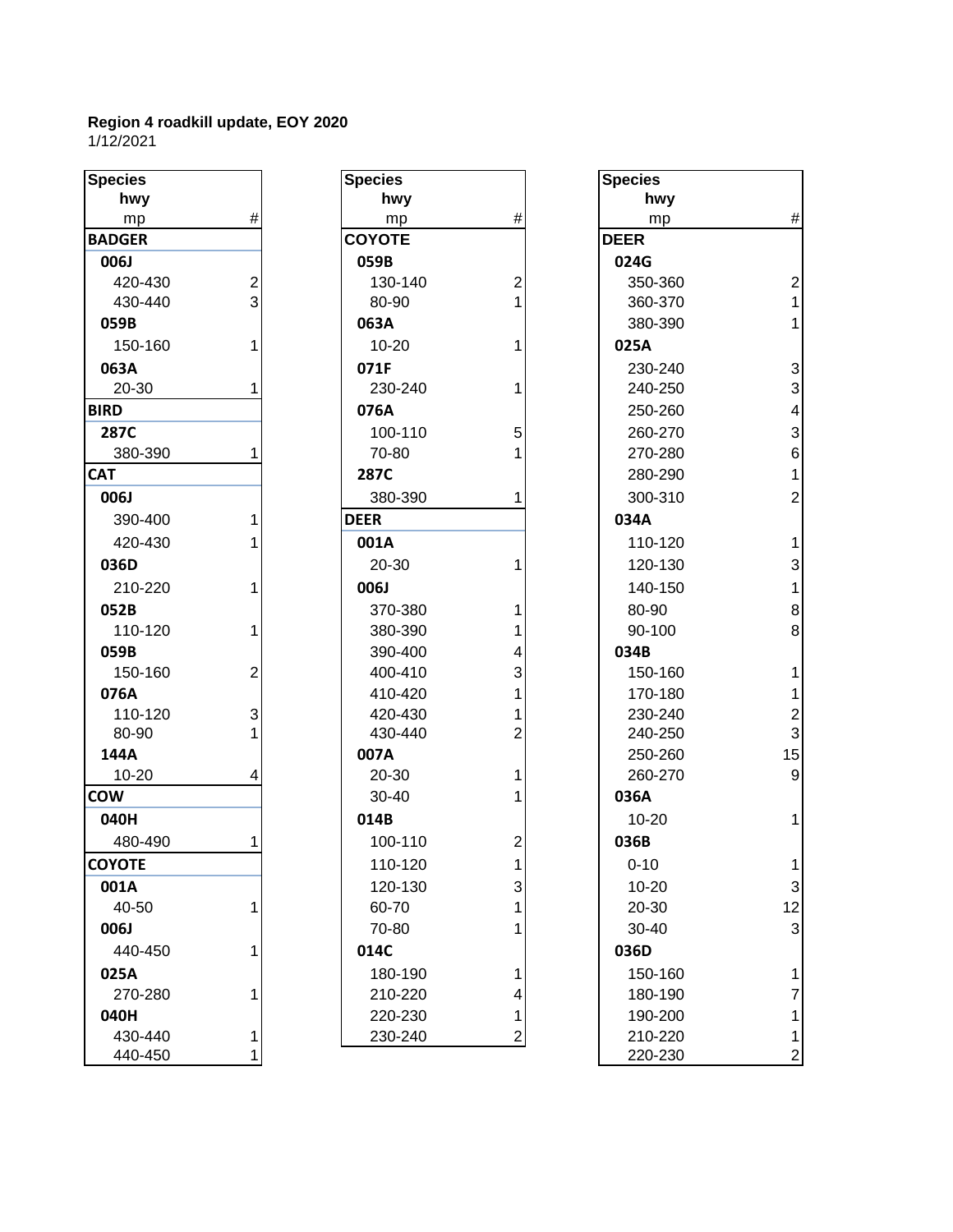| <b>Species</b> |                  | <b>Species</b> |                         | <b>Species</b> |                         |
|----------------|------------------|----------------|-------------------------|----------------|-------------------------|
| hwy            |                  | hwy            |                         | hwy            |                         |
| mp             | #                | mp             | $\#$                    | mp             | #                       |
| <b>DEER</b>    |                  | <b>DEER</b>    |                         | <b>DEER</b>    |                         |
| 040H           |                  | 071E           |                         | <b>287C</b>    |                         |
| 400-410        | 1                | 180-190        | 1                       | 260-270        | 2                       |
| 430-440        | 12               | 190-200        | 1                       | 310-320        |                         |
| 440-450        | $\boldsymbol{2}$ | 071F           |                         | 350-360        | 5                       |
| 450-460        | $\overline{2}$   | 210-220        | $\overline{2}$          | 360-370        | 32                      |
| 460-470        | $\overline{2}$   | 076A           |                         | 370-380        | 3 <sub>C</sub>          |
| 480-490        | 1                | 100-110        | $\boldsymbol{2}$        | 380-390        | 26                      |
| 052B           |                  | 110-120        | $\overline{\mathbf{4}}$ | 390-400        | $\tilde{z}$             |
| 100-110        | 1                | 130-140        | $\mathbf{1}$            | 385C           |                         |
| 110-120        | 1                | 150-160        | 6                       | 170-180        | 1                       |
| 90-100         |                  | 170-180        | 3                       | 210-220        | 4                       |
| 059A           |                  | 180-190        | 3                       | 385D           |                         |
| $10 - 20$      | $\boldsymbol{2}$ | 60-70          | $\mathbf{1}$            | 220-230        | $\overline{\mathbf{z}}$ |
| 30-40          | 1                | 70-80          | 10                      | 230-240        | ç                       |
| 059B           |                  | 80-90          | 6                       | 240-250        | 11                      |
| 130-140        | 1                | 90-100         | 1                       | 250-260        | 5                       |
| 140-150        | 1                | 085C           |                         | 260-270        | 5                       |
| 150-160        | $\overline{c}$   | 240-250        | $\overline{c}$          | 270-280        | 1                       |
| 70-80          | $\overline{2}$   | 250-260        | 3                       | <b>DOG</b>     |                         |
| 060B           |                  | 360-370        | 1                       | 014C           |                         |
| 10-20          | 1                | 085L           |                         | 200-210        |                         |
| 061A           |                  | 280-290        | 1                       | <b>ELK</b>     |                         |
| 30-40          | 1                | 290-300        | 1                       | 025A           |                         |
| 063A           |                  | 086A           |                         | 260-270        |                         |
| 20-30          | 3                | 20-30          | 12                      | 034A           |                         |
| 60-70          | 1                | 30-40          | $\mathbf{1}$            | 80-90          | 1                       |
| 066B           |                  | 40-50          | $\overline{c}$          | 90-100         | $\epsilon$              |
| 30-40          | 1                | 50-60          | 1                       | 036B           |                         |
| 40-50          | 1                | 60-70          | 4                       | 20-30          | 2                       |
| 070A           |                  | 119A           |                         | 30-40          | Е                       |
| 340-350        | $\overline{4}$   | 30-40          | $\mathbf 1$             | 052A           |                         |
| 350-360        | $\overline{c}$   | 40-50          | 1                       | $0 - 10$       |                         |
| 400-410        | $\mathbf{1}$     | 119C           |                         | 287C           |                         |
| 410-420        | 1                | 60-70          | $\boldsymbol{2}$        | 330-340        |                         |
| 440-450        | 3                | 138A           |                         | 360-370        | 3                       |
| 071C           |                  | $0 - 10$       | $\overline{\mathbf{c}}$ | 370-380        | 1                       |
| 90-100         | 1                | $10 - 20$      | $\mathbf{1}$            |                |                         |
| 071D           |                  | 50-60          | $\overline{2}$          |                |                         |
| 150-160        | $\mathbf 1$      | 144A           |                         |                |                         |
| 80-90          | 1                | $10 - 20$      | 1                       |                |                         |
|                |                  |                |                         |                |                         |

| Species         |        |
|-----------------|--------|
| hwy             |        |
| mp              | #      |
| DEER            |        |
| 071E            |        |
| 180-190         | 1      |
| 190-200         | 1      |
| 071F            |        |
| 210-220         | 2      |
| 076A            |        |
| 100-110         | 2      |
| 110-120         | 4      |
| 130-140         | 1      |
| 150-160         | 6      |
| 170-180         | 3      |
| 180-190         | 3      |
| 60-70           | 1      |
| 70-80           | 10     |
| 80-90           | 6      |
| 90-100          | 1      |
| 085C<br>240-250 |        |
| 250-260         | 2      |
|                 | 3<br>1 |
| 360-370         |        |
| 085L            |        |
| 280-290         | 1      |
| 290-300         | 1      |
| 086A            |        |
| 20-30           | 12     |
| 30-40           | 1      |
| 40-50           | 2      |
| 50-60           | 1      |
| 60-70           | 4      |
| 119A            |        |
| 30-40           | 1      |
| 40-50           | 1      |
| 119C            |        |
| 60-70           | 2      |
| 138A            |        |
| $0 - 10$        | 2      |
| 10-20           | 1      |
| 50-60           | 2      |
| 144A            |        |
| 10-20           | 1      |

| <b>Species</b> |                |
|----------------|----------------|
| hwy            |                |
| mp             | #              |
| <b>DEER</b>    |                |
| 287C           |                |
| 260-270        | $\overline{c}$ |
| 310-320        | 1              |
| 350-360        | 5              |
| 360-370        | 32             |
| 370-380        | 30             |
| 380-390        | 26             |
| 390-400        | 2              |
| 385C           |                |
| 170-180        | 1              |
| 210-220        | 4              |
| 385D           |                |
| 220-230        | $\overline{c}$ |
| 230-240        | 9              |
| 240-250        | 11             |
| 250-260        | 5              |
| 260-270        | 5              |
| 270-280        | $\overline{1}$ |
| DOG            |                |
| 014C           |                |
| 200-210        | 1              |
| <b>ELK</b>     |                |
| 025A           |                |
| 260-270        | 1              |
| 034A           |                |
| 80-90          | 1              |
| 90-100         | 6              |
| 036B           |                |
| 20-30          | 2              |
| 30-40          | 6              |
| 052A           |                |
| $0 - 10$       | 1              |
| 287C           |                |
| 330-340        | 1              |
| 360-370        | 3              |
| 370-380        | 1              |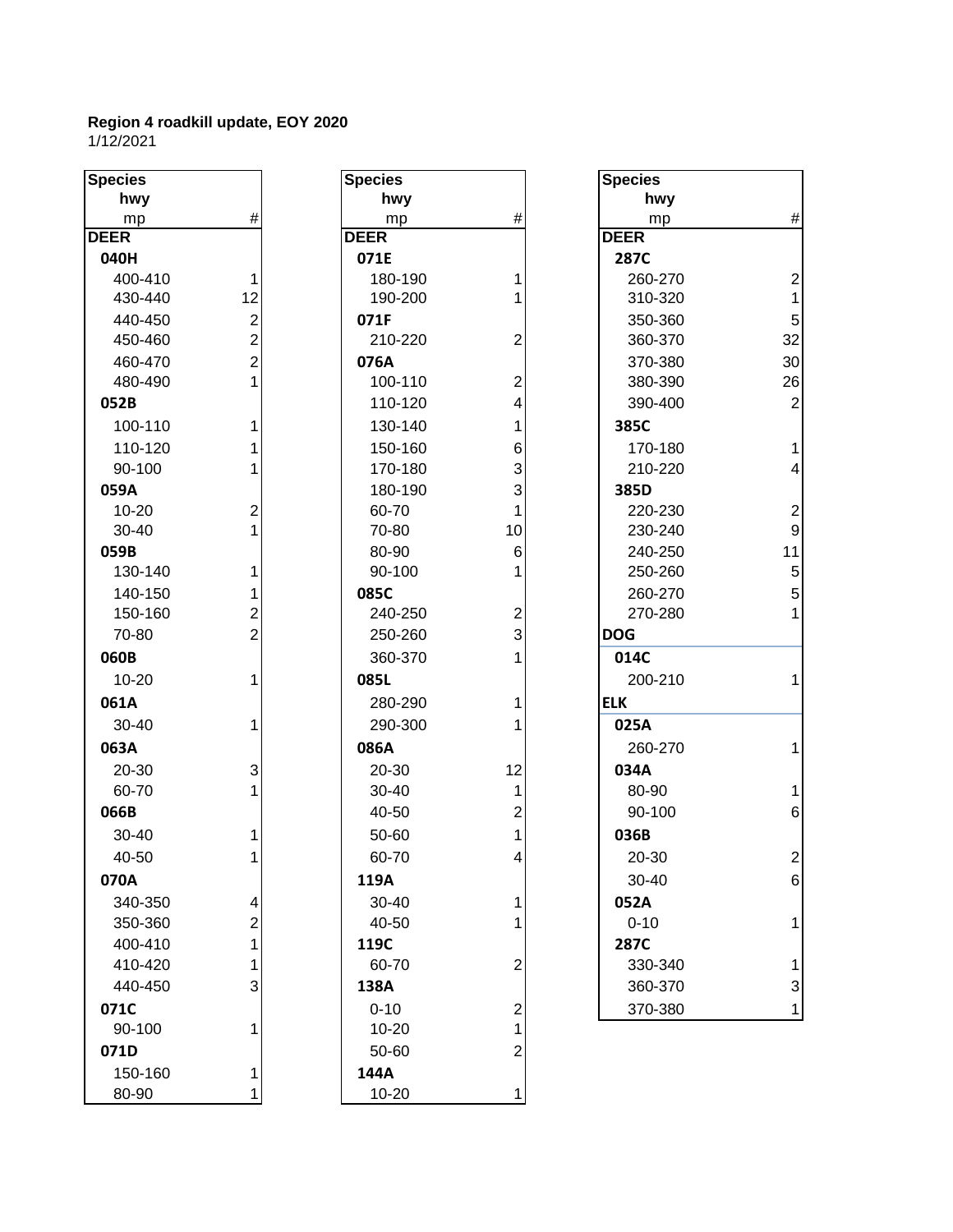| Species            |                                            |
|--------------------|--------------------------------------------|
| hwy                |                                            |
| <u>mp</u>          | #                                          |
| <b>FOX</b>         |                                            |
| 076A               |                                            |
| 90-100             | 1                                          |
| 119A               |                                            |
| 40-50              | 1                                          |
| 385C               |                                            |
| 160-170            | $\frac{2}{1}$                              |
| 210-220            |                                            |
| <b>MOOSE</b>       |                                            |
| 119A               |                                            |
| 20-30              | 1                                          |
| <b>OWL</b>         |                                            |
| 071D               |                                            |
| 140-150            | 1                                          |
| <b>PHEASANT</b>    |                                            |
| <b>006J</b>        |                                            |
| 420-430            |                                            |
| 430-440            | 1 1 2 2 2 1 1                              |
| 440-450            |                                            |
| 036D               |                                            |
| 140-150            |                                            |
| 150-160            |                                            |
| 170-180            |                                            |
| 180-190            |                                            |
| 220-230            |                                            |
| 059B               |                                            |
| 140-150            |                                            |
| 70-80              | $\begin{array}{c} 2 \\ 2 \\ 1 \end{array}$ |
| 90-100             |                                            |
| 385C               |                                            |
| 170-180            | 1                                          |
| 210-220            | 1                                          |
| 385D               |                                            |
| 250-260            | 1                                          |
| <b>PRAIRIE DOG</b> |                                            |
| 059B               |                                            |
| 130-140            | $\overline{c}$                             |
| 066B               |                                            |
| 30-40              |                                            |

| <b>Species</b>     |                         | <b>Species</b>   |                  | <b>Species</b> |
|--------------------|-------------------------|------------------|------------------|----------------|
| hwy                |                         | hwy              |                  | hwy            |
| mp                 | #                       | mp               | #                | mp             |
| <b>FOX</b>         |                         | <b>PRONGHORN</b> |                  | <b>RABBIT</b>  |
| 076A               |                         | 014C             |                  | 287C           |
| 90-100             | 1                       | 180-190          | $\boldsymbol{2}$ | 370-38         |
| 119A               |                         | 190-200          | $\mathbf{1}$     | 385D           |
| 40-50              | 1                       | 220-230          | 4                | 270-28         |
| 385C               |                         | 024G             |                  | <b>RACCOON</b> |
| 160-170            | $\overline{c}$          | 360-370          | 2                | 036B           |
| 210-220            | 1                       | 380-390          | 1                | $10 - 20$      |
| <b>MOOSE</b>       |                         | 071F             |                  | 20-30          |
| 119A               |                         | 210-220          | $\overline{2}$   | 30-40          |
| 20-30              | 1                       | 086A             |                  | 036D           |
| <b>OWL</b>         |                         | 20-30            | 3                | 190-20         |
| 071D               |                         | 30-40            | 1                | 052B           |
| 140-150            | 1                       | 40-50            | 1                | 110-12         |
| PHEASANT           |                         | 60-70            |                  | 059B           |
| 006J               |                         | 287C             |                  | 100-11         |
| 420-430            | 1                       | 360-370          | 1                | 160-17         |
| 430-440            | 1                       | <b>RABBIT</b>    |                  | 066B           |
| 440-450            | $\overline{2}$          | 006J             |                  | $30 - 40$      |
| 036D               |                         | 440-450          | 1                | 40-50          |
| 140-150            | $\overline{c}$          | 034B             |                  | 076A           |
| 150-160            | $\overline{c}$          | 210-220          | 1                | 60-70          |
| 170-180            | $\mathbf{1}$            | 036D             |                  | 70-80          |
| 180-190            | 1                       | 140-150          | 2                | 144A           |
| 220-230            | 1                       | 160-170          | 3                | $10 - 20$      |
| 059B               |                         | 180-190          | 3                | 287C           |
| 140-150            | $\overline{\mathbf{c}}$ | 220-230          | 1                | 350-36         |
| 70-80              | $\overline{2}$          | 059B             |                  | 360-37         |
| 90-100             | 1                       | 130-140          | 3                | 385C           |
| 385C               |                         | 140-150          | 5                | 210-22         |
| 170-180            | 1                       | 150-160          | 1                | <b>SKUNK</b>   |
| 210-220            | 1                       | 70-80            | 2                | 036D           |
| 385D               |                         | 80-90            | 3                | 140-15         |
| 250-260            | 1                       | 071D             |                  | 150-16         |
| <b>PRAIRIE DOG</b> |                         | 150-160          | $\overline{2}$   | 170-18         |
| 059B               |                         | 076A             |                  | 180-19         |
| 130-140            | $\overline{2}$          | 70-80            | $\overline{2}$   | 220-23         |

| <b>Species</b>     |                         | <b>Species</b>   |                         | <b>Species</b> |                  |
|--------------------|-------------------------|------------------|-------------------------|----------------|------------------|
| hwy                |                         | hwy              |                         | hwy            |                  |
| mp                 | $\#$                    | mp               | #                       | mp             | $\#$             |
| <b>FOX</b>         |                         | <b>PRONGHORN</b> |                         | <b>RABBIT</b>  |                  |
| 076A               |                         | 014C             |                         | 287C           |                  |
| 90-100             | 1                       | 180-190          | 2                       | 370-380        | $\mathbf{1}$     |
| 119A               |                         | 190-200          |                         | 385D           |                  |
| 40-50              | 1                       | 220-230          | 4                       | 270-280        | $\mathbf{1}$     |
| 385C               |                         | 024G             |                         | <b>RACCOON</b> |                  |
| 160-170            | $\overline{2}$          | 360-370          | 2                       | 036B           |                  |
| 210-220            | 1                       | 380-390          |                         | $10 - 20$      | $\mathbf{1}$     |
| <b>MOOSE</b>       |                         | 071F             |                         | 20-30          | $\mathbf{1}$     |
| 119A               |                         | 210-220          | $\overline{2}$          | 30-40          | $\mathbf 1$      |
| 20-30              | 1                       | 086A             |                         | 036D           |                  |
| <b>OWL</b>         |                         | 20-30            | 3                       | 190-200        | $\mathbf{1}$     |
| 071D               |                         | $30 - 40$        |                         | 052B           |                  |
| 140-150            |                         | 40-50            |                         | 110-120        | $\overline{2}$   |
| PHEASANT           |                         | 60-70            |                         | 059B           |                  |
| 006J               |                         | 287C             |                         | 100-110        | $\mathbf{1}$     |
| 420-430            | 1                       | 360-370          |                         | 160-170        | $\mathbf 1$      |
| 430-440            | 1                       | <b>RABBIT</b>    |                         | 066B           |                  |
| 440-450            | $\overline{2}$          | 006J             |                         | 30-40          | $\overline{9}$   |
| 036D               |                         | 440-450          |                         | 40-50          | $6\phantom{1}6$  |
| 140-150            | $\overline{\mathbf{c}}$ | 034B             |                         | 076A           |                  |
| 150-160            | $\overline{2}$          | 210-220          |                         | 60-70          | $\overline{2}$   |
| 170-180            | $\mathbf{1}$            | 036D             |                         | 70-80          | $\mathbf{1}$     |
| 180-190            | 1                       | 140-150          | 2                       | 144A           |                  |
| 220-230            | 1                       | 160-170          | 3                       | $10 - 20$      | $\overline{2}$   |
| 059B               |                         | 180-190          | 3                       | <b>287C</b>    |                  |
| 140-150            | $\overline{c}$          | 220-230          |                         | 350-360        | $\mathbf{1}$     |
| 70-80              | $\overline{2}$          | 059B             |                         | 360-370        | $\mathbf{1}$     |
| 90-100             | $\mathbf{1}$            | 130-140          | 3                       | 385C           |                  |
| 385C               |                         | 140-150          | 5                       | 210-220        | $\mathbf 2$      |
| 170-180            | $\mathbf 1$             | 150-160          | 1                       | <b>SKUNK</b>   |                  |
| 210-220            | 1                       | 70-80            | 2                       | 036D           |                  |
| 385D               |                         | 80-90            | 3                       | 140-150        | $\mathbf{1}$     |
| 250-260            | 1                       | 071D             |                         | 150-160        | $\mathbf{1}$     |
| <b>PRAIRIE DOG</b> |                         | 150-160          | $\overline{2}$          | 170-180        | $\mathbf{1}$     |
| 059B               |                         | 076A             |                         | 180-190        | 3                |
| 130-140            | $\overline{\mathbf{c}}$ | 70-80            | $\overline{\mathbf{c}}$ | 220-230        | $\boldsymbol{2}$ |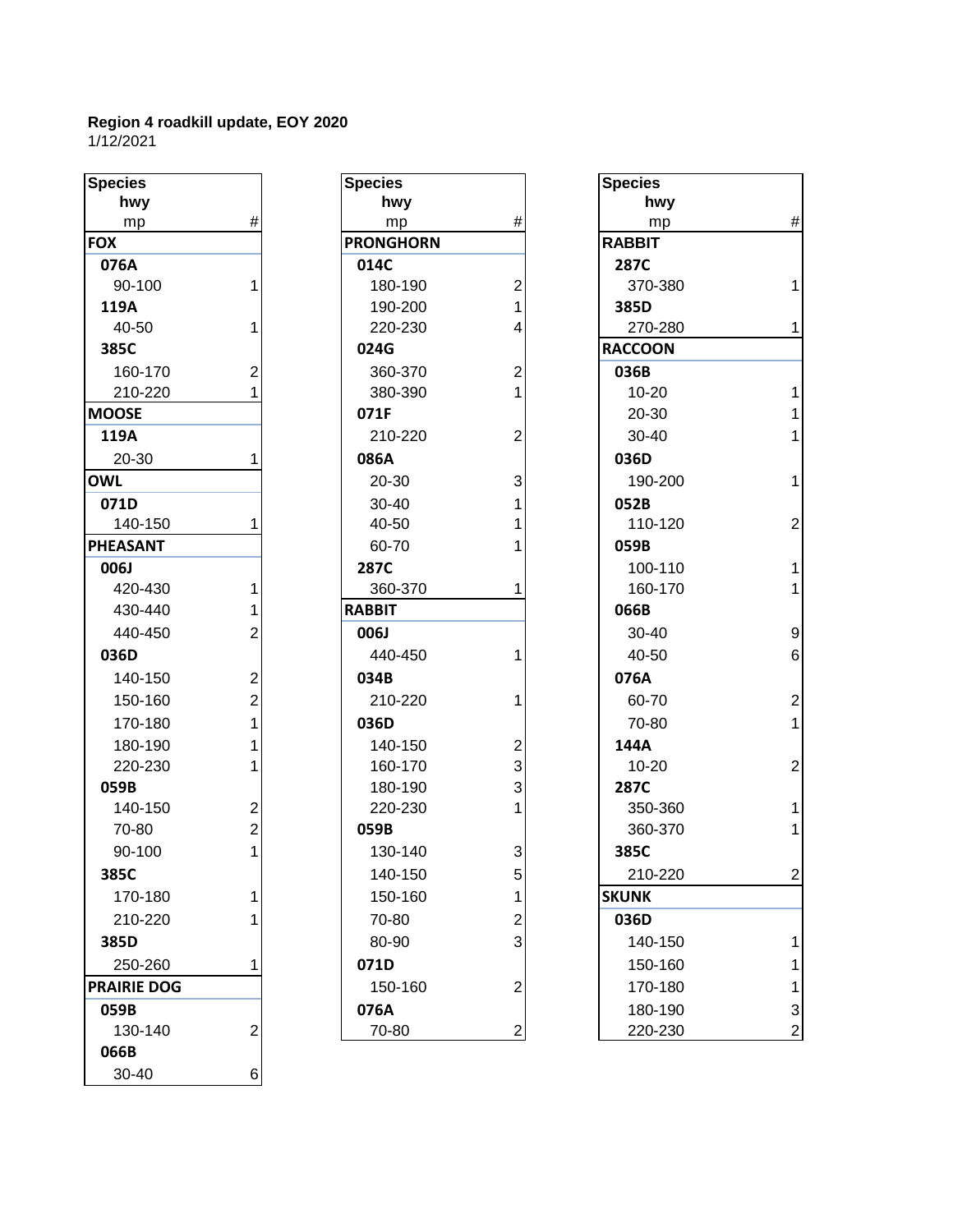| <b>Species</b>  |                | <b>Species</b> |                         | <b>Species</b> |
|-----------------|----------------|----------------|-------------------------|----------------|
| hwy             |                | hwy            |                         | h١             |
| mp              | #              | mp             | #                       | $\mathsf{m}$   |
| <b>SKUNK</b>    |                | <b>UNK</b>     |                         | <b>UNK</b>     |
| 059B            |                | 025A           |                         | 059A           |
| 70-80           | 2              | 230-240        | 11                      | $0 - 10$       |
| 80-90           | 5              | 270-280        | 3                       | 60-7           |
| 076A            |                | 280-290        | $\overline{c}$          | $70 - 8$       |
| 70-80           | 1              | 300-310        | 5                       | 059B           |
| 385C            |                | 034A           |                         | $100 -$        |
| 150-160         | 3              | 120-130        | $\overline{c}$          | $110 -$        |
| <b>SNAKE</b>    |                | 140-150        | $\overline{2}$          | $120 -$        |
| 059B            |                | 150-160        | 1                       | 130-           |
| 110-120         | 1              | 034B           |                         | 160-           |
| 130-140         | 1              | 160-170        | 3                       | $170 -$        |
| <b>SQUIRREL</b> |                | 170-180        | 3                       | $60 - 7$       |
| 385D            |                | 180-190        | $\overline{2}$          | $70-8$         |
| 220-230         | 2              | 190-200        | 6                       | $90 - 1$       |
| <b>TURKEY</b>   |                | 210-220        | 24                      | 061A           |
| 385C            |                | 220-230        | 5                       | $0 - 10$       |
| 210-220         | 1              | 240-250        | 9                       | $10 - 2$       |
| <b>TURTLE</b>   |                | 30-40          | 1                       | $20-3$         |
| 059B            |                | 034E           |                         | $30 - 4$       |
| 90-100          | 1              | $0 - 10$       | $\overline{2}$          | 063A           |
| <b>UNK</b>      |                | 036B           |                         | $0 - 10$       |
| 006J            |                | $30 - 40$      | $\overline{2}$          | $20 - 3$       |
| 370-380         | 1              | 036D           |                         | 066B           |
| 380-390         | 3              | 140-150        | 9                       | $30 - 4$       |
| 390-400         | 12             | 180-190        | 18                      | $40 - 5$       |
| 400-410         | $\overline{c}$ | 190-200        | 3                       | $50 - 6$       |
| 420-430         | 3              | 200-210        | $\overline{2}$          | 070A           |
| 430-440         | $\overline{2}$ | 220-230        | 11                      | 360-           |
| 440-450         | $\mathbf{1}$   | 039A           |                         | 420-           |
| 450-460         | 2              | $0 - 10$       | $\overline{c}$          | 071D           |
| 480-490         | $\overline{1}$ | 10-20          | 1                       | 140-           |
| 014C            |                | 040H           |                         | $170 -$        |
| 140-150         | 3              | 430-440        | 6                       | 071E           |
| 180-190         | 3              | 450-460        | 5                       | 180-           |
| 210-220         | $\mathbf{1}$   | 460-470        | $\overline{2}$          |                |
| 220-230         | 3              | 052A           |                         |                |
| 230-240         | 1              | $0 - 10$       | 14                      |                |
| 240-250         | $\overline{2}$ | 052B           |                         |                |
| 023A            |                | 100-110        | $\overline{\mathbf{c}}$ |                |
| $10 - 20$       | 1              | 110-120        | $\overline{1}$          |                |

| hwy<br>hwy<br>$\#$<br>$\#$<br>mp<br>mp<br><b>KUNK</b><br><b>UNK</b><br><b>UNK</b><br>059B<br>025A<br>059A<br>$\overline{c}$<br>11<br>70-80<br>230-240<br>5<br>3<br>80-90<br>270-280<br>$\overline{2}$<br>076A<br>280-290<br>5<br>70-80<br>300-310<br>059B<br>1<br>385C<br>034A | hwy<br>mp<br>$0 - 10$<br>60-70<br>70-80<br>100-11<br>110-12<br>120-13<br>130-14<br>160-17<br>170-18<br>60-70 |
|--------------------------------------------------------------------------------------------------------------------------------------------------------------------------------------------------------------------------------------------------------------------------------|--------------------------------------------------------------------------------------------------------------|
|                                                                                                                                                                                                                                                                                |                                                                                                              |
|                                                                                                                                                                                                                                                                                |                                                                                                              |
|                                                                                                                                                                                                                                                                                |                                                                                                              |
|                                                                                                                                                                                                                                                                                |                                                                                                              |
|                                                                                                                                                                                                                                                                                |                                                                                                              |
|                                                                                                                                                                                                                                                                                |                                                                                                              |
|                                                                                                                                                                                                                                                                                |                                                                                                              |
|                                                                                                                                                                                                                                                                                |                                                                                                              |
|                                                                                                                                                                                                                                                                                |                                                                                                              |
| 3<br>120-130<br>$\overline{c}$<br>150-160                                                                                                                                                                                                                                      |                                                                                                              |
| $\overline{2}$<br><b>NAKE</b><br>140-150                                                                                                                                                                                                                                       |                                                                                                              |
| 1<br>150-160<br>059B                                                                                                                                                                                                                                                           |                                                                                                              |
| 110-120<br>034B<br>1                                                                                                                                                                                                                                                           |                                                                                                              |
| 3<br>130-140<br>1<br>160-170                                                                                                                                                                                                                                                   |                                                                                                              |
| 3<br><b>QUIRREL</b><br>170-180                                                                                                                                                                                                                                                 |                                                                                                              |
| 180-190<br>$\overline{2}$<br>385D                                                                                                                                                                                                                                              | 70-80                                                                                                        |
| 220-230<br>2<br>190-200<br>6                                                                                                                                                                                                                                                   | 90-100                                                                                                       |
| 24<br>061A<br><b>JRKEY</b><br>210-220                                                                                                                                                                                                                                          |                                                                                                              |
| 385C<br>220-230<br>5<br>$0 - 10$                                                                                                                                                                                                                                               |                                                                                                              |
| 240-250<br>9<br>210-220<br>1                                                                                                                                                                                                                                                   | $10 - 20$                                                                                                    |
| <b>JRTLE</b><br>30-40<br>1                                                                                                                                                                                                                                                     | 20-30                                                                                                        |
| 059B<br>034E                                                                                                                                                                                                                                                                   | 30-40                                                                                                        |
| $\overline{2}$<br>063A<br>90-100<br>$0 - 10$<br>1                                                                                                                                                                                                                              |                                                                                                              |
| NΚ<br>036B<br>$0 - 10$                                                                                                                                                                                                                                                         |                                                                                                              |
| $\overline{2}$<br>006J<br>30-40                                                                                                                                                                                                                                                | 20-30                                                                                                        |
| 066B<br>036D<br>370-380<br>1                                                                                                                                                                                                                                                   |                                                                                                              |
| 3<br>140-150<br>9<br>380-390                                                                                                                                                                                                                                                   | 30-40                                                                                                        |
| 12<br>180-190<br>18<br>390-400                                                                                                                                                                                                                                                 | 40-50                                                                                                        |
| $\overline{2}$<br>3<br>400-410<br>190-200                                                                                                                                                                                                                                      | 50-60                                                                                                        |
| 3<br>$\overline{2}$<br>070A<br>420-430<br>200-210                                                                                                                                                                                                                              |                                                                                                              |
| $\overline{2}$<br>11<br>430-440<br>220-230                                                                                                                                                                                                                                     | 360-37                                                                                                       |
| $\mathbf{1}$<br>440-450<br>039A                                                                                                                                                                                                                                                | 420-43                                                                                                       |
| 450-460<br>2<br>$0 - 10$<br>2<br>071D                                                                                                                                                                                                                                          |                                                                                                              |
| 1<br>1<br>480-490<br>$10 - 20$                                                                                                                                                                                                                                                 | 140-15                                                                                                       |
| 014C<br>040H                                                                                                                                                                                                                                                                   | 170-18                                                                                                       |
| 3<br>430-440<br>140-150<br>071E<br>6                                                                                                                                                                                                                                           |                                                                                                              |
| 3<br>5<br>180-190<br>450-460                                                                                                                                                                                                                                                   | 180-19                                                                                                       |
| $\overline{2}$<br>1<br>460-470<br>210-220                                                                                                                                                                                                                                      |                                                                                                              |
| 3<br>220-230<br>052A                                                                                                                                                                                                                                                           |                                                                                                              |
| $0 - 10$<br>230-240<br>1<br>14                                                                                                                                                                                                                                                 |                                                                                                              |
| $\overline{2}$<br>240-250<br>052B                                                                                                                                                                                                                                              |                                                                                                              |
| 100-110<br>$\overline{\mathbf{c}}$<br>023A                                                                                                                                                                                                                                     |                                                                                                              |
| $\overline{1}$<br>10-20<br>110-120<br>1                                                                                                                                                                                                                                        |                                                                                                              |

| <b>Species</b>  |                           | <b>Species</b> |                         | <b>Species</b> |                         |
|-----------------|---------------------------|----------------|-------------------------|----------------|-------------------------|
| hwy             |                           | hwy            |                         | hwy            |                         |
| mp              | $\#$                      | mp             | #                       | mp             | $\#$                    |
| <b>SKUNK</b>    |                           | <b>UNK</b>     |                         | <b>UNK</b>     |                         |
| 059B            |                           | 025A           |                         | 059A           |                         |
| 70-80           | $\overline{2}$            | 230-240        | 11                      | $0 - 10$       | 4                       |
| 80-90           | 5                         | 270-280        | 3                       | 60-70          | $6\phantom{1}6$         |
| 076A            |                           | 280-290        | $\overline{c}$          | 70-80          | 3                       |
| 70-80           | 1                         | 300-310        | 5                       | 059B           |                         |
| 385C            |                           | 034A           |                         | 100-110        | $\overline{\mathbf{4}}$ |
| 150-160         | 3                         | 120-130        | 2                       | 110-120        | $\sqrt{5}$              |
| <b>SNAKE</b>    |                           | 140-150        | $\overline{2}$          | 120-130        | $\overline{2}$          |
| 059B            |                           | 150-160        | 1                       | 130-140        | 18                      |
| 110-120         |                           | 034B           |                         | 160-170        | 3                       |
| 130-140         |                           | 160-170        | 3                       | 170-180        | $\overline{c}$          |
| <b>SQUIRREL</b> |                           | 170-180        | 3                       | 60-70          | 1                       |
| 385D            |                           | 180-190        | $\overline{\mathbf{c}}$ | 70-80          | 21                      |
| 220-230         | 2                         | 190-200        | 6                       | 90-100         | 7                       |
| <b>TURKEY</b>   |                           | 210-220        | 24                      | 061A           |                         |
| 385C            |                           | 220-230        | 5                       | $0 - 10$       | 1                       |
| 210-220         |                           | 240-250        | 9                       | $10 - 20$      | 1                       |
| <b>TURTLE</b>   |                           | 30-40          | 1                       | 20-30          | 1                       |
| 059B            |                           | 034E           |                         | 30-40          | 4                       |
| 90-100          | 1                         | $0 - 10$       | $\overline{2}$          | 063A           |                         |
| <b>UNK</b>      |                           | 036B           |                         | $0 - 10$       | $\overline{\mathbf{c}}$ |
| 006J            |                           | 30-40          | 2                       | 20-30          | 1                       |
| 370-380         | 1                         | 036D           |                         | 066B           |                         |
| 380-390         | 3                         | 140-150        | 9                       | 30-40          | 1                       |
| 390-400         | 12                        | 180-190        | 18                      | 40-50          | 3                       |
| 400-410         | $\overline{2}$            | 190-200        | 3                       | 50-60          | 1                       |
| 420-430         | 3                         | 200-210        | 2                       | 070A           |                         |
| 430-440         | $\overline{2}$            | 220-230        | 11                      | 360-370        | 1                       |
| 440-450         | $\mathbf{1}$              | 039A           |                         | 420-430        | $\overline{2}$          |
| 450-460         | $\overline{c}$            | $0 - 10$       | $\overline{c}$          | 071D           |                         |
| 480-490         |                           | $10 - 20$      |                         | 140-150        | $\boldsymbol{2}$        |
| 014C            |                           | 040H           |                         | 170-180        | $\overline{2}$          |
| 140-150         | $\ensuremath{\mathsf{3}}$ | 430-440        | 6                       | 071E           |                         |
| 180-190         | 3                         | 450-460        | 5                       | 180-190        | $\mathbf{1}$            |
| 240.220         |                           | 100.170        |                         |                |                         |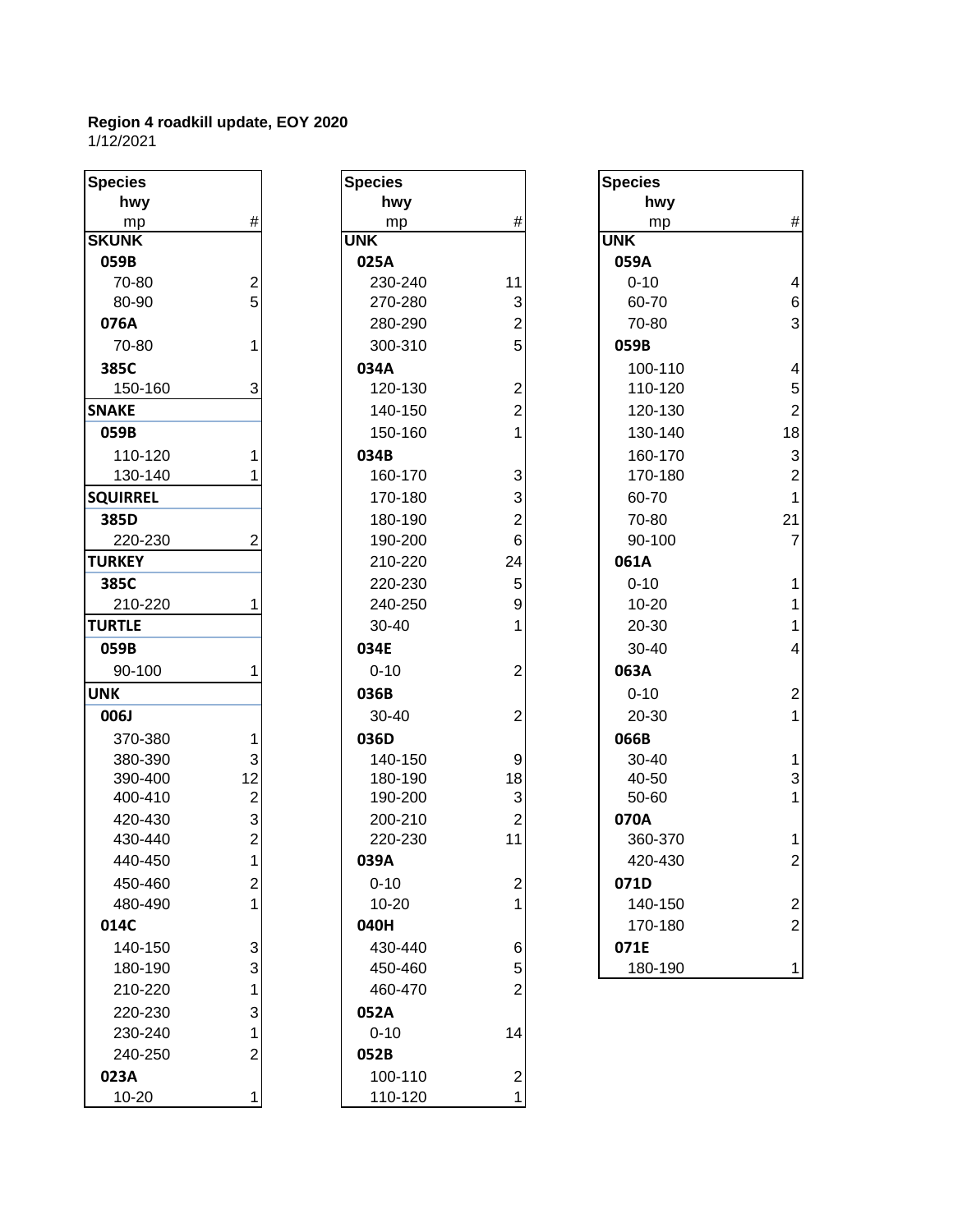| <b>Species</b> |                | <b>Species</b>            |
|----------------|----------------|---------------------------|
| hwy            |                | hwy                       |
| mp             | #              | #<br>mp                   |
| <b>UNK</b>     |                | <b>UNK</b>                |
| 076A           |                | 385C                      |
| 30-40          | 1              | $\overline{c}$<br>150-160 |
| 50-60          | 1              | 1<br>160-170              |
| 70-80          | $\overline{c}$ | 170-180<br>5              |
| 80-90          | 1              | 1<br>200-210              |
| 90-100         | 16             | 210-220<br>13             |
| 100-110        | $\overline{4}$ | 220-230<br>6              |
| 110-120        | $\overline{7}$ | 385D                      |
| 120-130        | 4              | 1<br>220-230              |
| 170-180        | 1              | 1<br>240-250              |
| 085C           |                | $\overline{a}$<br>270-280 |
| 260-270        | $\mathbf{1}$   |                           |
| 113A           |                | <b>PATROLS</b>            |
| $10 - 20$      | 5              | 3216                      |
| 20-30          | 1              | 4101                      |
| 119A           |                | 4102                      |
| 40-50          | 1              | 4103                      |
| 138A           |                | 4104                      |
| 20-30          | 3              | 4105                      |
| 144A           |                | 4107                      |
| 20-30          | 1              | 4108                      |
| 170A           |                | 4109                      |
| $0 - 10$       | $\overline{c}$ | 4110                      |
| 287C           |                | 4112                      |
| 310-320        | 1              | 4113                      |
| 320-330        | $\overline{c}$ | 4114                      |
| 330-340        | $\overline{c}$ | 4115                      |
| 380-390        | $\overline{2}$ | 4116                      |
|                |                |                           |
| 385B           |                | 4118                      |
| 140-150        | $\overline{c}$ | 4119                      |
| 150-160        | 1              | 4120                      |
|                |                | 4121                      |

| <b>Species</b> |    |
|----------------|----|
| hwy            |    |
| mp             | #  |
| <b>UNK</b>     |    |
| 385C           |    |
| 150-160        | 2  |
| 160-170        | 1  |
| 170-180        | 5  |
| 200-210        | 1  |
| 210-220        | 13 |
| 220-230        | 6  |
| 385D           |    |
| 220-230        |    |
| 240-250        | 1  |
| 270-280        | 2  |
|                |    |

| 113A     |                |      | <b>PATROLS REPORTING</b> |
|----------|----------------|------|--------------------------|
| 10-20    | 5              | 3216 | 4126                     |
| 20-30    | 1              | 4101 | 4127                     |
| 119A     |                | 4102 | 4128                     |
| 40-50    | 1              | 4103 | 4130                     |
| 138A     |                | 4104 | 4131                     |
| 20-30    | 3              | 4105 | 4132                     |
| 144A     |                | 4107 | 4133                     |
| 20-30    | 1              | 4108 | 4134                     |
| 170A     |                | 4109 | 4135                     |
| $0 - 10$ | $\overline{2}$ | 4110 | 4136                     |
| 287C     |                | 4112 | 4137                     |
| 310-320  | 1              | 4113 | 4138                     |
| 320-330  | 2              | 4114 | 4139                     |
| 330-340  | $\overline{c}$ | 4115 | 4140                     |
| 380-390  | $\overline{2}$ | 4116 | 4141                     |
| 385B     |                | 4118 | 4142                     |
| 140-150  | 2              | 4119 | 4143                     |
| 150-160  | 1              | 4120 | 4144                     |
|          |                | 4121 | 4146                     |
|          |                | 4122 | 4147                     |
|          |                | 4123 | 4152                     |
|          |                | 4124 | 4153                     |
|          |                | 4125 |                          |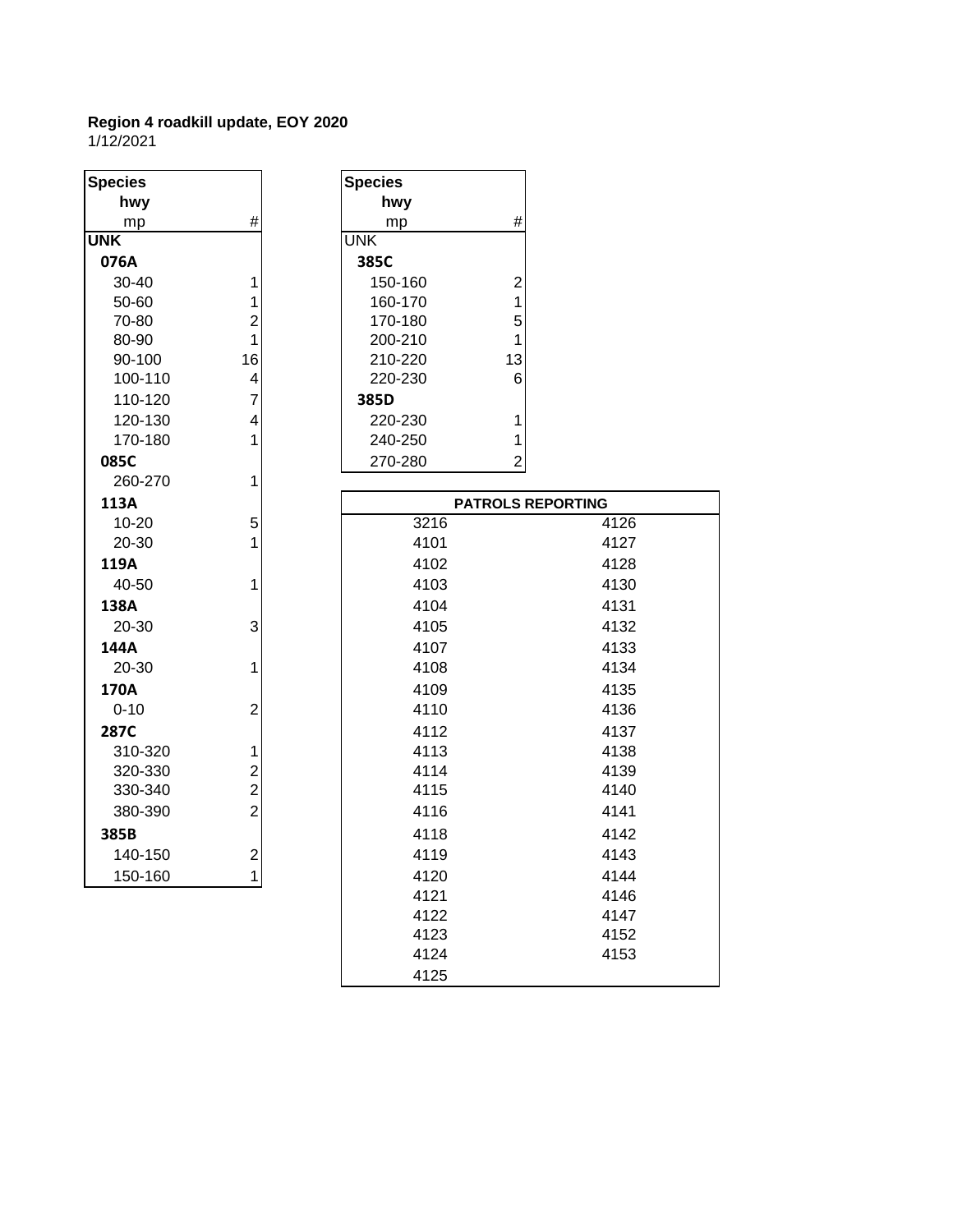1/13/2021 Totals from CDOT personnel

Total number of reported animals killed 2445

**Note:** Due to a possible compromise in the data, all calculations January - March, 2018, have been excluded from this report

| BY MONTH | 2016                              | 2017 | 2018 | 2019 | 2020 |
|----------|-----------------------------------|------|------|------|------|
| Jan      | 121                               | 95   |      | 97   | 188  |
| Feb      | 208                               | 119  |      | 44   | 144  |
| Mar      | 232                               | 132  |      | 141  | 238  |
| Apr      | 123                               | 103  | 131  | 177  | 177  |
| May      | 139                               | 169  | 209  | 135  | 149  |
| Jun      | 114                               | 104  | 106  | 101  | 185  |
| Jul      | 134                               | 123  | 158  | 141  | 172  |
| Aug      | 117                               | 173  | 152  | 117  | 183  |
| Sep      | 141                               | 160  | 157  | 142  | 202  |
| Oct      | 264                               | 295  | 312  | 185  | 259  |
| Nov      | 254                               | 263  | 251  | 227  | 336  |
| Dec      | 218                               | 229  | 196  | 198  | 212  |
| Total    | 2065                              | 1965 | 1672 | 1705 | 2445 |
|          | 2016-20120Average (-2018)<br>2045 |      |      |      |      |

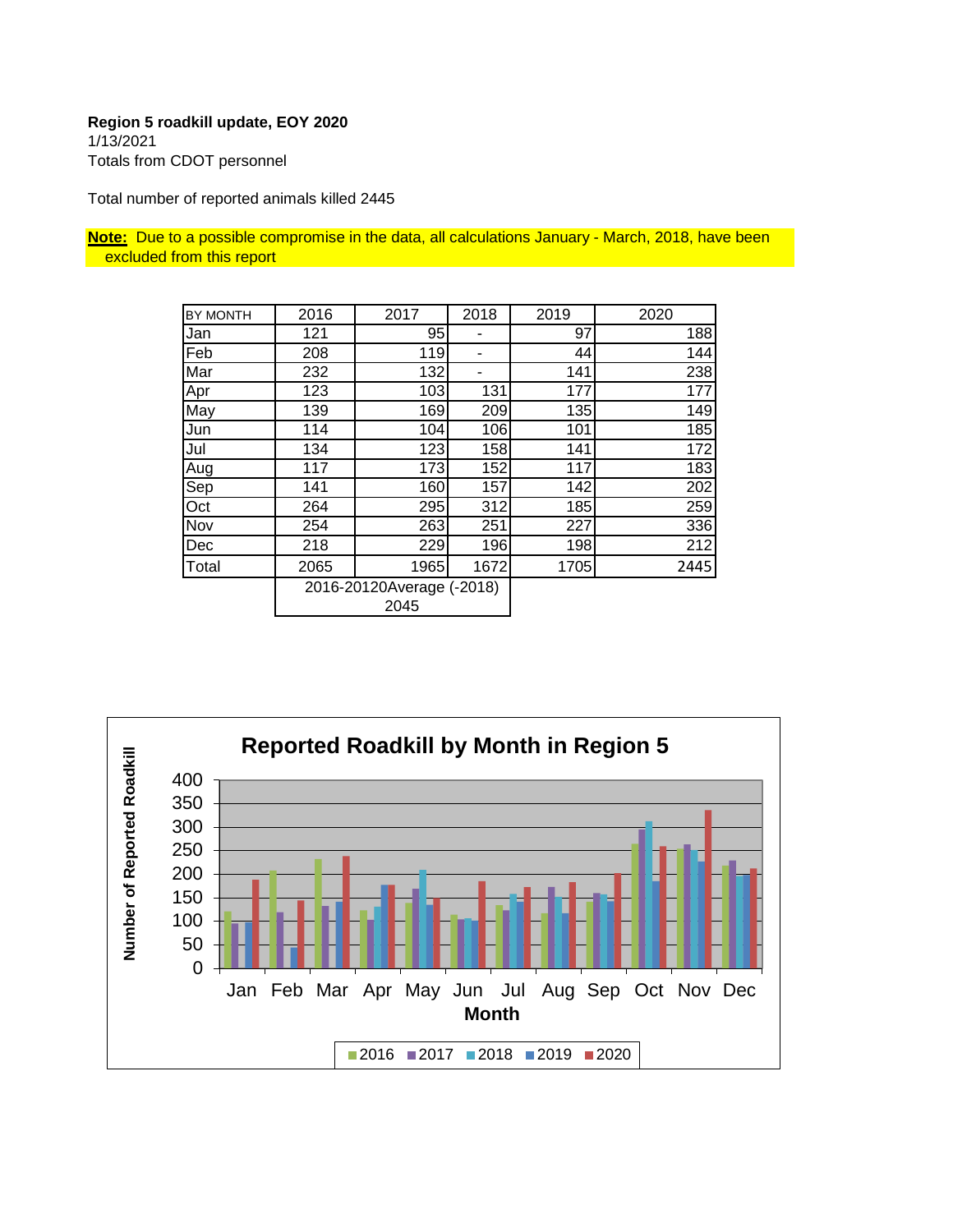1/13/2021

|                         | 2020 BY SPECIES |                  |                 |                  |                         |  |  |
|-------------------------|-----------------|------------------|-----------------|------------------|-------------------------|--|--|
| <b>BEAR</b>             |                 | <b>FOX</b>       | 11              | <b>RACCOON</b>   | 33                      |  |  |
| <b>BOBCAT</b>           |                 | <b>HAWK</b>      | 1               | <b>SKUNK</b>     | 47                      |  |  |
| <b>CAT</b>              | 8               | <b>HORSE</b>     | 14              | <b>TURKEY</b>    | 1                       |  |  |
| <b>COW</b>              | 6               | <b>MAGPIE</b>    | 2               | <b>UNK</b>       | 237                     |  |  |
| <b>COYOTE</b>           | 10              | <b>MARMOT</b>    | 1               | <b>VULTURE</b>   |                         |  |  |
| <b>DEER</b>             | 1933            | <b>POCUPINE</b>  | 1               |                  |                         |  |  |
| <b>DOG</b>              | 8               | PRONGHORN        | 4               |                  |                         |  |  |
| <b>ELK</b>              | 111             | <b>RABBIT</b>    | 8               |                  |                         |  |  |
| <b>SPECIES BY MONTH</b> |                 | SPECIES BY MONTH |                 | SPECIES BY MONTH |                         |  |  |
| <b>JAN</b>              |                 | <b>MAY</b>       |                 | <b>AUG</b>       |                         |  |  |
| <b>COYOTE</b>           | 1               | <b>BEAR</b>      | 1               | <b>BEAR</b>      | 3                       |  |  |
| <b>DEER</b>             | 135             | <b>DEER</b>      | 120             | <b>DEER</b>      | 135                     |  |  |
| <b>DOG</b>              | 2               | <b>ELK</b>       | 10              | <b>DOG</b>       | 1                       |  |  |
| <b>ELK</b>              | 23              | <b>HORSE</b>     | 2               | <b>ELK</b>       | 4                       |  |  |
| <b>FOX</b>              | 1               | <b>UNK</b>       | 16              | <b>HORSE</b>     | 1                       |  |  |
| <b>HORSE</b>            | $\overline{2}$  | <b>JUNE</b>      |                 | <b>POCUPINE</b>  | 1                       |  |  |
| <b>UNK</b>              | 24              | <b>COW</b>       | $\overline{2}$  | <b>RACCOON</b>   | 7                       |  |  |
| <b>FEB</b>              |                 | COYOTE           | $\overline{2}$  | <b>SKUNK</b>     | 3                       |  |  |
| <b>DEER</b>             | 114             | <b>DEER</b>      | 142             | <b>TURKEY</b>    |                         |  |  |
| <b>ELK</b>              | 6               | <b>DOG</b>       | 1               | <b>UNK</b>       | 27                      |  |  |
| <b>PRONGHORN</b>        | $\overline{c}$  | <b>ELK</b>       | 7               | <b>SEPT</b>      |                         |  |  |
| <b>RABBIT</b>           |                 | <b>FOX</b>       | 1               | <b>BEAR</b>      | $\overline{3}$          |  |  |
| <b>RACCOON</b>          |                 | <b>RACCOON</b>   | $\overline{c}$  | <b>CAT</b>       | 1                       |  |  |
| <b>SKUNK</b>            | 7               | <b>SKUNK</b>     | $6\phantom{1}6$ | <b>COW</b>       |                         |  |  |
| <b>UNK</b>              | 13              | <b>UNK</b>       | 22              | <b>COYOTE</b>    | 3                       |  |  |
| <b>MARCH</b>            |                 | <b>JULY</b>      |                 | <b>DEER</b>      | 129                     |  |  |
| <b>CAT</b>              | 1               | <b>CAT</b>       | 4               | <b>DOG</b>       | 1                       |  |  |
| <b>DEER</b>             | 188             | COW              | 1               | <b>ELK</b>       | 6                       |  |  |
| <b>DOG</b>              | 1               | <b>DEER</b>      | 108             | <b>FOX</b>       | 4                       |  |  |
| <b>ELK</b>              | 7               | <b>DOG</b>       | $\overline{c}$  | <b>HORSE</b>     | 6                       |  |  |
| <b>HORSE</b>            | $\overline{2}$  | <b>ELK</b>       | 5               | <b>RACCOON</b>   | $\boldsymbol{9}$        |  |  |
| <b>UNK</b>              | 39              | <b>FOX</b>       | 3               | <b>SKUNK</b>     | 10                      |  |  |
| <b>APRIL</b>            |                 | <b>RABBIT</b>    | $\overline{2}$  | <b>UNK</b>       | 29                      |  |  |
| <b>BOBCAT</b>           |                 | <b>RACCOON</b>   | $\overline{4}$  | <b>OCT</b>       |                         |  |  |
| <b>COW</b>              |                 | <b>SKUNK</b>     | 13              | <b>CAT</b>       |                         |  |  |
| <b>DEER</b>             | 152             | <b>UNK</b>       | 30              | COYOTE           | 2                       |  |  |
| <b>ELK</b>              | 10              |                  |                 | <b>DEER</b>      | 211                     |  |  |
| <b>MARMOT</b>           |                 |                  |                 | <b>ELK</b>       | 16                      |  |  |
| PRONGHORN               |                 |                  |                 | <b>FOX</b>       | 2                       |  |  |
| <b>SKUNK</b>            | $\mathbf 2$     |                  |                 | <b>PRONGHORN</b> | 1                       |  |  |
| <b>UNK</b>              | 9               |                  |                 | <b>RABBIT</b>    | $\overline{\mathbf{c}}$ |  |  |
|                         |                 |                  |                 | <b>RACCOON</b>   | $\overline{\mathbf{4}}$ |  |  |
|                         |                 |                  |                 | <b>SKUNK</b>     | $\overline{2}$          |  |  |
|                         |                 |                  |                 | <b>UNK</b>       | 18                      |  |  |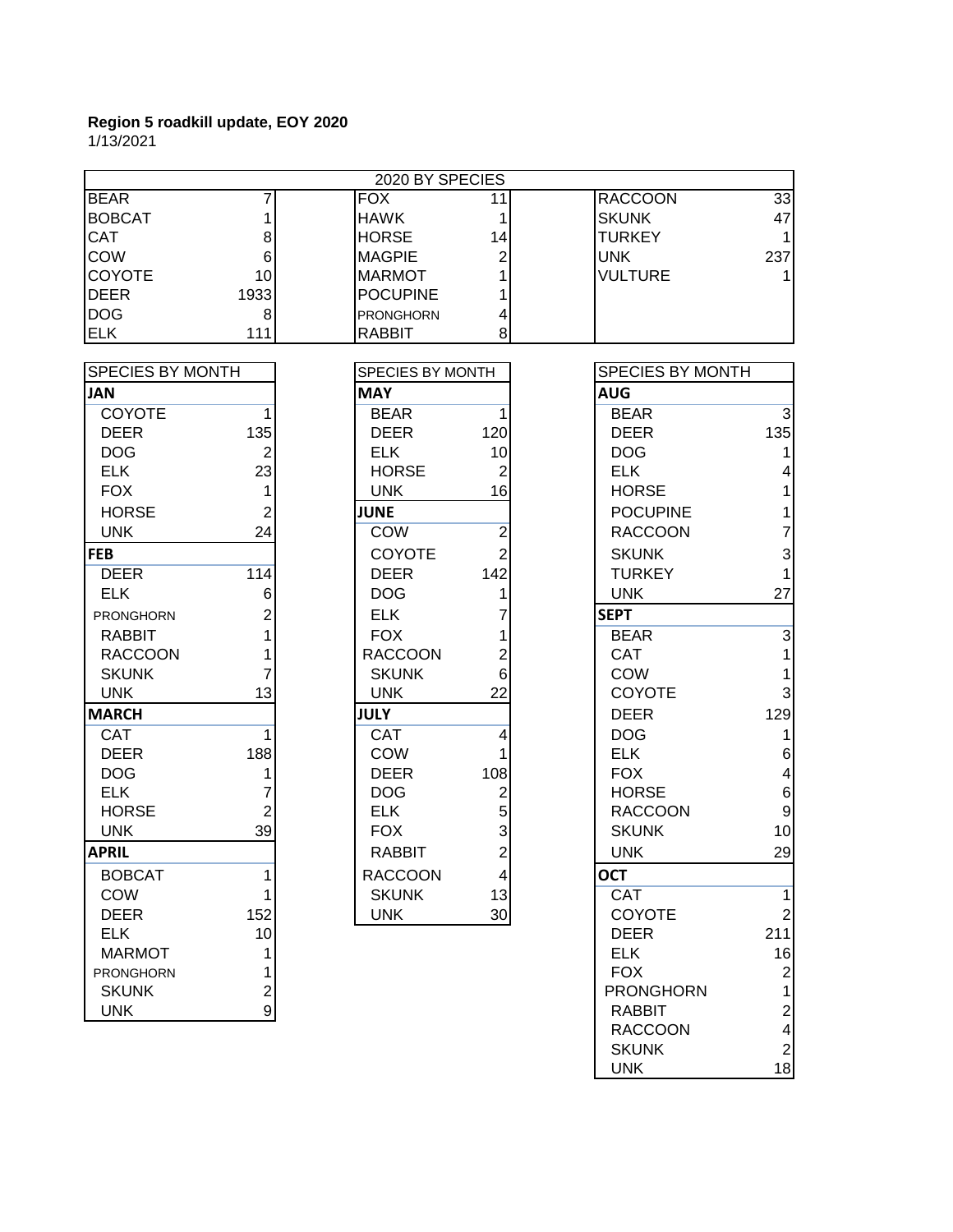| <b>SPECIES BY MONTH</b> |     | hwy       |                 | hwy       |            |
|-------------------------|-----|-----------|-----------------|-----------|------------|
| <b>NOV</b>              |     | mp        | #               | mp        | #          |
| <b>DEER</b>             | 302 | 041A      |                 | 142A      |            |
| <b>ELK</b>              | 9   | $0 - 10$  |                 | $10 - 20$ | 7          |
| <b>HAWK</b>             |     | $10 - 20$ |                 | 20-30     | 5          |
| <b>HORSE</b>            |     | 050A      |                 | $30 - 40$ | $\epsilon$ |
| <b>MAGPIE</b>           | 2   | 180-190   | 2               | 145A      |            |
| <b>RABBIT</b>           | 2   | 190-200   | 2               | $0 - 10$  | 20         |
| <b>RACCOON</b>          | 4   | 200-210   |                 | 100-110   | 2          |
| <b>SKUNK</b>            | 4   | 210-220   | 28              | $10 - 20$ | 17         |
| <b>UNK</b>              | 10  | 220-230   | 31              | 110-120   | 2          |
| <b>VULTURE</b>          |     | 230-240   | 21              | 120-130   | 3          |
| <b>DEC</b>              |     | 240-250   | 22              | 20-30     | S          |
| <b>CAT</b>              |     | 250-260   |                 | $30 - 40$ | e          |
| <b>COW</b>              |     | 062A      |                 | 40-50     |            |
| <b>COYOTE</b>           |     | $10 - 20$ | $\overline{2}$  | 50-60     | G          |
| <b>DEER</b>             | 197 | 20-30     | 6               | 70-80     | 2          |
| <b>ELK</b>              | 8   | 084A      |                 | 80-90     | 3          |
| <b>RABBIT</b>           |     | $0 - 10$  | 30 <sup>°</sup> | 90-100    |            |
| <b>RACCOON</b>          | 2   | $10 - 20$ | 25              | 149A      |            |

| hwy       |                           |      | 30-40    | 12             | $20 -$  |
|-----------|---------------------------|------|----------|----------------|---------|
| mp        | $\#$                      | 090A |          |                | $30-$   |
| 003A      |                           |      | 10-20    | 1              | 150A    |
| $0 - 10$  | 11                        | 112A |          |                | $10-$   |
| 015A      |                           |      | $0 - 10$ | 7              | 151A    |
| $0 - 10$  | $\overline{2}$            |      | 10-20    | 4              | $0 - 1$ |
| $10 - 20$ | 4                         | 114A |          |                | $10-$   |
| 015B      |                           |      | 30-40    | 1              | $20 -$  |
| 20-30     |                           |      | 40-50    | 3              | $30-$   |
| 30-40     |                           |      | 50-60    | 16             | 159A    |
| 017A      |                           |      | 60-70    | $\overline{2}$ | $0 - 1$ |
| $10 - 20$ |                           | 140A |          |                | $10-$   |
| 30-40     |                           |      | $0 - 10$ | $\overline{7}$ | $20 -$  |
| 017B      |                           |      | 10-20    | 33             | $30-$   |
| 100-110   | $\overline{2}$            |      | 20-30    | 13             | 160A    |
| 70-80     | 3                         | 141A |          |                | $0 - 1$ |
| 80-90     | 3                         |      | $0 - 10$ | 5              | $10-$   |
| 024A      |                           |      | 10-20    | 9              | $20 -$  |
| 190-200   | 1                         |      | 30-40    |                | $30 -$  |
| 200-210   | 24                        |      | 50-60    | $\overline{2}$ | 40-     |
| 210-220   | 63                        |      | 70-80    |                | $50-$   |
| 220-230   | 28                        |      | 80-90    |                | 60-     |
| 230-240   | $\ensuremath{\mathsf{3}}$ |      |          |                |         |

| <b>SPECIES BY MONTH</b> |                | hwy       |                |                 |
|-------------------------|----------------|-----------|----------------|-----------------|
| VOI                     |                | mp        | #              |                 |
| <b>DEER</b>             | 302            | 041A      |                | 142A            |
| <b>ELK</b>              | 9              | $0 - 10$  | 1              | $10-$           |
| <b>HAWK</b>             | 1              | $10 - 20$ | 1              | $20 -$          |
| <b>HORSE</b>            | 1              | 050A      |                | $30-$           |
| <b>MAGPIE</b>           | 2              | 180-190   | $\overline{2}$ | 145A            |
| <b>RABBIT</b>           | $\overline{2}$ | 190-200   | $\overline{2}$ | $0 - 1$         |
| <b>RACCOON</b>          | 4              | 200-210   | 1              | 10 <sub>C</sub> |
| <b>SKUNK</b>            | 4              | 210-220   | 28             | $10-$           |
| <b>UNK</b>              | 10             | 220-230   | 31             | 110             |
| <b>VULTURE</b>          | 1              | 230-240   | 21             | 120             |
| ŒС                      |                | 240-250   | 22             | -20             |
| <b>CAT</b>              | 1              | 250-260   | 1              | $30-$           |
| COW                     | 1              | 062A      |                | 40-             |
| <b>COYOTE</b>           | $\overline{2}$ | $10 - 20$ | $\overline{2}$ | $50-$           |
| <b>DEER</b>             | 197            | 20-30     | 6              | $70-$           |
| <b>ELK</b>              | 8              | 084A      |                | 80-             |
| <b>RABBIT</b>           | 1              | $0 - 10$  | 30             | $90 -$          |
| <b>RACCOON</b>          | $\overline{2}$ | 10-20     | 25             | 149A            |
|                         |                | 20-30     | 48             | $0 - 1$         |
|                         |                | 230-240   | 1              | $10-$           |
| hwy                     |                | 30-40     | 12             | $20 -$          |
| mp                      | #              | 090A      |                | $30-$           |
| 03A                     |                | $10 - 20$ | 1              | 150A            |
| $0 - 10$                | 11             | 112A      |                | $10-$           |
| 15A                     |                | $0 - 10$  | 7              | 151A            |
| $0 - 10$                | $\overline{2}$ | 10-20     | 4              | $0 - 1$         |
| $10 - 20$               | 4              | 114A      |                | $10-$           |
| 15B                     |                | 30-40     | 1              | $20 -$          |
| 20-30                   | 1              | 40-50     | 3              | $30-$           |
| 30-40                   | 1              | 50-60     | 16             | 159A            |
| 17A                     |                | 60-70     | $\overline{2}$ | $0 - 1$         |
| 10-20                   | 1              | 140A      |                | $10-$           |
| 30-40                   | 1              | $0 - 10$  | 7              | $20 -$          |
| 17B                     |                | 10-20     | 33             | $30-$           |
| 100-110                 | $\overline{2}$ | 20-30     | 13             | 160A            |
| 70-80                   | 3              | 141A      |                | $0 - 1$         |
| 80-90                   | 3              | $0 - 10$  | 5              | $10-$           |
| 24A                     |                | 10-20     | 9              | $20 -$          |
| 190-200                 | $\overline{1}$ | 30-40     | 1              | $30-$           |
| 200-210                 | 24             | 50-60     | $\overline{2}$ | 40-             |
| 210-220                 | 63             | 70-80     | 1              | 50-             |
| 220-230                 | 28             | 80-90     | 1              | 60-             |

| <b>SPECIES BY MONTH</b> |                         | hwy       |                         | hwy       |                         |
|-------------------------|-------------------------|-----------|-------------------------|-----------|-------------------------|
| <b>NOV</b>              |                         | mp        | $\#$                    | mp        | $\#$                    |
| <b>DEER</b>             | 302                     | 041A      |                         | 142A      |                         |
| <b>ELK</b>              | 9                       | $0 - 10$  | 1                       | 10-20     | $\overline{7}$          |
| <b>HAWK</b>             | 1                       | 10-20     |                         | 20-30     | $\sqrt{5}$              |
| <b>HORSE</b>            |                         | 050A      |                         | 30-40     | $\,6$                   |
| <b>MAGPIE</b>           | 2                       | 180-190   | $\overline{c}$          | 145A      |                         |
| <b>RABBIT</b>           | $\overline{2}$          | 190-200   | $\overline{c}$          | $0 - 10$  | 20                      |
| <b>RACCOON</b>          | $\overline{\mathbf{4}}$ | 200-210   |                         | 100-110   | $\overline{2}$          |
| <b>SKUNK</b>            | 4                       | 210-220   | 28                      | 10-20     | 17                      |
| <b>UNK</b>              | 10                      | 220-230   | 31                      | 110-120   | $\overline{\mathbf{c}}$ |
| <b>VULTURE</b>          |                         | 230-240   | 21                      | 120-130   | 3                       |
| <b>DEC</b>              |                         | 240-250   | 22                      | 20-30     | $\bf8$                  |
| CAT                     |                         | 250-260   |                         | 30-40     | 3                       |
| COW                     | 1                       | 062A      |                         | 40-50     | $\overline{1}$          |
| COYOTE                  | 2                       | $10 - 20$ | $\overline{\mathbf{c}}$ | 50-60     | 3                       |
| <b>DEER</b>             | 197                     | 20-30     | 6                       | 70-80     | $\overline{2}$          |
| <b>ELK</b>              | 8                       | 084A      |                         | 80-90     | 3                       |
| <b>RABBIT</b>           | 1                       | $0 - 10$  | 30                      | 90-100    | $\overline{1}$          |
| <b>RACCOON</b>          | $\overline{a}$          | $10 - 20$ | 25                      | 149A      |                         |
|                         |                         | 20-30     | 48                      | $0 - 10$  | $\overline{\mathbf{4}}$ |
|                         |                         | 230-240   |                         | $10 - 20$ | 4                       |
| hwy                     |                         | 30-40     | 12                      | 20-30     | $\overline{\mathbf{4}}$ |
| mp                      | $\#$                    | 090A      |                         | 30-40     | $\overline{2}$          |
| 003A                    |                         | $10 - 20$ | 1                       | 150A      |                         |
| $0 - 10$                | 11                      | 112A      |                         | 10-20     | $\mathsf 3$             |
| 015A                    |                         | $0 - 10$  | 7                       | 151A      |                         |
| $0 - 10$                | $\overline{2}$          | $10 - 20$ |                         | $0 - 10$  | 15                      |
| $10 - 20$               | 4                       | 114A      |                         | $10 - 20$ | 10                      |
| 015B                    |                         | 30-40     | 1                       | 20-30     | 30                      |
| 20-30                   | 1                       | 40-50     | 3                       | $30 - 40$ | 20                      |
| 30-40                   |                         | 50-60     | 16                      | 159A      |                         |
| 017A                    |                         | 60-70     | $\overline{\mathbf{c}}$ | $0 - 10$  | $\sqrt{5}$              |
| $10 - 20$               | 1                       | 140A      |                         | 10-20     | $\boldsymbol{9}$        |
| 30-40                   |                         | $0 - 10$  | $\overline{7}$          | 20-30     | $\overline{\mathbf{4}}$ |
| 017B                    |                         | $10 - 20$ | 33                      | 30-40     | 8                       |
| 100-110                 | $\overline{\mathbf{c}}$ | 20-30     | 13                      | 160A      |                         |
| 70-80                   | 3                       | 141A      |                         | $0 - 10$  | $\overline{a}$          |
| 80-90                   | 3                       | $0 - 10$  | 5                       | 10-20     |                         |
| 024A                    |                         | 10-20     | 9                       | 20-30     | 7                       |
| 190-200                 | 1                       | 30-40     |                         | 30-40     | 1                       |
| 200-210                 | 24                      | 50-60     | $\overline{c}$          | 40-50     | 26                      |
| 210-220                 | 63                      | 70-80     |                         | 50-60     | 72                      |
| 220-230                 | 28                      | 80-90     | 1                       | 60-70     | 50                      |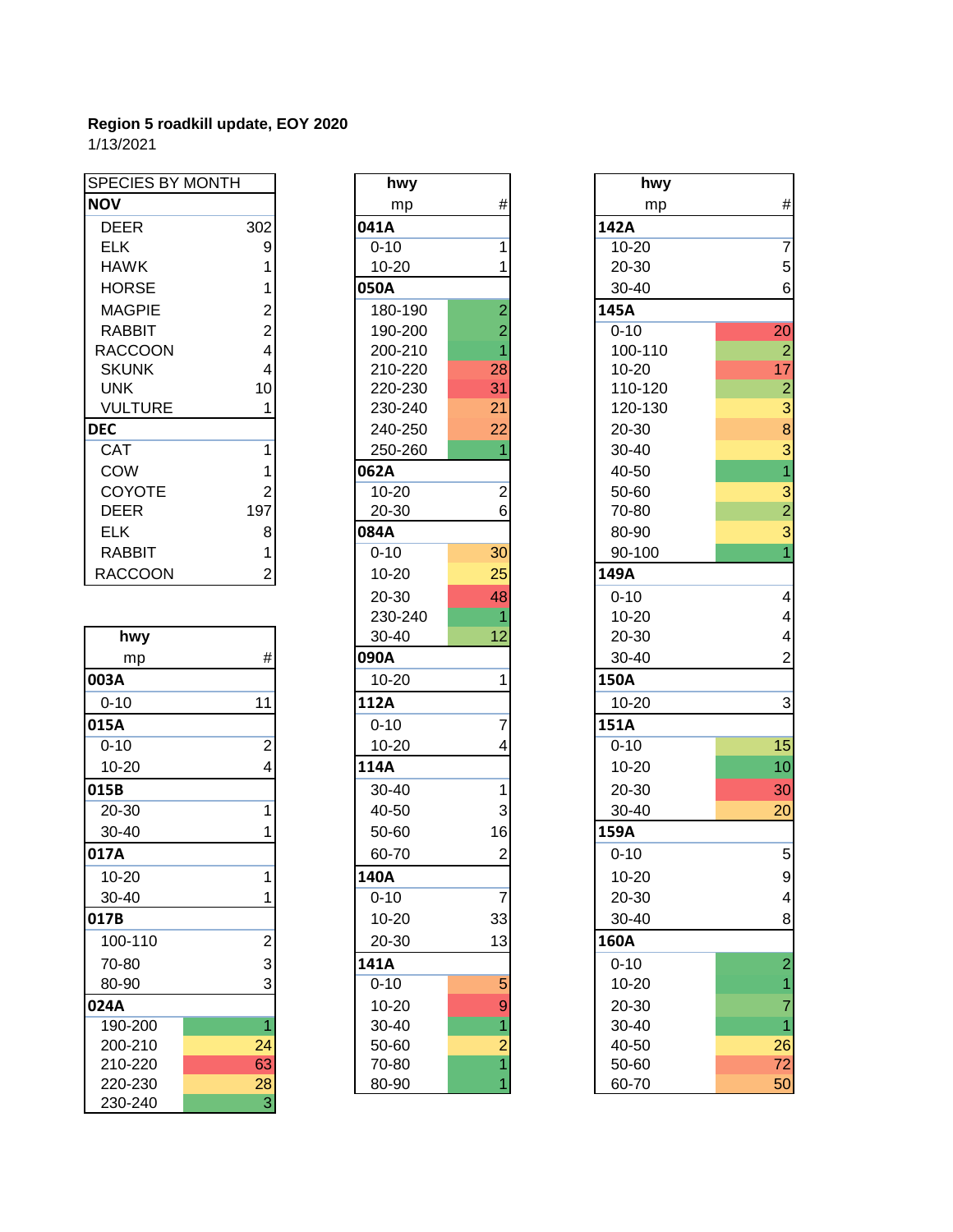| hwy      |                         |          | hwy       |                | <b>Species</b> |
|----------|-------------------------|----------|-----------|----------------|----------------|
| mp       | $\#$                    |          | mp        | $\#$           | h٧             |
| 160A     |                         | 285B     |           |                | m              |
| 70-80    | 28                      |          | 70-80     | 5              | <b>BEAR</b>    |
| 80-90    | 36                      |          | 80-90     | 8              | 015B           |
| 90-100   | 95                      |          | 90-100    | 5              | $30 - 4$       |
| 100-110  | 91                      |          | 100-110   | 1              | 050A           |
| 110-120  | 87                      |          | 110-120   | 1              | $180 -$        |
| 120-130  | 62                      |          | 120-130   | $\overline{7}$ | 160A           |
| 130-140  | 60                      |          | 130-140   | 4              | $150 -$        |
| 140-150  | 31                      | 285C     |           |                | $270 -$        |
| 150-160  | $\overline{2}$          |          | 130-140   | 41             | 60-7           |
| 170-180  | 3                       |          | 140-150   | 24             | 550A           |
| 180-190  | 5                       |          | 150-160   | $\overline{7}$ | $0 - 10$       |
| 190-200  | 66                      | 291A     |           |                | 550B           |
| 200-210  | 50                      | $0 - 10$ |           | 11             | $100 -$        |
| 210-220  | 22                      |          | 10-20     | 11             | <b>BOBCAT</b>  |
| 220-230  | 8                       | 368A     |           |                | 050A           |
| 230-240  | 13                      |          | 10-20     | 1              | $210 -$        |
| 240-250  | $\overline{\mathbf{4}}$ | 491B     |           |                | <b>CAT</b>     |
| 250-260  | $\overline{7}$          |          | $10 - 20$ | 1              | 145A           |
| 260-270  | 40                      |          | 20-30     | 4              | $0 - 10$       |
| 270-280  | 11                      |          | 30-40     | 88             | 151A           |
| 280-290  | 5                       |          | 40-50     | 33             | $10 - 2$       |
| 172A     |                         |          | 50-60     | 121            | 160A           |
| $0 - 10$ | 12                      |          | 60-70     | 46             | $230 -$        |
| 10-20    | 36                      |          | 70-80     | 22             | 172A           |
| 20-30    | 62                      | 550A     |           |                | $10 - 2$       |
| 30-40    | 1                       | $0 - 10$ |           | 24             | 491B           |
| 184A     |                         |          | 100-110   | 23             | 60-7           |
| $0 - 10$ | 11                      |          | 10-20     | 56             | 550A           |
| 10-20    | 11                      |          | 20-30     | 15             | $10 - 2$       |
| 184B     |                         |          | 50-60     | 1              | <b>COW</b>     |
| 10-20    | 13                      | 550B     |           |                | 017A           |
| 20-30    | 14                      |          | 100-110   | 43             | $10 - 2$       |
| 30-40    | 4                       |          | 110-120   | 17             | 141A           |
| 285A     |                         |          | 120-130   | 8              | $70 - 8$       |
| $0 - 10$ | 1                       |          | 20-30     | 9              | 80-9           |
| 10-20    | 7                       |          | $30 - 40$ | 22             | 142A           |
| 20-30    | $\overline{2}$          |          | 40-50     | 3              | $10 - 2$       |
| 30-40    | $\overline{2}$          |          | 50-60     | 5              | $30 - 4$       |
| 285B     |                         |          | 60-70     | 1              |                |
| 50-60    | 20                      |          | 70-80     | $\overline{c}$ |                |
| 60-70    | 3                       |          | 80-90     | $\overline{2}$ |                |

| hwy            |                         | hwy       |                | <b>Species</b> |
|----------------|-------------------------|-----------|----------------|----------------|
| mp             | #                       | mp        | #              | hwy            |
|                |                         | 285B      |                | mp             |
| -80            | 28                      | 70-80     | 5              | <b>BEAR</b>    |
| -90            | 36                      | 80-90     | 8              | 015B           |
| $-100$         | 95                      | 90-100    | 5              | $30 - 40$      |
| $0 - 110$      | 91                      | 100-110   | 1              | 050A           |
| 0-120          | 87                      | 110-120   | 1              | 180-19         |
| 0-130          | 62                      | 120-130   | 7              | 160A           |
| $0 - 140$      | 60                      | 130-140   | 4              | 150-16         |
| 0-150          | 31                      | 285C      |                | 270-28         |
| 0-160          | $\overline{2}$          | 130-140   | 41             | 60-70          |
| $0 - 180$      | 3                       | 140-150   | 24             | 550A           |
| $0 - 190$      | 5                       | 150-160   | 7              | $0 - 10$       |
| 0-200          | 66                      | 291A      |                | 550B           |
| 0-210          | 50                      | $0 - 10$  | 11             | 100-11         |
| 0-220          | 22                      | 10-20     | 11             | <b>BOBCAT</b>  |
| 0-230          | 8                       | 368A      |                | 050A           |
| 0-240          | 13                      | 10-20     | 1              | 210-22         |
| 0-250          | $\overline{\mathbf{4}}$ | 491B      |                | <b>CAT</b>     |
| 0-260          | 7                       | 10-20     | 1              | 145A           |
| 0-270          | 40                      | 20-30     | 4              | $0 - 10$       |
| 0-280          | 11                      | 30-40     | 88             | 151A           |
| 0-290          | 5                       | 40-50     | 33             | $10 - 20$      |
| V              |                         | 50-60     | 121            | 160A           |
| $\overline{0}$ | 12                      | 60-70     | 46             | 230-24         |
| -20            | 36                      | 70-80     | 22             | 172A           |
| $-30$          | 62                      | 550A      |                | $10 - 20$      |
| -40            | 1                       | $0 - 10$  | 24             | 491B           |
| Í.             |                         | 100-110   | 23             | 60-70          |
| $\overline{0}$ | 11                      | $10 - 20$ | 56             | 550A           |
| $-20$          | 11                      | 20-30     | 15             | $10 - 20$      |
| Š              |                         | 50-60     | $\mathbf{1}$   | <b>COW</b>     |
| -20            | 13                      | 550B      |                | 017A           |
| $-30$          | 14                      | 100-110   | 43             | $10 - 20$      |
| $-40$          | 4                       | 110-120   | 17             | 141A           |
| V              |                         | 120-130   | 8              | 70-80          |
| $\overline{0}$ | 1                       | 20-30     | $9$            | 80-90          |
| $-20$          | 7                       | 30-40     | 22             | 142A           |
| -30            | 2                       | 40-50     | 3              | 10-20          |
| -40            | $\overline{2}$          | 50-60     | 5              | 30-40          |
|                |                         | 60-70     | $\overline{1}$ |                |
| -60            | 20                      | 70-80     | $\overline{c}$ |                |
| $-70$          | 3                       | 80-90     | $\overline{2}$ |                |

| hwy       |                         | hwy       |                |
|-----------|-------------------------|-----------|----------------|
| mp        | $\#$                    | mp        | #              |
| 160A      |                         | 285B      |                |
| 70-80     | 28                      | 70-80     | 5              |
| 80-90     | 36                      | 80-90     | 8              |
| 90-100    | 95                      | 90-100    | 5              |
| 100-110   | 91                      | 100-110   |                |
| 110-120   | 87                      | 110-120   |                |
| 120-130   | 62                      | 120-130   | 7              |
| 130-140   | 60                      | 130-140   | 4              |
| 140-150   | 31                      | 285C      |                |
| 150-160   | $\overline{a}$          | 130-140   | 41             |
| 170-180   | 3                       | 140-150   | 24             |
| 180-190   | 5                       | 150-160   | $\overline{7}$ |
| 190-200   | 66                      | 291A      |                |
|           | 50                      | $0 - 10$  | 11             |
| 200-210   |                         |           |                |
| 210-220   | 22                      | $10 - 20$ | 11             |
| 220-230   | $\,8\,$                 | 368A      |                |
| 230-240   | 13                      | $10 - 20$ | 1              |
| 240-250   | $\overline{4}$          | 491B      |                |
| 250-260   | 7                       | $10 - 20$ |                |
| 260-270   | 40                      | 20-30     |                |
| 270-280   | 11                      | 30-40     | 88             |
| 280-290   | 5                       | 40-50     | 33             |
| 172A      |                         | 50-60     | 121            |
| $0 - 10$  | 12                      | 60-70     | 46             |
| 10-20     | 36                      | 70-80     | 22             |
| 20-30     | 62                      | 550A      |                |
| 30-40     | 1                       | $0 - 10$  | 24             |
| 184A      |                         | 100-110   | 23             |
| $0 - 10$  | 11                      | $10 - 20$ | 56             |
| $10 - 20$ | 11                      | 20-30     | 15             |
| 184B      |                         | 50-60     | $\overline{1}$ |
| $10 - 20$ | 13                      | 550B      |                |
| 20-30     | 14                      | 100-110   | 43             |
| 30-40     | 4                       | 110-120   | 17             |
|           |                         |           |                |
| 285A      |                         | 120-130   | $\bf8$         |
| $0 - 10$  | 1                       | 20-30     | $\overline{9}$ |
| $10 - 20$ | 7                       | 30-40     | 22             |
| 20-30     | $\overline{\mathbf{c}}$ | 40-50     | $\mathbf{3}$   |
| 30-40     | $\overline{2}$          | 50-60     | 5              |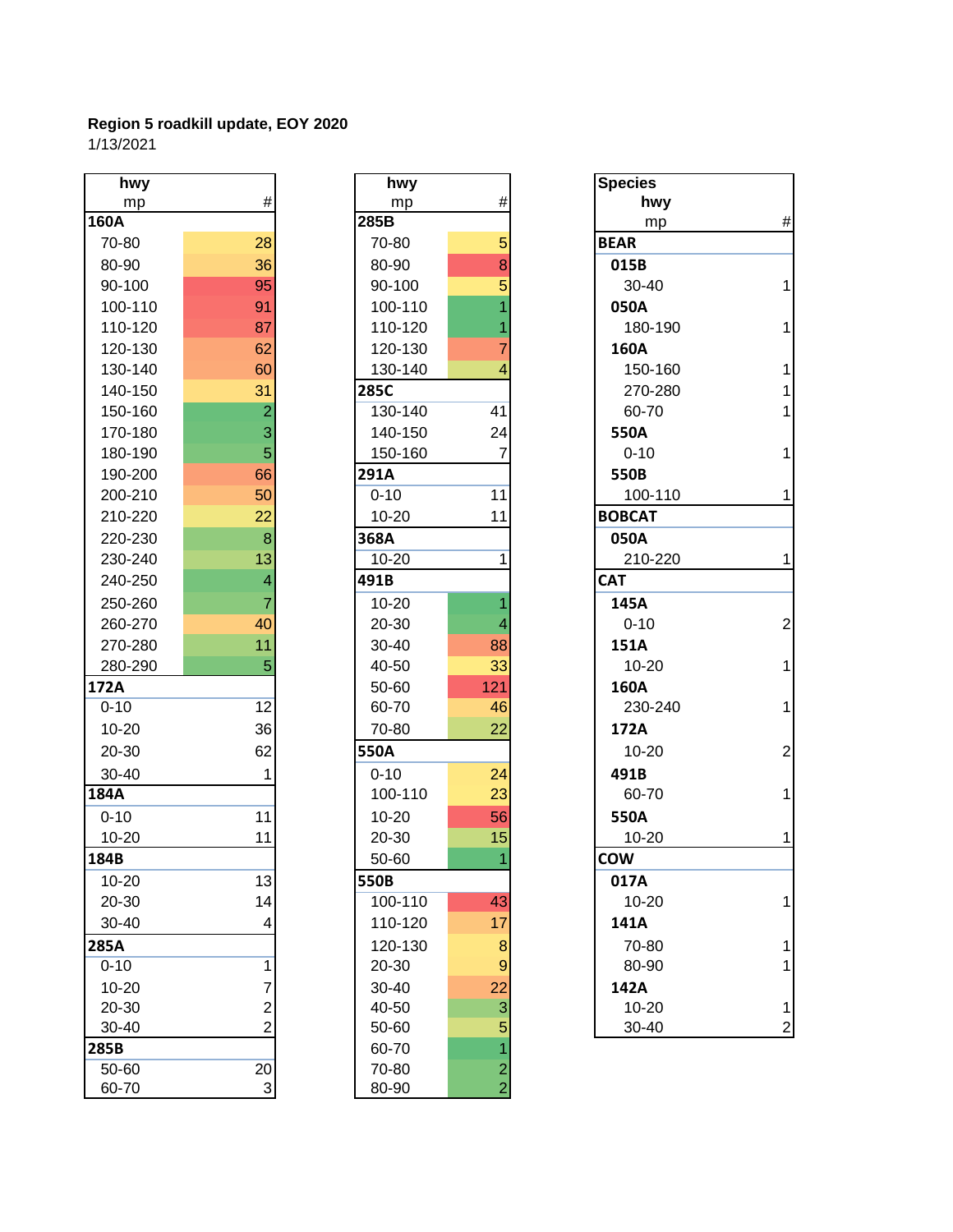| <b>Species</b> |                | <b>Species</b> |                         |
|----------------|----------------|----------------|-------------------------|
| hwy            |                | hwy            |                         |
| mp             | #              | mp             | #                       |
| <b>COYOTE</b>  |                | <b>DEER</b>    |                         |
| 160A           |                | 062A           |                         |
| 240-250        | 1              | 10-20          | 1                       |
| 270-280        | 1              | 20-30          | 3                       |
| 280-290        | 1              | 084A           |                         |
| 285B           |                | $0 - 10$       | 27                      |
| 70-80          | 1              | 20-30          | 48                      |
| 491B           |                | 30-40          | 12                      |
| 50-60          | 1              |                |                         |
| 550A           |                | 112A           |                         |
| $0 - 10$       | 1              | $0 - 10$       | 4                       |
| 550B           |                | 114A           |                         |
| 110-120        | 1              | 40-50          | $\overline{1}$          |
| 062A           |                | 50-60          | 16                      |
| 10-20          | 1              | 60-70          | $\overline{a}$          |
| 145A           |                | 140A           |                         |
| 20-30          | 1              | $0 - 10$       | 5                       |
| 291A           |                | $10 - 20$      | 29                      |
| $0 - 10$       | 1              | 20-30          | 11                      |
| <b>DEER</b>    |                | 141A           |                         |
| 003A           |                | $0 - 10$       | 4                       |
| $0 - 10$       | 11             | $10 - 20$      | 9                       |
| 015A           |                | 30-40          | 1                       |
| 10-20          | 1              | 50-60          | $\overline{1}$          |
| 015B           |                | 142A           |                         |
| 20-30          | 1              | 30-40          | $\overline{2}$          |
| 017A           |                | 145A           |                         |
| 30-40          | 1              | $0 - 10$       | 13                      |
| 017B           |                | 10-20          | 9                       |
| 70-80          | $\overline{2}$ | 20-30          | 3                       |
| 024A           |                | 30-40          | $\overline{c}$          |
| 200-210        | 23             | 50-60          | 1                       |
| 210-220        | 61             | 70-80          | 1                       |
| 220-230        | 22             | 80-90          | 3                       |
| 230-240        | 1              | 90-100         | 1                       |
| 050A           |                | 100-110        | $\overline{\mathbf{c}}$ |
| 190-200        | $\overline{c}$ | 110-120        | $\overline{c}$          |
| 200-210        | 1              | 120-130        | 3                       |
| 210-220        | 19             | 149A           |                         |
| 220-230        | 30             | $0 - 10$       | 4                       |
| 230-240        | 21             | 10-20          | 4                       |
| 240-250        | 19             | 20-30          | 4                       |
| 250-260        | 1              | 30-40          | $\overline{c}$          |

| $11.00 - 0 - 1$     |                         |                   |                         |                   |                         |
|---------------------|-------------------------|-------------------|-------------------------|-------------------|-------------------------|
| <b>Species</b>      |                         | <b>Species</b>    |                         | <b>Species</b>    |                         |
| hwy                 | #                       | hwy               | #                       | hwy               | $\sharp$                |
| mp<br><b>COYOTE</b> |                         | mp<br><b>DEER</b> |                         | mp<br><b>DEER</b> |                         |
|                     |                         |                   |                         |                   |                         |
| 160A                |                         | 062A              |                         | 150A              |                         |
| 240-250             | $\mathbf{1}$            | $10 - 20$         | 1                       | $10 - 20$         | 2                       |
| 270-280             | 1                       | 20-30             | 3                       | 151A              |                         |
| 280-290             | 1                       | 084A              |                         | $0 - 10$          | 13                      |
| 285B                |                         | $0 - 10$          | 27                      | $10 - 20$         | 8                       |
| 70-80               | 1                       | 20-30             | 48                      | 30-40             | 18                      |
| 491B                |                         | 30-40             | 12                      | 159A              |                         |
| 50-60               | $\mathbf{1}$            |                   |                         | $10 - 20$         | $\mathbf{G}$            |
| 550A                |                         | 112A              |                         | 20-30             | $\tilde{z}$             |
| $0 - 10$            | 1                       | $0 - 10$          | 4                       | 30-40             | $\overline{\mathbf{1}}$ |
| 550B                |                         | 114A              |                         | 160A              |                         |
| 110-120             | 1                       | 40-50             | 1                       | 30-40             | 1                       |
| 062A                |                         | 50-60             | 16                      | 40-50             | 18                      |
| 10-20               | 1                       | 60-70             | $\overline{c}$          | 50-60             | 72                      |
| 145A                |                         | 140A              |                         | 60-70             | 44                      |
| 20-30               | 1                       | $0 - 10$          | 5                       | 70-80             | 23                      |
| 291A                |                         | $10 - 20$         | 29                      | 80-90             | 3 <sub>C</sub>          |
| $0 - 10$            | 1                       | 20-30             | 11                      | 90-100            | <b>89</b>               |
| <b>DEER</b>         |                         | 141A              |                         | 100-110           | 90                      |
| 003A                |                         | $0 - 10$          | 4                       | 110-120           | 8C                      |
| $0 - 10$            | 11                      | 10-20             | 9                       | 120-130           | 61                      |
| 015A                |                         | 30-40             | 1                       | 130-140           | 55                      |
| 10-20               | 1                       | 50-60             | 1                       | 140-150           | 31                      |
| 015B                |                         | 142A              |                         | 150-160           | 1                       |
| 20-30               | 1                       | 30-40             | $\overline{\mathbf{c}}$ | 170-180           | $\mathbf{G}$            |
| 017A                |                         | 145A              |                         | 180-190           | 5                       |
| 30-40               | 1                       | $0 - 10$          | 13                      | 190-200           | 55                      |
| 017B                |                         | $10 - 20$         | $\boldsymbol{9}$        | 200-210           | 29                      |
| 70-80               | $\overline{2}$          | 20-30             | $\overline{3}$          | 210-220           | 1 <sub>C</sub>          |
| 024A                |                         | 30-40             | $\overline{\mathbf{c}}$ | 220-230           | 1                       |
| 200-210             | 23                      | 50-60             | 1                       | 230-240           | $\epsilon$              |
| 210-220             | 61                      | 70-80             | 1                       | 240-250           | 1                       |
| 220-230             | 22                      | 80-90             | 3                       | 250-260           | 1                       |
| 230-240             | 1                       | 90-100            | 1                       | 260-270           | 33                      |
| 050A                |                         | 100-110           | $\overline{\mathbf{c}}$ | 270-280           | 5                       |
| 190-200             | $\overline{\mathbf{c}}$ | 110-120           | $\overline{c}$          | 280-290           | 4                       |
| 200-210             | $\mathbf{1}$            | 120-130           | 3                       | 172A              |                         |
| 210-220             | 19                      | 149A              |                         | $0 - 10$          | 11                      |
| 220-230             | 30                      | $0 - 10$          | 4                       | $10 - 20$         | 31                      |
| 230-240             | 21                      | 10-20             | 4                       | 20-30             | 43                      |
| 240-250             | 19                      | 20-30             | $\overline{\mathbf{4}}$ | 30-40             | 1                       |
| 250-260             | $\mathbf{1}$            | 30-40             | $\overline{c}$          |                   |                         |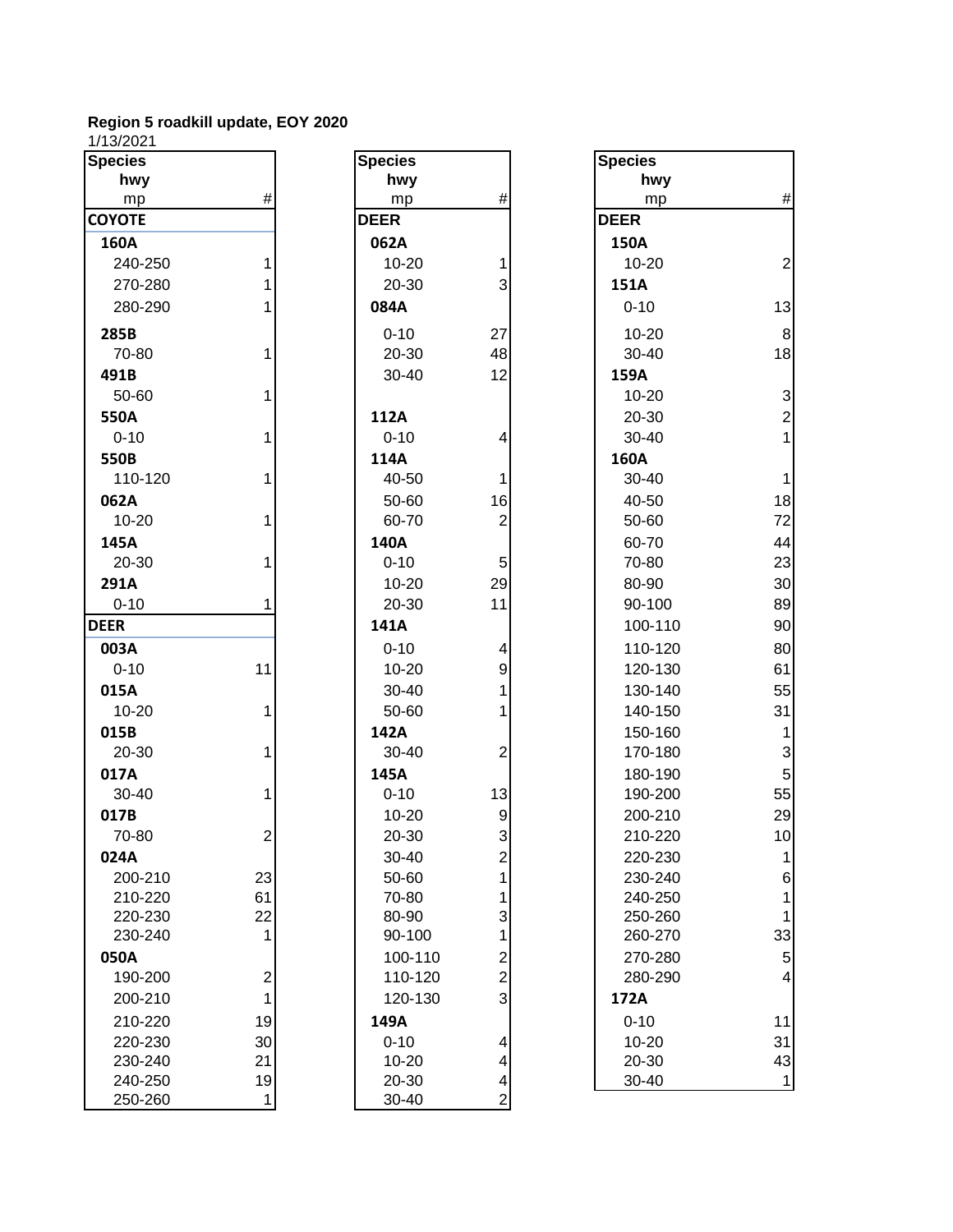| <b>Species</b> |                | <b>Species</b> |                | <b>Species</b> |
|----------------|----------------|----------------|----------------|----------------|
| hwy            |                | hwy            |                | h١             |
| mp             | $\#$           | mp             | #              | m              |
| <b>DEER</b>    |                | <b>DEER</b>    |                | <b>ELK</b>     |
| 184A           |                | 550A           |                | 050A           |
| $0 - 10$       | $\overline{7}$ | $0 - 10$       | 15             | $180 -$        |
| 10-20          | $\overline{7}$ | 100-110        | 23             | $210 -$        |
| 184B           |                | 10-20          | 46             | 240-           |
| 10-20          | 13             | 20-30          | 14             | 062A           |
| 20-30          | 12             | 50-60          | 1              | $20 - 3$       |
| 30-40          | $\overline{4}$ | 550B           |                | 084A           |
| 285A           |                | 20-30          | 6              | $0 - 10$       |
| 10-20          | $\mathbf{1}$   | 30-40          | 13             | $30 - 4$       |
| 20-30          | $\overline{c}$ | 40-50          | 1              | 114A           |
| 285B           |                | 50-60          | 4              | $30 - 4$       |
| 50-60          | 3              | 60-70          | 1              | $40 - 5$       |
| 60-70          | 1              | 70-80          | $\overline{c}$ | 140A           |
| 70-80          | 1              | 80-90          | $\overline{2}$ | $0 - 10$       |
| 80-90          | 6              | 100-110        | 40             | $10 - 2$       |
| 90-100         | 1              | 110-120        | 13             | $20 - 3$       |
| 100-110        | 1              | 120-130        | 8              | 145A           |
| 110-120        | 1              | <b>DOG</b>     |                | $30 - 4$       |
| 120-130        | $\overline{7}$ | 017B           |                | $40 - 5$       |
| 130-140        | 3              | 80-90          | 1              | $50 - 6$       |
| 285C           |                | 150A           |                | $70 - 8$       |
| 130-140        | 31             | 10-20          | 1              | 151A           |
| 140-150        | 12             | 160A           |                | $10 - 2$       |
| 150-160        | 6              | 200-210        | 1              | 159A           |
| 291A           |                | 210-220        | 2              | $0 - 10$       |
| $0 - 10$       | 8              | 230-240        | $\overline{2}$ | $10 - 2$       |
| $10 - 20$      | 8              | 250-260        | 1              | $30 - 4$       |
| 368A           |                | <b>ELK</b>     |                | 160A           |
| 10-20          | 1              | 015A           |                | $60 - 7$       |
| 491B           |                | 10-20          | 1              | $70-8$         |
| 10-20          | 1              | 017B           |                | $90 - 1$       |
| 30-40          | 43             | 100-110        | $\overline{2}$ | $100 -$        |
| 40-50          | 16             | 024A           |                | $110 -$        |
| 50-60          | 108            | 190-200        | 1              | 130-           |
| 60-70          | 45             | 200-210        | 1              | 190-           |
| 70-80          | 20             | 210-220        | $\overline{c}$ | $210 -$        |

| cies:    |                | <b>Species</b> |                         | <b>Species</b> |
|----------|----------------|----------------|-------------------------|----------------|
| hwy      |                | hwy            |                         | hwy            |
| mp       | #              | mp             | #                       | mp             |
| ΞR       |                | <b>DEER</b>    |                         | <b>ELK</b>     |
| 34A      |                | 550A           |                         | 050A           |
| $0 - 10$ | $\overline{7}$ | $0 - 10$       | 15                      | 180-19         |
| 10-20    | $\overline{7}$ | 100-110        | 23                      | 210-22         |
| 34B      |                | 10-20          | 46                      | 240-25         |
| 10-20    | 13             | 20-30          | 14                      | 062A           |
| 20-30    | 12             | 50-60          | 1                       | 20-30          |
| 30-40    | 4              | 550B           |                         | 084A           |
| 35A      |                | 20-30          | 6                       | $0 - 10$       |
| 10-20    | 1              | 30-40          | 13                      | 30-40          |
| 20-30    | $\overline{2}$ | 40-50          | 1                       | 114A           |
| 35B      |                | 50-60          | 4                       | 30-40          |
| 50-60    | 3              | 60-70          | 1                       | 40-50          |
| 60-70    | 1              | 70-80          | $\overline{c}$          | 140A           |
| 70-80    | 1              | 80-90          | $\overline{2}$          | $0 - 10$       |
| 80-90    | 6              | 100-110        | 40                      | $10 - 20$      |
| 90-100   | 1              | 110-120        | 13                      | 20-30          |
| 100-110  | 1              | 120-130        | 8                       | 145A           |
| 110-120  | 1              | <b>DOG</b>     |                         | 30-40          |
| 120-130  | $\overline{7}$ | 017B           |                         | 40-50          |
| 130-140  | 3              | 80-90          | 1                       | 50-60          |
| 35C      |                | 150A           |                         | 70-80          |
| 130-140  | 31             | 10-20          | 1                       | 151A           |
| 140-150  | 12             | 160A           |                         | $10 - 20$      |
| 150-160  | 6              | 200-210        | 1                       | 159A           |
| 91A      |                | 210-220        | $\overline{c}$          | $0 - 10$       |
| $0 - 10$ | 8              | 230-240        | $\overline{2}$          | $10 - 20$      |
| 10-20    | 8              | 250-260        | 1                       | 30-40          |
| 58A      |                | <b>ELK</b>     |                         | 160A           |
| 10-20    | 1              | 015A           |                         | 60-70          |
| 91 B     |                | 10-20          | 1                       | 70-80          |
| 10-20    | 1              | 017B           |                         | 90-100         |
| 30-40    | 43             | 100-110        | $\overline{2}$          | 100-11         |
| 40-50    | 16             | 024A           |                         | 110-12         |
| 50-60    | 108            | 190-200        | 1                       | 130-14         |
| 60-70    | 45             | 200-210        | 1                       | 190-20         |
| 70-80    | 20             | 210-220        | $\overline{2}$          | 210-22         |
|          |                | 220-230        | 5                       | 240-25         |
|          |                | 230-240        | $\overline{\mathbf{c}}$ | 250-26         |
|          |                |                |                         | 260-27         |

| pecies    |                         | <b>Species</b> |                         | <b>Species</b> |                         |
|-----------|-------------------------|----------------|-------------------------|----------------|-------------------------|
| hwy       |                         | hwy            |                         | hwy            |                         |
| mp        | $\#$                    | mp             | $\#$                    | mp             | $\#$                    |
| EER       |                         | <b>DEER</b>    |                         | <b>ELK</b>     |                         |
| 184A      |                         | 550A           |                         | 050A           |                         |
| $0 - 10$  | 7                       | $0 - 10$       | 15                      | 180-190        | $\mathbf{1}$            |
| 10-20     | $\overline{7}$          | 100-110        | 23                      | 210-220        | 5                       |
| 184B      |                         | 10-20          | 46                      | 240-250        | 3                       |
| 10-20     | 13                      | 20-30          | 14                      | 062A           |                         |
| 20-30     | 12                      | 50-60          | 1                       | 20-30          | 3                       |
| 30-40     | $\overline{\mathbf{4}}$ | 550B           |                         | 084A           |                         |
| 285A      |                         | 20-30          | 6                       | $0 - 10$       | $\mathbf{1}$            |
| $10 - 20$ | 1                       | 30-40          | 13                      | 30-40          | $\mathbf{1}$            |
| 20-30     | $\overline{2}$          | 40-50          | 1                       | 114A           |                         |
| 285B      |                         | 50-60          | 4                       | 30-40          | $\mathbf{1}$            |
| 50-60     | 3                       | 60-70          | 1                       | 40-50          | $\mathbf{1}$            |
| 60-70     | 1                       | 70-80          | $\overline{\mathbf{c}}$ | 140A           |                         |
| 70-80     | 1                       | 80-90          | $\overline{2}$          | $0 - 10$       | $\mathbf{1}$            |
| 80-90     | 6                       | 100-110        | 40                      | $10 - 20$      | $\mathbf{1}$            |
| 90-100    |                         | 110-120        | 13                      | 20-30          | $\mathbf{1}$            |
| 100-110   | 1                       | 120-130        | 8                       | 145A           |                         |
| 110-120   | 1                       | <b>DOG</b>     |                         | $30 - 40$      | $\mathbf{1}$            |
| 120-130   | 7                       | 017B           |                         | 40-50          | $\mathbf{1}$            |
| 130-140   | 3                       | 80-90          | 1                       | 50-60          | $\overline{2}$          |
| 285C      |                         | 150A           |                         | 70-80          | $\mathbf{1}$            |
| 130-140   | 31                      | 10-20          | 1                       | 151A           |                         |
| 140-150   | 12                      | 160A           |                         | $10 - 20$      | $\mathbf{1}$            |
| 150-160   | 6                       | 200-210        | 1                       | 159A           |                         |
| 291A      |                         | 210-220        | $\overline{c}$          | $0 - 10$       | $\sqrt{3}$              |
| $0 - 10$  | 8                       | 230-240        | $\overline{2}$          | $10 - 20$      | $\mathbf{1}$            |
| $10 - 20$ | 8                       | 250-260        |                         | 30-40          | $\overline{\mathbf{4}}$ |
| 368A      |                         | <b>ELK</b>     |                         | 160A           |                         |
| $10 - 20$ | 1                       | 015A           |                         | 60-70          | $\overline{\mathbf{4}}$ |
| 491B      |                         | 10-20          | 1                       | 70-80          | 3                       |
| 10-20     | 1                       | 017B           |                         | 90-100         | $\mathbf{1}$            |
| 30-40     | 43                      | 100-110        | $\overline{c}$          | 100-110        | $\mathbf{1}$            |
| 40-50     | 16                      | 024A           |                         | 110-120        | 6                       |
| 50-60     | 108                     | 190-200        | 1                       | 130-140        | 1                       |
| 60-70     | 45                      | 200-210        | 1                       | 190-200        | 4                       |
| 70-80     | 20                      | 210-220        | $\overline{\mathbf{c}}$ | 210-220        | 3                       |
|           |                         | 220-230        | 5                       | 240-250        | $\mathbf{1}$            |
|           |                         | 230-240        | $\overline{c}$          | 250-260        | 4                       |
|           |                         |                |                         | 260-270        | 4                       |
|           |                         |                |                         | 270-280        | 4                       |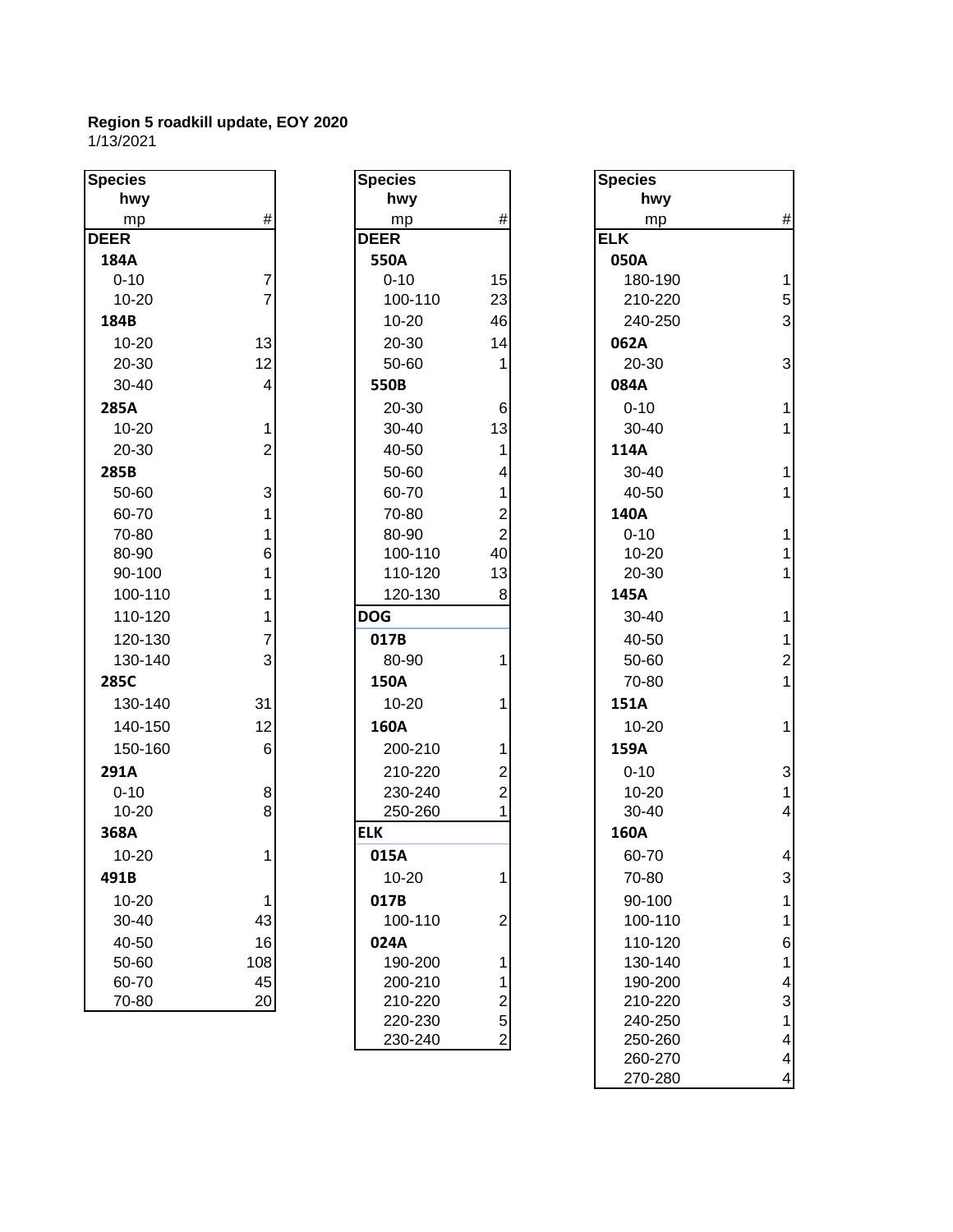| <b>Species</b> |                         | <b>Species</b>   |                | <b>Species</b> |
|----------------|-------------------------|------------------|----------------|----------------|
| hwy            |                         | hwy              |                | hwy            |
| mp             | $\#$                    | mp               | #              | mp             |
| <b>ELK</b>     |                         | <b>HORSE</b>     |                | <b>RABBIT</b>  |
| 285A           |                         | 142A             |                | 291A           |
| $10 - 20$      | $\mathbf{1}$            | $10 - 20$        | 6              | $0 - 10$       |
| 285B           |                         | 20-30            | 1              | 172A           |
| 80-90          | 1                       | 30-40            | 1              | 20-30          |
| 285C           |                         | 159A             |                | <b>RACCOON</b> |
| 130-140        | $\overline{\mathbf{4}}$ | $0 - 10$         | 1              | 050A           |
| 140-150        | $\overline{7}$          | $10 - 20$        | 3              | 220-23         |
| 150-160        | 1                       | 285A             |                | 145A           |
| 491B           |                         | $0 - 10$         | 1              | $0 - 10$       |
| 30-40          | 3                       | $10 - 20$        | 1              | $10 - 20$      |
| 550A           |                         | 491B             |                | 20-30          |
| $0 - 10$       | $\overline{2}$          | 50-60            | 1              | 160A           |
| 20-30          | $\overline{1}$          | <b>MAGPIE</b>    |                | 200-21         |
| 550B           |                         | 050A             |                | 220-23         |
| 110-120        | 1                       | 210-220          | 1              | 260-27         |
| 30-40          | 5                       | 285C             |                | 70-80          |
| 40-50          | 1                       | 140-150          | 1              | 80-90          |
| 50-60          | 1                       | <b>MARMOT</b>    |                | 285B           |
| <b>FOX</b>     |                         | 160A             |                | 50-60          |
| 145A           |                         | 220-230          | 1              | 60-70          |
| $10 - 20$      | $\overline{2}$          | <b>POCUPINE</b>  |                | 70-80          |
| 20-30          | $\overline{1}$          | 160A             |                | 285C           |
| 160A           |                         | 230-240          | 1              | 130-14         |
| 220-230        | 1                       | <b>PRONGHORN</b> |                | 291A           |
| 70-80          | 1                       | 285B             |                | $0 - 10$       |
| 184A           |                         | 90-100           | 1              | 550A           |
| $0 - 10$       | 1                       | 285C             |                | $0 - 10$       |
| 285B           |                         | 140-150          | $\overline{c}$ | $10 - 20$      |
| 130-140        | 1                       | 291A             |                | <b>SKUNK</b>   |
| 50-60          | 1                       | 10-20            | 1              | 015A           |
| 80-90          | 1                       | <b>RABBIT</b>    |                | $0 - 10$       |
| 550A           |                         | 050A             |                | 10-20          |
| $10 - 20$      | $\overline{2}$          | 210-220          | 1              | 050A           |
| <b>HAWK</b>    |                         | 184A             |                | 210-22         |
| 285C           |                         | $10 - 20$        | 1              | 084A           |
| 130-140        | 1                       | 285C             |                | $0 - 10$       |
|                |                         |                  |                |                |

| cies      |                | <b>Species</b>   |                | <b>Species</b> |
|-----------|----------------|------------------|----------------|----------------|
| hwy       |                | hwy              |                | hwy            |
| mp        | #              | mp               | #              | mp             |
|           |                | <b>HORSE</b>     |                | <b>RABBIT</b>  |
| 5Α        |                | 142A             |                | 291A           |
| $0 - 20$  | 1              | 10-20            | 6              | $0 - 10$       |
| 5В        |                | 20-30            | 1              | 172A           |
| $0-90$    | 1              | $30 - 40$        | 1              | $20 - 30$      |
| 5C        |                | 159A             |                | <b>RACCOON</b> |
| 30-140    | 4              | $0 - 10$         | 1              | 050A           |
| 40-150    | $\overline{7}$ | $10 - 20$        | 3              | 220-23         |
| 50-160    | 1              | 285A             |                | 145A           |
| 1B        |                | $0 - 10$         | 1              | $0 - 10$       |
| $0 - 40$  | 3              | $10 - 20$        | 1              | $10 - 20$      |
| 0A        |                | 491B             |                | 20-30          |
| $-10$     | $\overline{2}$ | 50-60            | 1              | 160A           |
| $20 - 30$ | $\mathbf{1}$   | <b>MAGPIE</b>    |                | 200-21         |
| 0B        |                | 050A             |                | 220-23         |
| 10-120    | 1              | 210-220          | 1              | 260-27         |
| $0 - 40$  | 5              | 285C             |                | 70-80          |
| $-50$     | 1              | 140-150          | 1              | 80-90          |
| $0 - 60$  | 1              | <b>MARMOT</b>    |                | 285B           |
|           |                | 160A             |                | 50-60          |
| 5Α        |                | 220-230          | 1              | 60-70          |
| $0 - 20$  | $\overline{2}$ | <b>POCUPINE</b>  |                | 70-80          |
| $20-30$   | 1              | 160A             |                | 285C           |
| 0Α        |                | 230-240          | 1              | 130-14         |
| 20-230    | 1              | <b>PRONGHORN</b> |                | 291A           |
| $0 - 80$  | 1              | 285B             |                | $0 - 10$       |
| 4Α        |                | 90-100           | 1              | 550A           |
| $-10$     | 1              | 285C             |                | $0 - 10$       |
| 5В        |                | 140-150          | $\overline{2}$ | $10 - 20$      |
| 30-140    | 1              | 291A             |                | <b>SKUNK</b>   |
| $0 - 60$  | 1              | 10-20            | 1              | 015A           |
| $0-90$    | 1              | <b>RABBIT</b>    |                | $0 - 10$       |
| 0A        |                | 050A             |                | $10 - 20$      |
| $0 - 20$  | 2              | 210-220          | 1              | 050A           |
| /K        |                | 184A             |                | 210-22         |
| 5C        |                | $10 - 20$        | 1              | 084A           |
| 30-140    | 1              | 285C             |                | $0 - 10$       |
|           |                | 130-140          | 1              | 145A           |
|           |                | 140-150          | $\overline{2}$ | $10 - 20$      |

| <b>Species</b> |                         | <b>Species</b>   |                              | <b>Species</b> |                         |
|----------------|-------------------------|------------------|------------------------------|----------------|-------------------------|
| hwy            |                         | hwy              |                              | hwy            |                         |
| mp             | $\#$                    | mp               | #                            | mp             | $\#$                    |
| <b>ELK</b>     |                         | <b>HORSE</b>     |                              | <b>RABBIT</b>  |                         |
| 285A           |                         | 142A             |                              | 291A           |                         |
| $10 - 20$      |                         | $10 - 20$        | 6                            | $0 - 10$       | $\mathbf{1}$            |
| 285B           |                         | 20-30            | 1                            | 172A           |                         |
| 80-90          |                         | 30-40            |                              | 20-30          | $\overline{c}$          |
| 285C           |                         | 159A             |                              | <b>RACCOON</b> |                         |
| 130-140        | 4                       | $0 - 10$         | 1                            | 050A           |                         |
| 140-150        | 7                       | $10 - 20$        | 3                            | 220-230        | 1                       |
| 150-160        |                         | 285A             |                              | 145A           |                         |
| 491B           |                         | $0 - 10$         | 1                            | $0 - 10$       | $\overline{\mathbf{4}}$ |
| $30 - 40$      | 3                       | $10 - 20$        |                              | $10 - 20$      | $\mathbf{1}$            |
| 550A           |                         | 491B             |                              | 20-30          | $\overline{2}$          |
| $0 - 10$       | 2                       | 50-60            | 1                            | 160A           |                         |
| 20-30          |                         | <b>MAGPIE</b>    |                              | 200-210        | 1                       |
| 550B           |                         | 050A             |                              | 220-230        | $\mathbf{1}$            |
| 110-120        |                         | 210-220          | 1                            | 260-270        | $\mathbf{1}$            |
| 30-40          | 5                       | 285C             |                              | 70-80          | $\mathbf{1}$            |
| 40-50          |                         | 140-150          |                              | 80-90          | $\mathbf{1}$            |
| 50-60          |                         | <b>MARMOT</b>    |                              | 285B           |                         |
| <b>FOX</b>     |                         | 160A             |                              | 50-60          | 8                       |
| 145A           |                         | 220-230          |                              | 60-70          | $\mathbf{1}$            |
| 10-20          | $\overline{\mathbf{c}}$ | <b>POCUPINE</b>  |                              | 70-80          | $\mathbf{1}$            |
| 20-30          |                         | 160A             |                              | 285C           |                         |
| 160A           |                         | 230-240          |                              | 130-140        | $\overline{2}$          |
| 220-230        |                         | <b>PRONGHORN</b> |                              | 291A           |                         |
| 70-80          |                         | 285B             |                              | $0 - 10$       | 1                       |
| 184A           |                         | 90-100           | 1                            | 550A           |                         |
| $0 - 10$       |                         | 285C             |                              | $0 - 10$       | 3                       |
| 285B           |                         | 140-150          | $\overline{c}$               | $10 - 20$      | 4                       |
| 130-140        |                         | 291A             |                              | <b>SKUNK</b>   |                         |
| 50-60          |                         | $10 - 20$        | 1                            | 015A           |                         |
| 80-90          | 1                       | <b>RABBIT</b>    |                              | $0 - 10$       | $\overline{2}$          |
| 550A           |                         | 050A             |                              | $10 - 20$      | $\overline{2}$          |
| $10 - 20$      | 2                       | 210-220          | 1                            | 050A           |                         |
| <b>HAWK</b>    |                         | 184A             |                              | 210-220        | $\mathbf{1}$            |
| 285C           |                         | 10-20            | 1                            | 084A           |                         |
| 130-140        |                         | 285C             |                              | $0 - 10$       | $\overline{2}$          |
|                |                         |                  |                              |                |                         |
|                |                         | 130-140          | 1<br>$\overline{\mathbf{c}}$ | 145A           |                         |
|                |                         | 140-150          |                              | 10-20          | 1                       |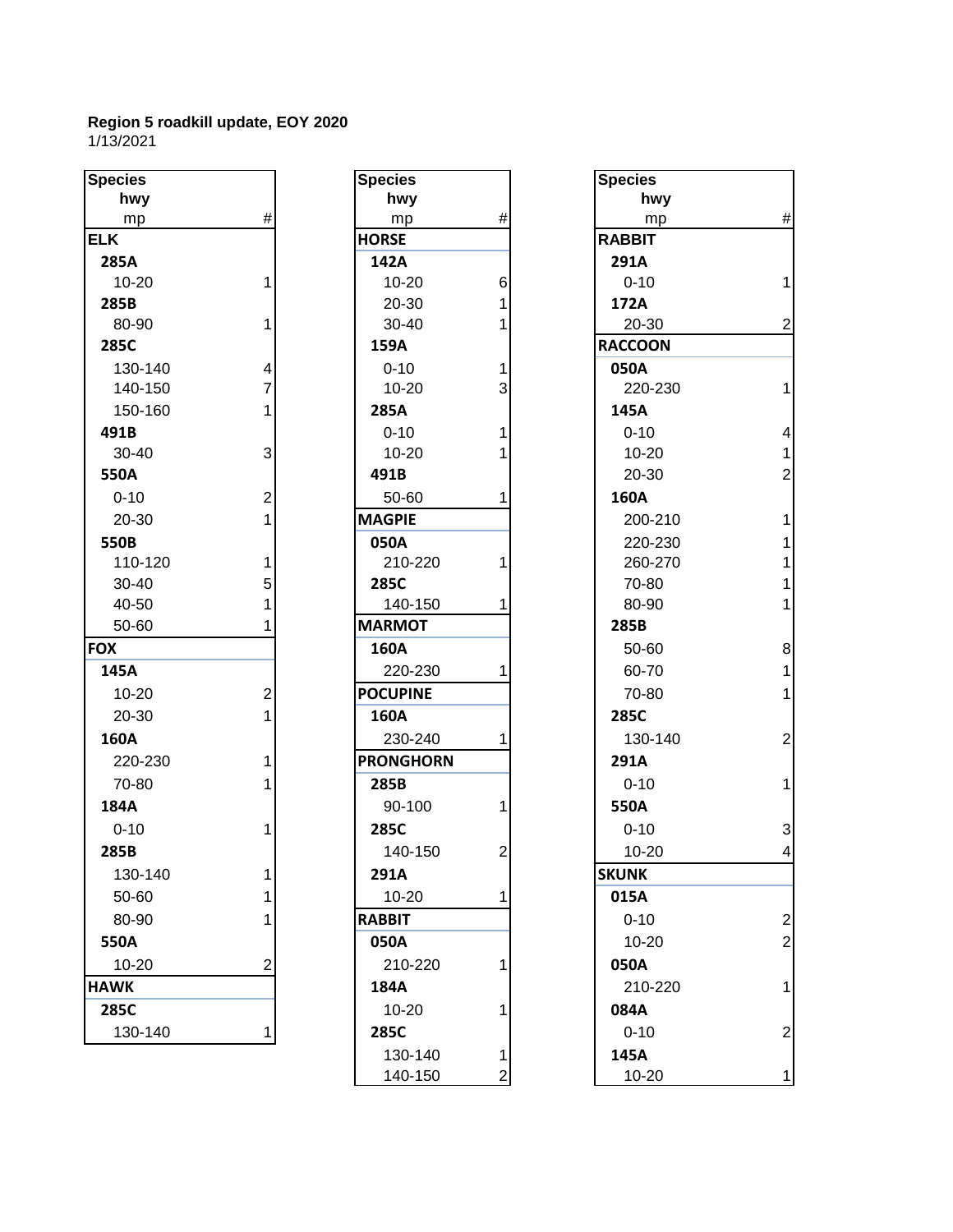| <b>Species</b> |                  | <b>Species</b> |                         | <b>Species</b> |                |
|----------------|------------------|----------------|-------------------------|----------------|----------------|
| hwy            |                  | hwy            |                         | hwy            |                |
| mp             | $\#$             | mp             | $\#$                    | mp             | #              |
| <b>SKUNK</b>   |                  | <b>UNK</b>     |                         | <b>UNK</b>     |                |
| 151A           |                  | 112A           |                         | 160A           |                |
| 20-30          | 5                | $0 - 10$       | 3                       | 200-210        | 1 <sup>c</sup> |
| 160A           |                  | $10 - 20$      | 4                       | 210-220        | $\mathbf{G}$   |
| 130-140        | 3                | 114A           |                         | 220-230        | 3              |
| 210-220        | 4                | 40-50          | 1                       | 230-240        | 2              |
| 220-230        | 1                | 140A           |                         | 240-250        | 1              |
| 230-240        |                  | $0 - 10$       | 1                       | 250-260        | 1              |
| 172A           |                  | 10-20          | 3                       | 260-270        | 2              |
| 20-30          | 10               | 20-30          | 1                       | 172A           |                |
| 184A           |                  | 141A           |                         | $0 - 10$       | 1              |
| $0 - 10$       | $\boldsymbol{2}$ | $0 - 10$       | 1                       | $10 - 20$      |                |
| $10 - 20$      | $\overline{2}$   | 50-60          |                         | 20-30          | $rac{3}{7}$    |
| 285A           |                  | 142A           |                         | 184A           |                |
| $30 - 40$      | 1                | 20-30          | 4                       | $0 - 10$       | 1              |
| 285C           |                  | 30-40          | 1                       | $10 - 20$      | 1              |
| 130-140        | 1                | 145A           |                         | 184B           |                |
| 291A           |                  | $0 - 10$       | 1                       | 20-30          | 2              |
| $10 - 20$      | $\overline{2}$   | $10 - 20$      | 4                       | 285A           |                |
| 550A           |                  | 20-30          | 1                       | $10 - 20$      | 4              |
| $0 - 10$       | $\mathbf 2$      | 151A           |                         | 30-40          | 1              |
| $10 - 20$      | 3                | $0 - 10$       | $\overline{\mathbf{c}}$ | 285B           |                |
| 550B           |                  | 30-40          | $\overline{2}$          | 50-60          | 8              |
| 30-40          |                  | 159A           |                         | 60-70          | 1              |
|                | 2                |                |                         |                |                |
| <b>TURKEY</b>  |                  | $0 - 10$       | 1                       | 70-80          | $\tilde{z}$    |
| 550B           |                  | $10 - 20$      | $\overline{2}$          | 90-100         | 3              |
| 40-50          |                  | 20-30          | $\overline{2}$          | 491B           |                |
| <b>UNK</b>     |                  | $30 - 40$      | 3                       | 20-30          | 4              |
| 017B           |                  | 160A           |                         | 30-40          | 42             |
| 70-80          |                  | $0 - 10$       | $\boldsymbol{2}$        | 40-50          | 17             |
| 80-90          | $\overline{c}$   | 10-20          | 1                       | 50-60          | 12             |
| 024A           |                  | 20-30          | 7                       | 70-80          | 2              |
| 220-230        | 1                | 40-50          | 8                       | 550B           |                |
| 041A           |                  | 60-70          | 1                       | 100-110        | 2              |
| $0 - 10$       | 1                | 80-90          | 5                       | 110-120        | $\tilde{z}$    |
| $10 - 20$      |                  | 90-100         | 5                       | 20-30          | 3              |
| 084A           |                  | 110-120        | 1                       | 30-40          | 2              |
| 10-20          | $\overline{2}$   | 120-130        | 1                       | <b>VULTURE</b> |                |
| 090A           |                  | 130-140        | 1                       | 285C           |                |
| $10 - 20$      | 1                | 190-200        | 7                       | 130-140        | 1              |

| pecies       |                | <b>Species</b> |                | <b>Species</b> |                |
|--------------|----------------|----------------|----------------|----------------|----------------|
| hwy          |                | hwy            |                | hwy            |                |
| mp           | $\#$           | mp             | $\#$           | mp             | #              |
| KUNK         |                | <b>UNK</b>     |                | <b>UNK</b>     |                |
| 151A         |                | 112A           |                | 160A           |                |
| 20-30        | 5              | $0 - 10$       | 3              | 200-210        | 19             |
| 160A         |                | $10 - 20$      | 4              | 210-220        | $\mathbf{3}$   |
| 130-140      | 3              | 114A           |                | 220-230        | 3              |
| 210-220      | $\overline{4}$ | 40-50          | 1              | 230-240        | $\overline{a}$ |
| 220-230      | $\mathbf{1}$   | 140A           |                | 240-250        | 1              |
| 230-240      | 1              | $0 - 10$       | 1              | 250-260        | $\overline{1}$ |
| 172A         |                | $10 - 20$      | 3              | 260-270        | $\overline{c}$ |
| 20-30        | 10             | 20-30          |                | 172A           |                |
| 184A         |                | 141A           |                | $0 - 10$       | 1              |
| $0 - 10$     | $\overline{2}$ | $0 - 10$       |                | $10 - 20$      |                |
| $10 - 20$    | $\overline{2}$ | 50-60          | 1              | 20-30          | $\frac{3}{7}$  |
| 285A         |                | 142A           |                | 184A           |                |
| $30 - 40$    | $\mathbf{1}$   | 20-30          | 4              | $0 - 10$       | 1              |
| 285C         |                | 30-40          | 1              | $10 - 20$      | 1              |
| 130-140      | $\mathbf{1}$   | 145A           |                | 184B           |                |
| 291A         |                | $0 - 10$       | 1              | 20-30          | $\overline{a}$ |
| 10-20        | $\overline{c}$ | $10 - 20$      | 4              | 285A           |                |
| 550A         |                | 20-30          | 1              | $10 - 20$      | 4              |
| $0 - 10$     | $\overline{c}$ | 151A           |                | 30-40          | 1              |
| $10 - 20$    | 3              | $0 - 10$       | $\overline{2}$ | 285B           |                |
| 550B         |                | 30-40          | $\overline{2}$ | 50-60          | 8              |
| 30-40        | $\overline{2}$ | 159A           |                | 60-70          | 1              |
| <b>JRKEY</b> |                | $0 - 10$       | 1              | 70-80          | $\overline{a}$ |
|              |                |                |                |                |                |
| 550B         |                | $10 - 20$      | 2              | 90-100         | 3              |
| 40-50        | 1              | 20-30          | $\overline{c}$ | 491B           |                |
| NΚ           |                | 30-40          | 3              | 20-30          | 4              |
| 017B         |                | 160A           |                | 30-40          | 42             |
| 70-80        | $\mathbf{1}$   | $0 - 10$       | $\overline{c}$ | 40-50          | 17             |
| 80-90        | $\overline{2}$ | 10-20          | 1              | 50-60          | 12             |
| 024A         |                | 20-30          | 7              | 70-80          | $\overline{a}$ |
| 220-230      | $\mathbf{1}$   | 40-50          | 8              | 550B           |                |
| 041A         |                | 60-70          |                | 100-110        | $\overline{a}$ |
| $0 - 10$     | 1              | 80-90          | 5              | 110-120        | 2              |
| 10-20        | 1              | 90-100         | 5              | 20-30          | 3              |
| 084A         |                | 110-120        |                | 30-40          | $\overline{2}$ |
| $10 - 20$    | $\overline{2}$ | 120-130        |                | <b>VULTURE</b> |                |
| 090A         |                | 130-140        | 1              | 285C           |                |
| 10-20        | $\mathbf{1}$   | 190-200        | 7              | 130-140        | 1              |

| <b>Species</b> |                                            |
|----------------|--------------------------------------------|
| hwy            |                                            |
| mp             | #                                          |
| UNK            |                                            |
| 160A           |                                            |
| 200-210        | 19                                         |
| 210-220        | 332112                                     |
| 220-230        |                                            |
| 230-240        |                                            |
| 240-250        |                                            |
| 250-260        |                                            |
| 260-270        |                                            |
| 172A           |                                            |
| $0 - 10$       | $\begin{array}{c} 1 \\ 3 \\ 7 \end{array}$ |
| 10-20          |                                            |
| 20-30          |                                            |
| 184A           |                                            |
| $0 - 10$       | 1                                          |
| 10-20          | $\overline{1}$                             |
| 184B           |                                            |
| 20-30          | $\overline{c}$                             |
| 285A           |                                            |
| $10 - 20$      | 4                                          |
| 30-40          | $\overline{1}$                             |
| 285B           |                                            |
| 50-60          | 8                                          |
| 60-70          |                                            |
| 70-80          |                                            |
| 90-100         | $\begin{array}{c} 1 \\ 2 \\ 3 \end{array}$ |
| 491B           |                                            |
| 20-30          | 4                                          |
| 30-40          | 42                                         |
| 40-50          | 17                                         |
| 50-60          | 12                                         |
| 70-80          |                                            |
| 550B           |                                            |
| 100-110        |                                            |
| 110-120        |                                            |
| 20-30          | $2223$<br>$232$                            |
| 30-40          |                                            |
| <b>VULTURE</b> |                                            |
| 285C           |                                            |
| 130-140        |                                            |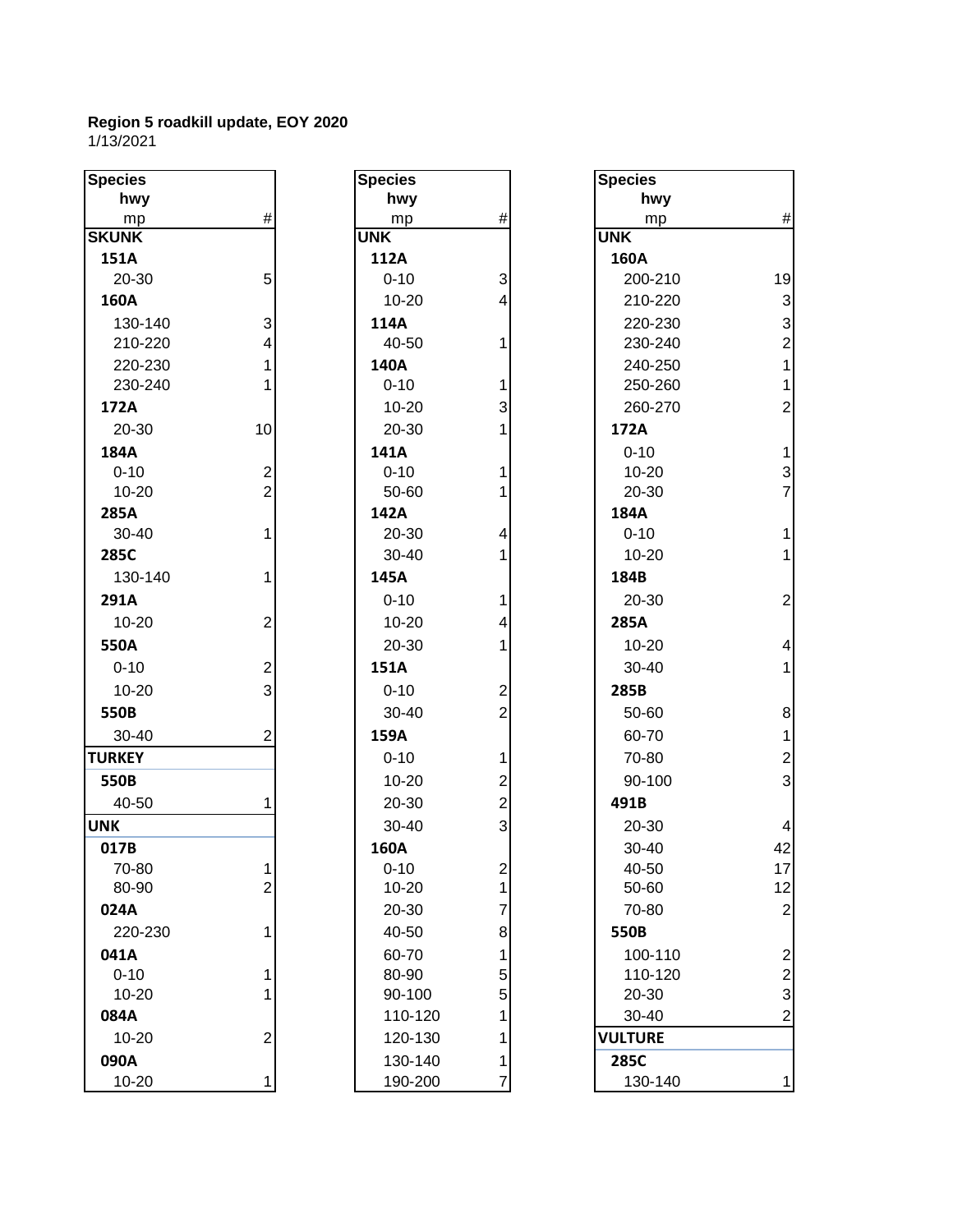| PATROLS REPORTING |
|-------------------|
| 5301              |
| 5302              |
| 5303              |
| 5304              |
| 5305              |
| 5307              |
| 5310              |
| 5311              |
| 5312              |
| 5313              |
| 5315              |
| 5317              |
| 5319              |
| 5320              |
| 5321              |
| 5324              |
| 5327              |
| 5329              |
| 5395              |
| 5701              |
| 5702              |
| 5703              |
| 5704              |
| 5705              |
| 5706              |
| 5707              |
| 5708              |
| 5709              |
| 5710              |
| 5711              |
| 5717              |
| 5718              |
| 5719              |
| 5723              |
| 5724              |
| 5725              |
| 5727              |
| 5728              |
| 5794              |
| 57J2              |
| FS                |